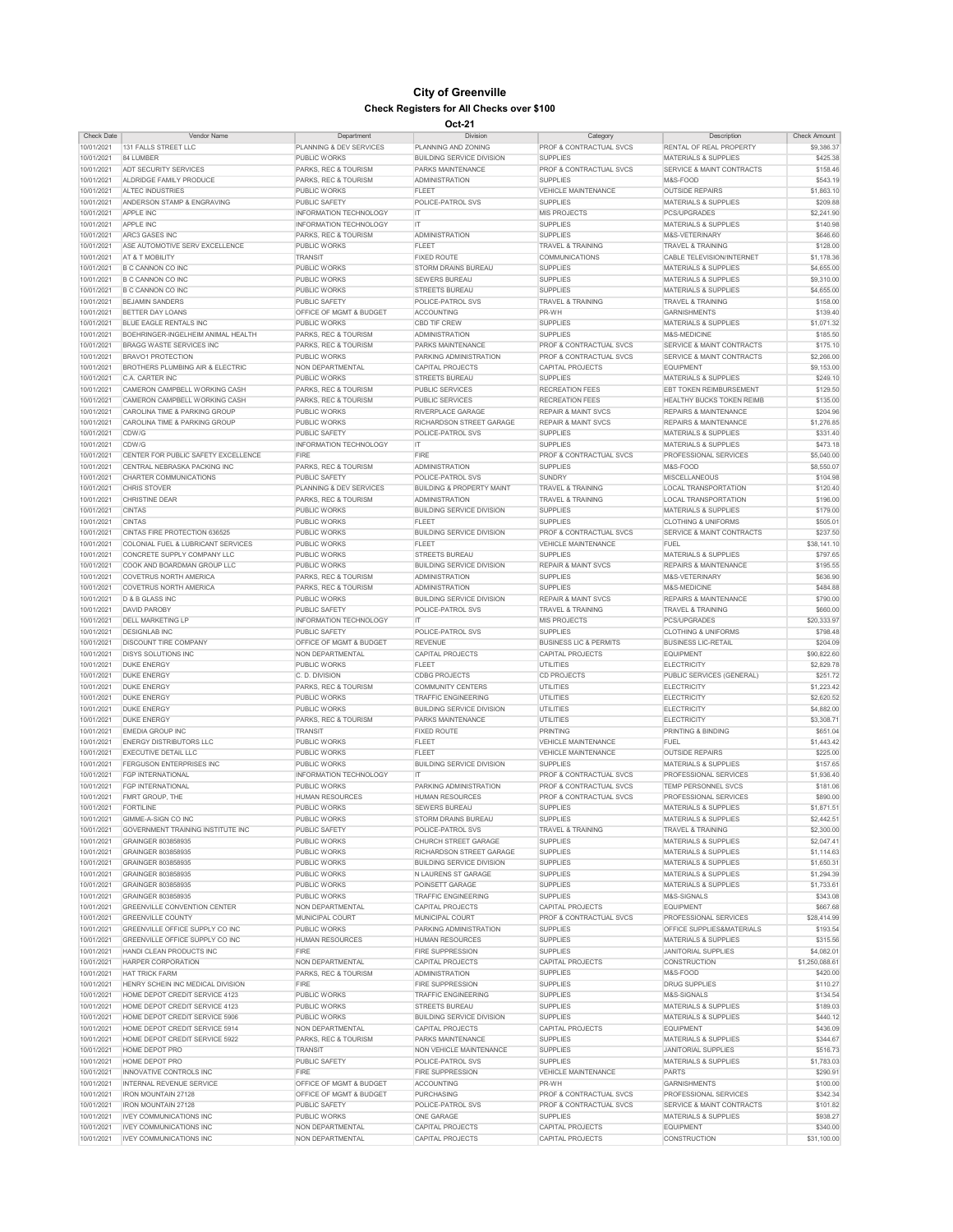| <b>PUBLIC SAFETY</b><br>POLICE-PATROL SVS<br><b>SUPPLIES</b><br><b>CLOTHING &amp; UNIFORMS</b><br>10/01/2021<br><b>JONATHAN CAGLE</b><br><b>SUPPLIES</b><br>10/01/2021<br>K & M INTERNATIONAL WILD REPUBLIC<br>PARKS, REC & TOURISM<br><b>PUBLIC SERVICES</b><br><b>SALE GIFTS</b><br>10/01/2021<br>KENTUCKY CHILD SUPPORT ENFORCEMENT<br><b>OFFICE OF MGMT &amp; BUDGET</b><br><b>ACCOUNTING</b><br>PR-WH<br><b>GARNISHMENTS</b><br>10/01/2021<br><b>KEVIN CROMWELL</b><br><b>FLEET</b><br><b>TRAVEL &amp; TRAINING</b><br><b>PUBLIC WORKS</b><br><b>TRAVEL &amp; TRAINING</b><br>10/01/2021<br>KEVIN WHITAKER CHEVROLET INC<br><b>FIRE</b><br><b>FIRE SUPPRESSION</b><br><b>VEHICLE MAINTENANCE</b><br><b>PARTS</b><br>10/01/2021<br>PARKS, REC & TOURISM<br><b>SUPPLIES</b><br><b>SUPPLIES PROMOTIONS</b><br><b>LAMAR ADVERTISING</b><br><b>PUBLIC SERVICES</b><br>10/01/2021<br>LATITUDE APPLIED TECHNOLOGIES<br><b>PARKS, REC &amp; TOURISM</b><br><b>ADMINISTRATION</b><br><b>SUPPLIES</b><br><b>JANITORIAL SUPPLIES</b><br>10/01/2021<br>LAWMEN'S SAFETY SUPPLY<br><b>PUBLIC SAFETY</b><br><b>POLICE-PATROL SVS</b><br><b>SUPPLIES</b><br><b>MATERIALS &amp; SUPPLIES</b><br>10/01/2021<br>LESCO RESTORATIONS INC<br>NON DEPARTMENTAL<br><b>CAPITAL PROJECTS</b><br><b>CAPITAL PROJECTS</b><br><b>CONSTRUCTION</b><br>10/01/2021<br>LEVEL 3 COMMUNICATIONS LLC<br><b>INFORMATION TECHNOLOGY</b><br><b>COMMUNICATIONS</b><br><b>TELECOMMUNICATIONS/WIRELE</b><br>IT.<br>10/01/2021<br><b>LMN ARCHITECTS LLP</b><br><b>NON DEPARTMENTAL</b><br><b>CAPITAL PROJECTS</b><br><b>CAPITAL PROJECTS</b><br>PLANNING/DESIGN<br>10/01/2021<br>LOWES<br><b>FIRE</b><br><b>FIRE SUPPRESSION</b><br><b>SUPPLIES</b><br><b>MATERIALS &amp; SUPPLIES</b><br>10/01/2021<br><b>MADISON CONSULTING GROUP INC</b><br><b>OFFICE OF MGMT &amp; BUDGET</b><br><b>RISK MANAGEMENT</b><br><b>PROF &amp; CONTRACTUAL SVCS</b><br><b>PROFESSIONAL SERVICES</b><br>10/01/2021<br><b>MARATHON STAFFING INC</b><br><b>PARKS, REC &amp; TOURISM</b><br><b>PUBLIC SERVICES</b><br><b>PROF &amp; CONTRACTUAL SVCS</b><br><b>TEMP PERSONNEL SVCS</b><br>10/01/2021<br><b>MARATHON STAFFING INC</b><br><b>PUBLIC WORKS</b><br><b>SEWERS BUREAU</b><br><b>PROF &amp; CONTRACTUAL SVCS</b><br><b>TEMP PERSONNEL SVCS</b><br>10/01/2021<br><b>PUBLIC SAFETY</b><br>POLICE-DISPATCH BUREAU<br><b>PROF &amp; CONTRACTUAL SVCS</b><br><b>TEMP PERSONNEL SVCS</b><br><b>MARATHON STAFFING INC</b><br>10/01/2021<br><b>MARATHON STAFFING INC</b><br>PARKS, REC & TOURISM<br><b>PUBLIC SERVICES</b><br><b>SUNDRY</b><br><b>RESTRD DONATION EXPENSE</b><br>10/01/2021<br><b>TRANSIT</b><br><b>FIXED ROUTE</b><br><b>PROF &amp; CONTRACTUAL SVCS</b><br><b>TEMP PERSONNEL SVCS</b><br>MARATHON STAFFING INC<br>10/01/2021<br>MARATHON STAFFING INC<br><b>MUNICIPAL COURT</b><br><b>MUNICIPAL COURT</b><br><b>PROF &amp; CONTRACTUAL SVCS</b><br>TEMP PERSONNEL SVCS<br>10/01/2021<br><b>PUBLIC WORKS</b><br><b>RESIDENTIAL COLL BUREAU</b><br><b>PROF &amp; CONTRACTUAL SVCS</b><br><b>TEMP PERSONNEL SVCS</b><br>MARATHON STAFFING INC<br>10/01/2021<br><b>MARATHON STAFFING INC</b><br>PARKS, REC & TOURISM<br><b>EVENTS MANAGEMENT</b><br><b>PROF &amp; CONTRACTUAL SVCS</b><br><b>TEMP PERSONNEL SVCS</b><br>10/01/2021<br><b>MARATHON STAFFING INC</b><br><b>PARKS, REC &amp; TOURISM</b><br><b>PARKS MAINTENANCE</b><br><b>PROF &amp; CONTRACTUAL SVCS</b><br><b>TEMP PERSONNEL SVCS</b><br>10/01/2021<br><b>MARATHON STAFFING INC</b><br><b>PARKS, REC &amp; TOURISM</b><br><b>COMMUNITY CENTERS</b><br><b>PROF &amp; CONTRACTUAL SVCS</b><br><b>TEMP PERSONNEL SVCS</b><br>10/01/2021<br><b>FIRE</b><br><b>FIRE</b><br><b>PROF &amp; CONTRACTUAL SVCS</b><br><b>MCGRIFF INSURANCE SERVICES</b><br><b>PROFESSIONAL SERVICES</b><br>10/01/2021<br>MCKINNEY LUMBER & HARDWARE LLC<br><b>PARKS, REC &amp; TOURISM</b><br><b>PARKS MAINTENANCE</b><br><b>SUPPLIES</b><br><b>MATERIALS &amp; SUPPLIES</b><br>10/01/2021<br><b>FIRE</b><br><b>FIRE SUPPRESSION</b><br><b>MICHEAL FRANKLIN</b><br><b>REPAIR &amp; MAINT SVCS</b><br><b>REPAIRS &amp; MAINTENANCE</b><br>10/01/2021<br>MIKE WILLIMON TOWING & RECOVERY INC<br><b>PUBLIC SAFETY</b><br>POLICE-PATROL SVS<br><b>SUNDRY</b><br><b>MISCELLANEOUS</b><br>10/01/2021<br><b>MKSK</b><br><b>NON DEPARTMENTAL</b><br><b>CAPITAL PROJECTS</b><br><b>CAPITAL PROJECTS</b><br>PLANNING/DESIGN<br>10/01/2021<br><b>MORRIS BUSINESS SOLUTIONS</b><br><b>INFORMATION TECHNOLOGY</b><br>IT.<br><b>PROF &amp; CONTRACTUAL SVCS</b><br><b>EQUIPMENT RENTAL</b><br>10/01/2021<br><b>PARKS MAINTENANCE</b><br><b>MULCH IN MOTION</b><br>PARKS, REC & TOURISM<br><b>REPAIR &amp; MAINT SVCS</b><br><b>PLAYGROUNDS</b><br>10/01/2021<br>MUNICIPAL ASSOC OF SC<br><b>MUNICIPAL COURT</b><br><b>MUNICIPAL COURT</b><br><b>TRAVEL &amp; TRAINING</b><br><b>TRAVEL &amp; TRAINING</b><br>10/01/2021<br><b>FIRE</b><br><b>PARTS</b><br>NAPA AUTO PARTS<br><b>FIRE SUPPRESSION</b><br><b>VEHICLE MAINTENANCE</b><br><b>CAPITAL PROJECTS</b><br>PROJECT EXPENSE<br>10/01/2021<br>NC&E LLC<br><b>NON DEPARTMENTAL</b><br><b>CAPITAL PROJECTS</b><br>NETWRIX CORPORATION<br><b>INFORMATION TECHNOLOGY</b><br><b>PROF &amp; CONTRACTUAL SVCS</b><br><b>SERVICE &amp; MAINT CONTRACTS</b><br>10/01/2021<br>IT.<br>10/01/2021<br><b>NITELITES OF GREENVILLE</b><br><b>PUBLIC WORKS</b><br><b>STREETS BUREAU</b><br><b>SUPPLIES</b><br><b>MATERIALS &amp; SUPPLIES</b><br>10/01/2021<br><b>TRAVEL &amp; TRAINING</b><br><b>NOEL HOWARD</b><br>PUBLIC SAFETY<br><b>POLICE-PATROL SVS</b><br><b>TRAVEL &amp; TRAINING</b><br>10/01/2021<br>NORTHERN SAFETY CO INC<br><b>PARKS, REC &amp; TOURISM</b><br><b>SUPPLIES</b><br><b>MATERIALS &amp; SUPPLIES</b><br><b>TOURISM DISTRICT</b><br>10/01/2021<br><b>HUMAN RESOURCES</b><br><b>PROF &amp; CONTRACTUAL SVCS</b><br><b>PROFESSIONAL SERVICES</b><br>OGLETREE DEAKINS NASH SMOAK & STEWA<br><b>HUMAN RESOURCES</b><br><b>SUPPLIES</b><br>10/01/2021<br>PANAGAKOS ASPHALT INC<br>PUBLIC WORKS<br><b>STORM DRAINS BUREAU</b><br><b>MATERIALS &amp; SUPPLIES</b><br>10/01/2021<br><b>PUBLIC WORKS</b><br>PANAGAKOS ASPHALT INC<br><b>STREETS BUREAU</b><br><b>SUPPLIES</b><br><b>MATERIALS &amp; SUPPLIES</b><br>10/01/2021<br><b>PUBLIC WORKS</b><br><b>SUPPLIES</b><br>PANAGAKOS ASPHALT INC<br><b>SEWERS BUREAU</b><br><b>MATERIALS &amp; SUPPLIES</b><br>10/01/2021<br>PARRISH TIRE CO<br><b>FIXED ROUTE</b><br><b>VEHICLE MAINTENANCE</b><br><b>TIRES AND TUBES</b><br><b>TRANSIT</b><br>10/01/2021<br><b>PAUL B WICKENSIMER</b><br><b>MUNICIPAL COURT</b><br><b>MUNICIPAL COURT</b><br><b>COURT LIABILITY</b><br><b>COURT-STATE BOND</b><br>10/01/2021<br>PEPSI-COLA BOTTLING CO<br>PARKS, REC & TOURISM<br><b>PUBLIC SERVICES</b><br><b>SUPPLIES</b><br>SALE CONCESSIONS<br>10/01/2021<br><b>PARTS</b><br>PETERBILT STORE OF GREENVILLE, THE<br><b>TRANSIT</b><br><b>VEHICLE MAINTENANCE</b><br><b>VEHICLE MAINTENANCE</b><br>10/01/2021<br>PARKS, REC & TOURISM<br><b>PUBLIC SERVICES</b><br><b>PRINTING</b><br><b>PRINTING &amp; BINDING</b><br>PRESORT PLUS INC<br>10/01/2021<br>PROFORMA RHINO GRAPHICS<br><b>COMMUNICATION</b><br><b>COMMUNICATION</b><br><b>PRINTING</b><br><b>PRINTING &amp; BINDING</b><br><b>PARTS</b><br>10/01/2021<br><b>PROTERRA INC</b><br><b>TRANSIT</b><br><b>VEHICLE MAINTENANCE</b><br><b>VEHICLE MAINTENANCE</b><br>10/01/2021<br>PUBLIC SAFETY CENTER INC<br>PUBLIC SAFETY<br><b>POLICE-PATROL SVS</b><br><b>SUPPLIES</b><br><b>MATERIALS &amp; SUPPLIES</b><br>10/01/2021<br>QUICK LIFT SERVICES LLC<br><b>NON DEPARTMENTAL</b><br><b>CAPITAL PROJECTS</b><br><b>CAPITAL PROJECTS</b><br><b>PROJECT EXPENSE</b><br><b>SUPPLIES</b><br>10/01/2021<br><b>RAY WALKER TRUCKING CO INC</b><br><b>PARKS, REC &amp; TOURISM</b><br><b>ADMINISTRATION</b><br>M&S-GROUNDS<br>10/01/2021<br><b>SUPPLIES</b><br><b>CLOTHING &amp; UNIFORMS</b><br><b>RED WING SHOE STORE</b><br><b>TRANSIT</b><br><b>NON VEHICLE MAINTENANCE</b><br>10/01/2021<br>PARKS, REC & TOURISM<br><b>PUBLIC SERVICES</b><br><b>SUPPLIES</b><br>OTHER BOO IN THE ZOO<br>RHODE ISLAND NOVELTY INC<br>PR-WH<br>10/01/2021<br><b>S C DEPARTMENT OF REVENUE</b><br><b>OFFICE OF MGMT &amp; BUDGET</b><br><b>ACCOUNTING</b><br><b>GARNISHMENTS</b><br>PR-WH<br>10/01/2021<br><b>IS C RETIREMENT SYSTEM</b><br><b>OFFICE OF MGMT &amp; BUDGET</b><br><b>ACCOUNTING</b><br><b>RETIREMENT SVS PURCHASE</b><br>10/01/2021<br><b>FIRE SUPPRESSION</b><br><b>PARTS</b><br><b>SAFE INDUSTRIES</b><br><b>FIRE</b><br><b>VEHICLE MAINTENANCE</b><br>10/01/2021<br><b>SALUDA CONSTRUCTION LLC</b><br><b>NON DEPARTMENTAL</b><br><b>CAPITAL PROJECTS</b><br><b>CAPITAL PROJECTS</b><br><b>CONSTRUCTION</b><br>10/01/2021<br><b>SAM'S CLUB</b><br><b>SUPPLIES</b><br>OTHER BOO IN THE ZOO<br>PARKS, REC & TOURISM<br><b>PUBLIC SERVICES</b><br>10/01/2021<br><b>SUPPLIES</b><br><b>SAM'S CLUB</b><br><b>PARKS, REC &amp; TOURISM</b><br><b>ADMINISTRATION</b><br>M&S-EXHIBITS<br>10/01/2021<br><b>SAM'S CLUB</b><br><b>SUPPLIES</b><br>PARKS, REC & TOURISM<br><b>PUBLIC SERVICES</b><br>SALE CONCESSIONS<br>10/01/2021<br><b>SC STATE DISBURSEMENT UNIT</b><br><b>OFFICE OF MGMT &amp; BUDGET</b><br>PR-WH<br><b>GARNISHMENTS</b><br><b>ACCOUNTING</b><br>10/01/2021<br><b>SEASONAL ICE LLC</b><br><b>EVENTS MANAGEMENT</b><br><b>PROF &amp; CONTRACTUAL SVCS</b><br><b>PARKS, REC &amp; TOURISM</b><br><b>SHOW MANAGEMENT EXP</b><br><b>FIRE</b><br><b>FIRE SUPPRESSION</b><br><b>SUPPLIES</b><br>10/01/2021<br><b>SEJ SERVICES LLC</b><br><b>JANITORIAL SUPPLIES</b><br>10/01/2021<br><b>SEJ SERVICES LLC</b><br><b>TRANSIT</b><br><b>NON VEHICLE MAINTENANCE</b><br><b>PROF &amp; CONTRACTUAL SVCS</b><br><b>SERVICE &amp; MAINT CONTRACTS</b><br>10/01/2021<br><b>SEJ SERVICES LLC</b><br>PARKS, REC & TOURISM<br><b>TOURISM DISTRICT</b><br><b>PROF &amp; CONTRACTUAL SVCS</b><br><b>SERVICE &amp; MAINT CONTRACTS</b><br><b>PROF &amp; CONTRACTUAL SVCS</b><br>10/01/2021 SEJ SERVICES LLC<br>PARKS, REC & TOURISM<br><b>PARKS MAINTENANCE</b><br><b>SERVICE &amp; MAINT CONTRACTS</b><br><b>FIRE</b><br><b>FIRE SERVICES</b><br>10/01/2021<br><b>SEJ SERVICES LLC</b><br><b>PROF &amp; CONTRACTUAL SVCS</b><br><b>SERVICE &amp; MAINT CONTRACTS</b><br>10/01/2021<br><b>SEJ SERVICES LLC</b><br><b>PUBLIC WORKS</b><br><b>BUILDING SERVICE DIVISION</b><br><b>PROF &amp; CONTRACTUAL SVCS</b><br><b>SERVICE &amp; MAINT CONTRACTS</b><br>10/01/2021<br><b>SEJ SERVICES LLC</b><br><b>MUNICIPAL COURT</b><br><b>MUNICIPAL COURT</b><br><b>PROF &amp; CONTRACTUAL SVCS</b><br>SERVICE & MAINT CONTRACTS<br>10/01/2021<br><b>SEJ SERVICES LLC</b><br>PUBLIC WORKS<br><b>TRAFFIC ENGINEERING</b><br><b>PROF &amp; CONTRACTUAL SVCS</b><br><b>SERVICE &amp; MAINT CONTRACTS</b><br>10/01/2021<br>PUBLIC SAFETY<br><b>SEJ SERVICES LLC</b><br>POLICE-PATROL SVS<br><b>PROF &amp; CONTRACTUAL SVCS</b><br><b>SERVICE &amp; MAINT CONTRACTS</b><br>10/01/2021<br><b>SHERWIN WILLIAMS</b><br><b>PUBLIC WORKS</b><br><b>BUILDING SERVICE DIVISION</b><br><b>SUPPLIES</b><br><b>MATERIALS &amp; SUPPLIES</b><br>10/01/2021<br><b>CAPITAL PROJECTS</b><br>SITE DESIGN INC<br><b>NON DEPARTMENTAL</b><br><b>CAPITAL PROJECTS</b><br>PLANNING/DESIGN<br>10/01/2021<br><b>FIRE</b><br><b>SUPPLIES</b><br><b>SNAP ON INDUSTRIAL</b><br><b>FIRE SERVICES</b><br><b>MATERIALS &amp; SUPPLIES</b><br>10/01/2021<br><b>PUBLIC WORKS</b><br><b>SNIDER FLEET SOLUTIONS</b><br><b>FLEET</b><br><b>VEHICLE MAINTENANCE</b><br><b>OUTSIDE REPAIRS</b> | \$151.53<br>\$1,214.23<br>\$177.69<br>\$126.00<br>\$207.58<br>\$1,620.00<br>\$702.28 |
|---------------------------------------------------------------------------------------------------------------------------------------------------------------------------------------------------------------------------------------------------------------------------------------------------------------------------------------------------------------------------------------------------------------------------------------------------------------------------------------------------------------------------------------------------------------------------------------------------------------------------------------------------------------------------------------------------------------------------------------------------------------------------------------------------------------------------------------------------------------------------------------------------------------------------------------------------------------------------------------------------------------------------------------------------------------------------------------------------------------------------------------------------------------------------------------------------------------------------------------------------------------------------------------------------------------------------------------------------------------------------------------------------------------------------------------------------------------------------------------------------------------------------------------------------------------------------------------------------------------------------------------------------------------------------------------------------------------------------------------------------------------------------------------------------------------------------------------------------------------------------------------------------------------------------------------------------------------------------------------------------------------------------------------------------------------------------------------------------------------------------------------------------------------------------------------------------------------------------------------------------------------------------------------------------------------------------------------------------------------------------------------------------------------------------------------------------------------------------------------------------------------------------------------------------------------------------------------------------------------------------------------------------------------------------------------------------------------------------------------------------------------------------------------------------------------------------------------------------------------------------------------------------------------------------------------------------------------------------------------------------------------------------------------------------------------------------------------------------------------------------------------------------------------------------------------------------------------------------------------------------------------------------------------------------------------------------------------------------------------------------------------------------------------------------------------------------------------------------------------------------------------------------------------------------------------------------------------------------------------------------------------------------------------------------------------------------------------------------------------------------------------------------------------------------------------------------------------------------------------------------------------------------------------------------------------------------------------------------------------------------------------------------------------------------------------------------------------------------------------------------------------------------------------------------------------------------------------------------------------------------------------------------------------------------------------------------------------------------------------------------------------------------------------------------------------------------------------------------------------------------------------------------------------------------------------------------------------------------------------------------------------------------------------------------------------------------------------------------------------------------------------------------------------------------------------------------------------------------------------------------------------------------------------------------------------------------------------------------------------------------------------------------------------------------------------------------------------------------------------------------------------------------------------------------------------------------------------------------------------------------------------------------------------------------------------------------------------------------------------------------------------------------------------------------------------------------------------------------------------------------------------------------------------------------------------------------------------------------------------------------------------------------------------------------------------------------------------------------------------------------------------------------------------------------------------------------------------------------------------------------------------------------------------------------------------------------------------------------------------------------------------------------------------------------------------------------------------------------------------------------------------------------------------------------------------------------------------------------------------------------------------------------------------------------------------------------------------------------------------------------------------------------------------------------------------------------------------------------------------------------------------------------------------------------------------------------------------------------------------------------------------------------------------------------------------------------------------------------------------------------------------------------------------------------------------------------------------------------------------------------------------------------------------------------------------------------------------------------------------------------------------------------------------------------------------------------------------------------------------------------------------------------------------------------------------------------------------------------------------------------------------------------------------------------------------------------------------------------------------------------------------------------------------------------------------------------------------------------------------------------------------------------------------------------------------------------------------------------------------------------------------------------------------------------------------------------------------------------------------------------------------------------------------------------------------------------------------------------------------------------------------------------------------------------------------------------------------------------------------------------------------------------------------------------------------------------------------------------------------------------------------------------------------------------------------------------------------------------------------------------------------------------------------------------------------------------------------------------------------------------------------------------------------------------------------------------------------------------------------------------------------------------------------------------------------------------------------------------------------------------------------------------------------------------------------------------------------------------------------------------------------------------------------------------------------------------------------------------------------------------------------------------------------------------------------------------------------------------------------------------------------------------------------------------------------------------------------------------------------------------------------------------------------------------------------------------------------------------------------------------------------------------------------------------------------------------------------------------------------------------------------------------------------------------------------------------------------------------------------------------------------------------------------------------------------------------------------------------------------------------------------------------------------------------------------------------------------------------------------------------------------------------------------------------------------------------------------------------------------------------------------------------------------------------------------------------------------------------------------------------------------------------------------------------------------------------------------------------------------------------------------------------------------------------------------------------------------------------------------------------------------------------------------------------------------------------------------------------------------------------------------------------------------------------------------------------------------------------------------------------------------------------------------------------------------------------------------------------------------------------------------------------------------------------------------------------------------------------------------------------------------------------------------------------------------------------------------------------------------------------------------------------------------------------------------------------------------------------------------------------------------------------------------------------------------------------------------------------------------------------------------------------------------------------------------------------------------------------------------------------------------------------------------------------------------------------------------------------------------------------------------------------------------------------------------------------------------------------------------------------------------------------------------------------------------|--------------------------------------------------------------------------------------|
|                                                                                                                                                                                                                                                                                                                                                                                                                                                                                                                                                                                                                                                                                                                                                                                                                                                                                                                                                                                                                                                                                                                                                                                                                                                                                                                                                                                                                                                                                                                                                                                                                                                                                                                                                                                                                                                                                                                                                                                                                                                                                                                                                                                                                                                                                                                                                                                                                                                                                                                                                                                                                                                                                                                                                                                                                                                                                                                                                                                                                                                                                                                                                                                                                                                                                                                                                                                                                                                                                                                                                                                                                                                                                                                                                                                                                                                                                                                                                                                                                                                                                                                                                                                                                                                                                                                                                                                                                                                                                                                                                                                                                                                                                                                                                                                                                                                                                                                                                                                                                                                                                                                                                                                                                                                                                                                                                                                                                                                                                                                                                                                                                                                                                                                                                                                                                                                                                                                                                                                                                                                                                                                                                                                                                                                                                                                                                                                                                                                                                                                                                                                                                                                                                                                                                                                                                                                                                                                                                                                                                                                                                                                                                                                                                                                                                                                                                                                                                                                                                                                                                                                                                                                                                                                                                                                                                                                                                                                                                                                                                                                                                                                                                                                                                                                                                                                                                                                                                                                                                                                                                                                                                                                                                                                                                                                                                                                                                                                                                                                                                                                                                                                                                                                                                                                                                                                                                                                                                                                                                                                                                                                                                                                                                                                                                                                                                                                                                                                                                                                                                                                                                                                                                                                                                                                                                                                                                                                                                                                                                                                                                                                                                                                                                                                                                                                                                                                                                                                                                                                                                                                                                                                                                                                                                                                                                                                                                                                                                                                                                                                                                               |                                                                                      |
|                                                                                                                                                                                                                                                                                                                                                                                                                                                                                                                                                                                                                                                                                                                                                                                                                                                                                                                                                                                                                                                                                                                                                                                                                                                                                                                                                                                                                                                                                                                                                                                                                                                                                                                                                                                                                                                                                                                                                                                                                                                                                                                                                                                                                                                                                                                                                                                                                                                                                                                                                                                                                                                                                                                                                                                                                                                                                                                                                                                                                                                                                                                                                                                                                                                                                                                                                                                                                                                                                                                                                                                                                                                                                                                                                                                                                                                                                                                                                                                                                                                                                                                                                                                                                                                                                                                                                                                                                                                                                                                                                                                                                                                                                                                                                                                                                                                                                                                                                                                                                                                                                                                                                                                                                                                                                                                                                                                                                                                                                                                                                                                                                                                                                                                                                                                                                                                                                                                                                                                                                                                                                                                                                                                                                                                                                                                                                                                                                                                                                                                                                                                                                                                                                                                                                                                                                                                                                                                                                                                                                                                                                                                                                                                                                                                                                                                                                                                                                                                                                                                                                                                                                                                                                                                                                                                                                                                                                                                                                                                                                                                                                                                                                                                                                                                                                                                                                                                                                                                                                                                                                                                                                                                                                                                                                                                                                                                                                                                                                                                                                                                                                                                                                                                                                                                                                                                                                                                                                                                                                                                                                                                                                                                                                                                                                                                                                                                                                                                                                                                                                                                                                                                                                                                                                                                                                                                                                                                                                                                                                                                                                                                                                                                                                                                                                                                                                                                                                                                                                                                                                                                                                                                                                                                                                                                                                                                                                                                                                                                                                                                                                               |                                                                                      |
|                                                                                                                                                                                                                                                                                                                                                                                                                                                                                                                                                                                                                                                                                                                                                                                                                                                                                                                                                                                                                                                                                                                                                                                                                                                                                                                                                                                                                                                                                                                                                                                                                                                                                                                                                                                                                                                                                                                                                                                                                                                                                                                                                                                                                                                                                                                                                                                                                                                                                                                                                                                                                                                                                                                                                                                                                                                                                                                                                                                                                                                                                                                                                                                                                                                                                                                                                                                                                                                                                                                                                                                                                                                                                                                                                                                                                                                                                                                                                                                                                                                                                                                                                                                                                                                                                                                                                                                                                                                                                                                                                                                                                                                                                                                                                                                                                                                                                                                                                                                                                                                                                                                                                                                                                                                                                                                                                                                                                                                                                                                                                                                                                                                                                                                                                                                                                                                                                                                                                                                                                                                                                                                                                                                                                                                                                                                                                                                                                                                                                                                                                                                                                                                                                                                                                                                                                                                                                                                                                                                                                                                                                                                                                                                                                                                                                                                                                                                                                                                                                                                                                                                                                                                                                                                                                                                                                                                                                                                                                                                                                                                                                                                                                                                                                                                                                                                                                                                                                                                                                                                                                                                                                                                                                                                                                                                                                                                                                                                                                                                                                                                                                                                                                                                                                                                                                                                                                                                                                                                                                                                                                                                                                                                                                                                                                                                                                                                                                                                                                                                                                                                                                                                                                                                                                                                                                                                                                                                                                                                                                                                                                                                                                                                                                                                                                                                                                                                                                                                                                                                                                                                                                                                                                                                                                                                                                                                                                                                                                                                                                                                                                               |                                                                                      |
|                                                                                                                                                                                                                                                                                                                                                                                                                                                                                                                                                                                                                                                                                                                                                                                                                                                                                                                                                                                                                                                                                                                                                                                                                                                                                                                                                                                                                                                                                                                                                                                                                                                                                                                                                                                                                                                                                                                                                                                                                                                                                                                                                                                                                                                                                                                                                                                                                                                                                                                                                                                                                                                                                                                                                                                                                                                                                                                                                                                                                                                                                                                                                                                                                                                                                                                                                                                                                                                                                                                                                                                                                                                                                                                                                                                                                                                                                                                                                                                                                                                                                                                                                                                                                                                                                                                                                                                                                                                                                                                                                                                                                                                                                                                                                                                                                                                                                                                                                                                                                                                                                                                                                                                                                                                                                                                                                                                                                                                                                                                                                                                                                                                                                                                                                                                                                                                                                                                                                                                                                                                                                                                                                                                                                                                                                                                                                                                                                                                                                                                                                                                                                                                                                                                                                                                                                                                                                                                                                                                                                                                                                                                                                                                                                                                                                                                                                                                                                                                                                                                                                                                                                                                                                                                                                                                                                                                                                                                                                                                                                                                                                                                                                                                                                                                                                                                                                                                                                                                                                                                                                                                                                                                                                                                                                                                                                                                                                                                                                                                                                                                                                                                                                                                                                                                                                                                                                                                                                                                                                                                                                                                                                                                                                                                                                                                                                                                                                                                                                                                                                                                                                                                                                                                                                                                                                                                                                                                                                                                                                                                                                                                                                                                                                                                                                                                                                                                                                                                                                                                                                                                                                                                                                                                                                                                                                                                                                                                                                                                                                                                                                               |                                                                                      |
|                                                                                                                                                                                                                                                                                                                                                                                                                                                                                                                                                                                                                                                                                                                                                                                                                                                                                                                                                                                                                                                                                                                                                                                                                                                                                                                                                                                                                                                                                                                                                                                                                                                                                                                                                                                                                                                                                                                                                                                                                                                                                                                                                                                                                                                                                                                                                                                                                                                                                                                                                                                                                                                                                                                                                                                                                                                                                                                                                                                                                                                                                                                                                                                                                                                                                                                                                                                                                                                                                                                                                                                                                                                                                                                                                                                                                                                                                                                                                                                                                                                                                                                                                                                                                                                                                                                                                                                                                                                                                                                                                                                                                                                                                                                                                                                                                                                                                                                                                                                                                                                                                                                                                                                                                                                                                                                                                                                                                                                                                                                                                                                                                                                                                                                                                                                                                                                                                                                                                                                                                                                                                                                                                                                                                                                                                                                                                                                                                                                                                                                                                                                                                                                                                                                                                                                                                                                                                                                                                                                                                                                                                                                                                                                                                                                                                                                                                                                                                                                                                                                                                                                                                                                                                                                                                                                                                                                                                                                                                                                                                                                                                                                                                                                                                                                                                                                                                                                                                                                                                                                                                                                                                                                                                                                                                                                                                                                                                                                                                                                                                                                                                                                                                                                                                                                                                                                                                                                                                                                                                                                                                                                                                                                                                                                                                                                                                                                                                                                                                                                                                                                                                                                                                                                                                                                                                                                                                                                                                                                                                                                                                                                                                                                                                                                                                                                                                                                                                                                                                                                                                                                                                                                                                                                                                                                                                                                                                                                                                                                                                                                                                               |                                                                                      |
|                                                                                                                                                                                                                                                                                                                                                                                                                                                                                                                                                                                                                                                                                                                                                                                                                                                                                                                                                                                                                                                                                                                                                                                                                                                                                                                                                                                                                                                                                                                                                                                                                                                                                                                                                                                                                                                                                                                                                                                                                                                                                                                                                                                                                                                                                                                                                                                                                                                                                                                                                                                                                                                                                                                                                                                                                                                                                                                                                                                                                                                                                                                                                                                                                                                                                                                                                                                                                                                                                                                                                                                                                                                                                                                                                                                                                                                                                                                                                                                                                                                                                                                                                                                                                                                                                                                                                                                                                                                                                                                                                                                                                                                                                                                                                                                                                                                                                                                                                                                                                                                                                                                                                                                                                                                                                                                                                                                                                                                                                                                                                                                                                                                                                                                                                                                                                                                                                                                                                                                                                                                                                                                                                                                                                                                                                                                                                                                                                                                                                                                                                                                                                                                                                                                                                                                                                                                                                                                                                                                                                                                                                                                                                                                                                                                                                                                                                                                                                                                                                                                                                                                                                                                                                                                                                                                                                                                                                                                                                                                                                                                                                                                                                                                                                                                                                                                                                                                                                                                                                                                                                                                                                                                                                                                                                                                                                                                                                                                                                                                                                                                                                                                                                                                                                                                                                                                                                                                                                                                                                                                                                                                                                                                                                                                                                                                                                                                                                                                                                                                                                                                                                                                                                                                                                                                                                                                                                                                                                                                                                                                                                                                                                                                                                                                                                                                                                                                                                                                                                                                                                                                                                                                                                                                                                                                                                                                                                                                                                                                                                                                                                               |                                                                                      |
|                                                                                                                                                                                                                                                                                                                                                                                                                                                                                                                                                                                                                                                                                                                                                                                                                                                                                                                                                                                                                                                                                                                                                                                                                                                                                                                                                                                                                                                                                                                                                                                                                                                                                                                                                                                                                                                                                                                                                                                                                                                                                                                                                                                                                                                                                                                                                                                                                                                                                                                                                                                                                                                                                                                                                                                                                                                                                                                                                                                                                                                                                                                                                                                                                                                                                                                                                                                                                                                                                                                                                                                                                                                                                                                                                                                                                                                                                                                                                                                                                                                                                                                                                                                                                                                                                                                                                                                                                                                                                                                                                                                                                                                                                                                                                                                                                                                                                                                                                                                                                                                                                                                                                                                                                                                                                                                                                                                                                                                                                                                                                                                                                                                                                                                                                                                                                                                                                                                                                                                                                                                                                                                                                                                                                                                                                                                                                                                                                                                                                                                                                                                                                                                                                                                                                                                                                                                                                                                                                                                                                                                                                                                                                                                                                                                                                                                                                                                                                                                                                                                                                                                                                                                                                                                                                                                                                                                                                                                                                                                                                                                                                                                                                                                                                                                                                                                                                                                                                                                                                                                                                                                                                                                                                                                                                                                                                                                                                                                                                                                                                                                                                                                                                                                                                                                                                                                                                                                                                                                                                                                                                                                                                                                                                                                                                                                                                                                                                                                                                                                                                                                                                                                                                                                                                                                                                                                                                                                                                                                                                                                                                                                                                                                                                                                                                                                                                                                                                                                                                                                                                                                                                                                                                                                                                                                                                                                                                                                                                                                                                                                                                               |                                                                                      |
|                                                                                                                                                                                                                                                                                                                                                                                                                                                                                                                                                                                                                                                                                                                                                                                                                                                                                                                                                                                                                                                                                                                                                                                                                                                                                                                                                                                                                                                                                                                                                                                                                                                                                                                                                                                                                                                                                                                                                                                                                                                                                                                                                                                                                                                                                                                                                                                                                                                                                                                                                                                                                                                                                                                                                                                                                                                                                                                                                                                                                                                                                                                                                                                                                                                                                                                                                                                                                                                                                                                                                                                                                                                                                                                                                                                                                                                                                                                                                                                                                                                                                                                                                                                                                                                                                                                                                                                                                                                                                                                                                                                                                                                                                                                                                                                                                                                                                                                                                                                                                                                                                                                                                                                                                                                                                                                                                                                                                                                                                                                                                                                                                                                                                                                                                                                                                                                                                                                                                                                                                                                                                                                                                                                                                                                                                                                                                                                                                                                                                                                                                                                                                                                                                                                                                                                                                                                                                                                                                                                                                                                                                                                                                                                                                                                                                                                                                                                                                                                                                                                                                                                                                                                                                                                                                                                                                                                                                                                                                                                                                                                                                                                                                                                                                                                                                                                                                                                                                                                                                                                                                                                                                                                                                                                                                                                                                                                                                                                                                                                                                                                                                                                                                                                                                                                                                                                                                                                                                                                                                                                                                                                                                                                                                                                                                                                                                                                                                                                                                                                                                                                                                                                                                                                                                                                                                                                                                                                                                                                                                                                                                                                                                                                                                                                                                                                                                                                                                                                                                                                                                                                                                                                                                                                                                                                                                                                                                                                                                                                                                                                                                               | \$939.45                                                                             |
|                                                                                                                                                                                                                                                                                                                                                                                                                                                                                                                                                                                                                                                                                                                                                                                                                                                                                                                                                                                                                                                                                                                                                                                                                                                                                                                                                                                                                                                                                                                                                                                                                                                                                                                                                                                                                                                                                                                                                                                                                                                                                                                                                                                                                                                                                                                                                                                                                                                                                                                                                                                                                                                                                                                                                                                                                                                                                                                                                                                                                                                                                                                                                                                                                                                                                                                                                                                                                                                                                                                                                                                                                                                                                                                                                                                                                                                                                                                                                                                                                                                                                                                                                                                                                                                                                                                                                                                                                                                                                                                                                                                                                                                                                                                                                                                                                                                                                                                                                                                                                                                                                                                                                                                                                                                                                                                                                                                                                                                                                                                                                                                                                                                                                                                                                                                                                                                                                                                                                                                                                                                                                                                                                                                                                                                                                                                                                                                                                                                                                                                                                                                                                                                                                                                                                                                                                                                                                                                                                                                                                                                                                                                                                                                                                                                                                                                                                                                                                                                                                                                                                                                                                                                                                                                                                                                                                                                                                                                                                                                                                                                                                                                                                                                                                                                                                                                                                                                                                                                                                                                                                                                                                                                                                                                                                                                                                                                                                                                                                                                                                                                                                                                                                                                                                                                                                                                                                                                                                                                                                                                                                                                                                                                                                                                                                                                                                                                                                                                                                                                                                                                                                                                                                                                                                                                                                                                                                                                                                                                                                                                                                                                                                                                                                                                                                                                                                                                                                                                                                                                                                                                                                                                                                                                                                                                                                                                                                                                                                                                                                                                                                               |                                                                                      |
|                                                                                                                                                                                                                                                                                                                                                                                                                                                                                                                                                                                                                                                                                                                                                                                                                                                                                                                                                                                                                                                                                                                                                                                                                                                                                                                                                                                                                                                                                                                                                                                                                                                                                                                                                                                                                                                                                                                                                                                                                                                                                                                                                                                                                                                                                                                                                                                                                                                                                                                                                                                                                                                                                                                                                                                                                                                                                                                                                                                                                                                                                                                                                                                                                                                                                                                                                                                                                                                                                                                                                                                                                                                                                                                                                                                                                                                                                                                                                                                                                                                                                                                                                                                                                                                                                                                                                                                                                                                                                                                                                                                                                                                                                                                                                                                                                                                                                                                                                                                                                                                                                                                                                                                                                                                                                                                                                                                                                                                                                                                                                                                                                                                                                                                                                                                                                                                                                                                                                                                                                                                                                                                                                                                                                                                                                                                                                                                                                                                                                                                                                                                                                                                                                                                                                                                                                                                                                                                                                                                                                                                                                                                                                                                                                                                                                                                                                                                                                                                                                                                                                                                                                                                                                                                                                                                                                                                                                                                                                                                                                                                                                                                                                                                                                                                                                                                                                                                                                                                                                                                                                                                                                                                                                                                                                                                                                                                                                                                                                                                                                                                                                                                                                                                                                                                                                                                                                                                                                                                                                                                                                                                                                                                                                                                                                                                                                                                                                                                                                                                                                                                                                                                                                                                                                                                                                                                                                                                                                                                                                                                                                                                                                                                                                                                                                                                                                                                                                                                                                                                                                                                                                                                                                                                                                                                                                                                                                                                                                                                                                                                                                               | \$82,222.50                                                                          |
|                                                                                                                                                                                                                                                                                                                                                                                                                                                                                                                                                                                                                                                                                                                                                                                                                                                                                                                                                                                                                                                                                                                                                                                                                                                                                                                                                                                                                                                                                                                                                                                                                                                                                                                                                                                                                                                                                                                                                                                                                                                                                                                                                                                                                                                                                                                                                                                                                                                                                                                                                                                                                                                                                                                                                                                                                                                                                                                                                                                                                                                                                                                                                                                                                                                                                                                                                                                                                                                                                                                                                                                                                                                                                                                                                                                                                                                                                                                                                                                                                                                                                                                                                                                                                                                                                                                                                                                                                                                                                                                                                                                                                                                                                                                                                                                                                                                                                                                                                                                                                                                                                                                                                                                                                                                                                                                                                                                                                                                                                                                                                                                                                                                                                                                                                                                                                                                                                                                                                                                                                                                                                                                                                                                                                                                                                                                                                                                                                                                                                                                                                                                                                                                                                                                                                                                                                                                                                                                                                                                                                                                                                                                                                                                                                                                                                                                                                                                                                                                                                                                                                                                                                                                                                                                                                                                                                                                                                                                                                                                                                                                                                                                                                                                                                                                                                                                                                                                                                                                                                                                                                                                                                                                                                                                                                                                                                                                                                                                                                                                                                                                                                                                                                                                                                                                                                                                                                                                                                                                                                                                                                                                                                                                                                                                                                                                                                                                                                                                                                                                                                                                                                                                                                                                                                                                                                                                                                                                                                                                                                                                                                                                                                                                                                                                                                                                                                                                                                                                                                                                                                                                                                                                                                                                                                                                                                                                                                                                                                                                                                                                                                               | \$1,234.24                                                                           |
|                                                                                                                                                                                                                                                                                                                                                                                                                                                                                                                                                                                                                                                                                                                                                                                                                                                                                                                                                                                                                                                                                                                                                                                                                                                                                                                                                                                                                                                                                                                                                                                                                                                                                                                                                                                                                                                                                                                                                                                                                                                                                                                                                                                                                                                                                                                                                                                                                                                                                                                                                                                                                                                                                                                                                                                                                                                                                                                                                                                                                                                                                                                                                                                                                                                                                                                                                                                                                                                                                                                                                                                                                                                                                                                                                                                                                                                                                                                                                                                                                                                                                                                                                                                                                                                                                                                                                                                                                                                                                                                                                                                                                                                                                                                                                                                                                                                                                                                                                                                                                                                                                                                                                                                                                                                                                                                                                                                                                                                                                                                                                                                                                                                                                                                                                                                                                                                                                                                                                                                                                                                                                                                                                                                                                                                                                                                                                                                                                                                                                                                                                                                                                                                                                                                                                                                                                                                                                                                                                                                                                                                                                                                                                                                                                                                                                                                                                                                                                                                                                                                                                                                                                                                                                                                                                                                                                                                                                                                                                                                                                                                                                                                                                                                                                                                                                                                                                                                                                                                                                                                                                                                                                                                                                                                                                                                                                                                                                                                                                                                                                                                                                                                                                                                                                                                                                                                                                                                                                                                                                                                                                                                                                                                                                                                                                                                                                                                                                                                                                                                                                                                                                                                                                                                                                                                                                                                                                                                                                                                                                                                                                                                                                                                                                                                                                                                                                                                                                                                                                                                                                                                                                                                                                                                                                                                                                                                                                                                                                                                                                                                                                               | \$45,083.39                                                                          |
|                                                                                                                                                                                                                                                                                                                                                                                                                                                                                                                                                                                                                                                                                                                                                                                                                                                                                                                                                                                                                                                                                                                                                                                                                                                                                                                                                                                                                                                                                                                                                                                                                                                                                                                                                                                                                                                                                                                                                                                                                                                                                                                                                                                                                                                                                                                                                                                                                                                                                                                                                                                                                                                                                                                                                                                                                                                                                                                                                                                                                                                                                                                                                                                                                                                                                                                                                                                                                                                                                                                                                                                                                                                                                                                                                                                                                                                                                                                                                                                                                                                                                                                                                                                                                                                                                                                                                                                                                                                                                                                                                                                                                                                                                                                                                                                                                                                                                                                                                                                                                                                                                                                                                                                                                                                                                                                                                                                                                                                                                                                                                                                                                                                                                                                                                                                                                                                                                                                                                                                                                                                                                                                                                                                                                                                                                                                                                                                                                                                                                                                                                                                                                                                                                                                                                                                                                                                                                                                                                                                                                                                                                                                                                                                                                                                                                                                                                                                                                                                                                                                                                                                                                                                                                                                                                                                                                                                                                                                                                                                                                                                                                                                                                                                                                                                                                                                                                                                                                                                                                                                                                                                                                                                                                                                                                                                                                                                                                                                                                                                                                                                                                                                                                                                                                                                                                                                                                                                                                                                                                                                                                                                                                                                                                                                                                                                                                                                                                                                                                                                                                                                                                                                                                                                                                                                                                                                                                                                                                                                                                                                                                                                                                                                                                                                                                                                                                                                                                                                                                                                                                                                                                                                                                                                                                                                                                                                                                                                                                                                                                                                                                               | \$204.24                                                                             |
|                                                                                                                                                                                                                                                                                                                                                                                                                                                                                                                                                                                                                                                                                                                                                                                                                                                                                                                                                                                                                                                                                                                                                                                                                                                                                                                                                                                                                                                                                                                                                                                                                                                                                                                                                                                                                                                                                                                                                                                                                                                                                                                                                                                                                                                                                                                                                                                                                                                                                                                                                                                                                                                                                                                                                                                                                                                                                                                                                                                                                                                                                                                                                                                                                                                                                                                                                                                                                                                                                                                                                                                                                                                                                                                                                                                                                                                                                                                                                                                                                                                                                                                                                                                                                                                                                                                                                                                                                                                                                                                                                                                                                                                                                                                                                                                                                                                                                                                                                                                                                                                                                                                                                                                                                                                                                                                                                                                                                                                                                                                                                                                                                                                                                                                                                                                                                                                                                                                                                                                                                                                                                                                                                                                                                                                                                                                                                                                                                                                                                                                                                                                                                                                                                                                                                                                                                                                                                                                                                                                                                                                                                                                                                                                                                                                                                                                                                                                                                                                                                                                                                                                                                                                                                                                                                                                                                                                                                                                                                                                                                                                                                                                                                                                                                                                                                                                                                                                                                                                                                                                                                                                                                                                                                                                                                                                                                                                                                                                                                                                                                                                                                                                                                                                                                                                                                                                                                                                                                                                                                                                                                                                                                                                                                                                                                                                                                                                                                                                                                                                                                                                                                                                                                                                                                                                                                                                                                                                                                                                                                                                                                                                                                                                                                                                                                                                                                                                                                                                                                                                                                                                                                                                                                                                                                                                                                                                                                                                                                                                                                                                                                               | \$2,965.00                                                                           |
|                                                                                                                                                                                                                                                                                                                                                                                                                                                                                                                                                                                                                                                                                                                                                                                                                                                                                                                                                                                                                                                                                                                                                                                                                                                                                                                                                                                                                                                                                                                                                                                                                                                                                                                                                                                                                                                                                                                                                                                                                                                                                                                                                                                                                                                                                                                                                                                                                                                                                                                                                                                                                                                                                                                                                                                                                                                                                                                                                                                                                                                                                                                                                                                                                                                                                                                                                                                                                                                                                                                                                                                                                                                                                                                                                                                                                                                                                                                                                                                                                                                                                                                                                                                                                                                                                                                                                                                                                                                                                                                                                                                                                                                                                                                                                                                                                                                                                                                                                                                                                                                                                                                                                                                                                                                                                                                                                                                                                                                                                                                                                                                                                                                                                                                                                                                                                                                                                                                                                                                                                                                                                                                                                                                                                                                                                                                                                                                                                                                                                                                                                                                                                                                                                                                                                                                                                                                                                                                                                                                                                                                                                                                                                                                                                                                                                                                                                                                                                                                                                                                                                                                                                                                                                                                                                                                                                                                                                                                                                                                                                                                                                                                                                                                                                                                                                                                                                                                                                                                                                                                                                                                                                                                                                                                                                                                                                                                                                                                                                                                                                                                                                                                                                                                                                                                                                                                                                                                                                                                                                                                                                                                                                                                                                                                                                                                                                                                                                                                                                                                                                                                                                                                                                                                                                                                                                                                                                                                                                                                                                                                                                                                                                                                                                                                                                                                                                                                                                                                                                                                                                                                                                                                                                                                                                                                                                                                                                                                                                                                                                                                                                               |                                                                                      |
|                                                                                                                                                                                                                                                                                                                                                                                                                                                                                                                                                                                                                                                                                                                                                                                                                                                                                                                                                                                                                                                                                                                                                                                                                                                                                                                                                                                                                                                                                                                                                                                                                                                                                                                                                                                                                                                                                                                                                                                                                                                                                                                                                                                                                                                                                                                                                                                                                                                                                                                                                                                                                                                                                                                                                                                                                                                                                                                                                                                                                                                                                                                                                                                                                                                                                                                                                                                                                                                                                                                                                                                                                                                                                                                                                                                                                                                                                                                                                                                                                                                                                                                                                                                                                                                                                                                                                                                                                                                                                                                                                                                                                                                                                                                                                                                                                                                                                                                                                                                                                                                                                                                                                                                                                                                                                                                                                                                                                                                                                                                                                                                                                                                                                                                                                                                                                                                                                                                                                                                                                                                                                                                                                                                                                                                                                                                                                                                                                                                                                                                                                                                                                                                                                                                                                                                                                                                                                                                                                                                                                                                                                                                                                                                                                                                                                                                                                                                                                                                                                                                                                                                                                                                                                                                                                                                                                                                                                                                                                                                                                                                                                                                                                                                                                                                                                                                                                                                                                                                                                                                                                                                                                                                                                                                                                                                                                                                                                                                                                                                                                                                                                                                                                                                                                                                                                                                                                                                                                                                                                                                                                                                                                                                                                                                                                                                                                                                                                                                                                                                                                                                                                                                                                                                                                                                                                                                                                                                                                                                                                                                                                                                                                                                                                                                                                                                                                                                                                                                                                                                                                                                                                                                                                                                                                                                                                                                                                                                                                                                                                                                                                               | \$150.40                                                                             |
|                                                                                                                                                                                                                                                                                                                                                                                                                                                                                                                                                                                                                                                                                                                                                                                                                                                                                                                                                                                                                                                                                                                                                                                                                                                                                                                                                                                                                                                                                                                                                                                                                                                                                                                                                                                                                                                                                                                                                                                                                                                                                                                                                                                                                                                                                                                                                                                                                                                                                                                                                                                                                                                                                                                                                                                                                                                                                                                                                                                                                                                                                                                                                                                                                                                                                                                                                                                                                                                                                                                                                                                                                                                                                                                                                                                                                                                                                                                                                                                                                                                                                                                                                                                                                                                                                                                                                                                                                                                                                                                                                                                                                                                                                                                                                                                                                                                                                                                                                                                                                                                                                                                                                                                                                                                                                                                                                                                                                                                                                                                                                                                                                                                                                                                                                                                                                                                                                                                                                                                                                                                                                                                                                                                                                                                                                                                                                                                                                                                                                                                                                                                                                                                                                                                                                                                                                                                                                                                                                                                                                                                                                                                                                                                                                                                                                                                                                                                                                                                                                                                                                                                                                                                                                                                                                                                                                                                                                                                                                                                                                                                                                                                                                                                                                                                                                                                                                                                                                                                                                                                                                                                                                                                                                                                                                                                                                                                                                                                                                                                                                                                                                                                                                                                                                                                                                                                                                                                                                                                                                                                                                                                                                                                                                                                                                                                                                                                                                                                                                                                                                                                                                                                                                                                                                                                                                                                                                                                                                                                                                                                                                                                                                                                                                                                                                                                                                                                                                                                                                                                                                                                                                                                                                                                                                                                                                                                                                                                                                                                                                                                                                               | \$1,110.30                                                                           |
|                                                                                                                                                                                                                                                                                                                                                                                                                                                                                                                                                                                                                                                                                                                                                                                                                                                                                                                                                                                                                                                                                                                                                                                                                                                                                                                                                                                                                                                                                                                                                                                                                                                                                                                                                                                                                                                                                                                                                                                                                                                                                                                                                                                                                                                                                                                                                                                                                                                                                                                                                                                                                                                                                                                                                                                                                                                                                                                                                                                                                                                                                                                                                                                                                                                                                                                                                                                                                                                                                                                                                                                                                                                                                                                                                                                                                                                                                                                                                                                                                                                                                                                                                                                                                                                                                                                                                                                                                                                                                                                                                                                                                                                                                                                                                                                                                                                                                                                                                                                                                                                                                                                                                                                                                                                                                                                                                                                                                                                                                                                                                                                                                                                                                                                                                                                                                                                                                                                                                                                                                                                                                                                                                                                                                                                                                                                                                                                                                                                                                                                                                                                                                                                                                                                                                                                                                                                                                                                                                                                                                                                                                                                                                                                                                                                                                                                                                                                                                                                                                                                                                                                                                                                                                                                                                                                                                                                                                                                                                                                                                                                                                                                                                                                                                                                                                                                                                                                                                                                                                                                                                                                                                                                                                                                                                                                                                                                                                                                                                                                                                                                                                                                                                                                                                                                                                                                                                                                                                                                                                                                                                                                                                                                                                                                                                                                                                                                                                                                                                                                                                                                                                                                                                                                                                                                                                                                                                                                                                                                                                                                                                                                                                                                                                                                                                                                                                                                                                                                                                                                                                                                                                                                                                                                                                                                                                                                                                                                                                                                                                                                                                               | \$4,199.40                                                                           |
|                                                                                                                                                                                                                                                                                                                                                                                                                                                                                                                                                                                                                                                                                                                                                                                                                                                                                                                                                                                                                                                                                                                                                                                                                                                                                                                                                                                                                                                                                                                                                                                                                                                                                                                                                                                                                                                                                                                                                                                                                                                                                                                                                                                                                                                                                                                                                                                                                                                                                                                                                                                                                                                                                                                                                                                                                                                                                                                                                                                                                                                                                                                                                                                                                                                                                                                                                                                                                                                                                                                                                                                                                                                                                                                                                                                                                                                                                                                                                                                                                                                                                                                                                                                                                                                                                                                                                                                                                                                                                                                                                                                                                                                                                                                                                                                                                                                                                                                                                                                                                                                                                                                                                                                                                                                                                                                                                                                                                                                                                                                                                                                                                                                                                                                                                                                                                                                                                                                                                                                                                                                                                                                                                                                                                                                                                                                                                                                                                                                                                                                                                                                                                                                                                                                                                                                                                                                                                                                                                                                                                                                                                                                                                                                                                                                                                                                                                                                                                                                                                                                                                                                                                                                                                                                                                                                                                                                                                                                                                                                                                                                                                                                                                                                                                                                                                                                                                                                                                                                                                                                                                                                                                                                                                                                                                                                                                                                                                                                                                                                                                                                                                                                                                                                                                                                                                                                                                                                                                                                                                                                                                                                                                                                                                                                                                                                                                                                                                                                                                                                                                                                                                                                                                                                                                                                                                                                                                                                                                                                                                                                                                                                                                                                                                                                                                                                                                                                                                                                                                                                                                                                                                                                                                                                                                                                                                                                                                                                                                                                                                                                                                               | \$693.60                                                                             |
|                                                                                                                                                                                                                                                                                                                                                                                                                                                                                                                                                                                                                                                                                                                                                                                                                                                                                                                                                                                                                                                                                                                                                                                                                                                                                                                                                                                                                                                                                                                                                                                                                                                                                                                                                                                                                                                                                                                                                                                                                                                                                                                                                                                                                                                                                                                                                                                                                                                                                                                                                                                                                                                                                                                                                                                                                                                                                                                                                                                                                                                                                                                                                                                                                                                                                                                                                                                                                                                                                                                                                                                                                                                                                                                                                                                                                                                                                                                                                                                                                                                                                                                                                                                                                                                                                                                                                                                                                                                                                                                                                                                                                                                                                                                                                                                                                                                                                                                                                                                                                                                                                                                                                                                                                                                                                                                                                                                                                                                                                                                                                                                                                                                                                                                                                                                                                                                                                                                                                                                                                                                                                                                                                                                                                                                                                                                                                                                                                                                                                                                                                                                                                                                                                                                                                                                                                                                                                                                                                                                                                                                                                                                                                                                                                                                                                                                                                                                                                                                                                                                                                                                                                                                                                                                                                                                                                                                                                                                                                                                                                                                                                                                                                                                                                                                                                                                                                                                                                                                                                                                                                                                                                                                                                                                                                                                                                                                                                                                                                                                                                                                                                                                                                                                                                                                                                                                                                                                                                                                                                                                                                                                                                                                                                                                                                                                                                                                                                                                                                                                                                                                                                                                                                                                                                                                                                                                                                                                                                                                                                                                                                                                                                                                                                                                                                                                                                                                                                                                                                                                                                                                                                                                                                                                                                                                                                                                                                                                                                                                                                                                                                               | \$1,888.31                                                                           |
|                                                                                                                                                                                                                                                                                                                                                                                                                                                                                                                                                                                                                                                                                                                                                                                                                                                                                                                                                                                                                                                                                                                                                                                                                                                                                                                                                                                                                                                                                                                                                                                                                                                                                                                                                                                                                                                                                                                                                                                                                                                                                                                                                                                                                                                                                                                                                                                                                                                                                                                                                                                                                                                                                                                                                                                                                                                                                                                                                                                                                                                                                                                                                                                                                                                                                                                                                                                                                                                                                                                                                                                                                                                                                                                                                                                                                                                                                                                                                                                                                                                                                                                                                                                                                                                                                                                                                                                                                                                                                                                                                                                                                                                                                                                                                                                                                                                                                                                                                                                                                                                                                                                                                                                                                                                                                                                                                                                                                                                                                                                                                                                                                                                                                                                                                                                                                                                                                                                                                                                                                                                                                                                                                                                                                                                                                                                                                                                                                                                                                                                                                                                                                                                                                                                                                                                                                                                                                                                                                                                                                                                                                                                                                                                                                                                                                                                                                                                                                                                                                                                                                                                                                                                                                                                                                                                                                                                                                                                                                                                                                                                                                                                                                                                                                                                                                                                                                                                                                                                                                                                                                                                                                                                                                                                                                                                                                                                                                                                                                                                                                                                                                                                                                                                                                                                                                                                                                                                                                                                                                                                                                                                                                                                                                                                                                                                                                                                                                                                                                                                                                                                                                                                                                                                                                                                                                                                                                                                                                                                                                                                                                                                                                                                                                                                                                                                                                                                                                                                                                                                                                                                                                                                                                                                                                                                                                                                                                                                                                                                                                                                                                               | \$720.40                                                                             |
|                                                                                                                                                                                                                                                                                                                                                                                                                                                                                                                                                                                                                                                                                                                                                                                                                                                                                                                                                                                                                                                                                                                                                                                                                                                                                                                                                                                                                                                                                                                                                                                                                                                                                                                                                                                                                                                                                                                                                                                                                                                                                                                                                                                                                                                                                                                                                                                                                                                                                                                                                                                                                                                                                                                                                                                                                                                                                                                                                                                                                                                                                                                                                                                                                                                                                                                                                                                                                                                                                                                                                                                                                                                                                                                                                                                                                                                                                                                                                                                                                                                                                                                                                                                                                                                                                                                                                                                                                                                                                                                                                                                                                                                                                                                                                                                                                                                                                                                                                                                                                                                                                                                                                                                                                                                                                                                                                                                                                                                                                                                                                                                                                                                                                                                                                                                                                                                                                                                                                                                                                                                                                                                                                                                                                                                                                                                                                                                                                                                                                                                                                                                                                                                                                                                                                                                                                                                                                                                                                                                                                                                                                                                                                                                                                                                                                                                                                                                                                                                                                                                                                                                                                                                                                                                                                                                                                                                                                                                                                                                                                                                                                                                                                                                                                                                                                                                                                                                                                                                                                                                                                                                                                                                                                                                                                                                                                                                                                                                                                                                                                                                                                                                                                                                                                                                                                                                                                                                                                                                                                                                                                                                                                                                                                                                                                                                                                                                                                                                                                                                                                                                                                                                                                                                                                                                                                                                                                                                                                                                                                                                                                                                                                                                                                                                                                                                                                                                                                                                                                                                                                                                                                                                                                                                                                                                                                                                                                                                                                                                                                                                                                               |                                                                                      |
|                                                                                                                                                                                                                                                                                                                                                                                                                                                                                                                                                                                                                                                                                                                                                                                                                                                                                                                                                                                                                                                                                                                                                                                                                                                                                                                                                                                                                                                                                                                                                                                                                                                                                                                                                                                                                                                                                                                                                                                                                                                                                                                                                                                                                                                                                                                                                                                                                                                                                                                                                                                                                                                                                                                                                                                                                                                                                                                                                                                                                                                                                                                                                                                                                                                                                                                                                                                                                                                                                                                                                                                                                                                                                                                                                                                                                                                                                                                                                                                                                                                                                                                                                                                                                                                                                                                                                                                                                                                                                                                                                                                                                                                                                                                                                                                                                                                                                                                                                                                                                                                                                                                                                                                                                                                                                                                                                                                                                                                                                                                                                                                                                                                                                                                                                                                                                                                                                                                                                                                                                                                                                                                                                                                                                                                                                                                                                                                                                                                                                                                                                                                                                                                                                                                                                                                                                                                                                                                                                                                                                                                                                                                                                                                                                                                                                                                                                                                                                                                                                                                                                                                                                                                                                                                                                                                                                                                                                                                                                                                                                                                                                                                                                                                                                                                                                                                                                                                                                                                                                                                                                                                                                                                                                                                                                                                                                                                                                                                                                                                                                                                                                                                                                                                                                                                                                                                                                                                                                                                                                                                                                                                                                                                                                                                                                                                                                                                                                                                                                                                                                                                                                                                                                                                                                                                                                                                                                                                                                                                                                                                                                                                                                                                                                                                                                                                                                                                                                                                                                                                                                                                                                                                                                                                                                                                                                                                                                                                                                                                                                                                                                               | \$995.33                                                                             |
|                                                                                                                                                                                                                                                                                                                                                                                                                                                                                                                                                                                                                                                                                                                                                                                                                                                                                                                                                                                                                                                                                                                                                                                                                                                                                                                                                                                                                                                                                                                                                                                                                                                                                                                                                                                                                                                                                                                                                                                                                                                                                                                                                                                                                                                                                                                                                                                                                                                                                                                                                                                                                                                                                                                                                                                                                                                                                                                                                                                                                                                                                                                                                                                                                                                                                                                                                                                                                                                                                                                                                                                                                                                                                                                                                                                                                                                                                                                                                                                                                                                                                                                                                                                                                                                                                                                                                                                                                                                                                                                                                                                                                                                                                                                                                                                                                                                                                                                                                                                                                                                                                                                                                                                                                                                                                                                                                                                                                                                                                                                                                                                                                                                                                                                                                                                                                                                                                                                                                                                                                                                                                                                                                                                                                                                                                                                                                                                                                                                                                                                                                                                                                                                                                                                                                                                                                                                                                                                                                                                                                                                                                                                                                                                                                                                                                                                                                                                                                                                                                                                                                                                                                                                                                                                                                                                                                                                                                                                                                                                                                                                                                                                                                                                                                                                                                                                                                                                                                                                                                                                                                                                                                                                                                                                                                                                                                                                                                                                                                                                                                                                                                                                                                                                                                                                                                                                                                                                                                                                                                                                                                                                                                                                                                                                                                                                                                                                                                                                                                                                                                                                                                                                                                                                                                                                                                                                                                                                                                                                                                                                                                                                                                                                                                                                                                                                                                                                                                                                                                                                                                                                                                                                                                                                                                                                                                                                                                                                                                                                                                                                                                               | \$846.56                                                                             |
|                                                                                                                                                                                                                                                                                                                                                                                                                                                                                                                                                                                                                                                                                                                                                                                                                                                                                                                                                                                                                                                                                                                                                                                                                                                                                                                                                                                                                                                                                                                                                                                                                                                                                                                                                                                                                                                                                                                                                                                                                                                                                                                                                                                                                                                                                                                                                                                                                                                                                                                                                                                                                                                                                                                                                                                                                                                                                                                                                                                                                                                                                                                                                                                                                                                                                                                                                                                                                                                                                                                                                                                                                                                                                                                                                                                                                                                                                                                                                                                                                                                                                                                                                                                                                                                                                                                                                                                                                                                                                                                                                                                                                                                                                                                                                                                                                                                                                                                                                                                                                                                                                                                                                                                                                                                                                                                                                                                                                                                                                                                                                                                                                                                                                                                                                                                                                                                                                                                                                                                                                                                                                                                                                                                                                                                                                                                                                                                                                                                                                                                                                                                                                                                                                                                                                                                                                                                                                                                                                                                                                                                                                                                                                                                                                                                                                                                                                                                                                                                                                                                                                                                                                                                                                                                                                                                                                                                                                                                                                                                                                                                                                                                                                                                                                                                                                                                                                                                                                                                                                                                                                                                                                                                                                                                                                                                                                                                                                                                                                                                                                                                                                                                                                                                                                                                                                                                                                                                                                                                                                                                                                                                                                                                                                                                                                                                                                                                                                                                                                                                                                                                                                                                                                                                                                                                                                                                                                                                                                                                                                                                                                                                                                                                                                                                                                                                                                                                                                                                                                                                                                                                                                                                                                                                                                                                                                                                                                                                                                                                                                                                                                               | \$3,205.40                                                                           |
|                                                                                                                                                                                                                                                                                                                                                                                                                                                                                                                                                                                                                                                                                                                                                                                                                                                                                                                                                                                                                                                                                                                                                                                                                                                                                                                                                                                                                                                                                                                                                                                                                                                                                                                                                                                                                                                                                                                                                                                                                                                                                                                                                                                                                                                                                                                                                                                                                                                                                                                                                                                                                                                                                                                                                                                                                                                                                                                                                                                                                                                                                                                                                                                                                                                                                                                                                                                                                                                                                                                                                                                                                                                                                                                                                                                                                                                                                                                                                                                                                                                                                                                                                                                                                                                                                                                                                                                                                                                                                                                                                                                                                                                                                                                                                                                                                                                                                                                                                                                                                                                                                                                                                                                                                                                                                                                                                                                                                                                                                                                                                                                                                                                                                                                                                                                                                                                                                                                                                                                                                                                                                                                                                                                                                                                                                                                                                                                                                                                                                                                                                                                                                                                                                                                                                                                                                                                                                                                                                                                                                                                                                                                                                                                                                                                                                                                                                                                                                                                                                                                                                                                                                                                                                                                                                                                                                                                                                                                                                                                                                                                                                                                                                                                                                                                                                                                                                                                                                                                                                                                                                                                                                                                                                                                                                                                                                                                                                                                                                                                                                                                                                                                                                                                                                                                                                                                                                                                                                                                                                                                                                                                                                                                                                                                                                                                                                                                                                                                                                                                                                                                                                                                                                                                                                                                                                                                                                                                                                                                                                                                                                                                                                                                                                                                                                                                                                                                                                                                                                                                                                                                                                                                                                                                                                                                                                                                                                                                                                                                                                                                                                               | \$247.68                                                                             |
|                                                                                                                                                                                                                                                                                                                                                                                                                                                                                                                                                                                                                                                                                                                                                                                                                                                                                                                                                                                                                                                                                                                                                                                                                                                                                                                                                                                                                                                                                                                                                                                                                                                                                                                                                                                                                                                                                                                                                                                                                                                                                                                                                                                                                                                                                                                                                                                                                                                                                                                                                                                                                                                                                                                                                                                                                                                                                                                                                                                                                                                                                                                                                                                                                                                                                                                                                                                                                                                                                                                                                                                                                                                                                                                                                                                                                                                                                                                                                                                                                                                                                                                                                                                                                                                                                                                                                                                                                                                                                                                                                                                                                                                                                                                                                                                                                                                                                                                                                                                                                                                                                                                                                                                                                                                                                                                                                                                                                                                                                                                                                                                                                                                                                                                                                                                                                                                                                                                                                                                                                                                                                                                                                                                                                                                                                                                                                                                                                                                                                                                                                                                                                                                                                                                                                                                                                                                                                                                                                                                                                                                                                                                                                                                                                                                                                                                                                                                                                                                                                                                                                                                                                                                                                                                                                                                                                                                                                                                                                                                                                                                                                                                                                                                                                                                                                                                                                                                                                                                                                                                                                                                                                                                                                                                                                                                                                                                                                                                                                                                                                                                                                                                                                                                                                                                                                                                                                                                                                                                                                                                                                                                                                                                                                                                                                                                                                                                                                                                                                                                                                                                                                                                                                                                                                                                                                                                                                                                                                                                                                                                                                                                                                                                                                                                                                                                                                                                                                                                                                                                                                                                                                                                                                                                                                                                                                                                                                                                                                                                                                                                                                               | \$10,000.00                                                                          |
|                                                                                                                                                                                                                                                                                                                                                                                                                                                                                                                                                                                                                                                                                                                                                                                                                                                                                                                                                                                                                                                                                                                                                                                                                                                                                                                                                                                                                                                                                                                                                                                                                                                                                                                                                                                                                                                                                                                                                                                                                                                                                                                                                                                                                                                                                                                                                                                                                                                                                                                                                                                                                                                                                                                                                                                                                                                                                                                                                                                                                                                                                                                                                                                                                                                                                                                                                                                                                                                                                                                                                                                                                                                                                                                                                                                                                                                                                                                                                                                                                                                                                                                                                                                                                                                                                                                                                                                                                                                                                                                                                                                                                                                                                                                                                                                                                                                                                                                                                                                                                                                                                                                                                                                                                                                                                                                                                                                                                                                                                                                                                                                                                                                                                                                                                                                                                                                                                                                                                                                                                                                                                                                                                                                                                                                                                                                                                                                                                                                                                                                                                                                                                                                                                                                                                                                                                                                                                                                                                                                                                                                                                                                                                                                                                                                                                                                                                                                                                                                                                                                                                                                                                                                                                                                                                                                                                                                                                                                                                                                                                                                                                                                                                                                                                                                                                                                                                                                                                                                                                                                                                                                                                                                                                                                                                                                                                                                                                                                                                                                                                                                                                                                                                                                                                                                                                                                                                                                                                                                                                                                                                                                                                                                                                                                                                                                                                                                                                                                                                                                                                                                                                                                                                                                                                                                                                                                                                                                                                                                                                                                                                                                                                                                                                                                                                                                                                                                                                                                                                                                                                                                                                                                                                                                                                                                                                                                                                                                                                                                                                                                                                               | \$314.37                                                                             |
|                                                                                                                                                                                                                                                                                                                                                                                                                                                                                                                                                                                                                                                                                                                                                                                                                                                                                                                                                                                                                                                                                                                                                                                                                                                                                                                                                                                                                                                                                                                                                                                                                                                                                                                                                                                                                                                                                                                                                                                                                                                                                                                                                                                                                                                                                                                                                                                                                                                                                                                                                                                                                                                                                                                                                                                                                                                                                                                                                                                                                                                                                                                                                                                                                                                                                                                                                                                                                                                                                                                                                                                                                                                                                                                                                                                                                                                                                                                                                                                                                                                                                                                                                                                                                                                                                                                                                                                                                                                                                                                                                                                                                                                                                                                                                                                                                                                                                                                                                                                                                                                                                                                                                                                                                                                                                                                                                                                                                                                                                                                                                                                                                                                                                                                                                                                                                                                                                                                                                                                                                                                                                                                                                                                                                                                                                                                                                                                                                                                                                                                                                                                                                                                                                                                                                                                                                                                                                                                                                                                                                                                                                                                                                                                                                                                                                                                                                                                                                                                                                                                                                                                                                                                                                                                                                                                                                                                                                                                                                                                                                                                                                                                                                                                                                                                                                                                                                                                                                                                                                                                                                                                                                                                                                                                                                                                                                                                                                                                                                                                                                                                                                                                                                                                                                                                                                                                                                                                                                                                                                                                                                                                                                                                                                                                                                                                                                                                                                                                                                                                                                                                                                                                                                                                                                                                                                                                                                                                                                                                                                                                                                                                                                                                                                                                                                                                                                                                                                                                                                                                                                                                                                                                                                                                                                                                                                                                                                                                                                                                                                                                                                               |                                                                                      |
|                                                                                                                                                                                                                                                                                                                                                                                                                                                                                                                                                                                                                                                                                                                                                                                                                                                                                                                                                                                                                                                                                                                                                                                                                                                                                                                                                                                                                                                                                                                                                                                                                                                                                                                                                                                                                                                                                                                                                                                                                                                                                                                                                                                                                                                                                                                                                                                                                                                                                                                                                                                                                                                                                                                                                                                                                                                                                                                                                                                                                                                                                                                                                                                                                                                                                                                                                                                                                                                                                                                                                                                                                                                                                                                                                                                                                                                                                                                                                                                                                                                                                                                                                                                                                                                                                                                                                                                                                                                                                                                                                                                                                                                                                                                                                                                                                                                                                                                                                                                                                                                                                                                                                                                                                                                                                                                                                                                                                                                                                                                                                                                                                                                                                                                                                                                                                                                                                                                                                                                                                                                                                                                                                                                                                                                                                                                                                                                                                                                                                                                                                                                                                                                                                                                                                                                                                                                                                                                                                                                                                                                                                                                                                                                                                                                                                                                                                                                                                                                                                                                                                                                                                                                                                                                                                                                                                                                                                                                                                                                                                                                                                                                                                                                                                                                                                                                                                                                                                                                                                                                                                                                                                                                                                                                                                                                                                                                                                                                                                                                                                                                                                                                                                                                                                                                                                                                                                                                                                                                                                                                                                                                                                                                                                                                                                                                                                                                                                                                                                                                                                                                                                                                                                                                                                                                                                                                                                                                                                                                                                                                                                                                                                                                                                                                                                                                                                                                                                                                                                                                                                                                                                                                                                                                                                                                                                                                                                                                                                                                                                                                                                               | \$330.00                                                                             |
|                                                                                                                                                                                                                                                                                                                                                                                                                                                                                                                                                                                                                                                                                                                                                                                                                                                                                                                                                                                                                                                                                                                                                                                                                                                                                                                                                                                                                                                                                                                                                                                                                                                                                                                                                                                                                                                                                                                                                                                                                                                                                                                                                                                                                                                                                                                                                                                                                                                                                                                                                                                                                                                                                                                                                                                                                                                                                                                                                                                                                                                                                                                                                                                                                                                                                                                                                                                                                                                                                                                                                                                                                                                                                                                                                                                                                                                                                                                                                                                                                                                                                                                                                                                                                                                                                                                                                                                                                                                                                                                                                                                                                                                                                                                                                                                                                                                                                                                                                                                                                                                                                                                                                                                                                                                                                                                                                                                                                                                                                                                                                                                                                                                                                                                                                                                                                                                                                                                                                                                                                                                                                                                                                                                                                                                                                                                                                                                                                                                                                                                                                                                                                                                                                                                                                                                                                                                                                                                                                                                                                                                                                                                                                                                                                                                                                                                                                                                                                                                                                                                                                                                                                                                                                                                                                                                                                                                                                                                                                                                                                                                                                                                                                                                                                                                                                                                                                                                                                                                                                                                                                                                                                                                                                                                                                                                                                                                                                                                                                                                                                                                                                                                                                                                                                                                                                                                                                                                                                                                                                                                                                                                                                                                                                                                                                                                                                                                                                                                                                                                                                                                                                                                                                                                                                                                                                                                                                                                                                                                                                                                                                                                                                                                                                                                                                                                                                                                                                                                                                                                                                                                                                                                                                                                                                                                                                                                                                                                                                                                                                                                                                               | \$195.00                                                                             |
|                                                                                                                                                                                                                                                                                                                                                                                                                                                                                                                                                                                                                                                                                                                                                                                                                                                                                                                                                                                                                                                                                                                                                                                                                                                                                                                                                                                                                                                                                                                                                                                                                                                                                                                                                                                                                                                                                                                                                                                                                                                                                                                                                                                                                                                                                                                                                                                                                                                                                                                                                                                                                                                                                                                                                                                                                                                                                                                                                                                                                                                                                                                                                                                                                                                                                                                                                                                                                                                                                                                                                                                                                                                                                                                                                                                                                                                                                                                                                                                                                                                                                                                                                                                                                                                                                                                                                                                                                                                                                                                                                                                                                                                                                                                                                                                                                                                                                                                                                                                                                                                                                                                                                                                                                                                                                                                                                                                                                                                                                                                                                                                                                                                                                                                                                                                                                                                                                                                                                                                                                                                                                                                                                                                                                                                                                                                                                                                                                                                                                                                                                                                                                                                                                                                                                                                                                                                                                                                                                                                                                                                                                                                                                                                                                                                                                                                                                                                                                                                                                                                                                                                                                                                                                                                                                                                                                                                                                                                                                                                                                                                                                                                                                                                                                                                                                                                                                                                                                                                                                                                                                                                                                                                                                                                                                                                                                                                                                                                                                                                                                                                                                                                                                                                                                                                                                                                                                                                                                                                                                                                                                                                                                                                                                                                                                                                                                                                                                                                                                                                                                                                                                                                                                                                                                                                                                                                                                                                                                                                                                                                                                                                                                                                                                                                                                                                                                                                                                                                                                                                                                                                                                                                                                                                                                                                                                                                                                                                                                                                                                                                                                               | \$136,647.20                                                                         |
|                                                                                                                                                                                                                                                                                                                                                                                                                                                                                                                                                                                                                                                                                                                                                                                                                                                                                                                                                                                                                                                                                                                                                                                                                                                                                                                                                                                                                                                                                                                                                                                                                                                                                                                                                                                                                                                                                                                                                                                                                                                                                                                                                                                                                                                                                                                                                                                                                                                                                                                                                                                                                                                                                                                                                                                                                                                                                                                                                                                                                                                                                                                                                                                                                                                                                                                                                                                                                                                                                                                                                                                                                                                                                                                                                                                                                                                                                                                                                                                                                                                                                                                                                                                                                                                                                                                                                                                                                                                                                                                                                                                                                                                                                                                                                                                                                                                                                                                                                                                                                                                                                                                                                                                                                                                                                                                                                                                                                                                                                                                                                                                                                                                                                                                                                                                                                                                                                                                                                                                                                                                                                                                                                                                                                                                                                                                                                                                                                                                                                                                                                                                                                                                                                                                                                                                                                                                                                                                                                                                                                                                                                                                                                                                                                                                                                                                                                                                                                                                                                                                                                                                                                                                                                                                                                                                                                                                                                                                                                                                                                                                                                                                                                                                                                                                                                                                                                                                                                                                                                                                                                                                                                                                                                                                                                                                                                                                                                                                                                                                                                                                                                                                                                                                                                                                                                                                                                                                                                                                                                                                                                                                                                                                                                                                                                                                                                                                                                                                                                                                                                                                                                                                                                                                                                                                                                                                                                                                                                                                                                                                                                                                                                                                                                                                                                                                                                                                                                                                                                                                                                                                                                                                                                                                                                                                                                                                                                                                                                                                                                                                                                               | \$5,376.79                                                                           |
|                                                                                                                                                                                                                                                                                                                                                                                                                                                                                                                                                                                                                                                                                                                                                                                                                                                                                                                                                                                                                                                                                                                                                                                                                                                                                                                                                                                                                                                                                                                                                                                                                                                                                                                                                                                                                                                                                                                                                                                                                                                                                                                                                                                                                                                                                                                                                                                                                                                                                                                                                                                                                                                                                                                                                                                                                                                                                                                                                                                                                                                                                                                                                                                                                                                                                                                                                                                                                                                                                                                                                                                                                                                                                                                                                                                                                                                                                                                                                                                                                                                                                                                                                                                                                                                                                                                                                                                                                                                                                                                                                                                                                                                                                                                                                                                                                                                                                                                                                                                                                                                                                                                                                                                                                                                                                                                                                                                                                                                                                                                                                                                                                                                                                                                                                                                                                                                                                                                                                                                                                                                                                                                                                                                                                                                                                                                                                                                                                                                                                                                                                                                                                                                                                                                                                                                                                                                                                                                                                                                                                                                                                                                                                                                                                                                                                                                                                                                                                                                                                                                                                                                                                                                                                                                                                                                                                                                                                                                                                                                                                                                                                                                                                                                                                                                                                                                                                                                                                                                                                                                                                                                                                                                                                                                                                                                                                                                                                                                                                                                                                                                                                                                                                                                                                                                                                                                                                                                                                                                                                                                                                                                                                                                                                                                                                                                                                                                                                                                                                                                                                                                                                                                                                                                                                                                                                                                                                                                                                                                                                                                                                                                                                                                                                                                                                                                                                                                                                                                                                                                                                                                                                                                                                                                                                                                                                                                                                                                                                                                                                                                                                               | \$3,885.38                                                                           |
|                                                                                                                                                                                                                                                                                                                                                                                                                                                                                                                                                                                                                                                                                                                                                                                                                                                                                                                                                                                                                                                                                                                                                                                                                                                                                                                                                                                                                                                                                                                                                                                                                                                                                                                                                                                                                                                                                                                                                                                                                                                                                                                                                                                                                                                                                                                                                                                                                                                                                                                                                                                                                                                                                                                                                                                                                                                                                                                                                                                                                                                                                                                                                                                                                                                                                                                                                                                                                                                                                                                                                                                                                                                                                                                                                                                                                                                                                                                                                                                                                                                                                                                                                                                                                                                                                                                                                                                                                                                                                                                                                                                                                                                                                                                                                                                                                                                                                                                                                                                                                                                                                                                                                                                                                                                                                                                                                                                                                                                                                                                                                                                                                                                                                                                                                                                                                                                                                                                                                                                                                                                                                                                                                                                                                                                                                                                                                                                                                                                                                                                                                                                                                                                                                                                                                                                                                                                                                                                                                                                                                                                                                                                                                                                                                                                                                                                                                                                                                                                                                                                                                                                                                                                                                                                                                                                                                                                                                                                                                                                                                                                                                                                                                                                                                                                                                                                                                                                                                                                                                                                                                                                                                                                                                                                                                                                                                                                                                                                                                                                                                                                                                                                                                                                                                                                                                                                                                                                                                                                                                                                                                                                                                                                                                                                                                                                                                                                                                                                                                                                                                                                                                                                                                                                                                                                                                                                                                                                                                                                                                                                                                                                                                                                                                                                                                                                                                                                                                                                                                                                                                                                                                                                                                                                                                                                                                                                                                                                                                                                                                                                                                               |                                                                                      |
|                                                                                                                                                                                                                                                                                                                                                                                                                                                                                                                                                                                                                                                                                                                                                                                                                                                                                                                                                                                                                                                                                                                                                                                                                                                                                                                                                                                                                                                                                                                                                                                                                                                                                                                                                                                                                                                                                                                                                                                                                                                                                                                                                                                                                                                                                                                                                                                                                                                                                                                                                                                                                                                                                                                                                                                                                                                                                                                                                                                                                                                                                                                                                                                                                                                                                                                                                                                                                                                                                                                                                                                                                                                                                                                                                                                                                                                                                                                                                                                                                                                                                                                                                                                                                                                                                                                                                                                                                                                                                                                                                                                                                                                                                                                                                                                                                                                                                                                                                                                                                                                                                                                                                                                                                                                                                                                                                                                                                                                                                                                                                                                                                                                                                                                                                                                                                                                                                                                                                                                                                                                                                                                                                                                                                                                                                                                                                                                                                                                                                                                                                                                                                                                                                                                                                                                                                                                                                                                                                                                                                                                                                                                                                                                                                                                                                                                                                                                                                                                                                                                                                                                                                                                                                                                                                                                                                                                                                                                                                                                                                                                                                                                                                                                                                                                                                                                                                                                                                                                                                                                                                                                                                                                                                                                                                                                                                                                                                                                                                                                                                                                                                                                                                                                                                                                                                                                                                                                                                                                                                                                                                                                                                                                                                                                                                                                                                                                                                                                                                                                                                                                                                                                                                                                                                                                                                                                                                                                                                                                                                                                                                                                                                                                                                                                                                                                                                                                                                                                                                                                                                                                                                                                                                                                                                                                                                                                                                                                                                                                                                                                                                               | \$140.00                                                                             |
|                                                                                                                                                                                                                                                                                                                                                                                                                                                                                                                                                                                                                                                                                                                                                                                                                                                                                                                                                                                                                                                                                                                                                                                                                                                                                                                                                                                                                                                                                                                                                                                                                                                                                                                                                                                                                                                                                                                                                                                                                                                                                                                                                                                                                                                                                                                                                                                                                                                                                                                                                                                                                                                                                                                                                                                                                                                                                                                                                                                                                                                                                                                                                                                                                                                                                                                                                                                                                                                                                                                                                                                                                                                                                                                                                                                                                                                                                                                                                                                                                                                                                                                                                                                                                                                                                                                                                                                                                                                                                                                                                                                                                                                                                                                                                                                                                                                                                                                                                                                                                                                                                                                                                                                                                                                                                                                                                                                                                                                                                                                                                                                                                                                                                                                                                                                                                                                                                                                                                                                                                                                                                                                                                                                                                                                                                                                                                                                                                                                                                                                                                                                                                                                                                                                                                                                                                                                                                                                                                                                                                                                                                                                                                                                                                                                                                                                                                                                                                                                                                                                                                                                                                                                                                                                                                                                                                                                                                                                                                                                                                                                                                                                                                                                                                                                                                                                                                                                                                                                                                                                                                                                                                                                                                                                                                                                                                                                                                                                                                                                                                                                                                                                                                                                                                                                                                                                                                                                                                                                                                                                                                                                                                                                                                                                                                                                                                                                                                                                                                                                                                                                                                                                                                                                                                                                                                                                                                                                                                                                                                                                                                                                                                                                                                                                                                                                                                                                                                                                                                                                                                                                                                                                                                                                                                                                                                                                                                                                                                                                                                                                                                               | \$853.63                                                                             |
|                                                                                                                                                                                                                                                                                                                                                                                                                                                                                                                                                                                                                                                                                                                                                                                                                                                                                                                                                                                                                                                                                                                                                                                                                                                                                                                                                                                                                                                                                                                                                                                                                                                                                                                                                                                                                                                                                                                                                                                                                                                                                                                                                                                                                                                                                                                                                                                                                                                                                                                                                                                                                                                                                                                                                                                                                                                                                                                                                                                                                                                                                                                                                                                                                                                                                                                                                                                                                                                                                                                                                                                                                                                                                                                                                                                                                                                                                                                                                                                                                                                                                                                                                                                                                                                                                                                                                                                                                                                                                                                                                                                                                                                                                                                                                                                                                                                                                                                                                                                                                                                                                                                                                                                                                                                                                                                                                                                                                                                                                                                                                                                                                                                                                                                                                                                                                                                                                                                                                                                                                                                                                                                                                                                                                                                                                                                                                                                                                                                                                                                                                                                                                                                                                                                                                                                                                                                                                                                                                                                                                                                                                                                                                                                                                                                                                                                                                                                                                                                                                                                                                                                                                                                                                                                                                                                                                                                                                                                                                                                                                                                                                                                                                                                                                                                                                                                                                                                                                                                                                                                                                                                                                                                                                                                                                                                                                                                                                                                                                                                                                                                                                                                                                                                                                                                                                                                                                                                                                                                                                                                                                                                                                                                                                                                                                                                                                                                                                                                                                                                                                                                                                                                                                                                                                                                                                                                                                                                                                                                                                                                                                                                                                                                                                                                                                                                                                                                                                                                                                                                                                                                                                                                                                                                                                                                                                                                                                                                                                                                                                                                                                               | \$675.00                                                                             |
|                                                                                                                                                                                                                                                                                                                                                                                                                                                                                                                                                                                                                                                                                                                                                                                                                                                                                                                                                                                                                                                                                                                                                                                                                                                                                                                                                                                                                                                                                                                                                                                                                                                                                                                                                                                                                                                                                                                                                                                                                                                                                                                                                                                                                                                                                                                                                                                                                                                                                                                                                                                                                                                                                                                                                                                                                                                                                                                                                                                                                                                                                                                                                                                                                                                                                                                                                                                                                                                                                                                                                                                                                                                                                                                                                                                                                                                                                                                                                                                                                                                                                                                                                                                                                                                                                                                                                                                                                                                                                                                                                                                                                                                                                                                                                                                                                                                                                                                                                                                                                                                                                                                                                                                                                                                                                                                                                                                                                                                                                                                                                                                                                                                                                                                                                                                                                                                                                                                                                                                                                                                                                                                                                                                                                                                                                                                                                                                                                                                                                                                                                                                                                                                                                                                                                                                                                                                                                                                                                                                                                                                                                                                                                                                                                                                                                                                                                                                                                                                                                                                                                                                                                                                                                                                                                                                                                                                                                                                                                                                                                                                                                                                                                                                                                                                                                                                                                                                                                                                                                                                                                                                                                                                                                                                                                                                                                                                                                                                                                                                                                                                                                                                                                                                                                                                                                                                                                                                                                                                                                                                                                                                                                                                                                                                                                                                                                                                                                                                                                                                                                                                                                                                                                                                                                                                                                                                                                                                                                                                                                                                                                                                                                                                                                                                                                                                                                                                                                                                                                                                                                                                                                                                                                                                                                                                                                                                                                                                                                                                                                                                                                               | \$3,439.33                                                                           |
|                                                                                                                                                                                                                                                                                                                                                                                                                                                                                                                                                                                                                                                                                                                                                                                                                                                                                                                                                                                                                                                                                                                                                                                                                                                                                                                                                                                                                                                                                                                                                                                                                                                                                                                                                                                                                                                                                                                                                                                                                                                                                                                                                                                                                                                                                                                                                                                                                                                                                                                                                                                                                                                                                                                                                                                                                                                                                                                                                                                                                                                                                                                                                                                                                                                                                                                                                                                                                                                                                                                                                                                                                                                                                                                                                                                                                                                                                                                                                                                                                                                                                                                                                                                                                                                                                                                                                                                                                                                                                                                                                                                                                                                                                                                                                                                                                                                                                                                                                                                                                                                                                                                                                                                                                                                                                                                                                                                                                                                                                                                                                                                                                                                                                                                                                                                                                                                                                                                                                                                                                                                                                                                                                                                                                                                                                                                                                                                                                                                                                                                                                                                                                                                                                                                                                                                                                                                                                                                                                                                                                                                                                                                                                                                                                                                                                                                                                                                                                                                                                                                                                                                                                                                                                                                                                                                                                                                                                                                                                                                                                                                                                                                                                                                                                                                                                                                                                                                                                                                                                                                                                                                                                                                                                                                                                                                                                                                                                                                                                                                                                                                                                                                                                                                                                                                                                                                                                                                                                                                                                                                                                                                                                                                                                                                                                                                                                                                                                                                                                                                                                                                                                                                                                                                                                                                                                                                                                                                                                                                                                                                                                                                                                                                                                                                                                                                                                                                                                                                                                                                                                                                                                                                                                                                                                                                                                                                                                                                                                                                                                                                                                               | \$1,998.38                                                                           |
|                                                                                                                                                                                                                                                                                                                                                                                                                                                                                                                                                                                                                                                                                                                                                                                                                                                                                                                                                                                                                                                                                                                                                                                                                                                                                                                                                                                                                                                                                                                                                                                                                                                                                                                                                                                                                                                                                                                                                                                                                                                                                                                                                                                                                                                                                                                                                                                                                                                                                                                                                                                                                                                                                                                                                                                                                                                                                                                                                                                                                                                                                                                                                                                                                                                                                                                                                                                                                                                                                                                                                                                                                                                                                                                                                                                                                                                                                                                                                                                                                                                                                                                                                                                                                                                                                                                                                                                                                                                                                                                                                                                                                                                                                                                                                                                                                                                                                                                                                                                                                                                                                                                                                                                                                                                                                                                                                                                                                                                                                                                                                                                                                                                                                                                                                                                                                                                                                                                                                                                                                                                                                                                                                                                                                                                                                                                                                                                                                                                                                                                                                                                                                                                                                                                                                                                                                                                                                                                                                                                                                                                                                                                                                                                                                                                                                                                                                                                                                                                                                                                                                                                                                                                                                                                                                                                                                                                                                                                                                                                                                                                                                                                                                                                                                                                                                                                                                                                                                                                                                                                                                                                                                                                                                                                                                                                                                                                                                                                                                                                                                                                                                                                                                                                                                                                                                                                                                                                                                                                                                                                                                                                                                                                                                                                                                                                                                                                                                                                                                                                                                                                                                                                                                                                                                                                                                                                                                                                                                                                                                                                                                                                                                                                                                                                                                                                                                                                                                                                                                                                                                                                                                                                                                                                                                                                                                                                                                                                                                                                                                                                                                               | \$128.00                                                                             |
|                                                                                                                                                                                                                                                                                                                                                                                                                                                                                                                                                                                                                                                                                                                                                                                                                                                                                                                                                                                                                                                                                                                                                                                                                                                                                                                                                                                                                                                                                                                                                                                                                                                                                                                                                                                                                                                                                                                                                                                                                                                                                                                                                                                                                                                                                                                                                                                                                                                                                                                                                                                                                                                                                                                                                                                                                                                                                                                                                                                                                                                                                                                                                                                                                                                                                                                                                                                                                                                                                                                                                                                                                                                                                                                                                                                                                                                                                                                                                                                                                                                                                                                                                                                                                                                                                                                                                                                                                                                                                                                                                                                                                                                                                                                                                                                                                                                                                                                                                                                                                                                                                                                                                                                                                                                                                                                                                                                                                                                                                                                                                                                                                                                                                                                                                                                                                                                                                                                                                                                                                                                                                                                                                                                                                                                                                                                                                                                                                                                                                                                                                                                                                                                                                                                                                                                                                                                                                                                                                                                                                                                                                                                                                                                                                                                                                                                                                                                                                                                                                                                                                                                                                                                                                                                                                                                                                                                                                                                                                                                                                                                                                                                                                                                                                                                                                                                                                                                                                                                                                                                                                                                                                                                                                                                                                                                                                                                                                                                                                                                                                                                                                                                                                                                                                                                                                                                                                                                                                                                                                                                                                                                                                                                                                                                                                                                                                                                                                                                                                                                                                                                                                                                                                                                                                                                                                                                                                                                                                                                                                                                                                                                                                                                                                                                                                                                                                                                                                                                                                                                                                                                                                                                                                                                                                                                                                                                                                                                                                                                                                                                                                               |                                                                                      |
|                                                                                                                                                                                                                                                                                                                                                                                                                                                                                                                                                                                                                                                                                                                                                                                                                                                                                                                                                                                                                                                                                                                                                                                                                                                                                                                                                                                                                                                                                                                                                                                                                                                                                                                                                                                                                                                                                                                                                                                                                                                                                                                                                                                                                                                                                                                                                                                                                                                                                                                                                                                                                                                                                                                                                                                                                                                                                                                                                                                                                                                                                                                                                                                                                                                                                                                                                                                                                                                                                                                                                                                                                                                                                                                                                                                                                                                                                                                                                                                                                                                                                                                                                                                                                                                                                                                                                                                                                                                                                                                                                                                                                                                                                                                                                                                                                                                                                                                                                                                                                                                                                                                                                                                                                                                                                                                                                                                                                                                                                                                                                                                                                                                                                                                                                                                                                                                                                                                                                                                                                                                                                                                                                                                                                                                                                                                                                                                                                                                                                                                                                                                                                                                                                                                                                                                                                                                                                                                                                                                                                                                                                                                                                                                                                                                                                                                                                                                                                                                                                                                                                                                                                                                                                                                                                                                                                                                                                                                                                                                                                                                                                                                                                                                                                                                                                                                                                                                                                                                                                                                                                                                                                                                                                                                                                                                                                                                                                                                                                                                                                                                                                                                                                                                                                                                                                                                                                                                                                                                                                                                                                                                                                                                                                                                                                                                                                                                                                                                                                                                                                                                                                                                                                                                                                                                                                                                                                                                                                                                                                                                                                                                                                                                                                                                                                                                                                                                                                                                                                                                                                                                                                                                                                                                                                                                                                                                                                                                                                                                                                                                                                               | \$825.25                                                                             |
|                                                                                                                                                                                                                                                                                                                                                                                                                                                                                                                                                                                                                                                                                                                                                                                                                                                                                                                                                                                                                                                                                                                                                                                                                                                                                                                                                                                                                                                                                                                                                                                                                                                                                                                                                                                                                                                                                                                                                                                                                                                                                                                                                                                                                                                                                                                                                                                                                                                                                                                                                                                                                                                                                                                                                                                                                                                                                                                                                                                                                                                                                                                                                                                                                                                                                                                                                                                                                                                                                                                                                                                                                                                                                                                                                                                                                                                                                                                                                                                                                                                                                                                                                                                                                                                                                                                                                                                                                                                                                                                                                                                                                                                                                                                                                                                                                                                                                                                                                                                                                                                                                                                                                                                                                                                                                                                                                                                                                                                                                                                                                                                                                                                                                                                                                                                                                                                                                                                                                                                                                                                                                                                                                                                                                                                                                                                                                                                                                                                                                                                                                                                                                                                                                                                                                                                                                                                                                                                                                                                                                                                                                                                                                                                                                                                                                                                                                                                                                                                                                                                                                                                                                                                                                                                                                                                                                                                                                                                                                                                                                                                                                                                                                                                                                                                                                                                                                                                                                                                                                                                                                                                                                                                                                                                                                                                                                                                                                                                                                                                                                                                                                                                                                                                                                                                                                                                                                                                                                                                                                                                                                                                                                                                                                                                                                                                                                                                                                                                                                                                                                                                                                                                                                                                                                                                                                                                                                                                                                                                                                                                                                                                                                                                                                                                                                                                                                                                                                                                                                                                                                                                                                                                                                                                                                                                                                                                                                                                                                                                                                                                                                               | \$400.00                                                                             |
|                                                                                                                                                                                                                                                                                                                                                                                                                                                                                                                                                                                                                                                                                                                                                                                                                                                                                                                                                                                                                                                                                                                                                                                                                                                                                                                                                                                                                                                                                                                                                                                                                                                                                                                                                                                                                                                                                                                                                                                                                                                                                                                                                                                                                                                                                                                                                                                                                                                                                                                                                                                                                                                                                                                                                                                                                                                                                                                                                                                                                                                                                                                                                                                                                                                                                                                                                                                                                                                                                                                                                                                                                                                                                                                                                                                                                                                                                                                                                                                                                                                                                                                                                                                                                                                                                                                                                                                                                                                                                                                                                                                                                                                                                                                                                                                                                                                                                                                                                                                                                                                                                                                                                                                                                                                                                                                                                                                                                                                                                                                                                                                                                                                                                                                                                                                                                                                                                                                                                                                                                                                                                                                                                                                                                                                                                                                                                                                                                                                                                                                                                                                                                                                                                                                                                                                                                                                                                                                                                                                                                                                                                                                                                                                                                                                                                                                                                                                                                                                                                                                                                                                                                                                                                                                                                                                                                                                                                                                                                                                                                                                                                                                                                                                                                                                                                                                                                                                                                                                                                                                                                                                                                                                                                                                                                                                                                                                                                                                                                                                                                                                                                                                                                                                                                                                                                                                                                                                                                                                                                                                                                                                                                                                                                                                                                                                                                                                                                                                                                                                                                                                                                                                                                                                                                                                                                                                                                                                                                                                                                                                                                                                                                                                                                                                                                                                                                                                                                                                                                                                                                                                                                                                                                                                                                                                                                                                                                                                                                                                                                                                                                               | \$313.76                                                                             |
|                                                                                                                                                                                                                                                                                                                                                                                                                                                                                                                                                                                                                                                                                                                                                                                                                                                                                                                                                                                                                                                                                                                                                                                                                                                                                                                                                                                                                                                                                                                                                                                                                                                                                                                                                                                                                                                                                                                                                                                                                                                                                                                                                                                                                                                                                                                                                                                                                                                                                                                                                                                                                                                                                                                                                                                                                                                                                                                                                                                                                                                                                                                                                                                                                                                                                                                                                                                                                                                                                                                                                                                                                                                                                                                                                                                                                                                                                                                                                                                                                                                                                                                                                                                                                                                                                                                                                                                                                                                                                                                                                                                                                                                                                                                                                                                                                                                                                                                                                                                                                                                                                                                                                                                                                                                                                                                                                                                                                                                                                                                                                                                                                                                                                                                                                                                                                                                                                                                                                                                                                                                                                                                                                                                                                                                                                                                                                                                                                                                                                                                                                                                                                                                                                                                                                                                                                                                                                                                                                                                                                                                                                                                                                                                                                                                                                                                                                                                                                                                                                                                                                                                                                                                                                                                                                                                                                                                                                                                                                                                                                                                                                                                                                                                                                                                                                                                                                                                                                                                                                                                                                                                                                                                                                                                                                                                                                                                                                                                                                                                                                                                                                                                                                                                                                                                                                                                                                                                                                                                                                                                                                                                                                                                                                                                                                                                                                                                                                                                                                                                                                                                                                                                                                                                                                                                                                                                                                                                                                                                                                                                                                                                                                                                                                                                                                                                                                                                                                                                                                                                                                                                                                                                                                                                                                                                                                                                                                                                                                                                                                                                                                               | \$627.52                                                                             |
|                                                                                                                                                                                                                                                                                                                                                                                                                                                                                                                                                                                                                                                                                                                                                                                                                                                                                                                                                                                                                                                                                                                                                                                                                                                                                                                                                                                                                                                                                                                                                                                                                                                                                                                                                                                                                                                                                                                                                                                                                                                                                                                                                                                                                                                                                                                                                                                                                                                                                                                                                                                                                                                                                                                                                                                                                                                                                                                                                                                                                                                                                                                                                                                                                                                                                                                                                                                                                                                                                                                                                                                                                                                                                                                                                                                                                                                                                                                                                                                                                                                                                                                                                                                                                                                                                                                                                                                                                                                                                                                                                                                                                                                                                                                                                                                                                                                                                                                                                                                                                                                                                                                                                                                                                                                                                                                                                                                                                                                                                                                                                                                                                                                                                                                                                                                                                                                                                                                                                                                                                                                                                                                                                                                                                                                                                                                                                                                                                                                                                                                                                                                                                                                                                                                                                                                                                                                                                                                                                                                                                                                                                                                                                                                                                                                                                                                                                                                                                                                                                                                                                                                                                                                                                                                                                                                                                                                                                                                                                                                                                                                                                                                                                                                                                                                                                                                                                                                                                                                                                                                                                                                                                                                                                                                                                                                                                                                                                                                                                                                                                                                                                                                                                                                                                                                                                                                                                                                                                                                                                                                                                                                                                                                                                                                                                                                                                                                                                                                                                                                                                                                                                                                                                                                                                                                                                                                                                                                                                                                                                                                                                                                                                                                                                                                                                                                                                                                                                                                                                                                                                                                                                                                                                                                                                                                                                                                                                                                                                                                                                                                                                               | \$313.76                                                                             |
|                                                                                                                                                                                                                                                                                                                                                                                                                                                                                                                                                                                                                                                                                                                                                                                                                                                                                                                                                                                                                                                                                                                                                                                                                                                                                                                                                                                                                                                                                                                                                                                                                                                                                                                                                                                                                                                                                                                                                                                                                                                                                                                                                                                                                                                                                                                                                                                                                                                                                                                                                                                                                                                                                                                                                                                                                                                                                                                                                                                                                                                                                                                                                                                                                                                                                                                                                                                                                                                                                                                                                                                                                                                                                                                                                                                                                                                                                                                                                                                                                                                                                                                                                                                                                                                                                                                                                                                                                                                                                                                                                                                                                                                                                                                                                                                                                                                                                                                                                                                                                                                                                                                                                                                                                                                                                                                                                                                                                                                                                                                                                                                                                                                                                                                                                                                                                                                                                                                                                                                                                                                                                                                                                                                                                                                                                                                                                                                                                                                                                                                                                                                                                                                                                                                                                                                                                                                                                                                                                                                                                                                                                                                                                                                                                                                                                                                                                                                                                                                                                                                                                                                                                                                                                                                                                                                                                                                                                                                                                                                                                                                                                                                                                                                                                                                                                                                                                                                                                                                                                                                                                                                                                                                                                                                                                                                                                                                                                                                                                                                                                                                                                                                                                                                                                                                                                                                                                                                                                                                                                                                                                                                                                                                                                                                                                                                                                                                                                                                                                                                                                                                                                                                                                                                                                                                                                                                                                                                                                                                                                                                                                                                                                                                                                                                                                                                                                                                                                                                                                                                                                                                                                                                                                                                                                                                                                                                                                                                                                                                                                                                                                               | \$175.00                                                                             |
|                                                                                                                                                                                                                                                                                                                                                                                                                                                                                                                                                                                                                                                                                                                                                                                                                                                                                                                                                                                                                                                                                                                                                                                                                                                                                                                                                                                                                                                                                                                                                                                                                                                                                                                                                                                                                                                                                                                                                                                                                                                                                                                                                                                                                                                                                                                                                                                                                                                                                                                                                                                                                                                                                                                                                                                                                                                                                                                                                                                                                                                                                                                                                                                                                                                                                                                                                                                                                                                                                                                                                                                                                                                                                                                                                                                                                                                                                                                                                                                                                                                                                                                                                                                                                                                                                                                                                                                                                                                                                                                                                                                                                                                                                                                                                                                                                                                                                                                                                                                                                                                                                                                                                                                                                                                                                                                                                                                                                                                                                                                                                                                                                                                                                                                                                                                                                                                                                                                                                                                                                                                                                                                                                                                                                                                                                                                                                                                                                                                                                                                                                                                                                                                                                                                                                                                                                                                                                                                                                                                                                                                                                                                                                                                                                                                                                                                                                                                                                                                                                                                                                                                                                                                                                                                                                                                                                                                                                                                                                                                                                                                                                                                                                                                                                                                                                                                                                                                                                                                                                                                                                                                                                                                                                                                                                                                                                                                                                                                                                                                                                                                                                                                                                                                                                                                                                                                                                                                                                                                                                                                                                                                                                                                                                                                                                                                                                                                                                                                                                                                                                                                                                                                                                                                                                                                                                                                                                                                                                                                                                                                                                                                                                                                                                                                                                                                                                                                                                                                                                                                                                                                                                                                                                                                                                                                                                                                                                                                                                                                                                                                                                               |                                                                                      |
|                                                                                                                                                                                                                                                                                                                                                                                                                                                                                                                                                                                                                                                                                                                                                                                                                                                                                                                                                                                                                                                                                                                                                                                                                                                                                                                                                                                                                                                                                                                                                                                                                                                                                                                                                                                                                                                                                                                                                                                                                                                                                                                                                                                                                                                                                                                                                                                                                                                                                                                                                                                                                                                                                                                                                                                                                                                                                                                                                                                                                                                                                                                                                                                                                                                                                                                                                                                                                                                                                                                                                                                                                                                                                                                                                                                                                                                                                                                                                                                                                                                                                                                                                                                                                                                                                                                                                                                                                                                                                                                                                                                                                                                                                                                                                                                                                                                                                                                                                                                                                                                                                                                                                                                                                                                                                                                                                                                                                                                                                                                                                                                                                                                                                                                                                                                                                                                                                                                                                                                                                                                                                                                                                                                                                                                                                                                                                                                                                                                                                                                                                                                                                                                                                                                                                                                                                                                                                                                                                                                                                                                                                                                                                                                                                                                                                                                                                                                                                                                                                                                                                                                                                                                                                                                                                                                                                                                                                                                                                                                                                                                                                                                                                                                                                                                                                                                                                                                                                                                                                                                                                                                                                                                                                                                                                                                                                                                                                                                                                                                                                                                                                                                                                                                                                                                                                                                                                                                                                                                                                                                                                                                                                                                                                                                                                                                                                                                                                                                                                                                                                                                                                                                                                                                                                                                                                                                                                                                                                                                                                                                                                                                                                                                                                                                                                                                                                                                                                                                                                                                                                                                                                                                                                                                                                                                                                                                                                                                                                                                                                                                                                               | \$5,000.00                                                                           |
|                                                                                                                                                                                                                                                                                                                                                                                                                                                                                                                                                                                                                                                                                                                                                                                                                                                                                                                                                                                                                                                                                                                                                                                                                                                                                                                                                                                                                                                                                                                                                                                                                                                                                                                                                                                                                                                                                                                                                                                                                                                                                                                                                                                                                                                                                                                                                                                                                                                                                                                                                                                                                                                                                                                                                                                                                                                                                                                                                                                                                                                                                                                                                                                                                                                                                                                                                                                                                                                                                                                                                                                                                                                                                                                                                                                                                                                                                                                                                                                                                                                                                                                                                                                                                                                                                                                                                                                                                                                                                                                                                                                                                                                                                                                                                                                                                                                                                                                                                                                                                                                                                                                                                                                                                                                                                                                                                                                                                                                                                                                                                                                                                                                                                                                                                                                                                                                                                                                                                                                                                                                                                                                                                                                                                                                                                                                                                                                                                                                                                                                                                                                                                                                                                                                                                                                                                                                                                                                                                                                                                                                                                                                                                                                                                                                                                                                                                                                                                                                                                                                                                                                                                                                                                                                                                                                                                                                                                                                                                                                                                                                                                                                                                                                                                                                                                                                                                                                                                                                                                                                                                                                                                                                                                                                                                                                                                                                                                                                                                                                                                                                                                                                                                                                                                                                                                                                                                                                                                                                                                                                                                                                                                                                                                                                                                                                                                                                                                                                                                                                                                                                                                                                                                                                                                                                                                                                                                                                                                                                                                                                                                                                                                                                                                                                                                                                                                                                                                                                                                                                                                                                                                                                                                                                                                                                                                                                                                                                                                                                                                                                                                               | \$564.44                                                                             |
|                                                                                                                                                                                                                                                                                                                                                                                                                                                                                                                                                                                                                                                                                                                                                                                                                                                                                                                                                                                                                                                                                                                                                                                                                                                                                                                                                                                                                                                                                                                                                                                                                                                                                                                                                                                                                                                                                                                                                                                                                                                                                                                                                                                                                                                                                                                                                                                                                                                                                                                                                                                                                                                                                                                                                                                                                                                                                                                                                                                                                                                                                                                                                                                                                                                                                                                                                                                                                                                                                                                                                                                                                                                                                                                                                                                                                                                                                                                                                                                                                                                                                                                                                                                                                                                                                                                                                                                                                                                                                                                                                                                                                                                                                                                                                                                                                                                                                                                                                                                                                                                                                                                                                                                                                                                                                                                                                                                                                                                                                                                                                                                                                                                                                                                                                                                                                                                                                                                                                                                                                                                                                                                                                                                                                                                                                                                                                                                                                                                                                                                                                                                                                                                                                                                                                                                                                                                                                                                                                                                                                                                                                                                                                                                                                                                                                                                                                                                                                                                                                                                                                                                                                                                                                                                                                                                                                                                                                                                                                                                                                                                                                                                                                                                                                                                                                                                                                                                                                                                                                                                                                                                                                                                                                                                                                                                                                                                                                                                                                                                                                                                                                                                                                                                                                                                                                                                                                                                                                                                                                                                                                                                                                                                                                                                                                                                                                                                                                                                                                                                                                                                                                                                                                                                                                                                                                                                                                                                                                                                                                                                                                                                                                                                                                                                                                                                                                                                                                                                                                                                                                                                                                                                                                                                                                                                                                                                                                                                                                                                                                                                                                               | \$1,610.65                                                                           |
|                                                                                                                                                                                                                                                                                                                                                                                                                                                                                                                                                                                                                                                                                                                                                                                                                                                                                                                                                                                                                                                                                                                                                                                                                                                                                                                                                                                                                                                                                                                                                                                                                                                                                                                                                                                                                                                                                                                                                                                                                                                                                                                                                                                                                                                                                                                                                                                                                                                                                                                                                                                                                                                                                                                                                                                                                                                                                                                                                                                                                                                                                                                                                                                                                                                                                                                                                                                                                                                                                                                                                                                                                                                                                                                                                                                                                                                                                                                                                                                                                                                                                                                                                                                                                                                                                                                                                                                                                                                                                                                                                                                                                                                                                                                                                                                                                                                                                                                                                                                                                                                                                                                                                                                                                                                                                                                                                                                                                                                                                                                                                                                                                                                                                                                                                                                                                                                                                                                                                                                                                                                                                                                                                                                                                                                                                                                                                                                                                                                                                                                                                                                                                                                                                                                                                                                                                                                                                                                                                                                                                                                                                                                                                                                                                                                                                                                                                                                                                                                                                                                                                                                                                                                                                                                                                                                                                                                                                                                                                                                                                                                                                                                                                                                                                                                                                                                                                                                                                                                                                                                                                                                                                                                                                                                                                                                                                                                                                                                                                                                                                                                                                                                                                                                                                                                                                                                                                                                                                                                                                                                                                                                                                                                                                                                                                                                                                                                                                                                                                                                                                                                                                                                                                                                                                                                                                                                                                                                                                                                                                                                                                                                                                                                                                                                                                                                                                                                                                                                                                                                                                                                                                                                                                                                                                                                                                                                                                                                                                                                                                                                                                               | \$388.57                                                                             |
|                                                                                                                                                                                                                                                                                                                                                                                                                                                                                                                                                                                                                                                                                                                                                                                                                                                                                                                                                                                                                                                                                                                                                                                                                                                                                                                                                                                                                                                                                                                                                                                                                                                                                                                                                                                                                                                                                                                                                                                                                                                                                                                                                                                                                                                                                                                                                                                                                                                                                                                                                                                                                                                                                                                                                                                                                                                                                                                                                                                                                                                                                                                                                                                                                                                                                                                                                                                                                                                                                                                                                                                                                                                                                                                                                                                                                                                                                                                                                                                                                                                                                                                                                                                                                                                                                                                                                                                                                                                                                                                                                                                                                                                                                                                                                                                                                                                                                                                                                                                                                                                                                                                                                                                                                                                                                                                                                                                                                                                                                                                                                                                                                                                                                                                                                                                                                                                                                                                                                                                                                                                                                                                                                                                                                                                                                                                                                                                                                                                                                                                                                                                                                                                                                                                                                                                                                                                                                                                                                                                                                                                                                                                                                                                                                                                                                                                                                                                                                                                                                                                                                                                                                                                                                                                                                                                                                                                                                                                                                                                                                                                                                                                                                                                                                                                                                                                                                                                                                                                                                                                                                                                                                                                                                                                                                                                                                                                                                                                                                                                                                                                                                                                                                                                                                                                                                                                                                                                                                                                                                                                                                                                                                                                                                                                                                                                                                                                                                                                                                                                                                                                                                                                                                                                                                                                                                                                                                                                                                                                                                                                                                                                                                                                                                                                                                                                                                                                                                                                                                                                                                                                                                                                                                                                                                                                                                                                                                                                                                                                                                                                                                               | \$4,985.90                                                                           |
|                                                                                                                                                                                                                                                                                                                                                                                                                                                                                                                                                                                                                                                                                                                                                                                                                                                                                                                                                                                                                                                                                                                                                                                                                                                                                                                                                                                                                                                                                                                                                                                                                                                                                                                                                                                                                                                                                                                                                                                                                                                                                                                                                                                                                                                                                                                                                                                                                                                                                                                                                                                                                                                                                                                                                                                                                                                                                                                                                                                                                                                                                                                                                                                                                                                                                                                                                                                                                                                                                                                                                                                                                                                                                                                                                                                                                                                                                                                                                                                                                                                                                                                                                                                                                                                                                                                                                                                                                                                                                                                                                                                                                                                                                                                                                                                                                                                                                                                                                                                                                                                                                                                                                                                                                                                                                                                                                                                                                                                                                                                                                                                                                                                                                                                                                                                                                                                                                                                                                                                                                                                                                                                                                                                                                                                                                                                                                                                                                                                                                                                                                                                                                                                                                                                                                                                                                                                                                                                                                                                                                                                                                                                                                                                                                                                                                                                                                                                                                                                                                                                                                                                                                                                                                                                                                                                                                                                                                                                                                                                                                                                                                                                                                                                                                                                                                                                                                                                                                                                                                                                                                                                                                                                                                                                                                                                                                                                                                                                                                                                                                                                                                                                                                                                                                                                                                                                                                                                                                                                                                                                                                                                                                                                                                                                                                                                                                                                                                                                                                                                                                                                                                                                                                                                                                                                                                                                                                                                                                                                                                                                                                                                                                                                                                                                                                                                                                                                                                                                                                                                                                                                                                                                                                                                                                                                                                                                                                                                                                                                                                                                                                               |                                                                                      |
|                                                                                                                                                                                                                                                                                                                                                                                                                                                                                                                                                                                                                                                                                                                                                                                                                                                                                                                                                                                                                                                                                                                                                                                                                                                                                                                                                                                                                                                                                                                                                                                                                                                                                                                                                                                                                                                                                                                                                                                                                                                                                                                                                                                                                                                                                                                                                                                                                                                                                                                                                                                                                                                                                                                                                                                                                                                                                                                                                                                                                                                                                                                                                                                                                                                                                                                                                                                                                                                                                                                                                                                                                                                                                                                                                                                                                                                                                                                                                                                                                                                                                                                                                                                                                                                                                                                                                                                                                                                                                                                                                                                                                                                                                                                                                                                                                                                                                                                                                                                                                                                                                                                                                                                                                                                                                                                                                                                                                                                                                                                                                                                                                                                                                                                                                                                                                                                                                                                                                                                                                                                                                                                                                                                                                                                                                                                                                                                                                                                                                                                                                                                                                                                                                                                                                                                                                                                                                                                                                                                                                                                                                                                                                                                                                                                                                                                                                                                                                                                                                                                                                                                                                                                                                                                                                                                                                                                                                                                                                                                                                                                                                                                                                                                                                                                                                                                                                                                                                                                                                                                                                                                                                                                                                                                                                                                                                                                                                                                                                                                                                                                                                                                                                                                                                                                                                                                                                                                                                                                                                                                                                                                                                                                                                                                                                                                                                                                                                                                                                                                                                                                                                                                                                                                                                                                                                                                                                                                                                                                                                                                                                                                                                                                                                                                                                                                                                                                                                                                                                                                                                                                                                                                                                                                                                                                                                                                                                                                                                                                                                                                                                               | \$1,613.63                                                                           |
|                                                                                                                                                                                                                                                                                                                                                                                                                                                                                                                                                                                                                                                                                                                                                                                                                                                                                                                                                                                                                                                                                                                                                                                                                                                                                                                                                                                                                                                                                                                                                                                                                                                                                                                                                                                                                                                                                                                                                                                                                                                                                                                                                                                                                                                                                                                                                                                                                                                                                                                                                                                                                                                                                                                                                                                                                                                                                                                                                                                                                                                                                                                                                                                                                                                                                                                                                                                                                                                                                                                                                                                                                                                                                                                                                                                                                                                                                                                                                                                                                                                                                                                                                                                                                                                                                                                                                                                                                                                                                                                                                                                                                                                                                                                                                                                                                                                                                                                                                                                                                                                                                                                                                                                                                                                                                                                                                                                                                                                                                                                                                                                                                                                                                                                                                                                                                                                                                                                                                                                                                                                                                                                                                                                                                                                                                                                                                                                                                                                                                                                                                                                                                                                                                                                                                                                                                                                                                                                                                                                                                                                                                                                                                                                                                                                                                                                                                                                                                                                                                                                                                                                                                                                                                                                                                                                                                                                                                                                                                                                                                                                                                                                                                                                                                                                                                                                                                                                                                                                                                                                                                                                                                                                                                                                                                                                                                                                                                                                                                                                                                                                                                                                                                                                                                                                                                                                                                                                                                                                                                                                                                                                                                                                                                                                                                                                                                                                                                                                                                                                                                                                                                                                                                                                                                                                                                                                                                                                                                                                                                                                                                                                                                                                                                                                                                                                                                                                                                                                                                                                                                                                                                                                                                                                                                                                                                                                                                                                                                                                                                                                                                               | \$255.50                                                                             |
|                                                                                                                                                                                                                                                                                                                                                                                                                                                                                                                                                                                                                                                                                                                                                                                                                                                                                                                                                                                                                                                                                                                                                                                                                                                                                                                                                                                                                                                                                                                                                                                                                                                                                                                                                                                                                                                                                                                                                                                                                                                                                                                                                                                                                                                                                                                                                                                                                                                                                                                                                                                                                                                                                                                                                                                                                                                                                                                                                                                                                                                                                                                                                                                                                                                                                                                                                                                                                                                                                                                                                                                                                                                                                                                                                                                                                                                                                                                                                                                                                                                                                                                                                                                                                                                                                                                                                                                                                                                                                                                                                                                                                                                                                                                                                                                                                                                                                                                                                                                                                                                                                                                                                                                                                                                                                                                                                                                                                                                                                                                                                                                                                                                                                                                                                                                                                                                                                                                                                                                                                                                                                                                                                                                                                                                                                                                                                                                                                                                                                                                                                                                                                                                                                                                                                                                                                                                                                                                                                                                                                                                                                                                                                                                                                                                                                                                                                                                                                                                                                                                                                                                                                                                                                                                                                                                                                                                                                                                                                                                                                                                                                                                                                                                                                                                                                                                                                                                                                                                                                                                                                                                                                                                                                                                                                                                                                                                                                                                                                                                                                                                                                                                                                                                                                                                                                                                                                                                                                                                                                                                                                                                                                                                                                                                                                                                                                                                                                                                                                                                                                                                                                                                                                                                                                                                                                                                                                                                                                                                                                                                                                                                                                                                                                                                                                                                                                                                                                                                                                                                                                                                                                                                                                                                                                                                                                                                                                                                                                                                                                                                                                               | \$2,644.68                                                                           |
|                                                                                                                                                                                                                                                                                                                                                                                                                                                                                                                                                                                                                                                                                                                                                                                                                                                                                                                                                                                                                                                                                                                                                                                                                                                                                                                                                                                                                                                                                                                                                                                                                                                                                                                                                                                                                                                                                                                                                                                                                                                                                                                                                                                                                                                                                                                                                                                                                                                                                                                                                                                                                                                                                                                                                                                                                                                                                                                                                                                                                                                                                                                                                                                                                                                                                                                                                                                                                                                                                                                                                                                                                                                                                                                                                                                                                                                                                                                                                                                                                                                                                                                                                                                                                                                                                                                                                                                                                                                                                                                                                                                                                                                                                                                                                                                                                                                                                                                                                                                                                                                                                                                                                                                                                                                                                                                                                                                                                                                                                                                                                                                                                                                                                                                                                                                                                                                                                                                                                                                                                                                                                                                                                                                                                                                                                                                                                                                                                                                                                                                                                                                                                                                                                                                                                                                                                                                                                                                                                                                                                                                                                                                                                                                                                                                                                                                                                                                                                                                                                                                                                                                                                                                                                                                                                                                                                                                                                                                                                                                                                                                                                                                                                                                                                                                                                                                                                                                                                                                                                                                                                                                                                                                                                                                                                                                                                                                                                                                                                                                                                                                                                                                                                                                                                                                                                                                                                                                                                                                                                                                                                                                                                                                                                                                                                                                                                                                                                                                                                                                                                                                                                                                                                                                                                                                                                                                                                                                                                                                                                                                                                                                                                                                                                                                                                                                                                                                                                                                                                                                                                                                                                                                                                                                                                                                                                                                                                                                                                                                                                                                                                               | \$344.50                                                                             |
|                                                                                                                                                                                                                                                                                                                                                                                                                                                                                                                                                                                                                                                                                                                                                                                                                                                                                                                                                                                                                                                                                                                                                                                                                                                                                                                                                                                                                                                                                                                                                                                                                                                                                                                                                                                                                                                                                                                                                                                                                                                                                                                                                                                                                                                                                                                                                                                                                                                                                                                                                                                                                                                                                                                                                                                                                                                                                                                                                                                                                                                                                                                                                                                                                                                                                                                                                                                                                                                                                                                                                                                                                                                                                                                                                                                                                                                                                                                                                                                                                                                                                                                                                                                                                                                                                                                                                                                                                                                                                                                                                                                                                                                                                                                                                                                                                                                                                                                                                                                                                                                                                                                                                                                                                                                                                                                                                                                                                                                                                                                                                                                                                                                                                                                                                                                                                                                                                                                                                                                                                                                                                                                                                                                                                                                                                                                                                                                                                                                                                                                                                                                                                                                                                                                                                                                                                                                                                                                                                                                                                                                                                                                                                                                                                                                                                                                                                                                                                                                                                                                                                                                                                                                                                                                                                                                                                                                                                                                                                                                                                                                                                                                                                                                                                                                                                                                                                                                                                                                                                                                                                                                                                                                                                                                                                                                                                                                                                                                                                                                                                                                                                                                                                                                                                                                                                                                                                                                                                                                                                                                                                                                                                                                                                                                                                                                                                                                                                                                                                                                                                                                                                                                                                                                                                                                                                                                                                                                                                                                                                                                                                                                                                                                                                                                                                                                                                                                                                                                                                                                                                                                                                                                                                                                                                                                                                                                                                                                                                                                                                                                                                               | \$464.22                                                                             |
|                                                                                                                                                                                                                                                                                                                                                                                                                                                                                                                                                                                                                                                                                                                                                                                                                                                                                                                                                                                                                                                                                                                                                                                                                                                                                                                                                                                                                                                                                                                                                                                                                                                                                                                                                                                                                                                                                                                                                                                                                                                                                                                                                                                                                                                                                                                                                                                                                                                                                                                                                                                                                                                                                                                                                                                                                                                                                                                                                                                                                                                                                                                                                                                                                                                                                                                                                                                                                                                                                                                                                                                                                                                                                                                                                                                                                                                                                                                                                                                                                                                                                                                                                                                                                                                                                                                                                                                                                                                                                                                                                                                                                                                                                                                                                                                                                                                                                                                                                                                                                                                                                                                                                                                                                                                                                                                                                                                                                                                                                                                                                                                                                                                                                                                                                                                                                                                                                                                                                                                                                                                                                                                                                                                                                                                                                                                                                                                                                                                                                                                                                                                                                                                                                                                                                                                                                                                                                                                                                                                                                                                                                                                                                                                                                                                                                                                                                                                                                                                                                                                                                                                                                                                                                                                                                                                                                                                                                                                                                                                                                                                                                                                                                                                                                                                                                                                                                                                                                                                                                                                                                                                                                                                                                                                                                                                                                                                                                                                                                                                                                                                                                                                                                                                                                                                                                                                                                                                                                                                                                                                                                                                                                                                                                                                                                                                                                                                                                                                                                                                                                                                                                                                                                                                                                                                                                                                                                                                                                                                                                                                                                                                                                                                                                                                                                                                                                                                                                                                                                                                                                                                                                                                                                                                                                                                                                                                                                                                                                                                                                                                                                               | \$1,689.20                                                                           |
|                                                                                                                                                                                                                                                                                                                                                                                                                                                                                                                                                                                                                                                                                                                                                                                                                                                                                                                                                                                                                                                                                                                                                                                                                                                                                                                                                                                                                                                                                                                                                                                                                                                                                                                                                                                                                                                                                                                                                                                                                                                                                                                                                                                                                                                                                                                                                                                                                                                                                                                                                                                                                                                                                                                                                                                                                                                                                                                                                                                                                                                                                                                                                                                                                                                                                                                                                                                                                                                                                                                                                                                                                                                                                                                                                                                                                                                                                                                                                                                                                                                                                                                                                                                                                                                                                                                                                                                                                                                                                                                                                                                                                                                                                                                                                                                                                                                                                                                                                                                                                                                                                                                                                                                                                                                                                                                                                                                                                                                                                                                                                                                                                                                                                                                                                                                                                                                                                                                                                                                                                                                                                                                                                                                                                                                                                                                                                                                                                                                                                                                                                                                                                                                                                                                                                                                                                                                                                                                                                                                                                                                                                                                                                                                                                                                                                                                                                                                                                                                                                                                                                                                                                                                                                                                                                                                                                                                                                                                                                                                                                                                                                                                                                                                                                                                                                                                                                                                                                                                                                                                                                                                                                                                                                                                                                                                                                                                                                                                                                                                                                                                                                                                                                                                                                                                                                                                                                                                                                                                                                                                                                                                                                                                                                                                                                                                                                                                                                                                                                                                                                                                                                                                                                                                                                                                                                                                                                                                                                                                                                                                                                                                                                                                                                                                                                                                                                                                                                                                                                                                                                                                                                                                                                                                                                                                                                                                                                                                                                                                                                                                                                               |                                                                                      |
|                                                                                                                                                                                                                                                                                                                                                                                                                                                                                                                                                                                                                                                                                                                                                                                                                                                                                                                                                                                                                                                                                                                                                                                                                                                                                                                                                                                                                                                                                                                                                                                                                                                                                                                                                                                                                                                                                                                                                                                                                                                                                                                                                                                                                                                                                                                                                                                                                                                                                                                                                                                                                                                                                                                                                                                                                                                                                                                                                                                                                                                                                                                                                                                                                                                                                                                                                                                                                                                                                                                                                                                                                                                                                                                                                                                                                                                                                                                                                                                                                                                                                                                                                                                                                                                                                                                                                                                                                                                                                                                                                                                                                                                                                                                                                                                                                                                                                                                                                                                                                                                                                                                                                                                                                                                                                                                                                                                                                                                                                                                                                                                                                                                                                                                                                                                                                                                                                                                                                                                                                                                                                                                                                                                                                                                                                                                                                                                                                                                                                                                                                                                                                                                                                                                                                                                                                                                                                                                                                                                                                                                                                                                                                                                                                                                                                                                                                                                                                                                                                                                                                                                                                                                                                                                                                                                                                                                                                                                                                                                                                                                                                                                                                                                                                                                                                                                                                                                                                                                                                                                                                                                                                                                                                                                                                                                                                                                                                                                                                                                                                                                                                                                                                                                                                                                                                                                                                                                                                                                                                                                                                                                                                                                                                                                                                                                                                                                                                                                                                                                                                                                                                                                                                                                                                                                                                                                                                                                                                                                                                                                                                                                                                                                                                                                                                                                                                                                                                                                                                                                                                                                                                                                                                                                                                                                                                                                                                                                                                                                                                                                                                               | \$894.16                                                                             |
|                                                                                                                                                                                                                                                                                                                                                                                                                                                                                                                                                                                                                                                                                                                                                                                                                                                                                                                                                                                                                                                                                                                                                                                                                                                                                                                                                                                                                                                                                                                                                                                                                                                                                                                                                                                                                                                                                                                                                                                                                                                                                                                                                                                                                                                                                                                                                                                                                                                                                                                                                                                                                                                                                                                                                                                                                                                                                                                                                                                                                                                                                                                                                                                                                                                                                                                                                                                                                                                                                                                                                                                                                                                                                                                                                                                                                                                                                                                                                                                                                                                                                                                                                                                                                                                                                                                                                                                                                                                                                                                                                                                                                                                                                                                                                                                                                                                                                                                                                                                                                                                                                                                                                                                                                                                                                                                                                                                                                                                                                                                                                                                                                                                                                                                                                                                                                                                                                                                                                                                                                                                                                                                                                                                                                                                                                                                                                                                                                                                                                                                                                                                                                                                                                                                                                                                                                                                                                                                                                                                                                                                                                                                                                                                                                                                                                                                                                                                                                                                                                                                                                                                                                                                                                                                                                                                                                                                                                                                                                                                                                                                                                                                                                                                                                                                                                                                                                                                                                                                                                                                                                                                                                                                                                                                                                                                                                                                                                                                                                                                                                                                                                                                                                                                                                                                                                                                                                                                                                                                                                                                                                                                                                                                                                                                                                                                                                                                                                                                                                                                                                                                                                                                                                                                                                                                                                                                                                                                                                                                                                                                                                                                                                                                                                                                                                                                                                                                                                                                                                                                                                                                                                                                                                                                                                                                                                                                                                                                                                                                                                                                                                               | \$1,688.65                                                                           |
|                                                                                                                                                                                                                                                                                                                                                                                                                                                                                                                                                                                                                                                                                                                                                                                                                                                                                                                                                                                                                                                                                                                                                                                                                                                                                                                                                                                                                                                                                                                                                                                                                                                                                                                                                                                                                                                                                                                                                                                                                                                                                                                                                                                                                                                                                                                                                                                                                                                                                                                                                                                                                                                                                                                                                                                                                                                                                                                                                                                                                                                                                                                                                                                                                                                                                                                                                                                                                                                                                                                                                                                                                                                                                                                                                                                                                                                                                                                                                                                                                                                                                                                                                                                                                                                                                                                                                                                                                                                                                                                                                                                                                                                                                                                                                                                                                                                                                                                                                                                                                                                                                                                                                                                                                                                                                                                                                                                                                                                                                                                                                                                                                                                                                                                                                                                                                                                                                                                                                                                                                                                                                                                                                                                                                                                                                                                                                                                                                                                                                                                                                                                                                                                                                                                                                                                                                                                                                                                                                                                                                                                                                                                                                                                                                                                                                                                                                                                                                                                                                                                                                                                                                                                                                                                                                                                                                                                                                                                                                                                                                                                                                                                                                                                                                                                                                                                                                                                                                                                                                                                                                                                                                                                                                                                                                                                                                                                                                                                                                                                                                                                                                                                                                                                                                                                                                                                                                                                                                                                                                                                                                                                                                                                                                                                                                                                                                                                                                                                                                                                                                                                                                                                                                                                                                                                                                                                                                                                                                                                                                                                                                                                                                                                                                                                                                                                                                                                                                                                                                                                                                                                                                                                                                                                                                                                                                                                                                                                                                                                                                                                                                               | \$1,187.93                                                                           |
|                                                                                                                                                                                                                                                                                                                                                                                                                                                                                                                                                                                                                                                                                                                                                                                                                                                                                                                                                                                                                                                                                                                                                                                                                                                                                                                                                                                                                                                                                                                                                                                                                                                                                                                                                                                                                                                                                                                                                                                                                                                                                                                                                                                                                                                                                                                                                                                                                                                                                                                                                                                                                                                                                                                                                                                                                                                                                                                                                                                                                                                                                                                                                                                                                                                                                                                                                                                                                                                                                                                                                                                                                                                                                                                                                                                                                                                                                                                                                                                                                                                                                                                                                                                                                                                                                                                                                                                                                                                                                                                                                                                                                                                                                                                                                                                                                                                                                                                                                                                                                                                                                                                                                                                                                                                                                                                                                                                                                                                                                                                                                                                                                                                                                                                                                                                                                                                                                                                                                                                                                                                                                                                                                                                                                                                                                                                                                                                                                                                                                                                                                                                                                                                                                                                                                                                                                                                                                                                                                                                                                                                                                                                                                                                                                                                                                                                                                                                                                                                                                                                                                                                                                                                                                                                                                                                                                                                                                                                                                                                                                                                                                                                                                                                                                                                                                                                                                                                                                                                                                                                                                                                                                                                                                                                                                                                                                                                                                                                                                                                                                                                                                                                                                                                                                                                                                                                                                                                                                                                                                                                                                                                                                                                                                                                                                                                                                                                                                                                                                                                                                                                                                                                                                                                                                                                                                                                                                                                                                                                                                                                                                                                                                                                                                                                                                                                                                                                                                                                                                                                                                                                                                                                                                                                                                                                                                                                                                                                                                                                                                                                                                               | \$138,591.62                                                                         |
|                                                                                                                                                                                                                                                                                                                                                                                                                                                                                                                                                                                                                                                                                                                                                                                                                                                                                                                                                                                                                                                                                                                                                                                                                                                                                                                                                                                                                                                                                                                                                                                                                                                                                                                                                                                                                                                                                                                                                                                                                                                                                                                                                                                                                                                                                                                                                                                                                                                                                                                                                                                                                                                                                                                                                                                                                                                                                                                                                                                                                                                                                                                                                                                                                                                                                                                                                                                                                                                                                                                                                                                                                                                                                                                                                                                                                                                                                                                                                                                                                                                                                                                                                                                                                                                                                                                                                                                                                                                                                                                                                                                                                                                                                                                                                                                                                                                                                                                                                                                                                                                                                                                                                                                                                                                                                                                                                                                                                                                                                                                                                                                                                                                                                                                                                                                                                                                                                                                                                                                                                                                                                                                                                                                                                                                                                                                                                                                                                                                                                                                                                                                                                                                                                                                                                                                                                                                                                                                                                                                                                                                                                                                                                                                                                                                                                                                                                                                                                                                                                                                                                                                                                                                                                                                                                                                                                                                                                                                                                                                                                                                                                                                                                                                                                                                                                                                                                                                                                                                                                                                                                                                                                                                                                                                                                                                                                                                                                                                                                                                                                                                                                                                                                                                                                                                                                                                                                                                                                                                                                                                                                                                                                                                                                                                                                                                                                                                                                                                                                                                                                                                                                                                                                                                                                                                                                                                                                                                                                                                                                                                                                                                                                                                                                                                                                                                                                                                                                                                                                                                                                                                                                                                                                                                                                                                                                                                                                                                                                                                                                                                                                               | \$3,470.12                                                                           |
|                                                                                                                                                                                                                                                                                                                                                                                                                                                                                                                                                                                                                                                                                                                                                                                                                                                                                                                                                                                                                                                                                                                                                                                                                                                                                                                                                                                                                                                                                                                                                                                                                                                                                                                                                                                                                                                                                                                                                                                                                                                                                                                                                                                                                                                                                                                                                                                                                                                                                                                                                                                                                                                                                                                                                                                                                                                                                                                                                                                                                                                                                                                                                                                                                                                                                                                                                                                                                                                                                                                                                                                                                                                                                                                                                                                                                                                                                                                                                                                                                                                                                                                                                                                                                                                                                                                                                                                                                                                                                                                                                                                                                                                                                                                                                                                                                                                                                                                                                                                                                                                                                                                                                                                                                                                                                                                                                                                                                                                                                                                                                                                                                                                                                                                                                                                                                                                                                                                                                                                                                                                                                                                                                                                                                                                                                                                                                                                                                                                                                                                                                                                                                                                                                                                                                                                                                                                                                                                                                                                                                                                                                                                                                                                                                                                                                                                                                                                                                                                                                                                                                                                                                                                                                                                                                                                                                                                                                                                                                                                                                                                                                                                                                                                                                                                                                                                                                                                                                                                                                                                                                                                                                                                                                                                                                                                                                                                                                                                                                                                                                                                                                                                                                                                                                                                                                                                                                                                                                                                                                                                                                                                                                                                                                                                                                                                                                                                                                                                                                                                                                                                                                                                                                                                                                                                                                                                                                                                                                                                                                                                                                                                                                                                                                                                                                                                                                                                                                                                                                                                                                                                                                                                                                                                                                                                                                                                                                                                                                                                                                                                                                               | \$112.14                                                                             |
|                                                                                                                                                                                                                                                                                                                                                                                                                                                                                                                                                                                                                                                                                                                                                                                                                                                                                                                                                                                                                                                                                                                                                                                                                                                                                                                                                                                                                                                                                                                                                                                                                                                                                                                                                                                                                                                                                                                                                                                                                                                                                                                                                                                                                                                                                                                                                                                                                                                                                                                                                                                                                                                                                                                                                                                                                                                                                                                                                                                                                                                                                                                                                                                                                                                                                                                                                                                                                                                                                                                                                                                                                                                                                                                                                                                                                                                                                                                                                                                                                                                                                                                                                                                                                                                                                                                                                                                                                                                                                                                                                                                                                                                                                                                                                                                                                                                                                                                                                                                                                                                                                                                                                                                                                                                                                                                                                                                                                                                                                                                                                                                                                                                                                                                                                                                                                                                                                                                                                                                                                                                                                                                                                                                                                                                                                                                                                                                                                                                                                                                                                                                                                                                                                                                                                                                                                                                                                                                                                                                                                                                                                                                                                                                                                                                                                                                                                                                                                                                                                                                                                                                                                                                                                                                                                                                                                                                                                                                                                                                                                                                                                                                                                                                                                                                                                                                                                                                                                                                                                                                                                                                                                                                                                                                                                                                                                                                                                                                                                                                                                                                                                                                                                                                                                                                                                                                                                                                                                                                                                                                                                                                                                                                                                                                                                                                                                                                                                                                                                                                                                                                                                                                                                                                                                                                                                                                                                                                                                                                                                                                                                                                                                                                                                                                                                                                                                                                                                                                                                                                                                                                                                                                                                                                                                                                                                                                                                                                                                                                                                                                                                               |                                                                                      |
|                                                                                                                                                                                                                                                                                                                                                                                                                                                                                                                                                                                                                                                                                                                                                                                                                                                                                                                                                                                                                                                                                                                                                                                                                                                                                                                                                                                                                                                                                                                                                                                                                                                                                                                                                                                                                                                                                                                                                                                                                                                                                                                                                                                                                                                                                                                                                                                                                                                                                                                                                                                                                                                                                                                                                                                                                                                                                                                                                                                                                                                                                                                                                                                                                                                                                                                                                                                                                                                                                                                                                                                                                                                                                                                                                                                                                                                                                                                                                                                                                                                                                                                                                                                                                                                                                                                                                                                                                                                                                                                                                                                                                                                                                                                                                                                                                                                                                                                                                                                                                                                                                                                                                                                                                                                                                                                                                                                                                                                                                                                                                                                                                                                                                                                                                                                                                                                                                                                                                                                                                                                                                                                                                                                                                                                                                                                                                                                                                                                                                                                                                                                                                                                                                                                                                                                                                                                                                                                                                                                                                                                                                                                                                                                                                                                                                                                                                                                                                                                                                                                                                                                                                                                                                                                                                                                                                                                                                                                                                                                                                                                                                                                                                                                                                                                                                                                                                                                                                                                                                                                                                                                                                                                                                                                                                                                                                                                                                                                                                                                                                                                                                                                                                                                                                                                                                                                                                                                                                                                                                                                                                                                                                                                                                                                                                                                                                                                                                                                                                                                                                                                                                                                                                                                                                                                                                                                                                                                                                                                                                                                                                                                                                                                                                                                                                                                                                                                                                                                                                                                                                                                                                                                                                                                                                                                                                                                                                                                                                                                                                                                                                               | \$427.93                                                                             |
|                                                                                                                                                                                                                                                                                                                                                                                                                                                                                                                                                                                                                                                                                                                                                                                                                                                                                                                                                                                                                                                                                                                                                                                                                                                                                                                                                                                                                                                                                                                                                                                                                                                                                                                                                                                                                                                                                                                                                                                                                                                                                                                                                                                                                                                                                                                                                                                                                                                                                                                                                                                                                                                                                                                                                                                                                                                                                                                                                                                                                                                                                                                                                                                                                                                                                                                                                                                                                                                                                                                                                                                                                                                                                                                                                                                                                                                                                                                                                                                                                                                                                                                                                                                                                                                                                                                                                                                                                                                                                                                                                                                                                                                                                                                                                                                                                                                                                                                                                                                                                                                                                                                                                                                                                                                                                                                                                                                                                                                                                                                                                                                                                                                                                                                                                                                                                                                                                                                                                                                                                                                                                                                                                                                                                                                                                                                                                                                                                                                                                                                                                                                                                                                                                                                                                                                                                                                                                                                                                                                                                                                                                                                                                                                                                                                                                                                                                                                                                                                                                                                                                                                                                                                                                                                                                                                                                                                                                                                                                                                                                                                                                                                                                                                                                                                                                                                                                                                                                                                                                                                                                                                                                                                                                                                                                                                                                                                                                                                                                                                                                                                                                                                                                                                                                                                                                                                                                                                                                                                                                                                                                                                                                                                                                                                                                                                                                                                                                                                                                                                                                                                                                                                                                                                                                                                                                                                                                                                                                                                                                                                                                                                                                                                                                                                                                                                                                                                                                                                                                                                                                                                                                                                                                                                                                                                                                                                                                                                                                                                                                                                                                               | \$2,941.13                                                                           |
|                                                                                                                                                                                                                                                                                                                                                                                                                                                                                                                                                                                                                                                                                                                                                                                                                                                                                                                                                                                                                                                                                                                                                                                                                                                                                                                                                                                                                                                                                                                                                                                                                                                                                                                                                                                                                                                                                                                                                                                                                                                                                                                                                                                                                                                                                                                                                                                                                                                                                                                                                                                                                                                                                                                                                                                                                                                                                                                                                                                                                                                                                                                                                                                                                                                                                                                                                                                                                                                                                                                                                                                                                                                                                                                                                                                                                                                                                                                                                                                                                                                                                                                                                                                                                                                                                                                                                                                                                                                                                                                                                                                                                                                                                                                                                                                                                                                                                                                                                                                                                                                                                                                                                                                                                                                                                                                                                                                                                                                                                                                                                                                                                                                                                                                                                                                                                                                                                                                                                                                                                                                                                                                                                                                                                                                                                                                                                                                                                                                                                                                                                                                                                                                                                                                                                                                                                                                                                                                                                                                                                                                                                                                                                                                                                                                                                                                                                                                                                                                                                                                                                                                                                                                                                                                                                                                                                                                                                                                                                                                                                                                                                                                                                                                                                                                                                                                                                                                                                                                                                                                                                                                                                                                                                                                                                                                                                                                                                                                                                                                                                                                                                                                                                                                                                                                                                                                                                                                                                                                                                                                                                                                                                                                                                                                                                                                                                                                                                                                                                                                                                                                                                                                                                                                                                                                                                                                                                                                                                                                                                                                                                                                                                                                                                                                                                                                                                                                                                                                                                                                                                                                                                                                                                                                                                                                                                                                                                                                                                                                                                                                                                               | \$17,100.00                                                                          |
|                                                                                                                                                                                                                                                                                                                                                                                                                                                                                                                                                                                                                                                                                                                                                                                                                                                                                                                                                                                                                                                                                                                                                                                                                                                                                                                                                                                                                                                                                                                                                                                                                                                                                                                                                                                                                                                                                                                                                                                                                                                                                                                                                                                                                                                                                                                                                                                                                                                                                                                                                                                                                                                                                                                                                                                                                                                                                                                                                                                                                                                                                                                                                                                                                                                                                                                                                                                                                                                                                                                                                                                                                                                                                                                                                                                                                                                                                                                                                                                                                                                                                                                                                                                                                                                                                                                                                                                                                                                                                                                                                                                                                                                                                                                                                                                                                                                                                                                                                                                                                                                                                                                                                                                                                                                                                                                                                                                                                                                                                                                                                                                                                                                                                                                                                                                                                                                                                                                                                                                                                                                                                                                                                                                                                                                                                                                                                                                                                                                                                                                                                                                                                                                                                                                                                                                                                                                                                                                                                                                                                                                                                                                                                                                                                                                                                                                                                                                                                                                                                                                                                                                                                                                                                                                                                                                                                                                                                                                                                                                                                                                                                                                                                                                                                                                                                                                                                                                                                                                                                                                                                                                                                                                                                                                                                                                                                                                                                                                                                                                                                                                                                                                                                                                                                                                                                                                                                                                                                                                                                                                                                                                                                                                                                                                                                                                                                                                                                                                                                                                                                                                                                                                                                                                                                                                                                                                                                                                                                                                                                                                                                                                                                                                                                                                                                                                                                                                                                                                                                                                                                                                                                                                                                                                                                                                                                                                                                                                                                                                                                                                                                               | \$300.00                                                                             |
|                                                                                                                                                                                                                                                                                                                                                                                                                                                                                                                                                                                                                                                                                                                                                                                                                                                                                                                                                                                                                                                                                                                                                                                                                                                                                                                                                                                                                                                                                                                                                                                                                                                                                                                                                                                                                                                                                                                                                                                                                                                                                                                                                                                                                                                                                                                                                                                                                                                                                                                                                                                                                                                                                                                                                                                                                                                                                                                                                                                                                                                                                                                                                                                                                                                                                                                                                                                                                                                                                                                                                                                                                                                                                                                                                                                                                                                                                                                                                                                                                                                                                                                                                                                                                                                                                                                                                                                                                                                                                                                                                                                                                                                                                                                                                                                                                                                                                                                                                                                                                                                                                                                                                                                                                                                                                                                                                                                                                                                                                                                                                                                                                                                                                                                                                                                                                                                                                                                                                                                                                                                                                                                                                                                                                                                                                                                                                                                                                                                                                                                                                                                                                                                                                                                                                                                                                                                                                                                                                                                                                                                                                                                                                                                                                                                                                                                                                                                                                                                                                                                                                                                                                                                                                                                                                                                                                                                                                                                                                                                                                                                                                                                                                                                                                                                                                                                                                                                                                                                                                                                                                                                                                                                                                                                                                                                                                                                                                                                                                                                                                                                                                                                                                                                                                                                                                                                                                                                                                                                                                                                                                                                                                                                                                                                                                                                                                                                                                                                                                                                                                                                                                                                                                                                                                                                                                                                                                                                                                                                                                                                                                                                                                                                                                                                                                                                                                                                                                                                                                                                                                                                                                                                                                                                                                                                                                                                                                                                                                                                                                                                                                               | \$429.00                                                                             |
|                                                                                                                                                                                                                                                                                                                                                                                                                                                                                                                                                                                                                                                                                                                                                                                                                                                                                                                                                                                                                                                                                                                                                                                                                                                                                                                                                                                                                                                                                                                                                                                                                                                                                                                                                                                                                                                                                                                                                                                                                                                                                                                                                                                                                                                                                                                                                                                                                                                                                                                                                                                                                                                                                                                                                                                                                                                                                                                                                                                                                                                                                                                                                                                                                                                                                                                                                                                                                                                                                                                                                                                                                                                                                                                                                                                                                                                                                                                                                                                                                                                                                                                                                                                                                                                                                                                                                                                                                                                                                                                                                                                                                                                                                                                                                                                                                                                                                                                                                                                                                                                                                                                                                                                                                                                                                                                                                                                                                                                                                                                                                                                                                                                                                                                                                                                                                                                                                                                                                                                                                                                                                                                                                                                                                                                                                                                                                                                                                                                                                                                                                                                                                                                                                                                                                                                                                                                                                                                                                                                                                                                                                                                                                                                                                                                                                                                                                                                                                                                                                                                                                                                                                                                                                                                                                                                                                                                                                                                                                                                                                                                                                                                                                                                                                                                                                                                                                                                                                                                                                                                                                                                                                                                                                                                                                                                                                                                                                                                                                                                                                                                                                                                                                                                                                                                                                                                                                                                                                                                                                                                                                                                                                                                                                                                                                                                                                                                                                                                                                                                                                                                                                                                                                                                                                                                                                                                                                                                                                                                                                                                                                                                                                                                                                                                                                                                                                                                                                                                                                                                                                                                                                                                                                                                                                                                                                                                                                                                                                                                                                                                                                               |                                                                                      |
|                                                                                                                                                                                                                                                                                                                                                                                                                                                                                                                                                                                                                                                                                                                                                                                                                                                                                                                                                                                                                                                                                                                                                                                                                                                                                                                                                                                                                                                                                                                                                                                                                                                                                                                                                                                                                                                                                                                                                                                                                                                                                                                                                                                                                                                                                                                                                                                                                                                                                                                                                                                                                                                                                                                                                                                                                                                                                                                                                                                                                                                                                                                                                                                                                                                                                                                                                                                                                                                                                                                                                                                                                                                                                                                                                                                                                                                                                                                                                                                                                                                                                                                                                                                                                                                                                                                                                                                                                                                                                                                                                                                                                                                                                                                                                                                                                                                                                                                                                                                                                                                                                                                                                                                                                                                                                                                                                                                                                                                                                                                                                                                                                                                                                                                                                                                                                                                                                                                                                                                                                                                                                                                                                                                                                                                                                                                                                                                                                                                                                                                                                                                                                                                                                                                                                                                                                                                                                                                                                                                                                                                                                                                                                                                                                                                                                                                                                                                                                                                                                                                                                                                                                                                                                                                                                                                                                                                                                                                                                                                                                                                                                                                                                                                                                                                                                                                                                                                                                                                                                                                                                                                                                                                                                                                                                                                                                                                                                                                                                                                                                                                                                                                                                                                                                                                                                                                                                                                                                                                                                                                                                                                                                                                                                                                                                                                                                                                                                                                                                                                                                                                                                                                                                                                                                                                                                                                                                                                                                                                                                                                                                                                                                                                                                                                                                                                                                                                                                                                                                                                                                                                                                                                                                                                                                                                                                                                                                                                                                                                                                                                                                               | \$4,445.50                                                                           |
|                                                                                                                                                                                                                                                                                                                                                                                                                                                                                                                                                                                                                                                                                                                                                                                                                                                                                                                                                                                                                                                                                                                                                                                                                                                                                                                                                                                                                                                                                                                                                                                                                                                                                                                                                                                                                                                                                                                                                                                                                                                                                                                                                                                                                                                                                                                                                                                                                                                                                                                                                                                                                                                                                                                                                                                                                                                                                                                                                                                                                                                                                                                                                                                                                                                                                                                                                                                                                                                                                                                                                                                                                                                                                                                                                                                                                                                                                                                                                                                                                                                                                                                                                                                                                                                                                                                                                                                                                                                                                                                                                                                                                                                                                                                                                                                                                                                                                                                                                                                                                                                                                                                                                                                                                                                                                                                                                                                                                                                                                                                                                                                                                                                                                                                                                                                                                                                                                                                                                                                                                                                                                                                                                                                                                                                                                                                                                                                                                                                                                                                                                                                                                                                                                                                                                                                                                                                                                                                                                                                                                                                                                                                                                                                                                                                                                                                                                                                                                                                                                                                                                                                                                                                                                                                                                                                                                                                                                                                                                                                                                                                                                                                                                                                                                                                                                                                                                                                                                                                                                                                                                                                                                                                                                                                                                                                                                                                                                                                                                                                                                                                                                                                                                                                                                                                                                                                                                                                                                                                                                                                                                                                                                                                                                                                                                                                                                                                                                                                                                                                                                                                                                                                                                                                                                                                                                                                                                                                                                                                                                                                                                                                                                                                                                                                                                                                                                                                                                                                                                                                                                                                                                                                                                                                                                                                                                                                                                                                                                                                                                                                                                               | \$4,567.30                                                                           |
|                                                                                                                                                                                                                                                                                                                                                                                                                                                                                                                                                                                                                                                                                                                                                                                                                                                                                                                                                                                                                                                                                                                                                                                                                                                                                                                                                                                                                                                                                                                                                                                                                                                                                                                                                                                                                                                                                                                                                                                                                                                                                                                                                                                                                                                                                                                                                                                                                                                                                                                                                                                                                                                                                                                                                                                                                                                                                                                                                                                                                                                                                                                                                                                                                                                                                                                                                                                                                                                                                                                                                                                                                                                                                                                                                                                                                                                                                                                                                                                                                                                                                                                                                                                                                                                                                                                                                                                                                                                                                                                                                                                                                                                                                                                                                                                                                                                                                                                                                                                                                                                                                                                                                                                                                                                                                                                                                                                                                                                                                                                                                                                                                                                                                                                                                                                                                                                                                                                                                                                                                                                                                                                                                                                                                                                                                                                                                                                                                                                                                                                                                                                                                                                                                                                                                                                                                                                                                                                                                                                                                                                                                                                                                                                                                                                                                                                                                                                                                                                                                                                                                                                                                                                                                                                                                                                                                                                                                                                                                                                                                                                                                                                                                                                                                                                                                                                                                                                                                                                                                                                                                                                                                                                                                                                                                                                                                                                                                                                                                                                                                                                                                                                                                                                                                                                                                                                                                                                                                                                                                                                                                                                                                                                                                                                                                                                                                                                                                                                                                                                                                                                                                                                                                                                                                                                                                                                                                                                                                                                                                                                                                                                                                                                                                                                                                                                                                                                                                                                                                                                                                                                                                                                                                                                                                                                                                                                                                                                                                                                                                                                                                               | \$750.00                                                                             |
|                                                                                                                                                                                                                                                                                                                                                                                                                                                                                                                                                                                                                                                                                                                                                                                                                                                                                                                                                                                                                                                                                                                                                                                                                                                                                                                                                                                                                                                                                                                                                                                                                                                                                                                                                                                                                                                                                                                                                                                                                                                                                                                                                                                                                                                                                                                                                                                                                                                                                                                                                                                                                                                                                                                                                                                                                                                                                                                                                                                                                                                                                                                                                                                                                                                                                                                                                                                                                                                                                                                                                                                                                                                                                                                                                                                                                                                                                                                                                                                                                                                                                                                                                                                                                                                                                                                                                                                                                                                                                                                                                                                                                                                                                                                                                                                                                                                                                                                                                                                                                                                                                                                                                                                                                                                                                                                                                                                                                                                                                                                                                                                                                                                                                                                                                                                                                                                                                                                                                                                                                                                                                                                                                                                                                                                                                                                                                                                                                                                                                                                                                                                                                                                                                                                                                                                                                                                                                                                                                                                                                                                                                                                                                                                                                                                                                                                                                                                                                                                                                                                                                                                                                                                                                                                                                                                                                                                                                                                                                                                                                                                                                                                                                                                                                                                                                                                                                                                                                                                                                                                                                                                                                                                                                                                                                                                                                                                                                                                                                                                                                                                                                                                                                                                                                                                                                                                                                                                                                                                                                                                                                                                                                                                                                                                                                                                                                                                                                                                                                                                                                                                                                                                                                                                                                                                                                                                                                                                                                                                                                                                                                                                                                                                                                                                                                                                                                                                                                                                                                                                                                                                                                                                                                                                                                                                                                                                                                                                                                                                                                                                                                               | \$6,000.00                                                                           |
|                                                                                                                                                                                                                                                                                                                                                                                                                                                                                                                                                                                                                                                                                                                                                                                                                                                                                                                                                                                                                                                                                                                                                                                                                                                                                                                                                                                                                                                                                                                                                                                                                                                                                                                                                                                                                                                                                                                                                                                                                                                                                                                                                                                                                                                                                                                                                                                                                                                                                                                                                                                                                                                                                                                                                                                                                                                                                                                                                                                                                                                                                                                                                                                                                                                                                                                                                                                                                                                                                                                                                                                                                                                                                                                                                                                                                                                                                                                                                                                                                                                                                                                                                                                                                                                                                                                                                                                                                                                                                                                                                                                                                                                                                                                                                                                                                                                                                                                                                                                                                                                                                                                                                                                                                                                                                                                                                                                                                                                                                                                                                                                                                                                                                                                                                                                                                                                                                                                                                                                                                                                                                                                                                                                                                                                                                                                                                                                                                                                                                                                                                                                                                                                                                                                                                                                                                                                                                                                                                                                                                                                                                                                                                                                                                                                                                                                                                                                                                                                                                                                                                                                                                                                                                                                                                                                                                                                                                                                                                                                                                                                                                                                                                                                                                                                                                                                                                                                                                                                                                                                                                                                                                                                                                                                                                                                                                                                                                                                                                                                                                                                                                                                                                                                                                                                                                                                                                                                                                                                                                                                                                                                                                                                                                                                                                                                                                                                                                                                                                                                                                                                                                                                                                                                                                                                                                                                                                                                                                                                                                                                                                                                                                                                                                                                                                                                                                                                                                                                                                                                                                                                                                                                                                                                                                                                                                                                                                                                                                                                                                                                                                               | \$1,400.00                                                                           |
|                                                                                                                                                                                                                                                                                                                                                                                                                                                                                                                                                                                                                                                                                                                                                                                                                                                                                                                                                                                                                                                                                                                                                                                                                                                                                                                                                                                                                                                                                                                                                                                                                                                                                                                                                                                                                                                                                                                                                                                                                                                                                                                                                                                                                                                                                                                                                                                                                                                                                                                                                                                                                                                                                                                                                                                                                                                                                                                                                                                                                                                                                                                                                                                                                                                                                                                                                                                                                                                                                                                                                                                                                                                                                                                                                                                                                                                                                                                                                                                                                                                                                                                                                                                                                                                                                                                                                                                                                                                                                                                                                                                                                                                                                                                                                                                                                                                                                                                                                                                                                                                                                                                                                                                                                                                                                                                                                                                                                                                                                                                                                                                                                                                                                                                                                                                                                                                                                                                                                                                                                                                                                                                                                                                                                                                                                                                                                                                                                                                                                                                                                                                                                                                                                                                                                                                                                                                                                                                                                                                                                                                                                                                                                                                                                                                                                                                                                                                                                                                                                                                                                                                                                                                                                                                                                                                                                                                                                                                                                                                                                                                                                                                                                                                                                                                                                                                                                                                                                                                                                                                                                                                                                                                                                                                                                                                                                                                                                                                                                                                                                                                                                                                                                                                                                                                                                                                                                                                                                                                                                                                                                                                                                                                                                                                                                                                                                                                                                                                                                                                                                                                                                                                                                                                                                                                                                                                                                                                                                                                                                                                                                                                                                                                                                                                                                                                                                                                                                                                                                                                                                                                                                                                                                                                                                                                                                                                                                                                                                                                                                                                                                               | \$348.00                                                                             |
|                                                                                                                                                                                                                                                                                                                                                                                                                                                                                                                                                                                                                                                                                                                                                                                                                                                                                                                                                                                                                                                                                                                                                                                                                                                                                                                                                                                                                                                                                                                                                                                                                                                                                                                                                                                                                                                                                                                                                                                                                                                                                                                                                                                                                                                                                                                                                                                                                                                                                                                                                                                                                                                                                                                                                                                                                                                                                                                                                                                                                                                                                                                                                                                                                                                                                                                                                                                                                                                                                                                                                                                                                                                                                                                                                                                                                                                                                                                                                                                                                                                                                                                                                                                                                                                                                                                                                                                                                                                                                                                                                                                                                                                                                                                                                                                                                                                                                                                                                                                                                                                                                                                                                                                                                                                                                                                                                                                                                                                                                                                                                                                                                                                                                                                                                                                                                                                                                                                                                                                                                                                                                                                                                                                                                                                                                                                                                                                                                                                                                                                                                                                                                                                                                                                                                                                                                                                                                                                                                                                                                                                                                                                                                                                                                                                                                                                                                                                                                                                                                                                                                                                                                                                                                                                                                                                                                                                                                                                                                                                                                                                                                                                                                                                                                                                                                                                                                                                                                                                                                                                                                                                                                                                                                                                                                                                                                                                                                                                                                                                                                                                                                                                                                                                                                                                                                                                                                                                                                                                                                                                                                                                                                                                                                                                                                                                                                                                                                                                                                                                                                                                                                                                                                                                                                                                                                                                                                                                                                                                                                                                                                                                                                                                                                                                                                                                                                                                                                                                                                                                                                                                                                                                                                                                                                                                                                                                                                                                                                                                                                                                                                               | \$1,150.00                                                                           |
|                                                                                                                                                                                                                                                                                                                                                                                                                                                                                                                                                                                                                                                                                                                                                                                                                                                                                                                                                                                                                                                                                                                                                                                                                                                                                                                                                                                                                                                                                                                                                                                                                                                                                                                                                                                                                                                                                                                                                                                                                                                                                                                                                                                                                                                                                                                                                                                                                                                                                                                                                                                                                                                                                                                                                                                                                                                                                                                                                                                                                                                                                                                                                                                                                                                                                                                                                                                                                                                                                                                                                                                                                                                                                                                                                                                                                                                                                                                                                                                                                                                                                                                                                                                                                                                                                                                                                                                                                                                                                                                                                                                                                                                                                                                                                                                                                                                                                                                                                                                                                                                                                                                                                                                                                                                                                                                                                                                                                                                                                                                                                                                                                                                                                                                                                                                                                                                                                                                                                                                                                                                                                                                                                                                                                                                                                                                                                                                                                                                                                                                                                                                                                                                                                                                                                                                                                                                                                                                                                                                                                                                                                                                                                                                                                                                                                                                                                                                                                                                                                                                                                                                                                                                                                                                                                                                                                                                                                                                                                                                                                                                                                                                                                                                                                                                                                                                                                                                                                                                                                                                                                                                                                                                                                                                                                                                                                                                                                                                                                                                                                                                                                                                                                                                                                                                                                                                                                                                                                                                                                                                                                                                                                                                                                                                                                                                                                                                                                                                                                                                                                                                                                                                                                                                                                                                                                                                                                                                                                                                                                                                                                                                                                                                                                                                                                                                                                                                                                                                                                                                                                                                                                                                                                                                                                                                                                                                                                                                                                                                                                                                                                               |                                                                                      |
|                                                                                                                                                                                                                                                                                                                                                                                                                                                                                                                                                                                                                                                                                                                                                                                                                                                                                                                                                                                                                                                                                                                                                                                                                                                                                                                                                                                                                                                                                                                                                                                                                                                                                                                                                                                                                                                                                                                                                                                                                                                                                                                                                                                                                                                                                                                                                                                                                                                                                                                                                                                                                                                                                                                                                                                                                                                                                                                                                                                                                                                                                                                                                                                                                                                                                                                                                                                                                                                                                                                                                                                                                                                                                                                                                                                                                                                                                                                                                                                                                                                                                                                                                                                                                                                                                                                                                                                                                                                                                                                                                                                                                                                                                                                                                                                                                                                                                                                                                                                                                                                                                                                                                                                                                                                                                                                                                                                                                                                                                                                                                                                                                                                                                                                                                                                                                                                                                                                                                                                                                                                                                                                                                                                                                                                                                                                                                                                                                                                                                                                                                                                                                                                                                                                                                                                                                                                                                                                                                                                                                                                                                                                                                                                                                                                                                                                                                                                                                                                                                                                                                                                                                                                                                                                                                                                                                                                                                                                                                                                                                                                                                                                                                                                                                                                                                                                                                                                                                                                                                                                                                                                                                                                                                                                                                                                                                                                                                                                                                                                                                                                                                                                                                                                                                                                                                                                                                                                                                                                                                                                                                                                                                                                                                                                                                                                                                                                                                                                                                                                                                                                                                                                                                                                                                                                                                                                                                                                                                                                                                                                                                                                                                                                                                                                                                                                                                                                                                                                                                                                                                                                                                                                                                                                                                                                                                                                                                                                                                                                                                                                                                               | \$110.44                                                                             |
|                                                                                                                                                                                                                                                                                                                                                                                                                                                                                                                                                                                                                                                                                                                                                                                                                                                                                                                                                                                                                                                                                                                                                                                                                                                                                                                                                                                                                                                                                                                                                                                                                                                                                                                                                                                                                                                                                                                                                                                                                                                                                                                                                                                                                                                                                                                                                                                                                                                                                                                                                                                                                                                                                                                                                                                                                                                                                                                                                                                                                                                                                                                                                                                                                                                                                                                                                                                                                                                                                                                                                                                                                                                                                                                                                                                                                                                                                                                                                                                                                                                                                                                                                                                                                                                                                                                                                                                                                                                                                                                                                                                                                                                                                                                                                                                                                                                                                                                                                                                                                                                                                                                                                                                                                                                                                                                                                                                                                                                                                                                                                                                                                                                                                                                                                                                                                                                                                                                                                                                                                                                                                                                                                                                                                                                                                                                                                                                                                                                                                                                                                                                                                                                                                                                                                                                                                                                                                                                                                                                                                                                                                                                                                                                                                                                                                                                                                                                                                                                                                                                                                                                                                                                                                                                                                                                                                                                                                                                                                                                                                                                                                                                                                                                                                                                                                                                                                                                                                                                                                                                                                                                                                                                                                                                                                                                                                                                                                                                                                                                                                                                                                                                                                                                                                                                                                                                                                                                                                                                                                                                                                                                                                                                                                                                                                                                                                                                                                                                                                                                                                                                                                                                                                                                                                                                                                                                                                                                                                                                                                                                                                                                                                                                                                                                                                                                                                                                                                                                                                                                                                                                                                                                                                                                                                                                                                                                                                                                                                                                                                                                                                               | \$100.00                                                                             |
|                                                                                                                                                                                                                                                                                                                                                                                                                                                                                                                                                                                                                                                                                                                                                                                                                                                                                                                                                                                                                                                                                                                                                                                                                                                                                                                                                                                                                                                                                                                                                                                                                                                                                                                                                                                                                                                                                                                                                                                                                                                                                                                                                                                                                                                                                                                                                                                                                                                                                                                                                                                                                                                                                                                                                                                                                                                                                                                                                                                                                                                                                                                                                                                                                                                                                                                                                                                                                                                                                                                                                                                                                                                                                                                                                                                                                                                                                                                                                                                                                                                                                                                                                                                                                                                                                                                                                                                                                                                                                                                                                                                                                                                                                                                                                                                                                                                                                                                                                                                                                                                                                                                                                                                                                                                                                                                                                                                                                                                                                                                                                                                                                                                                                                                                                                                                                                                                                                                                                                                                                                                                                                                                                                                                                                                                                                                                                                                                                                                                                                                                                                                                                                                                                                                                                                                                                                                                                                                                                                                                                                                                                                                                                                                                                                                                                                                                                                                                                                                                                                                                                                                                                                                                                                                                                                                                                                                                                                                                                                                                                                                                                                                                                                                                                                                                                                                                                                                                                                                                                                                                                                                                                                                                                                                                                                                                                                                                                                                                                                                                                                                                                                                                                                                                                                                                                                                                                                                                                                                                                                                                                                                                                                                                                                                                                                                                                                                                                                                                                                                                                                                                                                                                                                                                                                                                                                                                                                                                                                                                                                                                                                                                                                                                                                                                                                                                                                                                                                                                                                                                                                                                                                                                                                                                                                                                                                                                                                                                                                                                                                                                                               | \$154.26                                                                             |
|                                                                                                                                                                                                                                                                                                                                                                                                                                                                                                                                                                                                                                                                                                                                                                                                                                                                                                                                                                                                                                                                                                                                                                                                                                                                                                                                                                                                                                                                                                                                                                                                                                                                                                                                                                                                                                                                                                                                                                                                                                                                                                                                                                                                                                                                                                                                                                                                                                                                                                                                                                                                                                                                                                                                                                                                                                                                                                                                                                                                                                                                                                                                                                                                                                                                                                                                                                                                                                                                                                                                                                                                                                                                                                                                                                                                                                                                                                                                                                                                                                                                                                                                                                                                                                                                                                                                                                                                                                                                                                                                                                                                                                                                                                                                                                                                                                                                                                                                                                                                                                                                                                                                                                                                                                                                                                                                                                                                                                                                                                                                                                                                                                                                                                                                                                                                                                                                                                                                                                                                                                                                                                                                                                                                                                                                                                                                                                                                                                                                                                                                                                                                                                                                                                                                                                                                                                                                                                                                                                                                                                                                                                                                                                                                                                                                                                                                                                                                                                                                                                                                                                                                                                                                                                                                                                                                                                                                                                                                                                                                                                                                                                                                                                                                                                                                                                                                                                                                                                                                                                                                                                                                                                                                                                                                                                                                                                                                                                                                                                                                                                                                                                                                                                                                                                                                                                                                                                                                                                                                                                                                                                                                                                                                                                                                                                                                                                                                                                                                                                                                                                                                                                                                                                                                                                                                                                                                                                                                                                                                                                                                                                                                                                                                                                                                                                                                                                                                                                                                                                                                                                                                                                                                                                                                                                                                                                                                                                                                                                                                                                                                                               | \$960.49                                                                             |
| 10/01/2021<br>SPEARS EQUIPMENT SALES & SERVICE<br><b>TRANSIT</b><br><b>VEHICLE MAINTENANCE</b><br><b>SUPPLIES</b><br><b>MATERIALS &amp; SUPPLIES</b>                                                                                                                                                                                                                                                                                                                                                                                                                                                                                                                                                                                                                                                                                                                                                                                                                                                                                                                                                                                                                                                                                                                                                                                                                                                                                                                                                                                                                                                                                                                                                                                                                                                                                                                                                                                                                                                                                                                                                                                                                                                                                                                                                                                                                                                                                                                                                                                                                                                                                                                                                                                                                                                                                                                                                                                                                                                                                                                                                                                                                                                                                                                                                                                                                                                                                                                                                                                                                                                                                                                                                                                                                                                                                                                                                                                                                                                                                                                                                                                                                                                                                                                                                                                                                                                                                                                                                                                                                                                                                                                                                                                                                                                                                                                                                                                                                                                                                                                                                                                                                                                                                                                                                                                                                                                                                                                                                                                                                                                                                                                                                                                                                                                                                                                                                                                                                                                                                                                                                                                                                                                                                                                                                                                                                                                                                                                                                                                                                                                                                                                                                                                                                                                                                                                                                                                                                                                                                                                                                                                                                                                                                                                                                                                                                                                                                                                                                                                                                                                                                                                                                                                                                                                                                                                                                                                                                                                                                                                                                                                                                                                                                                                                                                                                                                                                                                                                                                                                                                                                                                                                                                                                                                                                                                                                                                                                                                                                                                                                                                                                                                                                                                                                                                                                                                                                                                                                                                                                                                                                                                                                                                                                                                                                                                                                                                                                                                                                                                                                                                                                                                                                                                                                                                                                                                                                                                                                                                                                                                                                                                                                                                                                                                                                                                                                                                                                                                                                                                                                                                                                                                                                                                                                                                                                                                                                                                                                                                                                          | \$361.16                                                                             |
|                                                                                                                                                                                                                                                                                                                                                                                                                                                                                                                                                                                                                                                                                                                                                                                                                                                                                                                                                                                                                                                                                                                                                                                                                                                                                                                                                                                                                                                                                                                                                                                                                                                                                                                                                                                                                                                                                                                                                                                                                                                                                                                                                                                                                                                                                                                                                                                                                                                                                                                                                                                                                                                                                                                                                                                                                                                                                                                                                                                                                                                                                                                                                                                                                                                                                                                                                                                                                                                                                                                                                                                                                                                                                                                                                                                                                                                                                                                                                                                                                                                                                                                                                                                                                                                                                                                                                                                                                                                                                                                                                                                                                                                                                                                                                                                                                                                                                                                                                                                                                                                                                                                                                                                                                                                                                                                                                                                                                                                                                                                                                                                                                                                                                                                                                                                                                                                                                                                                                                                                                                                                                                                                                                                                                                                                                                                                                                                                                                                                                                                                                                                                                                                                                                                                                                                                                                                                                                                                                                                                                                                                                                                                                                                                                                                                                                                                                                                                                                                                                                                                                                                                                                                                                                                                                                                                                                                                                                                                                                                                                                                                                                                                                                                                                                                                                                                                                                                                                                                                                                                                                                                                                                                                                                                                                                                                                                                                                                                                                                                                                                                                                                                                                                                                                                                                                                                                                                                                                                                                                                                                                                                                                                                                                                                                                                                                                                                                                                                                                                                                                                                                                                                                                                                                                                                                                                                                                                                                                                                                                                                                                                                                                                                                                                                                                                                                                                                                                                                                                                                                                                                                                                                                                                                                                                                                                                                                                                                                                                                                                                                                                               |                                                                                      |
| 10/01/2021<br><b>PUBLIC WORKS</b><br><b>SUPPLIES</b><br><b>STATE CHEMICAL SOLUTIONS</b><br>N LAURENS ST GARAGE<br><b>MATERIALS &amp; SUPPLIES</b>                                                                                                                                                                                                                                                                                                                                                                                                                                                                                                                                                                                                                                                                                                                                                                                                                                                                                                                                                                                                                                                                                                                                                                                                                                                                                                                                                                                                                                                                                                                                                                                                                                                                                                                                                                                                                                                                                                                                                                                                                                                                                                                                                                                                                                                                                                                                                                                                                                                                                                                                                                                                                                                                                                                                                                                                                                                                                                                                                                                                                                                                                                                                                                                                                                                                                                                                                                                                                                                                                                                                                                                                                                                                                                                                                                                                                                                                                                                                                                                                                                                                                                                                                                                                                                                                                                                                                                                                                                                                                                                                                                                                                                                                                                                                                                                                                                                                                                                                                                                                                                                                                                                                                                                                                                                                                                                                                                                                                                                                                                                                                                                                                                                                                                                                                                                                                                                                                                                                                                                                                                                                                                                                                                                                                                                                                                                                                                                                                                                                                                                                                                                                                                                                                                                                                                                                                                                                                                                                                                                                                                                                                                                                                                                                                                                                                                                                                                                                                                                                                                                                                                                                                                                                                                                                                                                                                                                                                                                                                                                                                                                                                                                                                                                                                                                                                                                                                                                                                                                                                                                                                                                                                                                                                                                                                                                                                                                                                                                                                                                                                                                                                                                                                                                                                                                                                                                                                                                                                                                                                                                                                                                                                                                                                                                                                                                                                                                                                                                                                                                                                                                                                                                                                                                                                                                                                                                                                                                                                                                                                                                                                                                                                                                                                                                                                                                                                                                                                                                                                                                                                                                                                                                                                                                                                                                                                                                                                                                                             | \$196.87                                                                             |
| 10/01/2021<br><b>PUBLIC WORKS</b><br><b>SUNDRY</b><br><b>STEVE AMIDON</b><br>PARKING ADMINISTRATION<br><b>MISCELLANEOUS</b>                                                                                                                                                                                                                                                                                                                                                                                                                                                                                                                                                                                                                                                                                                                                                                                                                                                                                                                                                                                                                                                                                                                                                                                                                                                                                                                                                                                                                                                                                                                                                                                                                                                                                                                                                                                                                                                                                                                                                                                                                                                                                                                                                                                                                                                                                                                                                                                                                                                                                                                                                                                                                                                                                                                                                                                                                                                                                                                                                                                                                                                                                                                                                                                                                                                                                                                                                                                                                                                                                                                                                                                                                                                                                                                                                                                                                                                                                                                                                                                                                                                                                                                                                                                                                                                                                                                                                                                                                                                                                                                                                                                                                                                                                                                                                                                                                                                                                                                                                                                                                                                                                                                                                                                                                                                                                                                                                                                                                                                                                                                                                                                                                                                                                                                                                                                                                                                                                                                                                                                                                                                                                                                                                                                                                                                                                                                                                                                                                                                                                                                                                                                                                                                                                                                                                                                                                                                                                                                                                                                                                                                                                                                                                                                                                                                                                                                                                                                                                                                                                                                                                                                                                                                                                                                                                                                                                                                                                                                                                                                                                                                                                                                                                                                                                                                                                                                                                                                                                                                                                                                                                                                                                                                                                                                                                                                                                                                                                                                                                                                                                                                                                                                                                                                                                                                                                                                                                                                                                                                                                                                                                                                                                                                                                                                                                                                                                                                                                                                                                                                                                                                                                                                                                                                                                                                                                                                                                                                                                                                                                                                                                                                                                                                                                                                                                                                                                                                                                                                                                                                                                                                                                                                                                                                                                                                                                                                                                                                                                                   | \$155.00                                                                             |
| 10/01/2021<br><b>SUNGLASS DESIGNS INC</b><br>PARKS, REC & TOURISM<br><b>PUBLIC SERVICES</b><br><b>SUPPLIES</b><br><b>SALE GIFTS</b>                                                                                                                                                                                                                                                                                                                                                                                                                                                                                                                                                                                                                                                                                                                                                                                                                                                                                                                                                                                                                                                                                                                                                                                                                                                                                                                                                                                                                                                                                                                                                                                                                                                                                                                                                                                                                                                                                                                                                                                                                                                                                                                                                                                                                                                                                                                                                                                                                                                                                                                                                                                                                                                                                                                                                                                                                                                                                                                                                                                                                                                                                                                                                                                                                                                                                                                                                                                                                                                                                                                                                                                                                                                                                                                                                                                                                                                                                                                                                                                                                                                                                                                                                                                                                                                                                                                                                                                                                                                                                                                                                                                                                                                                                                                                                                                                                                                                                                                                                                                                                                                                                                                                                                                                                                                                                                                                                                                                                                                                                                                                                                                                                                                                                                                                                                                                                                                                                                                                                                                                                                                                                                                                                                                                                                                                                                                                                                                                                                                                                                                                                                                                                                                                                                                                                                                                                                                                                                                                                                                                                                                                                                                                                                                                                                                                                                                                                                                                                                                                                                                                                                                                                                                                                                                                                                                                                                                                                                                                                                                                                                                                                                                                                                                                                                                                                                                                                                                                                                                                                                                                                                                                                                                                                                                                                                                                                                                                                                                                                                                                                                                                                                                                                                                                                                                                                                                                                                                                                                                                                                                                                                                                                                                                                                                                                                                                                                                                                                                                                                                                                                                                                                                                                                                                                                                                                                                                                                                                                                                                                                                                                                                                                                                                                                                                                                                                                                                                                                                                                                                                                                                                                                                                                                                                                                                                                                                                                                                                                           | \$251.43                                                                             |
| 10/01/2021<br><b>SUPERION LLC</b><br>OFFICE OF MGMT & BUDGET<br><b>ADMINISTRATION</b><br><b>PROF &amp; CONTRACTUAL SVCS</b><br><b>PROFESSIONAL SERVICES</b>                                                                                                                                                                                                                                                                                                                                                                                                                                                                                                                                                                                                                                                                                                                                                                                                                                                                                                                                                                                                                                                                                                                                                                                                                                                                                                                                                                                                                                                                                                                                                                                                                                                                                                                                                                                                                                                                                                                                                                                                                                                                                                                                                                                                                                                                                                                                                                                                                                                                                                                                                                                                                                                                                                                                                                                                                                                                                                                                                                                                                                                                                                                                                                                                                                                                                                                                                                                                                                                                                                                                                                                                                                                                                                                                                                                                                                                                                                                                                                                                                                                                                                                                                                                                                                                                                                                                                                                                                                                                                                                                                                                                                                                                                                                                                                                                                                                                                                                                                                                                                                                                                                                                                                                                                                                                                                                                                                                                                                                                                                                                                                                                                                                                                                                                                                                                                                                                                                                                                                                                                                                                                                                                                                                                                                                                                                                                                                                                                                                                                                                                                                                                                                                                                                                                                                                                                                                                                                                                                                                                                                                                                                                                                                                                                                                                                                                                                                                                                                                                                                                                                                                                                                                                                                                                                                                                                                                                                                                                                                                                                                                                                                                                                                                                                                                                                                                                                                                                                                                                                                                                                                                                                                                                                                                                                                                                                                                                                                                                                                                                                                                                                                                                                                                                                                                                                                                                                                                                                                                                                                                                                                                                                                                                                                                                                                                                                                                                                                                                                                                                                                                                                                                                                                                                                                                                                                                                                                                                                                                                                                                                                                                                                                                                                                                                                                                                                                                                                                                                                                                                                                                                                                                                                                                                                                                                                                                                                                                                   | \$12,480.00                                                                          |
| 10/01/2021<br><b>SUPERION LLC</b><br><b>INFORMATION TECHNOLOGY</b><br>IT.<br><b>PROF &amp; CONTRACTUAL SVCS</b><br><b>SERVICE &amp; MAINT CONTRACTS</b>                                                                                                                                                                                                                                                                                                                                                                                                                                                                                                                                                                                                                                                                                                                                                                                                                                                                                                                                                                                                                                                                                                                                                                                                                                                                                                                                                                                                                                                                                                                                                                                                                                                                                                                                                                                                                                                                                                                                                                                                                                                                                                                                                                                                                                                                                                                                                                                                                                                                                                                                                                                                                                                                                                                                                                                                                                                                                                                                                                                                                                                                                                                                                                                                                                                                                                                                                                                                                                                                                                                                                                                                                                                                                                                                                                                                                                                                                                                                                                                                                                                                                                                                                                                                                                                                                                                                                                                                                                                                                                                                                                                                                                                                                                                                                                                                                                                                                                                                                                                                                                                                                                                                                                                                                                                                                                                                                                                                                                                                                                                                                                                                                                                                                                                                                                                                                                                                                                                                                                                                                                                                                                                                                                                                                                                                                                                                                                                                                                                                                                                                                                                                                                                                                                                                                                                                                                                                                                                                                                                                                                                                                                                                                                                                                                                                                                                                                                                                                                                                                                                                                                                                                                                                                                                                                                                                                                                                                                                                                                                                                                                                                                                                                                                                                                                                                                                                                                                                                                                                                                                                                                                                                                                                                                                                                                                                                                                                                                                                                                                                                                                                                                                                                                                                                                                                                                                                                                                                                                                                                                                                                                                                                                                                                                                                                                                                                                                                                                                                                                                                                                                                                                                                                                                                                                                                                                                                                                                                                                                                                                                                                                                                                                                                                                                                                                                                                                                                                                                                                                                                                                                                                                                                                                                                                                                                                                                                                                                                       | \$150.00                                                                             |
| 10/01/2021<br><b>TAMMY SEEL</b><br><b>ADMINISTRATION</b><br><b>OFFICE OF MGMT &amp; BUDGET</b><br><b>TRAVEL &amp; TRAINING</b><br><b>TRAVEL &amp; TRAINING</b>                                                                                                                                                                                                                                                                                                                                                                                                                                                                                                                                                                                                                                                                                                                                                                                                                                                                                                                                                                                                                                                                                                                                                                                                                                                                                                                                                                                                                                                                                                                                                                                                                                                                                                                                                                                                                                                                                                                                                                                                                                                                                                                                                                                                                                                                                                                                                                                                                                                                                                                                                                                                                                                                                                                                                                                                                                                                                                                                                                                                                                                                                                                                                                                                                                                                                                                                                                                                                                                                                                                                                                                                                                                                                                                                                                                                                                                                                                                                                                                                                                                                                                                                                                                                                                                                                                                                                                                                                                                                                                                                                                                                                                                                                                                                                                                                                                                                                                                                                                                                                                                                                                                                                                                                                                                                                                                                                                                                                                                                                                                                                                                                                                                                                                                                                                                                                                                                                                                                                                                                                                                                                                                                                                                                                                                                                                                                                                                                                                                                                                                                                                                                                                                                                                                                                                                                                                                                                                                                                                                                                                                                                                                                                                                                                                                                                                                                                                                                                                                                                                                                                                                                                                                                                                                                                                                                                                                                                                                                                                                                                                                                                                                                                                                                                                                                                                                                                                                                                                                                                                                                                                                                                                                                                                                                                                                                                                                                                                                                                                                                                                                                                                                                                                                                                                                                                                                                                                                                                                                                                                                                                                                                                                                                                                                                                                                                                                                                                                                                                                                                                                                                                                                                                                                                                                                                                                                                                                                                                                                                                                                                                                                                                                                                                                                                                                                                                                                                                                                                                                                                                                                                                                                                                                                                                                                                                                                                                                                                | \$150.00                                                                             |
|                                                                                                                                                                                                                                                                                                                                                                                                                                                                                                                                                                                                                                                                                                                                                                                                                                                                                                                                                                                                                                                                                                                                                                                                                                                                                                                                                                                                                                                                                                                                                                                                                                                                                                                                                                                                                                                                                                                                                                                                                                                                                                                                                                                                                                                                                                                                                                                                                                                                                                                                                                                                                                                                                                                                                                                                                                                                                                                                                                                                                                                                                                                                                                                                                                                                                                                                                                                                                                                                                                                                                                                                                                                                                                                                                                                                                                                                                                                                                                                                                                                                                                                                                                                                                                                                                                                                                                                                                                                                                                                                                                                                                                                                                                                                                                                                                                                                                                                                                                                                                                                                                                                                                                                                                                                                                                                                                                                                                                                                                                                                                                                                                                                                                                                                                                                                                                                                                                                                                                                                                                                                                                                                                                                                                                                                                                                                                                                                                                                                                                                                                                                                                                                                                                                                                                                                                                                                                                                                                                                                                                                                                                                                                                                                                                                                                                                                                                                                                                                                                                                                                                                                                                                                                                                                                                                                                                                                                                                                                                                                                                                                                                                                                                                                                                                                                                                                                                                                                                                                                                                                                                                                                                                                                                                                                                                                                                                                                                                                                                                                                                                                                                                                                                                                                                                                                                                                                                                                                                                                                                                                                                                                                                                                                                                                                                                                                                                                                                                                                                                                                                                                                                                                                                                                                                                                                                                                                                                                                                                                                                                                                                                                                                                                                                                                                                                                                                                                                                                                                                                                                                                                                                                                                                                                                                                                                                                                                                                                                                                                                                                                                               |                                                                                      |
| 10/01/2021<br><b>TAYLOR ENTERPRISES INC</b><br><b>TRANSIT</b><br><b>FIXED ROUTE</b><br><b>LUBRICANTS</b><br><b>VEHICLE MAINTENANCE</b>                                                                                                                                                                                                                                                                                                                                                                                                                                                                                                                                                                                                                                                                                                                                                                                                                                                                                                                                                                                                                                                                                                                                                                                                                                                                                                                                                                                                                                                                                                                                                                                                                                                                                                                                                                                                                                                                                                                                                                                                                                                                                                                                                                                                                                                                                                                                                                                                                                                                                                                                                                                                                                                                                                                                                                                                                                                                                                                                                                                                                                                                                                                                                                                                                                                                                                                                                                                                                                                                                                                                                                                                                                                                                                                                                                                                                                                                                                                                                                                                                                                                                                                                                                                                                                                                                                                                                                                                                                                                                                                                                                                                                                                                                                                                                                                                                                                                                                                                                                                                                                                                                                                                                                                                                                                                                                                                                                                                                                                                                                                                                                                                                                                                                                                                                                                                                                                                                                                                                                                                                                                                                                                                                                                                                                                                                                                                                                                                                                                                                                                                                                                                                                                                                                                                                                                                                                                                                                                                                                                                                                                                                                                                                                                                                                                                                                                                                                                                                                                                                                                                                                                                                                                                                                                                                                                                                                                                                                                                                                                                                                                                                                                                                                                                                                                                                                                                                                                                                                                                                                                                                                                                                                                                                                                                                                                                                                                                                                                                                                                                                                                                                                                                                                                                                                                                                                                                                                                                                                                                                                                                                                                                                                                                                                                                                                                                                                                                                                                                                                                                                                                                                                                                                                                                                                                                                                                                                                                                                                                                                                                                                                                                                                                                                                                                                                                                                                                                                                                                                                                                                                                                                                                                                                                                                                                                                                                                                                                                                        | \$113.00                                                                             |
| 10/01/2021<br><b>PUBLIC WORKS</b><br>PUBLIC WORKS<br><b>SUPPLIES</b><br><b>MATERIALS &amp; SUPPLIES</b><br><b>TD CARD SERVICES</b>                                                                                                                                                                                                                                                                                                                                                                                                                                                                                                                                                                                                                                                                                                                                                                                                                                                                                                                                                                                                                                                                                                                                                                                                                                                                                                                                                                                                                                                                                                                                                                                                                                                                                                                                                                                                                                                                                                                                                                                                                                                                                                                                                                                                                                                                                                                                                                                                                                                                                                                                                                                                                                                                                                                                                                                                                                                                                                                                                                                                                                                                                                                                                                                                                                                                                                                                                                                                                                                                                                                                                                                                                                                                                                                                                                                                                                                                                                                                                                                                                                                                                                                                                                                                                                                                                                                                                                                                                                                                                                                                                                                                                                                                                                                                                                                                                                                                                                                                                                                                                                                                                                                                                                                                                                                                                                                                                                                                                                                                                                                                                                                                                                                                                                                                                                                                                                                                                                                                                                                                                                                                                                                                                                                                                                                                                                                                                                                                                                                                                                                                                                                                                                                                                                                                                                                                                                                                                                                                                                                                                                                                                                                                                                                                                                                                                                                                                                                                                                                                                                                                                                                                                                                                                                                                                                                                                                                                                                                                                                                                                                                                                                                                                                                                                                                                                                                                                                                                                                                                                                                                                                                                                                                                                                                                                                                                                                                                                                                                                                                                                                                                                                                                                                                                                                                                                                                                                                                                                                                                                                                                                                                                                                                                                                                                                                                                                                                                                                                                                                                                                                                                                                                                                                                                                                                                                                                                                                                                                                                                                                                                                                                                                                                                                                                                                                                                                                                                                                                                                                                                                                                                                                                                                                                                                                                                                                                                                                                                                            | \$243.92                                                                             |
| 10/01/2021<br><b>TD CARD SERVICES</b><br><b>PUBLIC WORKS</b><br><b>PUBLIC WORKS</b><br><b>TRAVEL &amp; TRAINING</b><br><b>TRAVEL &amp; TRAINING</b>                                                                                                                                                                                                                                                                                                                                                                                                                                                                                                                                                                                                                                                                                                                                                                                                                                                                                                                                                                                                                                                                                                                                                                                                                                                                                                                                                                                                                                                                                                                                                                                                                                                                                                                                                                                                                                                                                                                                                                                                                                                                                                                                                                                                                                                                                                                                                                                                                                                                                                                                                                                                                                                                                                                                                                                                                                                                                                                                                                                                                                                                                                                                                                                                                                                                                                                                                                                                                                                                                                                                                                                                                                                                                                                                                                                                                                                                                                                                                                                                                                                                                                                                                                                                                                                                                                                                                                                                                                                                                                                                                                                                                                                                                                                                                                                                                                                                                                                                                                                                                                                                                                                                                                                                                                                                                                                                                                                                                                                                                                                                                                                                                                                                                                                                                                                                                                                                                                                                                                                                                                                                                                                                                                                                                                                                                                                                                                                                                                                                                                                                                                                                                                                                                                                                                                                                                                                                                                                                                                                                                                                                                                                                                                                                                                                                                                                                                                                                                                                                                                                                                                                                                                                                                                                                                                                                                                                                                                                                                                                                                                                                                                                                                                                                                                                                                                                                                                                                                                                                                                                                                                                                                                                                                                                                                                                                                                                                                                                                                                                                                                                                                                                                                                                                                                                                                                                                                                                                                                                                                                                                                                                                                                                                                                                                                                                                                                                                                                                                                                                                                                                                                                                                                                                                                                                                                                                                                                                                                                                                                                                                                                                                                                                                                                                                                                                                                                                                                                                                                                                                                                                                                                                                                                                                                                                                                                                                                                                                           | \$179.18                                                                             |
| 10/01/2021<br><b>SUPPLIES</b><br><b>TEC UTILITIES SUPPLY INC</b><br><b>PUBLIC WORKS</b><br><b>SEWERS BUREAU</b><br><b>MATERIALS &amp; SUPPLIES</b>                                                                                                                                                                                                                                                                                                                                                                                                                                                                                                                                                                                                                                                                                                                                                                                                                                                                                                                                                                                                                                                                                                                                                                                                                                                                                                                                                                                                                                                                                                                                                                                                                                                                                                                                                                                                                                                                                                                                                                                                                                                                                                                                                                                                                                                                                                                                                                                                                                                                                                                                                                                                                                                                                                                                                                                                                                                                                                                                                                                                                                                                                                                                                                                                                                                                                                                                                                                                                                                                                                                                                                                                                                                                                                                                                                                                                                                                                                                                                                                                                                                                                                                                                                                                                                                                                                                                                                                                                                                                                                                                                                                                                                                                                                                                                                                                                                                                                                                                                                                                                                                                                                                                                                                                                                                                                                                                                                                                                                                                                                                                                                                                                                                                                                                                                                                                                                                                                                                                                                                                                                                                                                                                                                                                                                                                                                                                                                                                                                                                                                                                                                                                                                                                                                                                                                                                                                                                                                                                                                                                                                                                                                                                                                                                                                                                                                                                                                                                                                                                                                                                                                                                                                                                                                                                                                                                                                                                                                                                                                                                                                                                                                                                                                                                                                                                                                                                                                                                                                                                                                                                                                                                                                                                                                                                                                                                                                                                                                                                                                                                                                                                                                                                                                                                                                                                                                                                                                                                                                                                                                                                                                                                                                                                                                                                                                                                                                                                                                                                                                                                                                                                                                                                                                                                                                                                                                                                                                                                                                                                                                                                                                                                                                                                                                                                                                                                                                                                                                                                                                                                                                                                                                                                                                                                                                                                                                                                                                                                            | \$222.60                                                                             |
| <b>SUPPLIES</b><br>10/01/2021<br>THE PETTING ZOO INC<br>PARKS, REC & TOURISM<br><b>PUBLIC SERVICES</b><br><b>SALE GIFTS</b>                                                                                                                                                                                                                                                                                                                                                                                                                                                                                                                                                                                                                                                                                                                                                                                                                                                                                                                                                                                                                                                                                                                                                                                                                                                                                                                                                                                                                                                                                                                                                                                                                                                                                                                                                                                                                                                                                                                                                                                                                                                                                                                                                                                                                                                                                                                                                                                                                                                                                                                                                                                                                                                                                                                                                                                                                                                                                                                                                                                                                                                                                                                                                                                                                                                                                                                                                                                                                                                                                                                                                                                                                                                                                                                                                                                                                                                                                                                                                                                                                                                                                                                                                                                                                                                                                                                                                                                                                                                                                                                                                                                                                                                                                                                                                                                                                                                                                                                                                                                                                                                                                                                                                                                                                                                                                                                                                                                                                                                                                                                                                                                                                                                                                                                                                                                                                                                                                                                                                                                                                                                                                                                                                                                                                                                                                                                                                                                                                                                                                                                                                                                                                                                                                                                                                                                                                                                                                                                                                                                                                                                                                                                                                                                                                                                                                                                                                                                                                                                                                                                                                                                                                                                                                                                                                                                                                                                                                                                                                                                                                                                                                                                                                                                                                                                                                                                                                                                                                                                                                                                                                                                                                                                                                                                                                                                                                                                                                                                                                                                                                                                                                                                                                                                                                                                                                                                                                                                                                                                                                                                                                                                                                                                                                                                                                                                                                                                                                                                                                                                                                                                                                                                                                                                                                                                                                                                                                                                                                                                                                                                                                                                                                                                                                                                                                                                                                                                                                                                                                                                                                                                                                                                                                                                                                                                                                                                                                                                                                                   | \$539.20                                                                             |
| 10/01/2021<br><b>FLEET</b><br><b>TRAVEL &amp; TRAINING</b><br><b>TRAVEL &amp; TRAINING</b><br>THOMAS LAWTON<br><b>PUBLIC WORKS</b>                                                                                                                                                                                                                                                                                                                                                                                                                                                                                                                                                                                                                                                                                                                                                                                                                                                                                                                                                                                                                                                                                                                                                                                                                                                                                                                                                                                                                                                                                                                                                                                                                                                                                                                                                                                                                                                                                                                                                                                                                                                                                                                                                                                                                                                                                                                                                                                                                                                                                                                                                                                                                                                                                                                                                                                                                                                                                                                                                                                                                                                                                                                                                                                                                                                                                                                                                                                                                                                                                                                                                                                                                                                                                                                                                                                                                                                                                                                                                                                                                                                                                                                                                                                                                                                                                                                                                                                                                                                                                                                                                                                                                                                                                                                                                                                                                                                                                                                                                                                                                                                                                                                                                                                                                                                                                                                                                                                                                                                                                                                                                                                                                                                                                                                                                                                                                                                                                                                                                                                                                                                                                                                                                                                                                                                                                                                                                                                                                                                                                                                                                                                                                                                                                                                                                                                                                                                                                                                                                                                                                                                                                                                                                                                                                                                                                                                                                                                                                                                                                                                                                                                                                                                                                                                                                                                                                                                                                                                                                                                                                                                                                                                                                                                                                                                                                                                                                                                                                                                                                                                                                                                                                                                                                                                                                                                                                                                                                                                                                                                                                                                                                                                                                                                                                                                                                                                                                                                                                                                                                                                                                                                                                                                                                                                                                                                                                                                                                                                                                                                                                                                                                                                                                                                                                                                                                                                                                                                                                                                                                                                                                                                                                                                                                                                                                                                                                                                                                                                                                                                                                                                                                                                                                                                                                                                                                                                                                                                                                            | \$153.32                                                                             |
|                                                                                                                                                                                                                                                                                                                                                                                                                                                                                                                                                                                                                                                                                                                                                                                                                                                                                                                                                                                                                                                                                                                                                                                                                                                                                                                                                                                                                                                                                                                                                                                                                                                                                                                                                                                                                                                                                                                                                                                                                                                                                                                                                                                                                                                                                                                                                                                                                                                                                                                                                                                                                                                                                                                                                                                                                                                                                                                                                                                                                                                                                                                                                                                                                                                                                                                                                                                                                                                                                                                                                                                                                                                                                                                                                                                                                                                                                                                                                                                                                                                                                                                                                                                                                                                                                                                                                                                                                                                                                                                                                                                                                                                                                                                                                                                                                                                                                                                                                                                                                                                                                                                                                                                                                                                                                                                                                                                                                                                                                                                                                                                                                                                                                                                                                                                                                                                                                                                                                                                                                                                                                                                                                                                                                                                                                                                                                                                                                                                                                                                                                                                                                                                                                                                                                                                                                                                                                                                                                                                                                                                                                                                                                                                                                                                                                                                                                                                                                                                                                                                                                                                                                                                                                                                                                                                                                                                                                                                                                                                                                                                                                                                                                                                                                                                                                                                                                                                                                                                                                                                                                                                                                                                                                                                                                                                                                                                                                                                                                                                                                                                                                                                                                                                                                                                                                                                                                                                                                                                                                                                                                                                                                                                                                                                                                                                                                                                                                                                                                                                                                                                                                                                                                                                                                                                                                                                                                                                                                                                                                                                                                                                                                                                                                                                                                                                                                                                                                                                                                                                                                                                                                                                                                                                                                                                                                                                                                                                                                                                                                                                                                               |                                                                                      |
| 10/01/2021<br>TIME WARNER CABLE LLC<br><b>INFORMATION TECHNOLOGY</b><br>IT.<br><b>COMMUNICATIONS</b><br><b>TELECOMMUNICATIONS/WIRELE</b>                                                                                                                                                                                                                                                                                                                                                                                                                                                                                                                                                                                                                                                                                                                                                                                                                                                                                                                                                                                                                                                                                                                                                                                                                                                                                                                                                                                                                                                                                                                                                                                                                                                                                                                                                                                                                                                                                                                                                                                                                                                                                                                                                                                                                                                                                                                                                                                                                                                                                                                                                                                                                                                                                                                                                                                                                                                                                                                                                                                                                                                                                                                                                                                                                                                                                                                                                                                                                                                                                                                                                                                                                                                                                                                                                                                                                                                                                                                                                                                                                                                                                                                                                                                                                                                                                                                                                                                                                                                                                                                                                                                                                                                                                                                                                                                                                                                                                                                                                                                                                                                                                                                                                                                                                                                                                                                                                                                                                                                                                                                                                                                                                                                                                                                                                                                                                                                                                                                                                                                                                                                                                                                                                                                                                                                                                                                                                                                                                                                                                                                                                                                                                                                                                                                                                                                                                                                                                                                                                                                                                                                                                                                                                                                                                                                                                                                                                                                                                                                                                                                                                                                                                                                                                                                                                                                                                                                                                                                                                                                                                                                                                                                                                                                                                                                                                                                                                                                                                                                                                                                                                                                                                                                                                                                                                                                                                                                                                                                                                                                                                                                                                                                                                                                                                                                                                                                                                                                                                                                                                                                                                                                                                                                                                                                                                                                                                                                                                                                                                                                                                                                                                                                                                                                                                                                                                                                                                                                                                                                                                                                                                                                                                                                                                                                                                                                                                                                                                                                                                                                                                                                                                                                                                                                                                                                                                                                                                                                                                      | \$698.54                                                                             |
| 10/01/2021<br><b>HUMAN RESOURCES</b><br>TRANSITTALENT.COM LLC<br><b>HUMAN RESOURCES</b><br><b>SUNDRY</b><br><b>RECRUITMENT ADS</b>                                                                                                                                                                                                                                                                                                                                                                                                                                                                                                                                                                                                                                                                                                                                                                                                                                                                                                                                                                                                                                                                                                                                                                                                                                                                                                                                                                                                                                                                                                                                                                                                                                                                                                                                                                                                                                                                                                                                                                                                                                                                                                                                                                                                                                                                                                                                                                                                                                                                                                                                                                                                                                                                                                                                                                                                                                                                                                                                                                                                                                                                                                                                                                                                                                                                                                                                                                                                                                                                                                                                                                                                                                                                                                                                                                                                                                                                                                                                                                                                                                                                                                                                                                                                                                                                                                                                                                                                                                                                                                                                                                                                                                                                                                                                                                                                                                                                                                                                                                                                                                                                                                                                                                                                                                                                                                                                                                                                                                                                                                                                                                                                                                                                                                                                                                                                                                                                                                                                                                                                                                                                                                                                                                                                                                                                                                                                                                                                                                                                                                                                                                                                                                                                                                                                                                                                                                                                                                                                                                                                                                                                                                                                                                                                                                                                                                                                                                                                                                                                                                                                                                                                                                                                                                                                                                                                                                                                                                                                                                                                                                                                                                                                                                                                                                                                                                                                                                                                                                                                                                                                                                                                                                                                                                                                                                                                                                                                                                                                                                                                                                                                                                                                                                                                                                                                                                                                                                                                                                                                                                                                                                                                                                                                                                                                                                                                                                                                                                                                                                                                                                                                                                                                                                                                                                                                                                                                                                                                                                                                                                                                                                                                                                                                                                                                                                                                                                                                                                                                                                                                                                                                                                                                                                                                                                                                                                                                                                                                                            | \$440.00                                                                             |
| 10/01/2021<br><b>TRUCKPRO LLC</b><br><b>TRANSIT</b><br><b>VEHICLE MAINTENANCE</b><br><b>VEHICLE MAINTENANCE</b><br><b>SMALL PARTS</b>                                                                                                                                                                                                                                                                                                                                                                                                                                                                                                                                                                                                                                                                                                                                                                                                                                                                                                                                                                                                                                                                                                                                                                                                                                                                                                                                                                                                                                                                                                                                                                                                                                                                                                                                                                                                                                                                                                                                                                                                                                                                                                                                                                                                                                                                                                                                                                                                                                                                                                                                                                                                                                                                                                                                                                                                                                                                                                                                                                                                                                                                                                                                                                                                                                                                                                                                                                                                                                                                                                                                                                                                                                                                                                                                                                                                                                                                                                                                                                                                                                                                                                                                                                                                                                                                                                                                                                                                                                                                                                                                                                                                                                                                                                                                                                                                                                                                                                                                                                                                                                                                                                                                                                                                                                                                                                                                                                                                                                                                                                                                                                                                                                                                                                                                                                                                                                                                                                                                                                                                                                                                                                                                                                                                                                                                                                                                                                                                                                                                                                                                                                                                                                                                                                                                                                                                                                                                                                                                                                                                                                                                                                                                                                                                                                                                                                                                                                                                                                                                                                                                                                                                                                                                                                                                                                                                                                                                                                                                                                                                                                                                                                                                                                                                                                                                                                                                                                                                                                                                                                                                                                                                                                                                                                                                                                                                                                                                                                                                                                                                                                                                                                                                                                                                                                                                                                                                                                                                                                                                                                                                                                                                                                                                                                                                                                                                                                                                                                                                                                                                                                                                                                                                                                                                                                                                                                                                                                                                                                                                                                                                                                                                                                                                                                                                                                                                                                                                                                                                                                                                                                                                                                                                                                                                                                                                                                                                                                                                                         | \$709.53                                                                             |
| 10/01/2021<br>ULINE INC<br><b>PUBLIC WORKS</b><br><b>SUPPLIES</b><br><b>CBD TIF CREW</b><br><b>MATERIALS &amp; SUPPLIES</b>                                                                                                                                                                                                                                                                                                                                                                                                                                                                                                                                                                                                                                                                                                                                                                                                                                                                                                                                                                                                                                                                                                                                                                                                                                                                                                                                                                                                                                                                                                                                                                                                                                                                                                                                                                                                                                                                                                                                                                                                                                                                                                                                                                                                                                                                                                                                                                                                                                                                                                                                                                                                                                                                                                                                                                                                                                                                                                                                                                                                                                                                                                                                                                                                                                                                                                                                                                                                                                                                                                                                                                                                                                                                                                                                                                                                                                                                                                                                                                                                                                                                                                                                                                                                                                                                                                                                                                                                                                                                                                                                                                                                                                                                                                                                                                                                                                                                                                                                                                                                                                                                                                                                                                                                                                                                                                                                                                                                                                                                                                                                                                                                                                                                                                                                                                                                                                                                                                                                                                                                                                                                                                                                                                                                                                                                                                                                                                                                                                                                                                                                                                                                                                                                                                                                                                                                                                                                                                                                                                                                                                                                                                                                                                                                                                                                                                                                                                                                                                                                                                                                                                                                                                                                                                                                                                                                                                                                                                                                                                                                                                                                                                                                                                                                                                                                                                                                                                                                                                                                                                                                                                                                                                                                                                                                                                                                                                                                                                                                                                                                                                                                                                                                                                                                                                                                                                                                                                                                                                                                                                                                                                                                                                                                                                                                                                                                                                                                                                                                                                                                                                                                                                                                                                                                                                                                                                                                                                                                                                                                                                                                                                                                                                                                                                                                                                                                                                                                                                                                                                                                                                                                                                                                                                                                                                                                                                                                                                                                                                   | \$1,006.95                                                                           |
| 10/01/2021<br><b>UNIFIRST</b><br><b>TRANSIT</b><br><b>SUPPLIES</b>                                                                                                                                                                                                                                                                                                                                                                                                                                                                                                                                                                                                                                                                                                                                                                                                                                                                                                                                                                                                                                                                                                                                                                                                                                                                                                                                                                                                                                                                                                                                                                                                                                                                                                                                                                                                                                                                                                                                                                                                                                                                                                                                                                                                                                                                                                                                                                                                                                                                                                                                                                                                                                                                                                                                                                                                                                                                                                                                                                                                                                                                                                                                                                                                                                                                                                                                                                                                                                                                                                                                                                                                                                                                                                                                                                                                                                                                                                                                                                                                                                                                                                                                                                                                                                                                                                                                                                                                                                                                                                                                                                                                                                                                                                                                                                                                                                                                                                                                                                                                                                                                                                                                                                                                                                                                                                                                                                                                                                                                                                                                                                                                                                                                                                                                                                                                                                                                                                                                                                                                                                                                                                                                                                                                                                                                                                                                                                                                                                                                                                                                                                                                                                                                                                                                                                                                                                                                                                                                                                                                                                                                                                                                                                                                                                                                                                                                                                                                                                                                                                                                                                                                                                                                                                                                                                                                                                                                                                                                                                                                                                                                                                                                                                                                                                                                                                                                                                                                                                                                                                                                                                                                                                                                                                                                                                                                                                                                                                                                                                                                                                                                                                                                                                                                                                                                                                                                                                                                                                                                                                                                                                                                                                                                                                                                                                                                                                                                                                                                                                                                                                                                                                                                                                                                                                                                                                                                                                                                                                                                                                                                                                                                                                                                                                                                                                                                                                                                                                                                                                                                                                                                                                                                                                                                                                                                                                                                                                                                                                                                                            | \$294.72                                                                             |
| <b>VEHICLE MAINTENANCE</b><br><b>CLOTHING &amp; UNIFORMS</b>                                                                                                                                                                                                                                                                                                                                                                                                                                                                                                                                                                                                                                                                                                                                                                                                                                                                                                                                                                                                                                                                                                                                                                                                                                                                                                                                                                                                                                                                                                                                                                                                                                                                                                                                                                                                                                                                                                                                                                                                                                                                                                                                                                                                                                                                                                                                                                                                                                                                                                                                                                                                                                                                                                                                                                                                                                                                                                                                                                                                                                                                                                                                                                                                                                                                                                                                                                                                                                                                                                                                                                                                                                                                                                                                                                                                                                                                                                                                                                                                                                                                                                                                                                                                                                                                                                                                                                                                                                                                                                                                                                                                                                                                                                                                                                                                                                                                                                                                                                                                                                                                                                                                                                                                                                                                                                                                                                                                                                                                                                                                                                                                                                                                                                                                                                                                                                                                                                                                                                                                                                                                                                                                                                                                                                                                                                                                                                                                                                                                                                                                                                                                                                                                                                                                                                                                                                                                                                                                                                                                                                                                                                                                                                                                                                                                                                                                                                                                                                                                                                                                                                                                                                                                                                                                                                                                                                                                                                                                                                                                                                                                                                                                                                                                                                                                                                                                                                                                                                                                                                                                                                                                                                                                                                                                                                                                                                                                                                                                                                                                                                                                                                                                                                                                                                                                                                                                                                                                                                                                                                                                                                                                                                                                                                                                                                                                                                                                                                                                                                                                                                                                                                                                                                                                                                                                                                                                                                                                                                                                                                                                                                                                                                                                                                                                                                                                                                                                                                                                                                                                                                                                                                                                                                                                                                                                                                                                                                                                                                                                                                  |                                                                                      |
| 10/01/2021<br>UNITED ELECTRICAL DISTRIBUTORS INC<br>PUBLIC WORKS<br>POINSETT GARAGE<br><b>SUPPLIES</b><br><b>MATERIALS &amp; SUPPLIES</b>                                                                                                                                                                                                                                                                                                                                                                                                                                                                                                                                                                                                                                                                                                                                                                                                                                                                                                                                                                                                                                                                                                                                                                                                                                                                                                                                                                                                                                                                                                                                                                                                                                                                                                                                                                                                                                                                                                                                                                                                                                                                                                                                                                                                                                                                                                                                                                                                                                                                                                                                                                                                                                                                                                                                                                                                                                                                                                                                                                                                                                                                                                                                                                                                                                                                                                                                                                                                                                                                                                                                                                                                                                                                                                                                                                                                                                                                                                                                                                                                                                                                                                                                                                                                                                                                                                                                                                                                                                                                                                                                                                                                                                                                                                                                                                                                                                                                                                                                                                                                                                                                                                                                                                                                                                                                                                                                                                                                                                                                                                                                                                                                                                                                                                                                                                                                                                                                                                                                                                                                                                                                                                                                                                                                                                                                                                                                                                                                                                                                                                                                                                                                                                                                                                                                                                                                                                                                                                                                                                                                                                                                                                                                                                                                                                                                                                                                                                                                                                                                                                                                                                                                                                                                                                                                                                                                                                                                                                                                                                                                                                                                                                                                                                                                                                                                                                                                                                                                                                                                                                                                                                                                                                                                                                                                                                                                                                                                                                                                                                                                                                                                                                                                                                                                                                                                                                                                                                                                                                                                                                                                                                                                                                                                                                                                                                                                                                                                                                                                                                                                                                                                                                                                                                                                                                                                                                                                                                                                                                                                                                                                                                                                                                                                                                                                                                                                                                                                                                                                                                                                                                                                                                                                                                                                                                                                                                                                                                                                                     | \$1,101.89                                                                           |
| 10/01/2021<br><b>SUPPLIES</b><br>UNITED ELECTRICAL DISTRIBUTORS INC<br>PUBLIC WORKS<br><b>BROAD STREET GARAGE</b><br><b>MATERIALS &amp; SUPPLIES</b>                                                                                                                                                                                                                                                                                                                                                                                                                                                                                                                                                                                                                                                                                                                                                                                                                                                                                                                                                                                                                                                                                                                                                                                                                                                                                                                                                                                                                                                                                                                                                                                                                                                                                                                                                                                                                                                                                                                                                                                                                                                                                                                                                                                                                                                                                                                                                                                                                                                                                                                                                                                                                                                                                                                                                                                                                                                                                                                                                                                                                                                                                                                                                                                                                                                                                                                                                                                                                                                                                                                                                                                                                                                                                                                                                                                                                                                                                                                                                                                                                                                                                                                                                                                                                                                                                                                                                                                                                                                                                                                                                                                                                                                                                                                                                                                                                                                                                                                                                                                                                                                                                                                                                                                                                                                                                                                                                                                                                                                                                                                                                                                                                                                                                                                                                                                                                                                                                                                                                                                                                                                                                                                                                                                                                                                                                                                                                                                                                                                                                                                                                                                                                                                                                                                                                                                                                                                                                                                                                                                                                                                                                                                                                                                                                                                                                                                                                                                                                                                                                                                                                                                                                                                                                                                                                                                                                                                                                                                                                                                                                                                                                                                                                                                                                                                                                                                                                                                                                                                                                                                                                                                                                                                                                                                                                                                                                                                                                                                                                                                                                                                                                                                                                                                                                                                                                                                                                                                                                                                                                                                                                                                                                                                                                                                                                                                                                                                                                                                                                                                                                                                                                                                                                                                                                                                                                                                                                                                                                                                                                                                                                                                                                                                                                                                                                                                                                                                                                                                                                                                                                                                                                                                                                                                                                                                                                                                                                                                                          | \$1,101.89                                                                           |
| 10/01/2021<br>UNITED RENTALS (NORTH AMERICA) INC<br><b>PUBLIC WORKS</b><br><b>CBD TIF CREW</b><br><b>SUPPLIES</b><br><b>MATERIALS &amp; SUPPLIES</b>                                                                                                                                                                                                                                                                                                                                                                                                                                                                                                                                                                                                                                                                                                                                                                                                                                                                                                                                                                                                                                                                                                                                                                                                                                                                                                                                                                                                                                                                                                                                                                                                                                                                                                                                                                                                                                                                                                                                                                                                                                                                                                                                                                                                                                                                                                                                                                                                                                                                                                                                                                                                                                                                                                                                                                                                                                                                                                                                                                                                                                                                                                                                                                                                                                                                                                                                                                                                                                                                                                                                                                                                                                                                                                                                                                                                                                                                                                                                                                                                                                                                                                                                                                                                                                                                                                                                                                                                                                                                                                                                                                                                                                                                                                                                                                                                                                                                                                                                                                                                                                                                                                                                                                                                                                                                                                                                                                                                                                                                                                                                                                                                                                                                                                                                                                                                                                                                                                                                                                                                                                                                                                                                                                                                                                                                                                                                                                                                                                                                                                                                                                                                                                                                                                                                                                                                                                                                                                                                                                                                                                                                                                                                                                                                                                                                                                                                                                                                                                                                                                                                                                                                                                                                                                                                                                                                                                                                                                                                                                                                                                                                                                                                                                                                                                                                                                                                                                                                                                                                                                                                                                                                                                                                                                                                                                                                                                                                                                                                                                                                                                                                                                                                                                                                                                                                                                                                                                                                                                                                                                                                                                                                                                                                                                                                                                                                                                                                                                                                                                                                                                                                                                                                                                                                                                                                                                                                                                                                                                                                                                                                                                                                                                                                                                                                                                                                                                                                                                                                                                                                                                                                                                                                                                                                                                                                                                                                                                                                          | \$2,775.09                                                                           |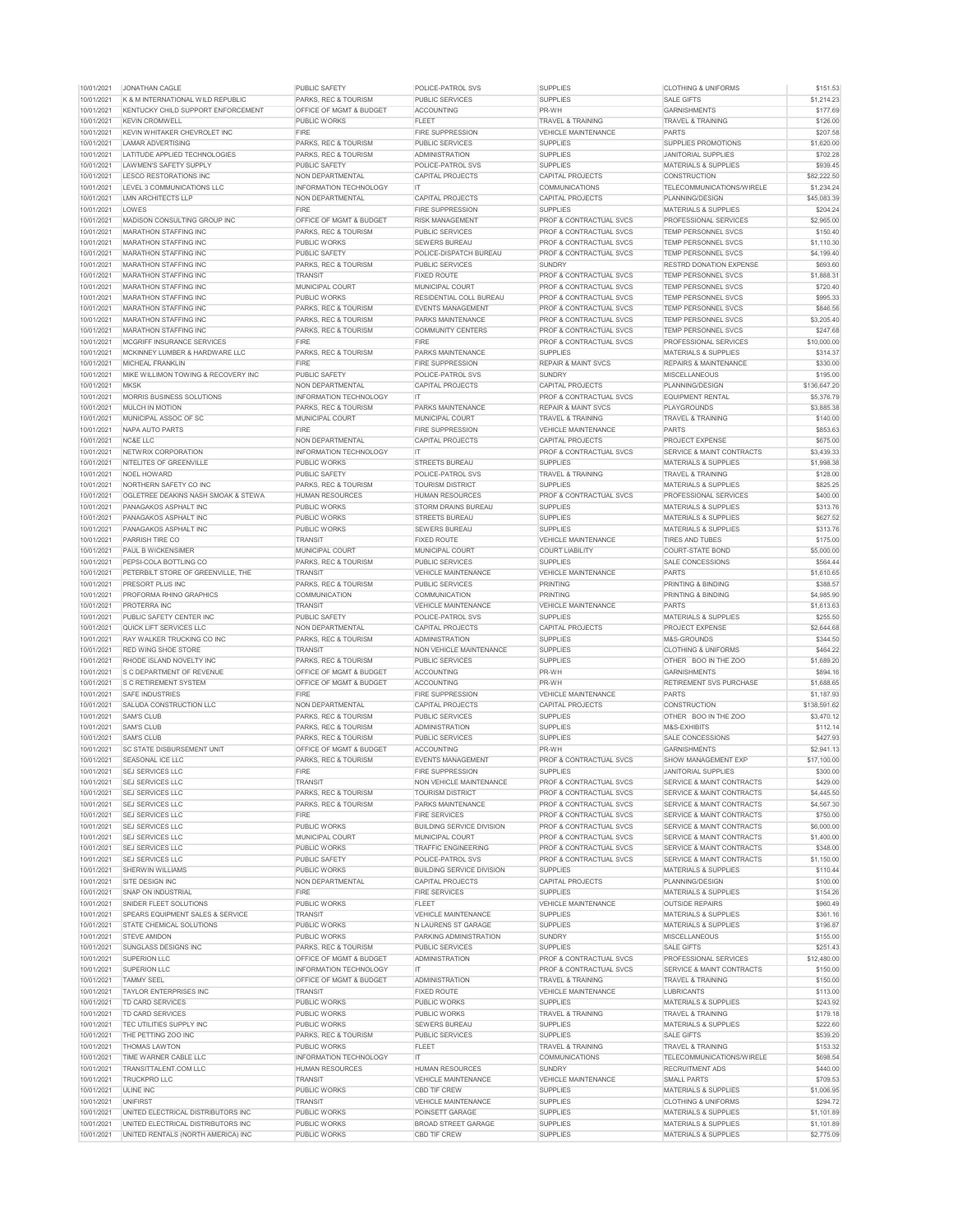| 10/01/2021 | UNITED SITE SERVICES OF FLORIDA LLC           | <b>NON DEPARTMENTAL</b>            | <b>CAPITAL PROJECTS</b>              | <b>CAPITAL PROJECTS</b>            | <b>CONSTRUCTION</b>                  | \$694.44    |
|------------|-----------------------------------------------|------------------------------------|--------------------------------------|------------------------------------|--------------------------------------|-------------|
| 10/01/2021 | UNITED WAY OF GREENVILLE COUNTY               | <b>OFFICE OF MGMT &amp; BUDGET</b> | <b>ACCOUNTING</b>                    | PR-WH                              | UNITED WAY                           | \$407.08    |
| 10/01/2021 | UPSTATE DOOR CO INC                           | <b>PUBLIC WORKS</b>                | <b>BUILDING SERVICE DIVISION</b>     | <b>REPAIR &amp; MAINT SVCS</b>     | <b>REPAIRS &amp; MAINTENANCE</b>     | \$168.00    |
|            |                                               |                                    |                                      |                                    |                                      |             |
| 10/01/2021 | UPSTATE VET SPECIALIST                        | PUBLIC SAFETY                      | POLICE-PATROL SVS                    | <b>SUNDRY</b>                      | <b>MISCELLANEOUS</b>                 | \$500.00    |
| 10/01/2021 | <b>USABLUEBOOK</b>                            | <b>PUBLIC WORKS</b>                | <b>SEWERS BUREAU</b>                 | <b>SUPPLIES</b>                    | <b>MATERIALS &amp; SUPPLIES</b>      | \$2,260.73  |
| 10/01/2021 | W N WATSON-WEST TIRE & AUTOMOTIVE             | <b>FIRE</b>                        | <b>FIRE SUPPRESSION</b>              | <b>VEHICLE MAINTENANCE</b>         | <b>PARTS</b>                         | \$710.87    |
| 10/01/2021 | <b>IZYNNOVATION LLC</b>                       | <b>PARKS, REC &amp; TOURISM</b>    | <b>PARKS MAINTENANCE</b>             | <b>SUPPLIES</b>                    | <b>MATERIALS &amp; SUPPLIES</b>      | \$2,053.40  |
| 10/08/2021 | 1ST TIMOTHY 4:4 LLC                           | <b>PUBLIC WORKS</b>                | PARKING ADMINISTRATION               | <b>PROF &amp; CONTRACTUAL SVCS</b> | <b>RENTAL EXPENSE</b>                | \$480.00    |
| 10/08/2021 | A SERVICES GROUP LLC                          | <b>PARKS, REC &amp; TOURISM</b>    | <b>ADMINISTRATION</b>                | <b>PROF &amp; CONTRACTUAL SVCS</b> | SERVICE & MAINT CONTRACTS            | \$6,800.81  |
|            |                                               |                                    |                                      |                                    |                                      |             |
| 10/08/2021 | ADDISON SAFETY GROUP INC                      | <b>PUBLIC WORKS</b>                | <b>CHURCH STREET GARAGE</b>          | <b>REPAIR &amp; MAINT SVCS</b>     | <b>REPAIRS &amp; MAINTENANCE</b>     | \$353.10    |
| 10/08/2021 | ALDRIDGE FAMILY PRODUCE                       | <b>PARKS, REC &amp; TOURISM</b>    | <b>ADMINISTRATION</b>                | <b>SUPPLIES</b>                    | M&S-FOOD                             | \$595.81    |
| 10/08/2021 | <b>ALTEC INDUSTRIES</b>                       | <b>PUBLIC WORKS</b>                | <b>FLEET</b>                         | <b>VEHICLE MAINTENANCE</b>         | <b>OUTSIDE REPAIRS</b>               | \$2,641.78  |
| 10/08/2021 | <b>ANDREW ELDER</b>                           | PUBLIC SAFETY                      | POLICE-PATROL SVS                    | <b>TRAVEL &amp; TRAINING</b>       | <b>TRAVEL &amp; TRAINING</b>         | \$254.00    |
| 10/08/2021 | <b>ANGELIA LOCKE</b>                          | <b>OFFICE OF MGMT &amp; BUDGET</b> | <b>REVENUE</b>                       | <b>TRAVEL &amp; TRAINING</b>       | <b>LOCAL TRANSPORTATION</b>          | \$198.80    |
| 10/08/2021 | <b>ASIAN GARDEN</b>                           | <b>OFFICE OF MGMT &amp; BUDGET</b> | <b>REVENUE</b>                       | <b>HOSPITALITY TAX</b>             | <b>HOSPITALITY TAX (2%)</b>          | \$215.86    |
|            |                                               |                                    |                                      |                                    |                                      |             |
| 10/08/2021 | AT&T                                          | <b>INFORMATION TECHNOLOGY</b>      | IT.                                  | <b>COMMUNICATIONS</b>              | TELECOMMUNICATIONS/WIRELE            | \$1,901.10  |
| 10/08/2021 | <b>AVL SOLUTIONS LLC</b>                      | <b>PARKS, REC &amp; TOURISM</b>    | <b>EVENTS MANAGEMENT</b>             | <b>PROF &amp; CONTRACTUAL SVCS</b> | SHOW MANAGEMENT EXP                  | \$5,076.48  |
| 10/08/2021 | BAGWELL FENCE COMPANY INC                     | <b>PUBLIC WORKS</b>                | <b>RICHARDSON STREET GARAGE</b>      | <b>SUPPLIES</b>                    | <b>MATERIALS &amp; SUPPLIES</b>      | \$2,449.00  |
| 10/08/2021 | <b>BENTEK INC</b>                             | <b>HUMAN RESOURCES</b>             | <b>HUMAN RESOURCES</b>               | <b>PROF &amp; CONTRACTUAL SVCS</b> | <b>PROFESSIONAL SERVICES</b>         | \$2,744.50  |
| 10/08/2021 | <b>BLOUNT CONSTRUCTION COMPANY INC</b>        | <b>PUBLIC WORKS</b>                | <b>STORM DRAINS BUREAU</b>           | <b>SUPPLIES</b>                    | <b>MATERIALS &amp; SUPPLIES</b>      | \$5,279.06  |
| 10/08/2021 | BLOUNT CONSTRUCTION COMPANY INC               | <b>PUBLIC WORKS</b>                | <b>STREETS BUREAU</b>                | <b>SUPPLIES</b>                    | <b>MATERIALS &amp; SUPPLIES</b>      | \$5,272.70  |
|            |                                               |                                    |                                      |                                    |                                      |             |
| 10/08/2021 | BLOUNT CONSTRUCTION COMPANY INC               | <b>PUBLIC WORKS</b>                | <b>FLEET</b>                         | <b>SUPPLIES</b>                    | <b>MATERIALS &amp; SUPPLIES</b>      | \$5,279.06  |
| 10/08/2021 | BLOUNT CONSTRUCTION COMPANY INC               | <b>PUBLIC WORKS</b>                | <b>RESIDENTIAL COLL BUREAU</b>       | <b>SUPPLIES</b>                    | <b>MATERIALS &amp; SUPPLIES</b>      | \$5,279.06  |
| 10/08/2021 | <b>BLOUNT CONSTRUCTION COMPANY INC</b>        | <b>PUBLIC WORKS</b>                | <b>SEWERS BUREAU</b>                 | <b>SUPPLIES</b>                    | <b>MATERIALS &amp; SUPPLIES</b>      | \$5,279.06  |
| 10/08/2021 | <b>BLOUNT CONSTRUCTION COMPANY INC</b>        | <b>PUBLIC WORKS</b>                | <b>BEAUTIFICATION BUREAU</b>         | <b>SUPPLIES</b>                    | <b>MATERIALS &amp; SUPPLIES</b>      | \$5,279.06  |
| 10/08/2021 | <b>BOOT BARN</b>                              | <b>PARKS, REC &amp; TOURISM</b>    | <b>PARKS MAINTENANCE</b>             | <b>SUPPLIES</b>                    | <b>CLOTHING &amp; UNIFORMS</b>       | \$189.20    |
|            |                                               |                                    |                                      |                                    |                                      |             |
| 10/08/2021 | <b>BOOT BARN</b>                              | <b>PUBLIC WORKS</b>                | <b>STREETS BUREAU</b>                | <b>SUPPLIES</b>                    | <b>CLOTHING &amp; UNIFORMS</b>       | \$452.72    |
| 10/08/2021 | <b>BOOT BARN</b>                              | <b>PARKS, REC &amp; TOURISM</b>    | <b>TOURISM DISTRICT</b>              | <b>SUPPLIES</b>                    | <b>CLOTHING &amp; UNIFORMS</b>       | \$159.92    |
| 10/08/2021 | <b>BOOT BARN</b>                              | <b>PUBLIC WORKS</b>                | <b>RESIDENTIAL COLL BUREAU</b>       | <b>SUPPLIES</b>                    | <b>CLOTHING &amp; UNIFORMS</b>       | \$200.00    |
| 10/08/2021 | <b>BOOT BARN</b>                              | <b>PUBLIC WORKS</b>                | RIGHTS-OF-WAY                        | <b>SUPPLIES</b>                    | <b>CLOTHING &amp; UNIFORMS</b>       | \$121.62    |
| 10/08/2021 | <b>BOUND TREE MEDICAL LLC</b>                 | <b>FIRE</b>                        | <b>FIRE SUPPRESSION</b>              | <b>SUPPLIES</b>                    | <b>OTHER MEDICAL SUPPLIES</b>        | \$758.05    |
| 10/08/2021 | <b>BRAGG WASTE SERVICES INC</b>               | <b>PARKS, REC &amp; TOURISM</b>    | PARKS MAINTENANCE                    | <b>PROF &amp; CONTRACTUAL SVCS</b> | SERVICE & MAINT CONTRACTS            | \$202.54    |
|            |                                               |                                    |                                      |                                    |                                      |             |
| 10/08/2021 | <b>BRAVO1 PROTECTION</b>                      | <b>PUBLIC WORKS</b>                | PARKING ADMINISTRATION               | PROF & CONTRACTUAL SVCS            | SERVICE & MAINT CONTRACTS            | \$2,319.24  |
| 10/08/2021 | BRIDGESTONE AMERICAS TIRE OPERATION           | <b>TRANSIT</b>                     | <b>FIXED ROUTE</b>                   | <b>VEHICLE MAINTENANCE</b>         | <b>TIRES AND TUBES</b>               | \$4,293.80  |
| 10/08/2021 | CAMPBELL OIL COMPANY                          | <b>TRANSIT</b>                     | <b>ADMINISTRATION</b>                | <b>VEHICLE MAINTENANCE</b>         | <b>FUEL</b>                          | \$18,734.63 |
| 10/08/2021 | CAROLINA ELEVATOR SERVICE INC                 | PUBLIC WORKS                       | <b>POINSETT GARAGE</b>               | <b>PROF &amp; CONTRACTUAL SVCS</b> | <b>SERVICE &amp; MAINT CONTRACTS</b> | \$6,775.08  |
| 10/08/2021 | CAROLINA ELEVATOR SERVICE INC                 | <b>PUBLIC WORKS</b>                | <b>COMMONS GARAGE</b>                | <b>PROF &amp; CONTRACTUAL SVCS</b> | SERVICE & MAINT CONTRACTS            | \$2,258.40  |
| 10/08/2021 | CAROLINA ELEVATOR SERVICE INC                 | <b>PUBLIC WORKS</b>                | <b>RIVER STREET GARAGE</b>           | <b>PROF &amp; CONTRACTUAL SVCS</b> | SERVICE & MAINT CONTRACTS            | \$4,516.80  |
|            |                                               |                                    |                                      |                                    |                                      |             |
| 10/08/2021 | CAROLINA ELEVATOR SERVICE INC                 | <b>PUBLIC WORKS</b>                | S. SPRING STREET GARAGE              | <b>PROF &amp; CONTRACTUAL SVCS</b> | SERVICE & MAINT CONTRACTS            | \$9,033.48  |
| 10/08/2021 | CAROLINA ELEVATOR SERVICE INC                 | <b>PUBLIC WORKS</b>                | <b>CHURCH STREET GARAGE</b>          | <b>PROF &amp; CONTRACTUAL SVCS</b> | <b>SERVICE &amp; MAINT CONTRACTS</b> | \$4,516.80  |
| 10/08/2021 | CAROLINA ELEVATOR SERVICE INC                 | <b>PUBLIC WORKS</b>                | <b>RIVERPLACE GARAGE</b>             | <b>PROF &amp; CONTRACTUAL SVCS</b> | SERVICE & MAINT CONTRACTS            | \$9,033.48  |
| 10/08/2021 | CAROLINA ELEVATOR SERVICE INC                 | <b>PUBLIC WORKS</b>                | LIBERTY SQUARE GARAGE                | <b>PROF &amp; CONTRACTUAL SVCS</b> | <b>SERVICE &amp; MAINT CONTRACTS</b> | \$4,516.80  |
| 10/08/2021 | CAROLINA ELEVATOR SERVICE INC                 | <b>PUBLIC WORKS</b>                | <b>RICHARDSON STREET GARAGE</b>      | <b>PROF &amp; CONTRACTUAL SVCS</b> | SERVICE & MAINT CONTRACTS            | \$4,516.80  |
|            |                                               |                                    |                                      |                                    |                                      |             |
| 10/08/2021 | CARSON'S NUT-BOLT & TOOL CO INC               | <b>PUBLIC WORKS</b>                | <b>BUILDING SERVICE DIVISION</b>     | <b>SUPPLIES</b>                    | <b>MATERIALS &amp; SUPPLIES</b>      | \$576.81    |
| 10/08/2021 | CARSON'S NUT-BOLT & TOOL CO INC               | <b>NON DEPARTMENTAL</b>            | <b>CAPITAL PROJECTS</b>              | <b>CAPITAL PROJECTS</b>            | <b>PROJECT EXPENSE</b>               | \$214.07    |
| 10/08/2021 | CDW/G                                         | <b>PLANNING &amp; DEV SERVICES</b> | PLANNING AND ZONING                  | <b>SUPPLIES</b>                    | <b>MATERIALS &amp; SUPPLIES</b>      | \$155.46    |
| 10/08/2021 | CDW/G                                         | <b>PUBLIC SAFETY</b>               | <b>POLICE-PATROL SVS</b>             | <b>SUPPLIES</b>                    | <b>MATERIALS &amp; SUPPLIES</b>      | \$246.45    |
| 10/08/2021 | CDW/G                                         | <b>PARKS, REC &amp; TOURISM</b>    | <b>EVENTS MANAGEMENT</b>             | <b>SUPPLIES</b>                    | <b>OFFICE SUPPLIES&amp;MATERIALS</b> | \$142.04    |
| 10/08/2021 | <b>CHRISTOPHER SALTERS</b>                    | <b>PLANNING &amp; DEV SERVICES</b> | <b>BUILDING &amp; PROPERTY MAINT</b> | <b>TRAVEL &amp; TRAINING</b>       | <b>LOCAL TRANSPORTATION</b>          | \$348.45    |
|            |                                               |                                    |                                      |                                    |                                      |             |
| 10/08/2021 | <b>CHRISTOPHER WHITTAKER</b>                  | <b>PLANNING &amp; DEV SERVICES</b> | <b>BUILDING &amp; PROPERTY MAINT</b> | <b>TRAVEL &amp; TRAINING</b>       | <b>LOCAL TRANSPORTATION</b>          | \$413.84    |
| 10/08/2021 | <b>CINTAS</b>                                 | <b>TRANSIT</b>                     | <b>VEHICLE MAINTENANCE</b>           | <b>SUPPLIES</b>                    | <b>CLOTHING &amp; UNIFORMS</b>       | \$145.00    |
| 10/08/2021 | <b>CINTAS</b>                                 | <b>PUBLIC WORKS</b>                | <b>BEAUTIFICATION BUREAU</b>         | <b>SUPPLIES</b>                    | <b>CLOTHING &amp; UNIFORMS</b>       | \$116.60    |
| 10/08/2021 | <b>CINTAS</b>                                 | <b>PUBLIC WORKS</b>                | <b>FLEET</b>                         | <b>SUPPLIES</b>                    | <b>CLOTHING &amp; UNIFORMS</b>       | \$187.70    |
| 10/08/2021 | <b>CINTAS FIRE PROTECTION 636525</b>          | <b>PUBLIC WORKS</b>                | <b>BEAUTIFICATION BUREAU</b>         | <b>PROF &amp; CONTRACTUAL SVCS</b> | SERVICE & MAINT CONTRACTS            | \$2,112.50  |
| 10/08/2021 | <b>CINTAS FIRE PROTECTION 636525</b>          | <b>PUBLIC WORKS</b>                | <b>BUILDING SERVICE DIVISION</b>     | <b>PROF &amp; CONTRACTUAL SVCS</b> | <b>SERVICE &amp; MAINT CONTRACTS</b> | \$663.56    |
|            |                                               |                                    |                                      |                                    |                                      |             |
| 10/08/2021 | <b>CITY OF GREENVILLE</b>                     | <b>PARKS, REC &amp; TOURISM</b>    | <b>PUBLIC SERVICES</b>               | <b>TAX LIABILITIES</b>             | <b>HOSPITALITY TAXES</b>             | \$210.75    |
| 10/08/2021 | <b>CLIPPERCREEK INC</b>                       | <b>PUBLIC WORKS</b>                | <b>RIVERPLACE GARAGE</b>             | <b>SUPPLIES</b>                    | <b>MATERIALS &amp; SUPPLIES</b>      | \$1,791.66  |
| 10/08/2021 | <b>COLONIAL FUEL &amp; LUBRICANT SERVICES</b> | <b>TRANSIT</b>                     | <b>ADMINISTRATION</b>                | <b>VEHICLE MAINTENANCE</b>         | <b>FUEL</b>                          | \$17,710.05 |
| 10/08/2021 | COLONIAL FUEL & LUBRICANT SERVICES            | <b>PUBLIC WORKS</b>                | <b>FLEET</b>                         | <b>VEHICLE MAINTENANCE</b>         | <b>FUEL</b>                          | \$715.65    |
| 10/08/2021 | CONCRETE SUPPLY COMPANY LLC                   | <b>PUBLIC WORKS</b>                | <b>STREETS BUREAU</b>                | <b>SUPPLIES</b>                    | <b>MATERIALS &amp; SUPPLIES</b>      | \$462.43    |
| 10/08/2021 | CORBIN TURF & ORNAMENTAL SUPPLY INC           | PARKS, REC & TOURISM               | <b>PARKS MAINTENANCE</b>             | <b>SUPPLIES</b>                    | <b>MATERIALS &amp; SUPPLIES</b>      | \$765.74    |
|            |                                               |                                    |                                      |                                    |                                      |             |
| 10/08/2021 | CREATIONWORKS LANDSCAPING LLC                 | <b>PUBLIC WORKS</b>                | RIGHTS-OF-WAY                        | <b>PROF &amp; CONTRACTUAL SVCS</b> | <b>SERVICE &amp; MAINT CONTRACTS</b> | \$815.00    |
| 10/08/2021 | <b>CRESCENT SUPPLY CO INC</b>                 | <b>PUBLIC WORKS</b>                | <b>POINSETT GARAGE</b>               | <b>SUPPLIES</b>                    | <b>MATERIALS &amp; SUPPLIES</b>      | \$487.60    |
| 10/08/2021 | <b>CROMER'S P-NUTS LLC</b>                    | <b>PARKS, REC &amp; TOURISM</b>    | <b>PUBLIC SERVICES</b>               | <b>SUPPLIES</b>                    | <b>SALE CONCESSIONS</b>              | \$199.13    |
| 10/08/2021 | <b>CROOK'S BRASS &amp; METAL REFINISHING</b>  | <b>NON DEPARTMENTAL</b>            | <b>MISC GRANTS</b>                   | <b>CAPITAL PROJECTS</b>            | <b>PROJECT EXPENSE</b>               | \$1,100.00  |
| 10/08/2021 | <b>CUMMINS SALES AND SERVICE</b>              | <b>TRANSIT</b>                     | <b>VEHICLE MAINTENANCE</b>           | <b>SUPPLIES</b>                    | <b>MATERIALS &amp; SUPPLIES</b>      | \$816.20    |
| 10/08/2021 | <b>DANA SAFETY SUPPLY INC</b>                 | PUBLIC SAFETY                      | <b>POLICE-PATROL SVS</b>             | <b>SUPPLIES</b>                    | <b>AMMUNITION</b>                    | \$9,298.32  |
| 10/08/2021 | <b>DELERROK INC</b>                           | <b>TRANSIT</b>                     | <b>ADMINISTRATION</b>                | <b>PROF &amp; CONTRACTUAL SVCS</b> | SERVICE & MAINT CONTRACTS            | \$1,325.45  |
| 10/08/2021 | <b>DELL MARKETING LP</b>                      | <b>INFORMATION TECHNOLOGY</b>      | IT.                                  | <b>MIS PROJECTS</b>                | PCS/UPGRADES                         | \$1,325.28  |
|            |                                               |                                    |                                      |                                    |                                      |             |
| 10/08/2021 | <b>DESIGNLAB INC</b>                          | PUBLIC SAFETY                      | POLICE-PATROL SVS                    |                                    | <b>CLOTHING &amp; UNIFORMS</b>       | \$788.63    |
| 10/08/2021 | <b>DOLAN CONSULTING GROUP LLC</b>             | <b>PUBLIC SAFETY</b>               |                                      | <b>SUPPLIES</b>                    |                                      |             |
| 10/08/2021 |                                               |                                    | <b>POLICE-PATROL SVS</b>             | <b>TRAVEL &amp; TRAINING</b>       | <b>TRAVEL &amp; TRAINING</b>         | \$575.00    |
| 10/08/2021 | <b>DUKE ENERGY</b>                            | PARKS, REC & TOURISM               | <b>COMMUNITY CENTERS</b>             | <b>UTILITIES</b>                   | <b>ELECTRICITY</b>                   | \$2,685.36  |
|            | <b>DUKE ENERGY</b>                            | <b>PUBLIC WORKS</b>                | <b>TRAFFIC ENGINEERING</b>           | <b>UTILITIES</b>                   | <b>ELECTRICITY</b>                   | \$1,570.17  |
|            |                                               | <b>PUBLIC WORKS</b>                |                                      |                                    |                                      |             |
| 10/08/2021 | <b>DUKE ENERGY</b>                            |                                    | <b>BUILDING SERVICE DIVISION</b>     | <b>UTILITIES</b>                   | <b>ELECTRICITY</b>                   | \$18,456.95 |
| 10/08/2021 | <b>DUKE ENERGY</b>                            | <b>FIRE</b>                        | <b>FIRE SERVICES</b>                 | <b>UTILITIES</b>                   | <b>ELECTRICITY</b>                   | \$1,169.73  |
| 10/08/2021 | <b>DUKE ENERGY</b>                            | PUBLIC SAFETY                      | POLICE-PATROL SVS                    | UTILITIES                          | <b>ELECTRICITY</b>                   | \$381.94    |
| 10/08/2021 | <b>DUKE ENERGY</b>                            | PUBLIC WORKS                       | <b>SEWERS BUREAU</b>                 | <b>UTILITIES</b>                   | <b>ELECTRICITY</b>                   | \$165.24    |
| 10/08/2021 | <b>DUKE ENERGY</b>                            | <b>PARKS, REC &amp; TOURISM</b>    | <b>PARKS MAINTENANCE</b>             | <b>UTILITIES</b>                   | <b>ELECTRICITY</b>                   | \$2,189.18  |
| 10/08/2021 | EAGLE EXPRESS OF SC                           | <b>PARKS, REC &amp; TOURISM</b>    | <b>ADMINISTRATION</b>                | <b>COMMUNICATIONS</b>              | POSTAGE                              | \$140.00    |
|            |                                               | <b>FIRE</b>                        |                                      |                                    |                                      |             |
| 10/08/2021 | <b>EASLEY LAWN AND GARDEN</b>                 |                                    | <b>FIRE SUPPRESSION</b>              | <b>SUPPLIES</b>                    | <b>MATERIALS &amp; SUPPLIES</b>      | \$518.90    |
| 10/08/2021 | <b>EMPLOYMENT SCREENING RESOURCES</b>         | <b>HUMAN RESOURCES</b>             | <b>HUMAN RESOURCES</b>               | <b>PROF &amp; CONTRACTUAL SVCS</b> | <b>PROFESSIONAL SERVICES</b>         | \$391.10    |
| 10/08/2021 | <b>ENERGY DISTRIBUTORS LLC</b>                | <b>PUBLIC WORKS</b>                | <b>FLEET</b>                         | <b>VEHICLE MAINTENANCE</b>         | <b>FUEL</b>                          | \$3,512.01  |
| 10/08/2021 | <b>ENNIS-FLINT INC</b>                        | <b>PUBLIC WORKS</b>                | <b>STORM DRAINS BUREAU</b>           | <b>SUPPLIES</b>                    | <b>MATERIALS &amp; SUPPLIES</b>      | \$262.68    |
| 10/08/2021 | <b>ENNIS-FLINT INC</b>                        | <b>PUBLIC WORKS</b>                | <b>STREETS BUREAU</b>                | <b>SUPPLIES</b>                    | <b>MATERIALS &amp; SUPPLIES</b>      | \$262.68    |
| 10/08/2021 | <b>ENNIS-FLINT INC</b>                        | <b>PUBLIC WORKS</b>                | <b>SEWERS BUREAU</b>                 | <b>SUPPLIES</b>                    | <b>MATERIALS &amp; SUPPLIES</b>      | \$262.68    |
|            |                                               |                                    |                                      |                                    |                                      |             |
| 10/08/2021 | ENNIS-FLINT INC                               | <b>PUBLIC WORKS</b>                | <b>FLEET</b>                         | <b>SUPPLIES</b>                    | <b>MATERIALS &amp; SUPPLIES</b>      | \$262.68    |
| 10/08/2021 | <b>ENNIS-FLINT INC</b>                        | <b>PUBLIC WORKS</b>                | <b>TRAFFIC ENGINEERING</b>           | <b>SUPPLIES</b>                    | M&S-MARKINGS                         | \$565.78    |
| 10/08/2021 | <b>EVAN MARCHI</b>                            | PUBLIC SAFETY                      | POLICE-PATROL SVS                    | <b>TRAVEL &amp; TRAINING</b>       | <b>TRAVEL &amp; TRAINING</b>         | \$218.00    |
| 10/08/2021 | <b>FAIRWAY FORD INC</b>                       | <b>FIRE</b>                        | <b>FIRE SUPPRESSION</b>              | <b>VEHICLE MAINTENANCE</b>         | <b>PARTS</b>                         | \$808.89    |
| 10/08/2021 | <b>FEDERAL EXPRESS CORP</b>                   | ECONOMIC DEVELOPMENT               | ECONOMIC DEVELOPMENT                 | <b>SUNDRY</b>                      | <b>MISCELLANEOUS</b>                 | \$221.90    |
|            | <b>FEDEX OFFICE</b>                           | <b>HUMAN RESOURCES</b>             | <b>HUMAN RESOURCES</b>               | <b>PRINTING</b>                    | <b>PRINTING &amp; BINDING</b>        |             |
| 10/08/2021 |                                               |                                    |                                      |                                    |                                      | \$2,548.21  |
| 10/08/2021 | <b>FERGUSON ENTERPRISES INC</b>               | <b>PUBLIC WORKS</b>                | <b>BUILDING SERVICE DIVISION</b>     | <b>SUPPLIES</b>                    | <b>MATERIALS &amp; SUPPLIES</b>      | \$122.29    |
| 10/08/2021 | <b>FERGUSON FACILITIES SUPPLY</b>             | <b>PARKS, REC &amp; TOURISM</b>    | <b>ADMINISTRATION</b>                | <b>SUPPLIES</b>                    | <b>JANITORIAL SUPPLIES</b>           | \$203.50    |
| 10/08/2021 | <b>FGP INTERNATIONAL</b>                      | <b>INFORMATION TECHNOLOGY</b>      | IT.                                  | <b>PROF &amp; CONTRACTUAL SVCS</b> | PROFESSIONAL SERVICES                | \$1,936.40  |
| 10/08/2021 | <b>FMRT GROUP, THE</b>                        | <b>HUMAN RESOURCES</b>             | <b>HUMAN RESOURCES</b>               | <b>PROF &amp; CONTRACTUAL SVCS</b> | PROFESSIONAL SERVICES                | \$890.00    |
| 10/08/2021 | <b>FOLKMANIS INC</b>                          | PARKS, REC & TOURISM               | <b>PUBLIC SERVICES</b>               | <b>SUPPLIES</b>                    | <b>SALE GIFTS</b>                    | \$767.96    |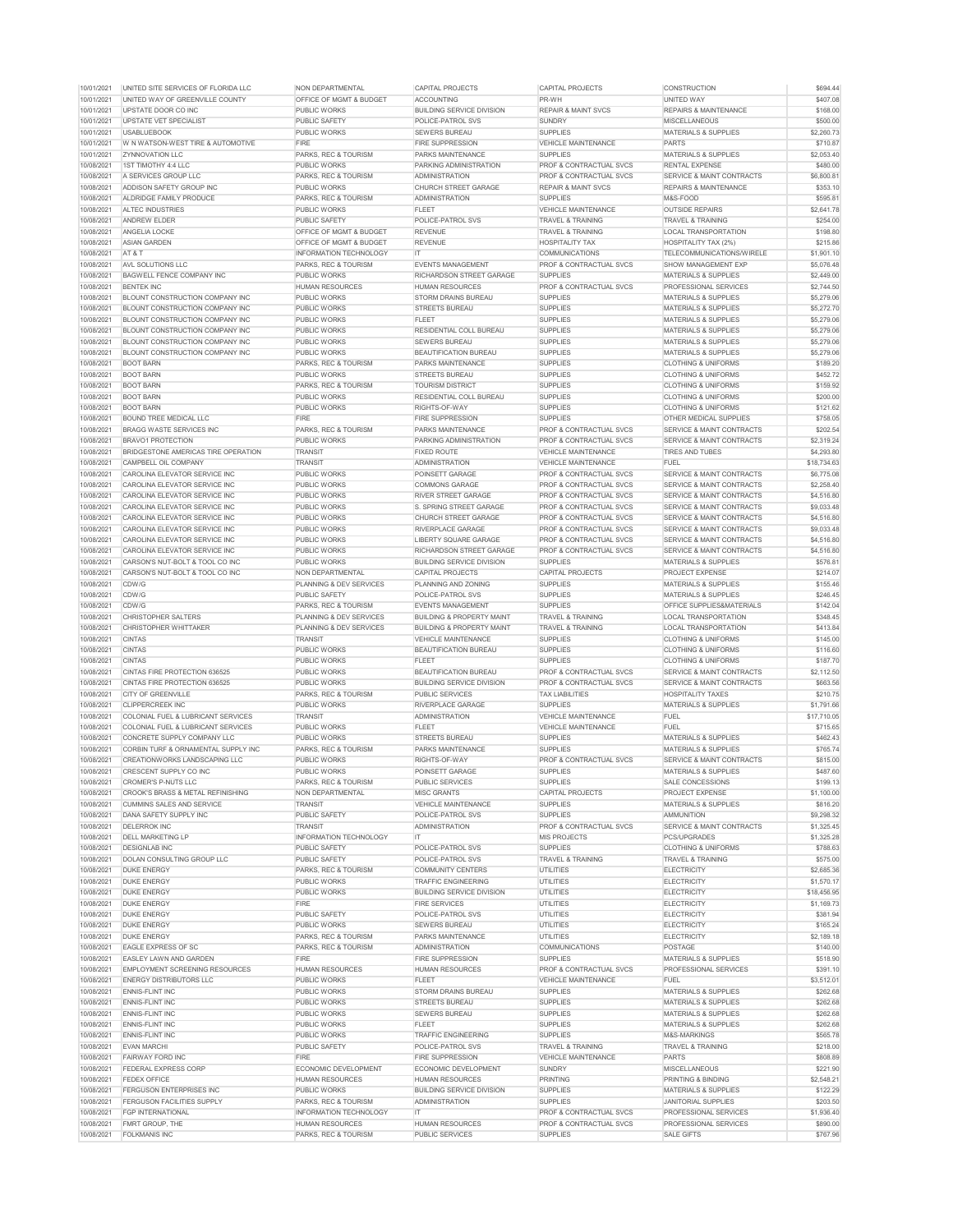| 10/08/2021                                                                                                                                                                                       | FORMS & SUPPLY INC                             | <b>CITY ATTORNEY</b>               | <b>CITY ATTORNEY</b>                 | <b>SUPPLIES</b>                    | MATERIALS & SUPPLIES                 | \$114.50     |
|--------------------------------------------------------------------------------------------------------------------------------------------------------------------------------------------------|------------------------------------------------|------------------------------------|--------------------------------------|------------------------------------|--------------------------------------|--------------|
| 10/08/2021                                                                                                                                                                                       | <b>FOX ROTHSCHILD</b>                          | <b>PUBLIC WORKS</b>                | <b>PARKING ADMINISTRATION</b>        | <b>ESCROW DEPOSITS</b>             | PKG ESCROW-RICHARDSON                | \$144.00     |
| 10/08/2021                                                                                                                                                                                       | <b>G B SHOES OF GREENVILLE</b>                 | PARKS, REC & TOURISM               | <b>PARKS MAINTENANCE</b>             | <b>SUPPLIES</b>                    | <b>CLOTHING &amp; UNIFORMS</b>       | \$129.28     |
| 10/08/2021                                                                                                                                                                                       | <b>GALLS LLC</b>                               | <b>FIRE</b>                        | <b>FIRE SUPPRESSION</b>              | <b>SUPPLIES</b>                    | <b>CLOTHING &amp; UNIFORMS</b>       | \$226.32     |
| 10/08/2021                                                                                                                                                                                       | <b>GIANINA DIAZ</b>                            | PUBLIC SAFETY                      | <b>POLICE-PATROL SVS</b>             | <b>PROF &amp; CONTRACTUAL SVCS</b> | <b>TEMP PERSONNEL SVCS</b>           | \$180.00     |
| 10/08/2021                                                                                                                                                                                       | <b>GILLIG LLC</b>                              | <b>TRANSIT</b>                     | <b>VEHICLE MAINTENANCE</b>           | <b>VEHICLE MAINTENANCE</b>         | <b>PARTS</b>                         | \$3,997.04   |
| 10/08/2021                                                                                                                                                                                       | <b>GILLIG LLC</b>                              | <b>TRANSIT</b>                     | <b>VEHICLE MAINTENANCE</b>           | <b>VEHICLE MAINTENANCE</b>         | <b>SMALL PARTS</b>                   | \$202.71     |
| 10/08/2021                                                                                                                                                                                       | <b>GIMME-A-SIGN CO INC</b>                     | <b>PUBLIC WORKS</b>                | <b>FLEET</b>                         | <b>VEHICLE MAINTENANCE</b>         | <b>OUTSIDE REPAIRS</b>               | \$115.70     |
| 10/08/2021                                                                                                                                                                                       | <b>GIMME-A-SIGN CO INC</b>                     | <b>PUBLIC WORKS</b>                | <b>PARKING LOTS</b>                  | <b>SUPPLIES</b>                    | <b>MATERIALS &amp; SUPPLIES</b>      | \$667.80     |
| 10/08/2021                                                                                                                                                                                       | <b>GREENE FINNEY LLP</b>                       | <b>OFFICE OF MGMT &amp; BUDGET</b> | <b>ACCOUNTING</b>                    | <b>PROF &amp; CONTRACTUAL SVCS</b> | <b>PROFESSIONAL SERVICES</b>         | \$14,000.00  |
| 10/08/2021                                                                                                                                                                                       | <b>GREENVILLE ARENA DISTRICT</b>               | <b>PUBLIC WORKS</b>                | <b>PARKING LOTS</b>                  | <b>PROF &amp; CONTRACTUAL SVCS</b> | REVENUE SHARING BSWA                 | \$12,555.00  |
| 10/08/2021                                                                                                                                                                                       | <b>GREENVILLE COUNTY ANIMAL CARE SERV</b>      | <b>PUBLIC SAFETY</b>               | <b>POLICE-PATROL SVS</b>             | <b>PROF &amp; CONTRACTUAL SVCS</b> | SERVICE & MAINT CONTRACTS            | \$2,400.00   |
| 10/08/2021                                                                                                                                                                                       | <b>GREENVILLE NEWS</b>                         | <b>PLANNING &amp; DEV SERVICES</b> | PLANNING AND ZONING                  | <b>SUNDRY</b>                      | DUES, SUBSCRIPTN, PUBLICATN          | \$204.70     |
| 10/08/2021                                                                                                                                                                                       | <b>GREENVILLE OFFICE SUPPLY CO INC</b>         | PLANNING & DEV SERVICES            | PLANNING AND ZONING                  | <b>SUPPLIES</b>                    | <b>MATERIALS &amp; SUPPLIES</b>      | \$512.20     |
| 10/08/2021                                                                                                                                                                                       | <b>GREENVILLE TRANSIT AUTHORITY</b>            | <b>CITY MANAGER</b>                | NON-DEPARTMENTAL                     | <b>PROF &amp; CONTRACTUAL SVCS</b> | <b>INTERGOVT AGREEMENTS</b>          | \$285,299.50 |
| 10/08/2021                                                                                                                                                                                       | <b>GREENVILLE TURF &amp; TRACTOR</b>           | <b>PARKS, REC &amp; TOURISM</b>    | <b>PARKS MAINTENANCE</b>             | <b>SUPPLIES</b>                    | <b>MATERIALS &amp; SUPPLIES</b>      | \$429.11     |
| 10/08/2021                                                                                                                                                                                       | <b>GREENVILLE WATER</b>                        | <b>TRANSIT</b>                     | NON VEHICLE MAINTENANCE              | <b>UTILITIES</b>                   | <b>WATER/WASTEWATER</b>              | \$181.70     |
| 10/08/2021                                                                                                                                                                                       | <b>GREENWORKS RECYLING INC</b>                 | <b>PUBLIC WORKS</b>                | <b>BEAUTIFICATION BUREAU</b>         | <b>SUPPLIES</b>                    | <b>MATERIALS &amp; SUPPLIES</b>      | \$2,040.50   |
| 10/08/2021                                                                                                                                                                                       | <b>GREENWORKS RECYLING INC</b>                 | <b>PUBLIC WORKS</b>                | TREE MAINTENANCE BUREAU              | <b>PROF &amp; CONTRACTUAL SVCS</b> | <b>PROFESSIONAL SERVICES</b>         | \$2,700.00   |
| 10/08/2021                                                                                                                                                                                       | <b>HERSHEY CREAMERY COMPANY</b>                | PARKS, REC & TOURISM               | <b>PUBLIC SERVICES</b>               | <b>SUPPLIES</b>                    | SALE CONCESSIONS                     | \$444.12     |
| 10/08/2021                                                                                                                                                                                       | <b>HOGAN CONSTRUCTION GROUP LLC</b>            | <b>NON DEPARTMENTAL</b>            | <b>CAPITAL PROJECTS</b>              | <b>CAPITAL PROJECTS</b>            | <b>CONSTRUCTION</b>                  | \$2,410.00   |
| 10/08/2021                                                                                                                                                                                       | HOME DEPOT CREDIT SERVICE 0978                 | <b>TRANSIT</b>                     | NON VEHICLE MAINTENANCE              | <b>REPAIR &amp; MAINT SVCS</b>     | <b>REPAIRS &amp; MAINTENANCE</b>     | \$114.58     |
| 10/08/2021                                                                                                                                                                                       | <b>HOME DEPOT CREDIT SERVICE 4123</b>          | <b>PUBLIC WORKS</b>                | <b>STREETS BUREAU</b>                | <b>SUPPLIES</b>                    | <b>MATERIALS &amp; SUPPLIES</b>      | \$284.58     |
| 10/08/2021                                                                                                                                                                                       | HOME DEPOT CREDIT SERVICE 5906                 | <b>PUBLIC WORKS</b>                | <b>BUILDING SERVICE DIVISION</b>     | <b>SUPPLIES</b>                    | <b>MATERIALS &amp; SUPPLIES</b>      | \$458.13     |
| 10/08/2021                                                                                                                                                                                       | HOME DEPOT CREDIT SERVICE 5914                 | PARKS, REC & TOURISM               | <b>ADMINISTRATION</b>                | <b>REPAIR &amp; MAINT SVCS</b>     | <b>REPAIRS &amp; MAINTENANCE</b>     | \$404.53     |
| 10/08/2021                                                                                                                                                                                       | HOME DEPOT CREDIT SERVICE 5914                 | PARKS, REC & TOURISM               | <b>ADMINISTRATION</b>                | <b>SUPPLIES</b>                    | M&S-MAINTENANCE                      | \$228.93     |
| 10/08/2021                                                                                                                                                                                       | HOME DEPOT CREDIT SERVICE 5922                 | PARKS, REC & TOURISM               | <b>TOURISM DISTRICT</b>              | <b>SUPPLIES</b>                    | <b>MATERIALS &amp; SUPPLIES</b>      | \$178.80     |
| 10/08/2021                                                                                                                                                                                       | <b>HOME DEPOT PRO</b>                          | <b>PUBLIC SAFETY</b>               | POLICE-PATROL SVS                    | <b>SUPPLIES</b>                    | <b>MATERIALS &amp; SUPPLIES</b>      | \$4,952.85   |
| 10/08/2021                                                                                                                                                                                       | <b>HOOK FAST SPECIALTIES INC</b>               | <b>FIRE</b>                        | <b>FIRE SUPPRESSION</b>              | <b>SUPPLIES</b>                    | <b>CLOTHING &amp; UNIFORMS</b>       | \$262.05     |
| 10/08/2021                                                                                                                                                                                       | <b>HUMAN RELATIONS COMMISSION</b>              | C. D. DIVISION                     | <b>CDBG PROJECTS</b>                 | <b>CD PROJECTS</b>                 | PUBLIC INFORMATION                   | \$1,701.13   |
| 10/08/2021                                                                                                                                                                                       | <b>HUMAN RELATIONS COMMISSION</b>              | C. D. DIVISION                     | <b>CDBG PROJECTS</b>                 | <b>CD PROJECTS</b>                 | PUBLIC SERVICES (GENERAL)            | \$12,639.24  |
| 10/08/2021                                                                                                                                                                                       | <b>ICMA MEMBERSHIP RENEWALS</b>                | <b>CITY MANAGER</b>                | <b>CITY MANAGER</b>                  | <b>SUNDRY</b>                      | DUES, SUBSCRIPTN, PUBLICATN          | \$1,400.00   |
| 10/08/2021                                                                                                                                                                                       | INFRASTRUCTURE SOLUTIONS GROUP INC             | <b>PUBLIC WORKS</b>                | <b>SEWERS BUREAU</b>                 | <b>SUPPLIES</b>                    | <b>MATERIALS &amp; SUPPLIES</b>      | \$358.69     |
| 10/08/2021                                                                                                                                                                                       | <b>IVEY COMMUNICATIONS INC.</b>                | <b>INFORMATION TECHNOLOGY</b>      | IT.                                  | <b>REPAIR &amp; MAINT SVCS</b>     | <b>REPAIRS &amp; MAINTENANCE</b>     | \$590.00     |
| 10/08/2021                                                                                                                                                                                       | <b>IVEY COMMUNICATIONS INC</b>                 | <b>PUBLIC WORKS</b>                | <b>TRAFFIC ENGINEERING</b>           | <b>SUPPLIES</b>                    | M&S-SIGNALS                          | \$180.00     |
| 10/08/2021                                                                                                                                                                                       | <b>IVEY COMMUNICATIONS INC</b>                 | NON DEPARTMENTAL                   | <b>CAPITAL PROJECTS</b>              | <b>CAPITAL PROJECTS</b>            | <b>EQUIPMENT</b>                     | \$602.94     |
| 10/08/2021                                                                                                                                                                                       | J & R FENCE                                    | <b>NON DEPARTMENTAL</b>            | <b>CAPITAL PROJECTS</b>              | <b>CAPITAL PROJECTS</b>            | <b>CONSTRUCTION</b>                  | \$4,983.77   |
| 10/08/2021                                                                                                                                                                                       | <b>JACK CONNOLLY</b>                           | <b>COMMUNICATION</b>               | <b>COMMUNICATION</b>                 | <b>PROF &amp; CONTRACTUAL SVCS</b> | <b>PROFESSIONAL SERVICES</b>         | \$550.00     |
| 10/08/2021                                                                                                                                                                                       | <b>JAMES PATRICK TIMMS</b>                     | <b>PLANNING &amp; DEV SERVICES</b> | <b>BUILDING &amp; PROPERTY MAINT</b> | <b>TRAVEL &amp; TRAINING</b>       | LOCAL TRANSPORTATION                 | \$445.20     |
| 10/08/2021                                                                                                                                                                                       | <b>JERRY SHIVE</b>                             | PARKS, REC & TOURISM               | <b>PUBLIC SERVICES</b>               | <b>COLUMBARIUM DEPOSITS</b>        | REFUND FOR CEMETERY NICHE DEPO       | \$5,000.00   |
| 10/08/2021                                                                                                                                                                                       | <b>JOAQUIN LAWN &amp; LANDSCAPING SERVICES</b> | PLANNING & DEV SERVICES            | <b>BUILDING &amp; PROPERTY MAINT</b> | <b>PROF &amp; CONTRACTUAL SVCS</b> | <b>SERVICE &amp; MAINT CONTRACTS</b> | \$270.00     |
| 10/08/2021                                                                                                                                                                                       | <b>JOEL PATTERSON</b>                          | <b>PLANNING &amp; DEV SERVICES</b> | <b>BUILDING &amp; PROPERTY MAINT</b> | <b>TRAVEL &amp; TRAINING</b>       | <b>LOCAL TRANSPORTATION</b>          | \$427.28     |
| 10/08/2021                                                                                                                                                                                       | JOHNSTONE SUPPLY OF GREENVILLE                 | <b>PUBLIC WORKS</b>                | <b>BUILDING SERVICE DIVISION</b>     | <b>SUPPLIES</b>                    | <b>MATERIALS &amp; SUPPLIES</b>      | \$108.37     |
| 10/08/2021                                                                                                                                                                                       | K & M INTERNATIONAL WILD REPUBLIC              | PARKS, REC & TOURISM               | <b>PUBLIC SERVICES</b>               | <b>SUPPLIES</b>                    | <b>SALE GIFTS</b>                    | \$1,076.73   |
| 10/08/2021                                                                                                                                                                                       | <b>KEVIN HUGHES</b>                            | <b>PLANNING &amp; DEV SERVICES</b> | <b>BUILDING &amp; PROPERTY MAINT</b> | <b>TRAVEL &amp; TRAINING</b>       | <b>LOCAL TRANSPORTATION</b>          | \$436.80     |
| 10/08/2021                                                                                                                                                                                       | KING ASPHALT INC                               | <b>PUBLIC WORKS</b>                | <b>SEWERS BUREAU</b>                 | <b>SUPPLIES</b>                    | <b>MATERIALS &amp; SUPPLIES</b>      | \$920.08     |
| 10/08/2021                                                                                                                                                                                       | <b>KNOX COMPANY</b>                            | NON DEPARTMENTAL                   | <b>CAPITAL PROJECTS</b>              | <b>CAPITAL PROJECTS</b>            | <b>EQUIPMENT</b>                     | \$486.54     |
| 10/08/2021                                                                                                                                                                                       | KONE INC                                       | <b>PUBLIC WORKS</b>                | <b>ONE GARAGE</b>                    | <b>REPAIR &amp; MAINT SVCS</b>     | <b>REPAIRS &amp; MAINTENANCE</b>     | \$1,178.30   |
| 10/08/2021                                                                                                                                                                                       | <b>KW BEVERAGE</b>                             | <b>PARKS, REC &amp; TOURISM</b>    | <b>EVENTS MANAGEMENT</b>             | <b>SUPPLIES</b>                    | M&S-FOOD & BEVERAGE                  | \$1,057.10   |
| 10/08/2021                                                                                                                                                                                       | LANDS END BUSINESS OUTFITTERS                  | PARKS, REC & TOURISM               | <b>PUBLIC SERVICES</b>               | <b>SUPPLIES</b>                    | <b>CLOTHING &amp; UNIFORMS</b>       | \$186.36     |
| 10/08/2021                                                                                                                                                                                       | LANDSCAPERS SUPPLY                             | <b>PUBLIC WORKS</b>                | <b>STORM DRAINS BUREAU</b>           | <b>SUPPLIES</b>                    | <b>CONSTRUCTION &amp; REPAIR</b>     | \$162.16     |
| 10/08/2021                                                                                                                                                                                       | LATITUDE APPLIED TECHNOLOGIES                  | <b>PUBLIC WORKS</b>                | RIVERPLACE GARAGE                    | <b>SUPPLIES</b>                    | <b>MATERIALS &amp; SUPPLIES</b>      | \$1,998.10   |
| 10/08/2021                                                                                                                                                                                       | LESCO RESTORATIONS INC                         | NON DEPARTMENTAL                   | <b>CAPITAL PROJECTS</b>              | <b>CAPITAL PROJECTS</b>            | <b>CONSTRUCTION</b>                  | \$67,572.00  |
| 10/08/2021                                                                                                                                                                                       | LEXISNEXIS 1403290                             | <b>PLANNING &amp; DEV SERVICES</b> | <b>BUILDING &amp; PROPERTY MAINT</b> | <b>SUNDRY</b>                      | DUES, SUBSCRIPTN, PUBLICATN          | \$156.35     |
| 10/08/2021                                                                                                                                                                                       | LIVEWELL GREENVILLE                            | <b>PARKS, REC &amp; TOURISM</b>    | <b>COMMUNITY CENTERS</b>             | <b>PROF &amp; CONTRACTUAL SVCS</b> | <b>PROFESSIONAL SERVICES</b>         | \$500.00     |
| 10/08/2021                                                                                                                                                                                       | LOWES                                          | <b>PUBLIC WORKS</b>                | <b>STREETS BUREAU</b>                | <b>SUPPLIES</b>                    | <b>MATERIALS &amp; SUPPLIES</b>      | \$406.61     |
| 10/08/2021                                                                                                                                                                                       | <b>MARATHON STAFFING INC</b>                   | <b>PARKS, REC &amp; TOURISM</b>    | <b>SPECIAL EVENTS</b>                | <b>PROF &amp; CONTRACTUAL SVCS</b> | <b>TEMP PERSONNEL SVCS</b>           | \$365.07     |
| 10/08/2021                                                                                                                                                                                       | <b>MARATHON STAFFING INC</b>                   | <b>PUBLIC WORKS</b>                | <b>RESIDENTIAL COLL BUREAU</b>       | <b>PROF &amp; CONTRACTUAL SVCS</b> | <b>TEMP PERSONNEL SVCS</b>           | \$883.54     |
| 10/08/2021                                                                                                                                                                                       | <b>MARATHON STAFFING INC</b>                   | <b>PUBLIC WORKS</b>                | <b>SEWERS BUREAU</b>                 | <b>PROF &amp; CONTRACTUAL SVCS</b> | <b>TEMP PERSONNEL SVCS</b>           | \$727.04     |
| 10/08/2021                                                                                                                                                                                       | <b>MARATHON STAFFING INC</b>                   | <b>PUBLIC WORKS</b>                | <b>STREETS BUREAU</b>                | <b>PROF &amp; CONTRACTUAL SVCS</b> | <b>TEMP PERSONNEL SVCS</b>           | \$936.27     |
| 10/08/2021                                                                                                                                                                                       | <b>MARATHON STAFFING INC</b>                   | <b>PARKS, REC &amp; TOURISM</b>    | <b>COMMUNITY CENTERS</b>             | <b>PROF &amp; CONTRACTUAL SVCS</b> | <b>TEMP PERSONNEL SVCS</b>           | \$1,130.78   |
| 10/08/2021                                                                                                                                                                                       | <b>MARATHON STAFFING INC</b>                   | PARKS, REC & TOURISM               | <b>EVENTS MANAGEMENT</b>             | <b>PROF &amp; CONTRACTUAL SVCS</b> | <b>TEMP PERSONNEL SVCS</b>           | \$800.12     |
| 10/08/2021                                                                                                                                                                                       | <b>MARATHON STAFFING INC</b>                   | <b>PUBLIC SAFETY</b>               | POLICE-DISPATCH BUREAU               | <b>PROF &amp; CONTRACTUAL SVCS</b> | <b>TEMP PERSONNEL SVCS</b>           | \$4,779.22   |
| 10/08/2021                                                                                                                                                                                       | <b>MARATHON STAFFING INC</b>                   | PARKS, REC & TOURISM               | <b>PARKS MAINTENANCE</b>             | <b>PROF &amp; CONTRACTUAL SVCS</b> | <b>TEMP PERSONNEL SVCS</b>           | \$3,261.80   |
| 10/08/2021                                                                                                                                                                                       | <b>MARATHON STAFFING INC</b>                   | <b>TRANSIT</b>                     | <b>FIXED ROUTE</b>                   | <b>PROF &amp; CONTRACTUAL SVCS</b> | TEMP PERSONNEL SVCS                  | \$1,917.81   |
| 10/08/2021                                                                                                                                                                                       | <b>MARATHON STAFFING INC</b>                   | PARKS, REC & TOURISM               | <b>PUBLIC SERVICES</b>               | <b>SUNDRY</b>                      | <b>RESTRD DONATION EXPENSE</b>       | \$1,196.46   |
| 10/08/2021                                                                                                                                                                                       | <b>MARATHON STAFFING INC</b>                   | <b>MUNICIPAL COURT</b>             | <b>MUNICIPAL COURT</b>               | <b>PROF &amp; CONTRACTUAL SVCS</b> | <b>TEMP PERSONNEL SVCS</b>           | \$583.52     |
| 10/08/2021                                                                                                                                                                                       | <b>MAXENE VAN DAMME</b>                        | <b>PARKS, REC &amp; TOURISM</b>    | <b>EDUCATION</b>                     | <b>SUPPLIES</b>                    | <b>CLOTHING &amp; UNIFORMS</b>       | \$146.22     |
| 10/08/2021                                                                                                                                                                                       | METROPOLITAN SEWER SUB-DISTRIC                 | <b>PUBLIC WORKS</b>                | <b>SEWERS BUREAU</b>                 | <b>PROF &amp; CONTRACTUAL SVCS</b> | <b>INTERGOVT AGREEMENTS</b>          | \$16,053.99  |
| 10/08/2021                                                                                                                                                                                       | MICHAEL BLIZZARD                               | <b>INFORMATION TECHNOLOGY</b>      | IT                                   | <b>TRAVEL &amp; TRAINING</b>       | <b>TRAVEL &amp; TRAINING</b>         | \$992.92     |
| 10/08/2021                                                                                                                                                                                       | <b>MICHAEL HAMMETT</b>                         | <b>PUBLIC SAFETY</b>               | <b>POLICE-PATROL SVS</b>             | <b>SUPPLIES</b>                    | <b>CLOTHING &amp; UNIFORMS</b>       | \$106.00     |
| 10/08/2021                                                                                                                                                                                       | MIKE WILLIMON TOWING & RECOVERY INC            | PUBLIC WORKS                       | <b>FLEET</b>                         | <b>VEHICLE MAINTENANCE</b>         | <b>OUTSIDE REPAIRS</b>               | \$875.00     |
| 10/08/2021                                                                                                                                                                                       | MIKE'S BODY SHOP & TOWING INC                  | <b>PUBLIC WORKS</b>                | <b>FLEET</b>                         | <b>VEHICLE MAINTENANCE</b>         | <b>OUTSIDE REPAIRS</b>               | \$1,005.00   |
| 10/08/2021                                                                                                                                                                                       | MIKE'S BODY SHOP & TOWING INC                  | <b>TRANSIT</b>                     | <b>VEHICLE MAINTENANCE</b>           | <b>VEHICLE MAINTENANCE</b>         | <b>OUTSIDE REPAIRS</b>               | \$300.00     |
| 10/08/2021                                                                                                                                                                                       | <b>MKSK</b>                                    | <b>NON DEPARTMENTAL</b>            | <b>CAPITAL PROJECTS</b>              | <b>CAPITAL PROJECTS</b>            | PLANNING/DESIGN                      | \$8,158.70   |
| 10/08/2021                                                                                                                                                                                       | <b>MOTOROLA SOLUTIONS INC</b>                  | <b>NON DEPARTMENTAL</b>            | <b>CAPITAL PROJECTS</b>              | <b>CAPITAL PROJECTS</b>            | <b>EQUIPMENT</b>                     | \$745,346.01 |
| 10/08/2021                                                                                                                                                                                       | <b>MOTOROLA SOLUTIONS INC</b>                  | <b>PUBLIC SAFETY</b>               | POLICE-DISPATCH BUREAU               | <b>REPAIR &amp; MAINT SVCS</b>     | RADIO MAINTENANCE                    | \$17,895.42  |
| 10/08/2021                                                                                                                                                                                       |                                                | <b>TRANSIT</b>                     | <b>FIXED ROUTE</b>                   | <b>COMMUNICATIONS</b>              | <b>OTHER</b>                         | \$1,173.07   |
|                                                                                                                                                                                                  | MOTOROLA-PALMETTO 800                          |                                    |                                      |                                    |                                      | \$3,706.05   |
|                                                                                                                                                                                                  | <b>MULCH IN MOTION</b>                         | <b>PARKS, REC &amp; TOURISM</b>    | <b>PARKS MAINTENANCE</b>             | <b>REPAIR &amp; MAINT SVCS</b>     | <b>PLAYGROUNDS</b>                   |              |
|                                                                                                                                                                                                  | NAPA AUTO PARTS                                | <b>FIRE</b>                        | <b>FIRE SERVICES</b>                 | <b>SUPPLIES</b>                    | <b>MATERIALS &amp; SUPPLIES</b>      | \$921.14     |
|                                                                                                                                                                                                  | NAPA AUTO PARTS                                | <b>FIRE</b>                        | <b>FIRE SUPPRESSION</b>              | <b>VEHICLE MAINTENANCE</b>         | <b>PARTS</b>                         | \$167.94     |
|                                                                                                                                                                                                  | <b>NENA</b>                                    | PUBLIC SAFETY                      | POLICE-PATROL SVS                    | <b>SUNDRY</b>                      | DUES.SUBSCRIPTN.PUBLICATN            | \$1,550.00   |
| 10/08/2021                                                                                                                                                                                       | <b>NGINEERING INC</b>                          | <b>NON DEPARTMENTAL</b>            | <b>CAPITAL PROJECTS</b>              | <b>CAPITAL PROJECTS</b>            | <b>CONSTRUCTION</b>                  | \$79,995.32  |
|                                                                                                                                                                                                  | <b>NGLIC</b>                                   | <b>HUMAN RESOURCES</b>             | <b>HEALTH CARE</b>                   | <b>OTHER INSURANCE</b>             | <b>VISION - SUPERIOR</b>             | \$9,338.48   |
|                                                                                                                                                                                                  | NORRIS SUPPLY CO                               | <b>PUBLIC WORKS</b>                | <b>STORM DRAINS BUREAU</b>           | <b>SUPPLIES</b>                    | <b>CONSTRUCTION &amp; REPAIR</b>     | \$201.40     |
|                                                                                                                                                                                                  | NORTHERN SAFETY CO INC                         | <b>PARKS, REC &amp; TOURISM</b>    | <b>PARKS MAINTENANCE</b>             | <b>SUPPLIES</b>                    | <b>MATERIALS &amp; SUPPLIES</b>      | \$465.55     |
|                                                                                                                                                                                                  | O'SHEA K STOUDEMIER                            | LAW ENFORCEMENT                    | <b>LAW ENFORCEMENT</b>               | <b>COURT LIAB-CLAIMS/JUDGMNT</b>   | LEC-CONFISCATED MONIES               | \$560.00     |
|                                                                                                                                                                                                  | PALMETTO UTILITY PROTECTION INC                | <b>PUBLIC WORKS</b>                | <b>SEWERS BUREAU</b>                 | <b>PROF &amp; CONTRACTUAL SVCS</b> | PROFESSIONAL SERVICES                | \$1,688.69   |
|                                                                                                                                                                                                  | PANAGAKOS ASPHALT INC                          | <b>PUBLIC WORKS</b>                | <b>STORM DRAINS BUREAU</b>           | <b>SUPPLIES</b>                    | <b>MATERIALS &amp; SUPPLIES</b>      | \$212.00     |
|                                                                                                                                                                                                  | <b>PANAGAKOS ASPHALT INC</b>                   | <b>PUBLIC WORKS</b>                | <b>STREETS BUREAU</b>                | <b>SUPPLIES</b>                    | <b>MATERIALS &amp; SUPPLIES</b>      | \$424.00     |
|                                                                                                                                                                                                  | PANAGAKOS ASPHALT INC                          | <b>PUBLIC WORKS</b>                | <b>SEWERS BUREAU</b>                 | <b>SUPPLIES</b>                    | <b>MATERIALS &amp; SUPPLIES</b>      | \$212.00     |
| 10/08/2021<br>10/08/2021                                                                                                                                                                         | <b>PARRISH TIRE CO</b>                         | <b>TRANSIT</b>                     | <b>FIXED ROUTE</b>                   | <b>VEHICLE MAINTENANCE</b>         | <b>TIRES AND TUBES</b>               | \$200.00     |
|                                                                                                                                                                                                  | <b>PATRICIA ERVIN</b>                          | <b>PLANNING &amp; DEV SERVICES</b> | <b>BUILDING &amp; PROPERTY MAINT</b> | <b>TRAVEL &amp; TRAINING</b>       | <b>LOCAL TRANSPORTATION</b>          | \$421.12     |
|                                                                                                                                                                                                  | PEPSI-COLA BOTTLING CO                         | <b>PARKS, REC &amp; TOURISM</b>    | <b>PUBLIC SERVICES</b>               | <b>SUPPLIES</b>                    | SALE CONCESSIONS                     | \$474.94     |
| 10/08/2021<br>10/08/2021<br>10/08/2021<br>10/08/2021<br>10/08/2021<br>10/08/2021<br>10/08/2021<br>10/08/2021<br>10/08/2021<br>10/08/2021<br>10/08/2021<br>10/08/2021<br>10/08/2021<br>10/08/2021 | <b>PEPSI-COLA BOTTLING CO</b>                  | PARKS, REC & TOURISM               | <b>EVENTS MANAGEMENT</b>             | <b>SUPPLIES</b>                    | M&S-FOOD & BEVERAGE                  | \$212.00     |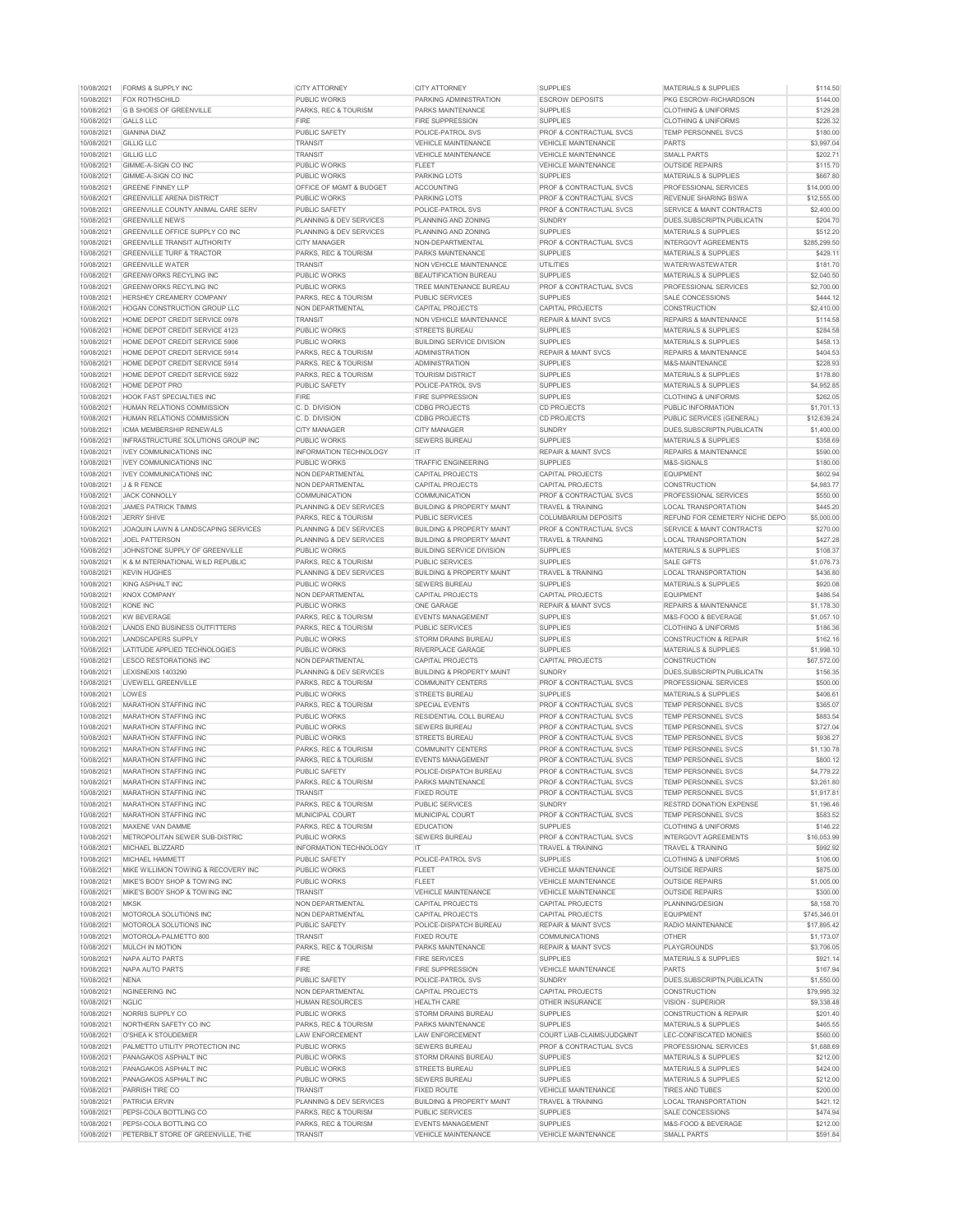| 10/08/2021 | <b>PRO CHEM INC</b>                           | PUBLIC WORKS                       | <b>TRAFFIC ENGINEERING</b>           | <b>SUPPLIES</b>                    | M&S-FIELD SUPPLIES                   | \$175.29    |
|------------|-----------------------------------------------|------------------------------------|--------------------------------------|------------------------------------|--------------------------------------|-------------|
| 10/08/2021 | <b>PROFORMA RHINO GRAPHICS</b>                | <b>PARKS, REC &amp; TOURISM</b>    | <b>PUBLIC SERVICES</b>               | <b>PRINTING</b>                    | <b>PRINTING &amp; BINDING</b>        | \$427.96    |
| 10/08/2021 | <b>PROFORMA RHINO GRAPHICS</b>                | <b>COMMUNICATION</b>               | <b>COMMUNICATION</b>                 | <b>PRINTING</b>                    | PRINTING & BINDING                   | \$1,013.84  |
| 10/08/2021 | <b>PROFORMA RHINO GRAPHICS</b>                | <b>PARKS, REC &amp; TOURISM</b>    | <b>SPECIAL EVENTS</b>                | <b>PRINTING</b>                    | <b>PRINTING &amp; BINDING</b>        | \$388.08    |
| 10/08/2021 | <b>PROFORMA RHINO GRAPHICS</b>                | <b>PARKS, REC &amp; TOURISM</b>    | <b>PUBLIC SERVICES</b>               | <b>SUPPLIES</b>                    | OTHER BOO IN THE ZOO                 | \$119.25    |
| 10/08/2021 | <b>PROFORMA RHINO GRAPHICS</b>                | <b>PARKS, REC &amp; TOURISM</b>    | <b>TOURISM DISTRICT</b>              | <b>PROF &amp; CONTRACTUAL SVCS</b> | <b>SPECIAL PROJECTS</b>              | \$118.30    |
| 10/08/2021 | <b>PROFORMA RHINO GRAPHICS</b>                | <b>CITY MANAGER</b>                | <b>CITY MANAGER</b>                  | <b>SUNDRY</b>                      | <b>MISCELLANEOUS</b>                 | \$453.00    |
| 10/08/2021 | <b>PROVIDENT LIFE &amp; ACCIDENT INS CO</b>   | <b>HUMAN RESOURCES</b>             | <b>HEALTH CARE</b>                   | <b>OTHER INSURANCE</b>             | LIFE INSURANCE                       | \$805.18    |
| 10/08/2021 | <b>READ'S UNIFORMS INC</b>                    | <b>FIRE</b>                        | <b>FIRE SUPPRESSION</b>              | <b>SUPPLIES</b>                    | <b>CLOTHING &amp; UNIFORMS</b>       | \$2,877.90  |
| 10/08/2021 | <b>RIVERPLACE DEVELOPMENT II LLC</b>          | <b>PUBLIC WORKS</b>                | RIVERPLACE GARAGE                    | <b>UTILITIES</b>                   | <b>ELECTRICITY</b>                   | \$235.40    |
| 10/08/2021 | <b>IS C DEPARTMENT OF REVENUE</b>             | <b>CITY MANAGER</b>                | NON-DEPARTMENTAL                     | <b>SUNDRY</b>                      | <b>TAXES</b>                         | \$2,518.27  |
| 10/08/2021 | <b>IS C DEPARTMENT OF REVENUE</b>             | PARKS, REC & TOURISM               | <b>PUBLIC SERVICES</b>               | <b>TAX LIABILITIES</b>             | <b>SALES TAXES</b>                   | \$3,843.89  |
| 10/08/2021 | <b>S C DEPARTMENT OF REVENUE</b>              | <b>PARKS, REC &amp; TOURISM</b>    | <b>PUBLIC SERVICES</b>               | <b>TAX LIABILITIES</b>             | <b>ADMISSION TAXES</b>               | \$5,703.12  |
| 10/08/2021 | IS C FIRE ACADEMY                             | <b>FIRE</b>                        | <b>FIRE SUPPRESSION</b>              | <b>TRAVEL &amp; TRAINING</b>       | <b>TRAVEL &amp; TRAINING</b>         | \$531.00    |
| 10/08/2021 | <b>SAFE INDUSTRIES</b>                        | <b>FIRE</b>                        | <b>FIRE SUPPRESSION</b>              | <b>VEHICLE MAINTENANCE</b>         | <b>PARTS</b>                         | \$420.00    |
| 10/08/2021 | <b>SAFE INDUSTRIES</b>                        | <b>FIRE</b>                        | <b>FIRE SUPPRESSION</b>              | <b>SUPPLIES</b>                    | <b>MATERIALS &amp; SUPPLIES</b>      | \$2,140.50  |
| 10/08/2021 | SAFETY PRODUCTS INC                           | <b>PUBLIC WORKS</b>                | <b>MAINTENANCE</b>                   | <b>SUPPLIES</b>                    | <b>CLOTHING &amp; UNIFORMS</b>       | \$499.29    |
| 10/08/2021 | SAFETY PRODUCTS INC                           | <b>PUBLIC WORKS</b>                | LIBERTY SQUARE GARAGE                | <b>SUPPLIES</b>                    | <b>MATERIALS &amp; SUPPLIES</b>      | \$177.02    |
| 10/08/2021 | <b>SAFETY PRODUCTS INC</b>                    | PUBLIC WORKS                       | <b>RIVERPLACE GARAGE</b>             | <b>REPAIR &amp; MAINT SVCS</b>     | <b>REPAIRS &amp; MAINTENANCE</b>     | \$932.80    |
| 10/08/2021 | SAFETY PRODUCTS INC                           | <b>TRANSIT</b>                     | <b>FIXED ROUTE</b>                   | <b>SUPPLIES</b>                    | <b>CLOTHING &amp; UNIFORMS</b>       | \$784.00    |
| 10/08/2021 | SAFEWARE INC                                  | <b>NON DEPARTMENTAL</b>            | <b>CAPITAL PROJECTS</b>              | <b>CAPITAL PROJECTS</b>            | <b>EQUIPMENT</b>                     | \$8,000.01  |
| 10/08/2021 | <b>SAM'S CLUB</b>                             | <b>PARKS, REC &amp; TOURISM</b>    | <b>PUBLIC SERVICES</b>               | <b>SUPPLIES</b>                    | OTHER BOO IN THE ZOO                 | \$5,984.69  |
| 10/08/2021 | <b>SAM'S CLUB</b>                             | PARKS, REC & TOURISM               | <b>PUBLIC SERVICES</b>               | <b>SUPPLIES</b>                    | SALE CONCESSIONS                     | \$413.69    |
| 10/08/2021 | <b>SC DHEC</b>                                | <b>PUBLIC SAFETY</b>               | <b>POLICE-PATROL SVS</b>             | <b>SUNDRY</b>                      | <b>MISCELLANEOUS</b>                 | \$225.00    |
| 10/08/2021 | <b>SCOOTERBUG INC</b>                         | <b>PARKS, REC &amp; TOURISM</b>    | <b>PUBLIC SERVICES</b>               | <b>SUNDRY</b>                      | <b>MOBILITY EQUIP RENTALS</b>        | \$1,255.00  |
| 10/08/2021 | <b>SCRPA</b>                                  | <b>PARKS, REC &amp; TOURISM</b>    | <b>COMMUNITY CENTERS</b>             | <b>PROF &amp; CONTRACTUAL SVCS</b> | <b>PROFESSIONAL SERVICES</b>         | \$1,750.00  |
| 10/08/2021 | <b>SEJ SERVICES LLC</b>                       | <b>PUBLIC WORKS</b>                | <b>PARKING ADMINISTRATION</b>        | <b>PROF &amp; CONTRACTUAL SVCS</b> | SERVICE & MAINT CONTRACTS            | \$600.00    |
| 10/08/2021 | <b>SESITE LLC</b>                             | PUBLIC WORKS                       | <b>ENGINEERING</b>                   | <b>PROF &amp; CONTRACTUAL SVCS</b> | <b>PROFESSIONAL SERVICES</b>         | \$4,030.00  |
| 10/08/2021 | SIGNATURES COMPANY LLC                        | <b>PARKS, REC &amp; TOURISM</b>    | <b>PARKS MAINTENANCE</b>             | <b>SUPPLIES</b>                    | <b>CLOTHING &amp; UNIFORMS</b>       | \$341.15    |
| 10/08/2021 | SIMPLIFILE LLC                                | <b>CITY ATTORNEY</b>               | <b>CITY ATTORNEY</b>                 | <b>SUNDRY</b>                      | <b>COURT COSTS</b>                   | \$170.00    |
| 10/08/2021 | <b>SITE DESIGN INC</b>                        | <b>NON DEPARTMENTAL</b>            | <b>CAPITAL PROJECTS</b>              | <b>CAPITAL PROJECTS</b>            | <b>PLANNING/DESIGN</b>               | \$12,707.80 |
| 10/08/2021 | <b>SMG</b>                                    | <b>NON DEPARTMENTAL</b>            | NON DEPARTMENTAL                     | <b>PROF &amp; CONTRACTUAL SVCS</b> | <b>MANAGEMENT FEES</b>               | \$14,324.00 |
| 10/08/2021 | SNIDER FLEET SOLUTIONS                        | PUBLIC WORKS                       | <b>FLEET</b>                         | VEHICLE MAINTENANCE                | <b>OUTSIDE REPAIRS</b>               | \$2,786.86  |
| 10/08/2021 | SNIDER FLEET SOLUTIONS                        | <b>TRANSIT</b>                     | <b>VEHICLE MAINTENANCE</b>           | <b>VEHICLE MAINTENANCE</b>         | <b>OUTSIDE REPAIRS</b>               | \$146.71    |
| 10/08/2021 | SOUTHEASTERN PAPER GROUP                      | PUBLIC WORKS                       | <b>BUILDING SERVICE DIVISION</b>     | <b>SUPPLIES</b>                    | <b>JANITORIAL SUPPLIES</b>           | \$621.29    |
| 10/08/2021 | SOUTHEASTERN PAPER GROUP                      | <b>PARKS, REC &amp; TOURISM</b>    | <b>TOURISM DISTRICT</b>              | <b>SUPPLIES</b>                    | <b>JANITORIAL SUPPLIES</b>           | \$504.37    |
| 10/08/2021 | <b>SOUTHEASTERN PAPER GROUP</b>               | PARKS, REC & TOURISM               | <b>COMMUNITY CENTERS</b>             | <b>SUPPLIES</b>                    | <b>JANITORIAL SUPPLIES</b>           | \$610.85    |
| 10/08/2021 | <b>SOUTHEASTERN PAPER GROUP</b>               | <b>PARKS, REC &amp; TOURISM</b>    | <b>COMMUNITY CENTERS</b>             | <b>SUPPLIES</b>                    | SUPPLIES COMMUNITY CENTER            | \$408.84    |
| 10/08/2021 | SOUTHERN PAINTING & MAINTENANCE SPE           | PUBLIC WORKS                       | <b>BUILDING SERVICE DIVISION</b>     | <b>REPAIR &amp; MAINT SVCS</b>     | <b>FOUNTAIN REPAIR</b>               | \$13,885.00 |
| 10/08/2021 | SPARTAN FIRE & EMERGENCY APPARATUS            | <b>FIRE</b>                        | <b>FIRE SUPPRESSION</b>              | <b>VEHICLE MAINTENANCE</b>         | <b>PARTS</b>                         | \$781.18    |
| 10/08/2021 | <b>STEEN ENTERPRISES INC</b>                  | PARKS, REC & TOURISM               | <b>COMMUNITY CENTERS</b>             | <b>VEHICLES</b>                    | <b>VEHICLE</b>                       | \$35,087.75 |
| 10/08/2021 | <b>SWANK MOTION PICTURES INC</b>              | PARKS, REC & TOURISM               | <b>SPECIAL EVENTS</b>                | <b>PROF &amp; CONTRACTUAL SVCS</b> | PROFESSIONAL SERVICES                | \$588.30    |
| 10/08/2021 | <b>SYNTERRA CORP</b>                          | <b>PUBLIC WORKS</b>                | STORMWATER MANAGEMENT                | <b>PROF &amp; CONTRACTUAL SVCS</b> | <b>PROFESSIONAL SERVICES</b>         | \$12,607.50 |
| 10/08/2021 | <b>T2 SYSTEMS CANADA INC</b>                  | <b>PUBLIC WORKS</b>                | <b>ENFORCEMENT</b>                   | MACHINERY AND EQUIPMENT            | MACHINERY AND EQUIPMENT              | \$9,728.68  |
| 10/08/2021 | <b>THOMSON REUTERS - WEST</b>                 | <b>CITY ATTORNEY</b>               | <b>CITY ATTORNEY</b>                 | <b>SUNDRY</b>                      | DUES, SUBSCRIPTN, PUBLICATN          | \$2,697.38  |
| 10/08/2021 | <b>TIM COGGINS</b>                            | PLANNING & DEV SERVICES            | <b>BUILDING &amp; PROPERTY MAINT</b> | <b>TRAVEL &amp; TRAINING</b>       | <b>LOCAL TRANSPORTATION</b>          | \$207.76    |
| 10/08/2021 | TMS SOUTH INC                                 | PUBLIC WORKS                       | <b>BUILDING SERVICE DIVISION</b>     | <b>SUPPLIES</b>                    | <b>MATERIALS &amp; SUPPLIES</b>      | \$186.51    |
| 10/08/2021 | TRAVELERS REST FEED & SEED INC                | PARKS, REC & TOURISM               | <b>ADMINISTRATION</b>                | <b>SUPPLIES</b>                    | M&S-FOOD                             | \$2,296.43  |
| 10/08/2021 | <b>U S BANK</b>                               | <b>NON DEPARTMENTAL</b>            | <b>HOSPITALITY TAX</b>               | <b>FISCAL AGENT</b>                | <b>FISCAL AGENT FEES</b>             | \$2,607.55  |
| 10/08/2021 | <b>ULINE INC</b>                              | <b>PUBLIC WORKS</b>                | <b>STREETS BUREAU</b>                | <b>SUPPLIES</b>                    | <b>MATERIALS &amp; SUPPLIES</b>      | \$857.37    |
| 10/08/2021 | <b>ULINE INC</b>                              | <b>PARKS, REC &amp; TOURISM</b>    | <b>PARKS MAINTENANCE</b>             | <b>SUPPLIES</b>                    | <b>MATERIALS &amp; SUPPLIES</b>      | \$692.40    |
| 10/08/2021 | <b>ULINE INC</b>                              | PARKS, REC & TOURISM               | <b>TOURISM DISTRICT</b>              | <b>SUPPLIES</b>                    | <b>MATERIALS &amp; SUPPLIES</b>      | \$325.77    |
| 10/08/2021 | <b>IUNIFIRST</b>                              | <b>TRANSIT</b>                     | <b>VEHICLE MAINTENANCE</b>           | <b>SUPPLIES</b>                    | <b>CLOTHING &amp; UNIFORMS</b>       | \$144.81    |
| 10/08/2021 | UNIPAK DESIGNS CORP                           | PARKS, REC & TOURISM               | <b>PUBLIC SERVICES</b>               | <b>SUPPLIES</b>                    | <b>SALE GIFTS</b>                    | \$3,082.88  |
| 10/08/2021 | UNITED CHEMICAL & SUPPLY CO INC               | <b>PARKS, REC &amp; TOURISM</b>    | PARKS MAINTENANCE                    | <b>SUPPLIES</b>                    | JANITORIAL SUPPLIES                  | \$483.68    |
| 10/08/2021 | UNIVERSITY OF GEORGIA - VET MED               | <b>PARKS, REC &amp; TOURISM</b>    | ADMINISTRATION                       | <b>PROF &amp; CONTRACTUAL SVCS</b> | <b>PROFESSIONAL SERVICES</b>         | \$200.00    |
| 10/08/2021 | UPSTATE DOOR CO INC                           | PUBLIC WORKS                       | <b>BUILDING SERVICE DIVISION</b>     | <b>REPAIR &amp; MAINT SVCS</b>     | <b>REPAIRS &amp; MAINTENANCE</b>     | \$1,636.57  |
| 10/08/2021 | UPSTREAM IDENTITY LLC                         | <b>COMMUNICATION</b>               | <b>COMMUNICATION</b>                 | <b>SUNDRY</b>                      | <b>MISCELLANEOUS</b>                 | \$134.62    |
| 10/08/2021 | <b>VERIZON WIRELESS</b>                       | <b>TRANSIT</b>                     | <b>FIXED ROUTE</b>                   | <b>COMMUNICATIONS</b>              | CABLE TELEVISION/INTERNET            | \$1,293.22  |
| 10/08/2021 | VERIZON WIRELESS                              | <b>PUBLIC SAFETY</b>               | POLICE-PATROL SVS                    | <b>SUNDRY</b>                      | <b>MISCELLANEOUS</b>                 | \$190.05    |
| 10/08/2021 | VICTOR STANLEY INC                            | <b>PUBLIC WORKS</b>                | <b>CBD TIF CREW</b>                  | <b>SUPPLIES</b>                    | <b>MATERIALS &amp; SUPPLIES</b>      | \$623.12    |
| 10/08/2021 | WELLS FARGO & CO                              | <b>PARKS, REC &amp; TOURISM</b>    | <b>TOURISM DISTRICT</b>              | <b>PROF &amp; CONTRACTUAL SVCS</b> | <b>SERVICE &amp; MAINT CONTRACTS</b> | \$100.00    |
| 10/08/2021 | <b>WILLIAM BOWEN</b>                          | <b>PLANNING &amp; DEV SERVICES</b> | <b>BUILDING &amp; PROPERTY MAINT</b> | <b>TRAVEL &amp; TRAINING</b>       | <b>LOCAL TRANSPORTATION</b>          | \$409.92    |
| 10/08/2021 | <b>WISHPETS</b>                               | <b>PARKS, REC &amp; TOURISM</b>    | <b>PUBLIC SERVICES</b>               | <b>SUPPLIES</b>                    | <b>SALE GIFTS</b>                    | \$845.56    |
| 10/15/2021 | 131 FALLS STREET LLC                          | PARKS, REC & TOURISM               | <b>PARKS AND RECREATION</b>          | <b>PROF &amp; CONTRACTUAL SVCS</b> | <b>RENTAL OF REAL PROPERTY</b>       | \$8,292.97  |
| 10/15/2021 | ADVANCED SECURITY CONNECTIONS LLC             | NON DEPARTMENTAL                   | <b>CAPITAL PROJECTS</b>              | <b>CAPITAL PROJECTS</b>            | <b>EQUIPMENT</b>                     | \$280.00    |
| 10/15/2021 | AMBER CHOICE                                  | MUNICIPAL COURT                    | MUNICIPAL COURT                      | <b>COURT LIABILITY</b>             | COURT-RESTITUTION                    | \$278.89    |
| 10/15/2021 | <b>APCO INTERNATIONAL INC</b>                 | PUBLIC SAFETY                      | <b>POLICE-PATROL SVS</b>             | <b>SUNDRY</b>                      | DUES, SUBSCRIPTN, PUBLICATN          | \$345.00    |
| 10/15/2021 | <b>APPLE INC</b>                              | <b>INFORMATION TECHNOLOGY</b>      | IT.                                  | <b>MIS PROJECTS</b>                | <b>PCS/UPGRADES</b>                  | \$136.74    |
| 10/15/2021 | AT & T MOBILITY                               | <b>INFORMATION TECHNOLOGY</b>      | IT.                                  | <b>COMMUNICATIONS</b>              | <b>TELECOMMUNICATIONS/WIRELE</b>     | \$204.11    |
| 10/15/2021 | <b>B &amp; H PHOTO</b>                        | <b>PLANNING &amp; DEV SERVICES</b> | PLANNING AND ZONING                  | <b>SUPPLIES</b>                    | <b>MATERIALS &amp; SUPPLIES</b>      | \$447.16    |
| 10/15/2021 | <b>BATTERY SPECIALISTS INC</b>                | <b>TRANSIT</b>                     | <b>VEHICLE MAINTENANCE</b>           | <b>VEHICLE MAINTENANCE</b>         | <b>PARTS</b>                         | \$472.06    |
| 10/15/2021 | <b>BATTERY SPECIALISTS INC</b>                | <b>NON DEPARTMENTAL</b>            | <b>CAPITAL PROJECTS</b>              | <b>CAPITAL PROJECTS</b>            | <b>EQUIPMENT</b>                     | \$148.27    |
| 10/15/2021 |                                               |                                    |                                      |                                    | <b>GARNISHMENTS</b>                  |             |
|            | <b>BETTER DAY LOANS</b>                       | <b>OFFICE OF MGMT &amp; BUDGET</b> | <b>ACCOUNTING</b>                    | PR-WH                              |                                      | \$142.69    |
| 10/15/2021 | <b>BLUE EAGLE RENTALS INC</b>                 | PUBLIC WORKS                       | <b>ENFORCEMENT</b>                   | <b>SUPPLIES</b>                    | <b>MATERIALS &amp; SUPPLIES</b>      | \$2,043.73  |
| 10/15/2021 | <b>BRAD RICE</b>                              | <b>PLANNING &amp; DEV SERVICES</b> | <b>BUILDING &amp; PROPERTY MAINT</b> | <b>TRAVEL &amp; TRAINING</b>       | <b>LOCAL TRANSPORTATION</b>          | \$107.16    |
| 10/15/2021 | <b>BRAGG WASTE SERVICES INC</b>               | <b>PARKS, REC &amp; TOURISM</b>    | <b>PARKS MAINTENANCE</b>             | <b>PROF &amp; CONTRACTUAL SVCS</b> | <b>SERVICE &amp; MAINT CONTRACTS</b> | \$187.54    |
| 10/15/2021 | <b>BRAVO1 PROTECTION</b>                      | PUBLIC WORKS                       | PARKING ADMINISTRATION               | <b>PROF &amp; CONTRACTUAL SVCS</b> | <b>SERVICE &amp; MAINT CONTRACTS</b> | \$2,524.50  |
| 10/15/2021 | <b>BROAD STREET OFFICE LLC</b>                | PUBLIC WORKS                       | <b>BROAD STREET GARAGE</b>           | <b>PROF &amp; CONTRACTUAL SVCS</b> | SERVICE & MAINT CONTRACTS            | \$4,379.45  |
| 10/15/2021 | <b>CO G RETIREE INSURANCE</b>                 | <b>HUMAN RESOURCES</b>             | <b>HEALTH CARE</b>                   | <b>OTHER INSURANCE</b>             | <b>HEALTH MEDICARE SUPPL</b>         | \$13,400.00 |
| 10/15/2021 | <b>CALL ONE INC</b>                           | <b>PUBLIC SAFETY</b>               | <b>POLICE-PATROL SVS</b>             | <b>SUNDRY</b>                      | <b>MISCELLANEOUS</b>                 | \$343.44    |
| 10/15/2021 | <b>CAROLINA ELEVATOR SERVICE INC</b>          | PARKS, REC & TOURISM               | <b>TOURISM DISTRICT</b>              | <b>PROF &amp; CONTRACTUAL SVCS</b> | <b>PROFESSIONAL SERVICES</b>         | \$2,258.40  |
| 10/15/2021 | CAROLINA ELEVATOR SERVICE INC                 | PUBLIC WORKS                       | <b>BUILDING SERVICE DIVISION</b>     | <b>PROF &amp; CONTRACTUAL SVCS</b> | SERVICE & MAINT CONTRACTS            | \$6,775.20  |
| 10/15/2021 | CAROLINA LAWN & TRACTOR INC                   | PUBLIC WORKS                       | <b>BEAUTIFICATION BUREAU</b>         | <b>SUPPLIES</b>                    | <b>MATERIALS &amp; SUPPLIES</b>      | \$847.98    |
| 10/15/2021 | CDW/G                                         | <b>INFORMATION TECHNOLOGY</b>      | IT.                                  | <b>SUPPLIES</b>                    | <b>MATERIALS &amp; SUPPLIES</b>      | \$232.23    |
| 10/15/2021 | CDW/G                                         | <b>INFORMATION TECHNOLOGY</b>      | IT.                                  | MIS PROJECTS                       | <b>PCS/UPGRADES</b>                  | \$517.98    |
| 10/15/2021 | CHARTER COMMUNICATIONS                        | <b>INFORMATION TECHNOLOGY</b>      | IT.                                  | <b>COMMUNICATIONS</b>              | <b>CABLE TELEVISION/INTERNET</b>     | \$21,023.29 |
| 10/15/2021 | <b>CLEAN AIR ENGINEERING LLC</b>              | <b>PLANNING &amp; DEV SERVICES</b> | <b>BUILDING &amp; PROPERTY MAINT</b> | <b>PROF &amp; CONTRACTUAL SVCS</b> | <b>DEMOLITIONS</b>                   | \$500.00    |
| 10/15/2021 | <b>COLONIAL FUEL &amp; LUBRICANT SERVICES</b> | PUBLIC WORKS                       | <b>FLEET</b>                         | <b>VEHICLE MAINTENANCE</b>         | <b>FUEL</b>                          | \$18,857.07 |
| 10/15/2021 | CONCRETE SUPPLY COMPANY LLC                   | PUBLIC WORKS                       | <b>STREETS BUREAU</b>                | <b>SUPPLIES</b>                    | <b>MATERIALS &amp; SUPPLIES</b>      | \$540.60    |
| 10/15/2021 | CONESTEE FOUNDATION INC                       | <b>NON DEPARTMENTAL</b>            | <b>HOSPITALITY TAX</b>               | <b>PROF &amp; CONTRACTUAL SVCS</b> | <b>SPECIAL PROJECTS</b>              | \$38,125.00 |
| 10/15/2021 | COWART AWARDS INC                             | <b>FIRE</b>                        | <b>FIRE SERVICES</b>                 | <b>SUPPLIES</b>                    | <b>MATERIALS &amp; SUPPLIES</b>      | \$212.00    |
| 10/15/2021 | <b>CREATIONWORKS LANDSCAPING LLC</b>          | C. D. DIVISION                     | <b>CDBG PROJECTS</b>                 | <b>CD PROJECTS</b>                 | <b>LAND ACQUISITION</b>              | \$1,860.00  |
| 10/15/2021 | CREATIONWORKS LANDSCAPING LLC                 | PUBLIC WORKS                       | RIGHTS-OF-WAY                        | <b>PROF &amp; CONTRACTUAL SVCS</b> | SERVICE & MAINT CONTRACTS            | \$860.00    |
| 10/15/2021 | CZB LLC                                       | <b>PLANNING &amp; DEV SERVICES</b> | PLANNING AND ZONING                  | <b>PROF &amp; CONTRACTUAL SVCS</b> | <b>PROFESSIONAL SERVICES</b>         | \$53,259.45 |
| 10/15/2021 | <b>DELL MARKETING LP</b>                      | PUBLIC WORKS                       | <b>BEAUTIFICATION BUREAU</b>         | <b>SUPPLIES</b>                    | <b>MATERIALS &amp; SUPPLIES</b>      | \$141.16    |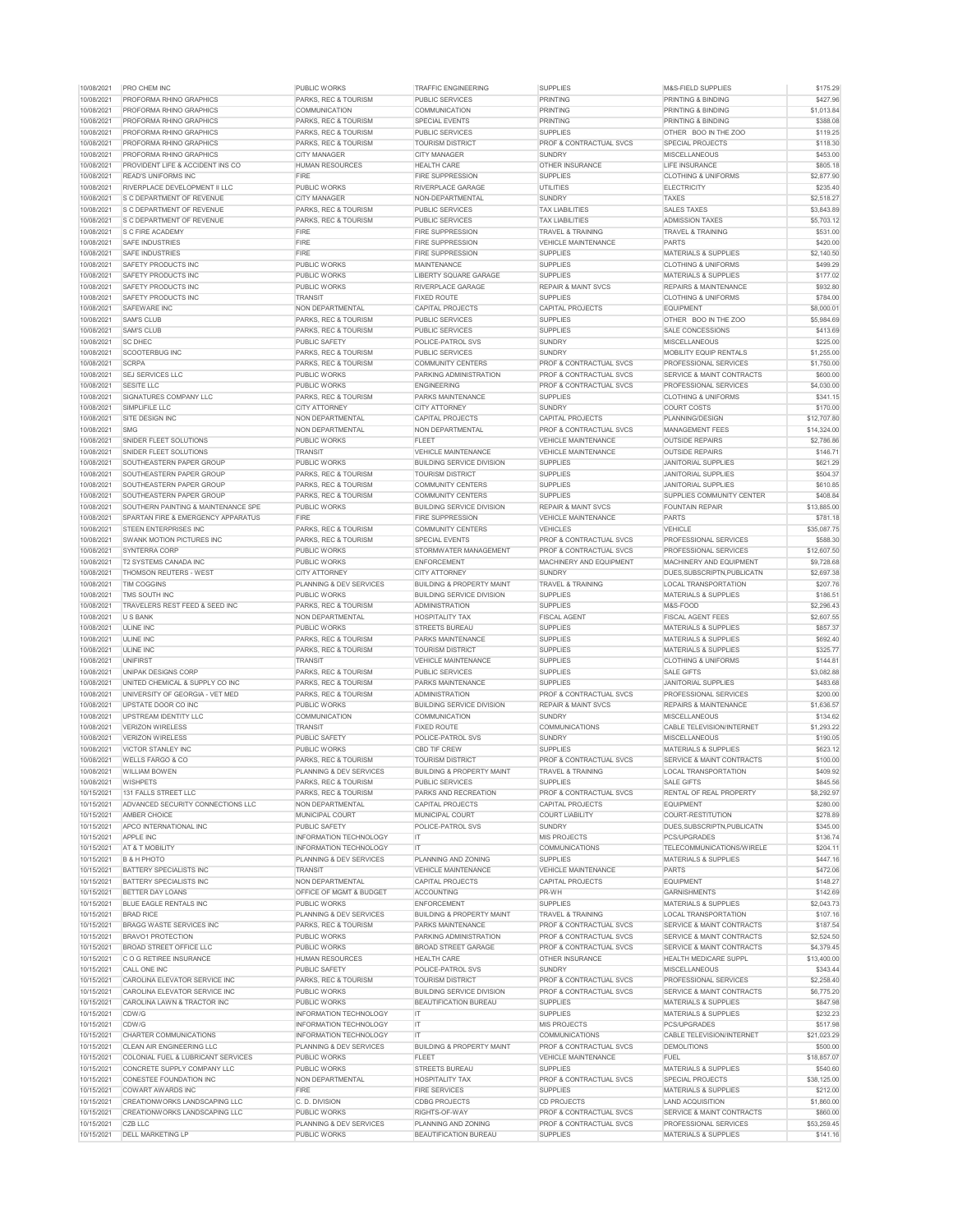| 10/15/2021               | <b>IDELL MARKETING LP</b>                                    | PUBLIC WORKS                         | <b>STREETS BUREAU</b>                            | <b>SUPPLIES</b>                                                          | <b>MATERIALS &amp; SUPPLIES</b>                          | \$141.16               |
|--------------------------|--------------------------------------------------------------|--------------------------------------|--------------------------------------------------|--------------------------------------------------------------------------|----------------------------------------------------------|------------------------|
| 10/15/2021               | <b>DELL MARKETING LP</b>                                     | <b>PUBLIC WORKS</b>                  | <b>STORM DRAINS BUREAU</b>                       | <b>SUPPLIES</b>                                                          | <b>MATERIALS &amp; SUPPLIES</b>                          | \$141.16               |
| 10/15/2021               | <b>DELL MARKETING LP</b>                                     | <b>PUBLIC WORKS</b>                  | <b>SEWERS BUREAU</b>                             | <b>SUPPLIES</b>                                                          | <b>MATERIALS &amp; SUPPLIES</b>                          | \$141.16               |
| 10/15/2021               | <b>DELL MARKETING LP</b>                                     | PUBLIC WORKS                         | <b>PUBLIC WORKS</b>                              | <b>SUPPLIES</b>                                                          | <b>MATERIALS &amp; SUPPLIES</b>                          | \$141.16               |
|                          |                                                              |                                      |                                                  |                                                                          |                                                          |                        |
| 10/15/2021               | <b>DELL MARKETING LP</b>                                     | <b>INFORMATION TECHNOLOGY</b>        | IT.                                              | <b>MIS PROJECTS</b>                                                      | PCS/UPGRADES                                             | \$3,744.96             |
| 10/15/2021               | <b>DESIGNLAB INC</b>                                         | <b>FIRE</b>                          | <b>FIRE SUPPRESSION</b>                          | <b>SUPPLIES</b>                                                          | <b>CLOTHING &amp; UNIFORMS</b>                           | \$356.16               |
| 10/15/2021               | <b>DESIGNLAB INC</b>                                         | <b>PUBLIC SAFETY</b>                 | POLICE-PATROL SVS                                | <b>SUPPLIES</b>                                                          | <b>CLOTHING &amp; UNIFORMS</b>                           | \$453.59               |
| 10/15/2021               | <b>DIRECTV</b>                                               | <b>FIRE</b>                          | <b>FIRE SERVICES</b>                             | <b>PROF &amp; CONTRACTUAL SVCS</b>                                       | SERVICE & MAINT CONTRACTS                                | \$112.34               |
| 10/15/2021               | <b>DISPLAY SALES INC</b>                                     | PUBLIC WORKS                         | <b>TREE MAINTENANCE BUREAU</b>                   | <b>SUPPLIES</b>                                                          | <b>MATERIALS &amp; SUPPLIES</b>                          | \$13,222.00            |
| 10/15/2021               | <b>DISYS SOLUTIONS INC</b>                                   | <b>NON DEPARTMENTAL</b>              | <b>CAPITAL PROJECTS</b>                          | <b>CAPITAL PROJECTS</b>                                                  | <b>PROJECT EXPENSE</b>                                   | \$20,635.78            |
| 10/15/2021               | <b>DISYS SOLUTIONS INC</b>                                   | <b>INFORMATION TECHNOLOGY</b>        | IT.                                              | <b>PROF &amp; CONTRACTUAL SVCS</b>                                       | <b>SERVICE &amp; MAINT CONTRACTS</b>                     | \$75,828.10            |
| 10/15/2021               | <b>DUKE ENERGY</b>                                           | PUBLIC WORKS                         | <b>CHURCH STREET GARAGE</b>                      | <b>UTILITIES</b>                                                         | <b>ELECTRICITY</b>                                       | \$2,061.66             |
| 10/15/2021               | <b>DUKE ENERGY</b>                                           | <b>PUBLIC WORKS</b>                  | <b>BUILDING SERVICE DIVISION</b>                 | UTILITIES                                                                | <b>ELECTRICITY</b>                                       | \$398.24               |
| 10/15/2021               | <b>DUKE ENERGY</b>                                           | PUBLIC WORKS                         | <b>RIVERPLACE GARAGE</b>                         | <b>UTILITIES</b>                                                         | <b>ELECTRICITY</b>                                       | \$4,190.68             |
| 10/15/2021               | <b>DUKE ENERGY</b>                                           | <b>PUBLIC WORKS</b>                  | <b>SEWERS BUREAU</b>                             | <b>UTILITIES</b>                                                         | <b>ELECTRICITY</b>                                       | \$181.43               |
|                          |                                                              |                                      |                                                  |                                                                          |                                                          |                        |
| 10/15/2021               | <b>DUKE ENERGY</b>                                           | <b>FIRE</b>                          | <b>FIRE SERVICES</b>                             | <b>UTILITIES</b>                                                         | <b>ELECTRICITY</b>                                       | \$3,128.72             |
| 10/15/2021               | <b>DUKE ENERGY</b>                                           | PUBLIC WORKS                         | <b>TRAFFIC ENGINEERING</b>                       | <b>UTILITIES</b>                                                         | <b>ELECTRICITY</b>                                       | \$282.07               |
| 10/15/2021               | <b>DUKE ENERGY</b>                                           | <b>PARKS, REC &amp; TOURISM</b>      | <b>PARKS MAINTENANCE</b>                         | <b>UTILITIES</b>                                                         | <b>ELECTRICITY</b>                                       | \$4,811.38             |
| 10/15/2021               | <b>DUKE ENERGY</b>                                           | <b>PARKS, REC &amp; TOURISM</b>      | <b>COMMUNITY CENTERS</b>                         | <b>UTILITIES</b>                                                         | <b>ELECTRICITY</b>                                       | \$1,331.26             |
| 10/15/2021               | <b>DUKE ENERGY</b>                                           | <b>PARKS, REC &amp; TOURISM</b>      | <b>ADMINISTRATION</b>                            | <b>UTILITIES</b>                                                         | <b>ELECTRICITY</b>                                       | \$3,129.72             |
| 10/15/2021               | <b>EARTH PRODUCTS LLC-EASLEY SC</b>                          | <b>PARKS, REC &amp; TOURISM</b>      | <b>TOURISM DISTRICT</b>                          | <b>SUPPLIES</b>                                                          | <b>MATERIALS &amp; SUPPLIES</b>                          | \$477.00               |
| 10/15/2021               | <b>EFAX CORPORATE</b>                                        | <b>INFORMATION TECHNOLOGY</b>        | IT.                                              | <b>COMMUNICATIONS</b>                                                    | <b>TELECOMMUNICATIONS/WIRELE</b>                         | \$620.00               |
| 10/15/2021               | <b>ERIN SCHMIDT</b>                                          | <b>PARKS, REC &amp; TOURISM</b>      | <b>EVENTS MANAGEMENT</b>                         | <b>PROF &amp; CONTRACTUAL SVCS</b>                                       | <b>PROFESSIONAL SERVICES</b>                             | \$250.00               |
|                          |                                                              |                                      |                                                  |                                                                          |                                                          |                        |
| 10/15/2021               | <b>FEDERAL EXPRESS CORP</b>                                  | <b>PUBLIC SAFETY</b>                 | <b>POLICE-PATROL SVS</b>                         | <b>SUNDRY</b>                                                            | <b>MISCELLANEOUS</b>                                     | \$145.58               |
| 10/15/2021               | <b>FGP INTERNATIONAL</b>                                     | <b>INFORMATION TECHNOLOGY</b>        | IT.                                              | <b>PROF &amp; CONTRACTUAL SVCS</b>                                       | <b>PROFESSIONAL SERVICES</b>                             | \$1,936.40             |
| 10/15/2021               | <b>FIRST SUN EAP</b>                                         | <b>HUMAN RESOURCES</b>               | <b>OCCUPATIONAL HEALTH</b>                       | <b>PROF &amp; CONTRACTUAL SVCS</b>                                       | <b>PROFESSIONAL SERVICES</b>                             | \$1,554.00             |
| 10/15/2021               | <b>FLORES &amp; ASSOCIATES LLC</b>                           | <b>HUMAN RESOURCES</b>               | <b>HEALTH CARE</b>                               | <b>HEALTH</b>                                                            | <b>FSA ADMIN FEES</b>                                    | \$1,472.50             |
| 10/15/2021               | <b>FMRT GROUP, THE</b>                                       | <b>HUMAN RESOURCES</b>               | <b>HUMAN RESOURCES</b>                           | <b>PROF &amp; CONTRACTUAL SVCS</b>                                       | <b>PROFESSIONAL SERVICES</b>                             | \$1,335.00             |
| 10/15/2021               | <b>FOOTHILLS VETERINARY HOSPITAL</b>                         | <b>PUBLIC SAFETY</b>                 | <b>POLICE-PATROL SVS</b>                         | <b>SUNDRY</b>                                                            | <b>MISCELLANEOUS</b>                                     | \$2,664.02             |
| 10/15/2021               | <b>FROG 911</b>                                              | <b>FIRE</b>                          | <b>FIRE SUPPRESSION</b>                          | <b>VEHICLE MAINTENANCE</b>                                               | <b>PARTS</b>                                             | \$1,197.80             |
| 10/15/2021               | <b>GALLS LLC</b>                                             | <b>FIRE</b>                          | <b>FIRE SUPPRESSION</b>                          | <b>SUPPLIES</b>                                                          | <b>CLOTHING &amp; UNIFORMS</b>                           | \$260.86               |
| 10/15/2021               | <b>GFOASC</b>                                                | <b>OFFICE OF MGMT &amp; BUDGET</b>   | <b>ACCOUNTING</b>                                | <b>TRAVEL &amp; TRAINING</b>                                             | <b>TRAVEL &amp; TRAINING</b>                             | \$290.00               |
|                          |                                                              |                                      |                                                  |                                                                          |                                                          |                        |
| 10/15/2021               | <b>GIANINA DIAZ</b>                                          | PUBLIC SAFETY                        | POLICE-PATROL SVS                                | <b>PROF &amp; CONTRACTUAL SVCS</b>                                       | <b>TEMP PERSONNEL SVCS</b>                               | \$165.00               |
| 10/15/2021               | <b>GMV SYNCROMATICS</b>                                      | <b>TRANSIT</b>                       | <b>DEMAND RESPONSE</b>                           | <b>COMMUNICATIONS</b>                                                    | CABLE TELEVISION/INTERNET                                | \$170.94               |
| 10/15/2021               | <b>GRAINGER 803858935</b>                                    | <b>PUBLIC WORKS</b>                  | RIGHTS-OF-WAY                                    | <b>SUPPLIES</b>                                                          | <b>MATERIALS &amp; SUPPLIES</b>                          | \$231.21               |
| 10/15/2021               | <b>GRAINGER 803858935</b>                                    | PUBLIC WORKS                         | <b>STREETS BUREAU</b>                            | <b>SUPPLIES</b>                                                          | <b>MATERIALS &amp; SUPPLIES</b>                          | \$942.10               |
| 10/15/2021               | <b>GRAINGER 803858935</b>                                    | PUBLIC WORKS                         | LIBERTY SQUARE GARAGE                            | <b>SUPPLIES</b>                                                          | <b>MATERIALS &amp; SUPPLIES</b>                          | \$993.77               |
| 10/15/2021               | <b>GRAINGER 803858935</b>                                    | PUBLIC WORKS                         | <b>STORM DRAINS BUREAU</b>                       | <b>SUPPLIES</b>                                                          | <b>MATERIALS &amp; SUPPLIES</b>                          | \$154.75               |
| 10/15/2021               | <b>GRAINGER 803858935</b>                                    | PUBLIC WORKS                         | <b>RESIDENTIAL COLL BUREAU</b>                   | <b>SUPPLIES</b>                                                          | <b>MATERIALS &amp; SUPPLIES</b>                          | \$168.03               |
| 10/15/2021               | <b>GRAINGER 803858935</b>                                    | PUBLIC WORKS                         | <b>FLEET</b>                                     | <b>SUPPLIES</b>                                                          | <b>MATERIALS &amp; SUPPLIES</b>                          | \$833.52               |
|                          |                                                              |                                      |                                                  |                                                                          |                                                          |                        |
| 10/15/2021               | <b>GRAINGER 803858935</b>                                    | <b>PUBLIC WORKS</b>                  | S. SPRING STREET GARAGE                          | <b>SUPPLIES</b>                                                          | <b>MATERIALS &amp; SUPPLIES</b>                          | \$245.11               |
| 10/15/2021               | <b>GRAINGER 803858935</b>                                    | <b>FIRE</b>                          | <b>FIRE SUPPRESSION</b>                          | <b>SUPPLIES</b>                                                          | <b>MATERIALS &amp; SUPPLIES</b>                          | \$259.06               |
| 10/15/2021               | <b>GRAINGER 803858935</b>                                    | <b>PUBLIC WORKS</b>                  | <b>SEWERS BUREAU</b>                             | <b>SUPPLIES</b>                                                          | <b>MATERIALS &amp; SUPPLIES</b>                          | \$611.27               |
| 10/15/2021               | <b>GRAINGER 803858935</b>                                    | <b>PUBLIC WORKS</b>                  | <b>BEAUTIFICATION BUREAU</b>                     | <b>SUPPLIES</b>                                                          | <b>MATERIALS &amp; SUPPLIES</b>                          | \$148.34               |
| 10/15/2021               | <b>GREATER SULLIVAN COMMUNITY NEIGHBOR</b>                   | C. D. DIVISION                       | <b>CDBG PROJECTS</b>                             | <b>CD PROJECTS</b>                                                       | <b>PUBLIC SERVICES (GENERAL)</b>                         | \$1,500.00             |
| 10/15/2021               | <b>GREENVILLE CONVENTION CENTER</b>                          | <b>FIRE</b>                          | <b>FIRE SERVICES</b>                             | <b>SUPPLIES</b>                                                          | <b>MATERIALS &amp; SUPPLIES</b>                          | \$130.67               |
| 10/15/2021               | <b>GREENVILLE COUNTY</b>                                     | PUBLIC SAFETY                        | <b>POLICE-PATROL SVS</b>                         | <b>PROF &amp; CONTRACTUAL SVCS</b>                                       | <b>PROFESSIONAL SERVICES</b>                             | \$4,655.00             |
| 10/15/2021               | GREENVILLE OFFICE SUPPLY CO INC                              | <b>ECONOMIC DEVELOPMENT</b>          | ECONOMIC DEVELOPMENT                             | <b>SUPPLIES</b>                                                          | <b>MATERIALS &amp; SUPPLIES</b>                          | \$145.79               |
|                          |                                                              |                                      |                                                  |                                                                          |                                                          |                        |
| 10/15/2021               | <b>GREENVILLE OFFICE SUPPLY CO INC</b>                       | <b>HUMAN RESOURCES</b>               | OCCUPATIONAL HEALTH                              | <b>SUPPLIES</b>                                                          | <b>MATERIALS &amp; SUPPLIES</b>                          | \$251.60               |
| 10/15/2021               | <b>GREENVILLE OFFICE SUPPLY CO INC</b>                       | <b>MUNICIPAL COURT</b>               | MUNICIPAL COURT                                  | <b>SUPPLIES</b>                                                          | <b>MATERIALS &amp; SUPPLIES</b>                          | \$569.19               |
| 10/15/2021               | <b>GREENVILLE OFFICE SUPPLY CO INC</b>                       | <b>PARKS, REC &amp; TOURISM</b>      | <b>PARKS MAINTENANCE</b>                         | <b>SUPPLIES</b>                                                          | <b>OFFICE SUPPLIES&amp;MATERIALS</b>                     | \$317.19               |
| 10/15/2021               | <b>GREENVILLE WATER</b>                                      | <b>PARKS, REC &amp; TOURISM</b>      | <b>TOURISM DISTRICT</b>                          | <b>UTILITIES</b>                                                         | <b>OTHER</b>                                             | \$382.52               |
| 10/15/2021               | <b>GREENVILLE WATER</b>                                      | <b>NON DEPARTMENTAL</b>              | <b>CAPITAL PROJECTS</b>                          | <b>CAPITAL PROJECTS</b>                                                  | <b>PROJECT EXPENSE</b>                                   | \$23,580.00            |
| 10/15/2021               | <b>GREENVILLE WATER</b>                                      | PUBLIC WORKS                         | <b>BUILDING SERVICE DIVISION</b>                 | <b>UTILITIES</b>                                                         | <b>OTHER</b>                                             | \$7,396.39             |
| 10/15/2021               | <b>GREENVILLE ZOO PETTY CASH</b>                             | <b>PARKS, REC &amp; TOURISM</b>      | <b>PUBLIC SERVICES</b>                           | <b>SUPPLIES</b>                                                          | OTHER BOO IN THE ZOO                                     | \$300.00               |
| 10/15/2021               | <b>GREENVILLE ZOO PETTY CASH</b>                             | PARKS, REC & TOURISM                 | <b>ADMINISTRATION</b>                            | <b>SUPPLIES</b>                                                          | M&S-FOOD                                                 | \$159.67               |
| 10/15/2021               | HANDI CLEAN PRODUCTS INC                                     | <b>FIRE</b>                          | <b>FIRE SUPPRESSION</b>                          | <b>SUPPLIES</b>                                                          | JANITORIAL SUPPLIES                                      | \$2,147.08             |
|                          |                                                              |                                      |                                                  |                                                                          |                                                          |                        |
| 10/15/2021               | <b>HDR INC</b>                                               | <b>NON DEPARTMENTAL</b>              | <b>CAPITAL PROJECTS</b>                          | <b>CAPITAL PROJECTS</b>                                                  | PLANNING/DESIGN                                          | \$16,236.80            |
| 10/15/2021               | HOME DEPOT CREDIT SERVICE 0978                               | <b>TRANSIT</b>                       | NON VEHICLE MAINTENANCE                          | <b>REPAIR &amp; MAINT SVCS</b>                                           | <b>REPAIRS &amp; MAINTENANCE</b>                         | \$210.53               |
| 10/15/2021               | <b>HOME DEPOT CREDIT SERVICE 4123</b>                        | <b>PUBLIC WORKS</b>                  | <b>CBD TIF CREW</b>                              | <b>SUPPLIES</b>                                                          | <b>MATERIALS &amp; SUPPLIES</b>                          | \$398.67               |
| 10/15/2021               | HOME DEPOT CREDIT SERVICE 5906                               | <b>PUBLIC WORKS</b>                  | <b>BUILDING SERVICE DIVISION</b>                 | <b>SUPPLIES</b>                                                          | <b>MATERIALS &amp; SUPPLIES</b>                          | \$179.38               |
| 10/15/2021               | HOME DEPOT CREDIT SERVICE 5922                               | <b>PARKS, REC &amp; TOURISM</b>      | <b>PARKS MAINTENANCE</b>                         | <b>SUPPLIES</b>                                                          | <b>MATERIALS &amp; SUPPLIES</b>                          | \$315.68               |
| 10/15/2021               | <b>HUGHES AGENCY</b>                                         | NON DEPARTMENTAL                     | CAPITAL PROJECTS                                 | <b>CAPITAL PROJECTS</b>                                                  | PLANNING/DESIGN                                          | \$20,902.09            |
| 10/15/2021               | INTERNAL REVENUE SERVICE                                     | <b>OFFICE OF MGMT &amp; BUDGET</b>   | <b>ACCOUNTING</b>                                | PR-WH                                                                    | <b>GARNISHMENTS</b>                                      | \$100.00               |
| 10/15/2021               | <b>IRON MOUNTAIN 27128</b>                                   | <b>MUNICIPAL COURT</b>               | <b>MUNICIPAL COURT</b>                           | <b>PROF &amp; CONTRACTUAL SVCS</b>                                       | PROFESSIONAL SERVICES                                    | \$282.17               |
| 10/15/2021               | <b>IVEY COMMUNICATIONS INC</b>                               | PUBLIC WORKS                         | <b>BUILDING SERVICE DIVISION</b>                 | <b>REPAIR &amp; MAINT SVCS</b>                                           | <b>REPAIRS &amp; MAINTENANCE</b>                         | \$210.00               |
|                          | <b>IVEY COMMUNICATIONS INC</b>                               | PARKS, REC & TOURISM                 | <b>TOURISM DISTRICT</b>                          | <b>PROF &amp; CONTRACTUAL SVCS</b>                                       | <b>PROFESSIONAL SERVICES</b>                             | \$210.00               |
| 10/15/2021               |                                                              |                                      |                                                  |                                                                          |                                                          |                        |
| 10/15/2021               | <b>JACOB MOORE</b>                                           | PUBLIC SAFETY                        | POLICE-PATROL SVS                                | <b>PROF &amp; CONTRACTUAL SVCS</b>                                       | <b>TEMP PERSONNEL SVCS</b>                               | \$870.00               |
| 10/15/2021               | <b>JAMES MADDEN</b>                                          | <b>PUBLIC SAFETY</b>                 | POLICE-PATROL SVS                                | <b>PROF &amp; CONTRACTUAL SVCS</b>                                       | <b>TEMP PERSONNEL SVCS</b>                               | \$930.00               |
| 10/15/2021               | <b>JEREMY MILLER</b>                                         | PUBLIC SAFETY                        | <b>POLICE-PATROL SVS</b>                         | <b>PROF &amp; CONTRACTUAL SVCS</b>                                       | <b>TEMP PERSONNEL SVCS</b>                               | \$345.00               |
| 10/15/2021               | <b>JESSICA MITCHELL</b>                                      | <b>MUNICIPAL COURT</b>               | MUNICIPAL COURT                                  | <b>COURT LIABILITY</b>                                                   | COURT-RESTITUTION                                        | \$300.00               |
| 10/15/2021               | <b>JOAQUIN LAWN &amp; LANDSCAPING SERVICES</b>               | PLANNING & DEV SERVICES              | <b>BUILDING &amp; PROPERTY MAINT</b>             | <b>PROF &amp; CONTRACTUAL SVCS</b>                                       | <b>SERVICE &amp; MAINT CONTRACTS</b>                     | \$255.00               |
| 10/15/2021               | <b>JOHN PRUETT</b>                                           | PLANNING & DEV SERVICES              | <b>BUILDING &amp; PROPERTY MAINT</b>             | <b>TRAVEL &amp; TRAINING</b>                                             | <b>LOCAL TRANSPORTATION</b>                              | \$125.68               |
| 10/15/2021               | <b>JOSHUA CABRERA</b>                                        | PUBLIC WORKS                         | <b>BEAUTIFICATION BUREAU</b>                     | <b>TRAVEL &amp; TRAINING</b>                                             | <b>TRAVEL &amp; TRAINING</b>                             | \$149.47               |
| 10/15/2021               | <b>JOSHUA CABRERA</b>                                        | PUBLIC WORKS                         | RESIDENTIAL COLL BUREAU                          | <b>TRAVEL &amp; TRAINING</b>                                             | <b>TRAVEL &amp; TRAINING</b>                             | \$149.47               |
| 10/15/2021               | <b>JOSHUA CABRERA</b>                                        | PUBLIC WORKS                         | <b>STORM DRAINS BUREAU</b>                       | <b>TRAVEL &amp; TRAINING</b>                                             | <b>TRAVEL &amp; TRAINING</b>                             | \$149.47               |
| 10/15/2021               | <b>JOSHUA CABRERA</b>                                        | PUBLIC WORKS                         | <b>STREETS BUREAU</b>                            | <b>TRAVEL &amp; TRAINING</b>                                             | <b>TRAVEL &amp; TRAINING</b>                             |                        |
|                          |                                                              |                                      |                                                  |                                                                          |                                                          | \$149.47               |
| 10/15/2021               | <b>JOSHUA CABRERA</b>                                        | <b>PUBLIC WORKS</b>                  | <b>FLEET</b>                                     | <b>TRAVEL &amp; TRAINING</b>                                             | <b>TRAVEL &amp; TRAINING</b>                             | \$149.47               |
| 10/15/2021               | <b>JOSHUA CABRERA</b>                                        | PUBLIC WORKS                         | <b>SEWERS BUREAU</b>                             | TRAVEL & TRAINING                                                        | <b>TRAVEL &amp; TRAINING</b>                             | \$149.47               |
| 10/15/2021               | <b>JOSHUA LOLLIS</b>                                         | <b>PUBLIC SAFETY</b>                 | POLICE-PATROL SVS                                | <b>PROF &amp; CONTRACTUAL SVCS</b>                                       | <b>TEMP PERSONNEL SVCS</b>                               | \$315.00               |
| 10/15/2021               | JOY OF TOKYO                                                 | <b>MUNICIPAL COURT</b>               | <b>MUNICIPAL COURT</b>                           | <b>COURT LIABILITY</b>                                                   | COURT-RESTITUTION                                        | \$100.00               |
| 10/15/2021               | <b>KAYLYN TIMMS</b>                                          | PLANNING & DEV SERVICES              | <b>BUILDING &amp; PROPERTY MAINT</b>             | <b>TRAVEL &amp; TRAINING</b>                                             | <b>TRAVEL &amp; TRAINING</b>                             | \$179.00               |
|                          |                                                              |                                      | <b>ACCOUNTING</b>                                | PR-WH                                                                    | <b>GARNISHMENTS</b>                                      | \$177.69               |
| 10/15/2021               | <b>KENTUCKY CHILD SUPPORT ENFORCEMENT</b>                    | <b>OFFICE OF MGMT &amp; BUDGET</b>   |                                                  |                                                                          |                                                          |                        |
| 10/15/2021               | LABORATORY CORPORATION OF AMERICA                            | <b>HUMAN RESOURCES</b>               | <b>OCCUPATIONAL HEALTH</b>                       | <b>PROF &amp; CONTRACTUAL SVCS</b>                                       | PROFESSIONAL SERVICES                                    |                        |
|                          |                                                              |                                      |                                                  |                                                                          |                                                          | \$3,581.63             |
| 10/15/2021               | LANDSCAPERS SUPPLY                                           | PARKS, REC & TOURISM                 | <b>TOURISM DISTRICT</b>                          | <b>SUPPLIES</b>                                                          | <b>MATERIALS &amp; SUPPLIES</b>                          | \$123.99               |
| 10/15/2021               | LANGUAGE HOUSE, THE                                          | <b>HUMAN RESOURCES</b>               | <b>HUMAN RESOURCES</b>                           | <b>PROF &amp; CONTRACTUAL SVCS</b>                                       | <b>PROFESSIONAL SERVICES</b>                             | \$120.00               |
| 10/15/2021               | LAWN & ORDER LLC                                             | PUBLIC WORKS                         | PARKING ADMINISTRATION                           | <b>PROF &amp; CONTRACTUAL SVCS</b>                                       | SERVICE & MAINT CONTRACTS                                | \$425.00               |
| 10/15/2021               | LINA                                                         | <b>HUMAN RESOURCES</b>               | <b>HEALTH CARE</b>                               | <b>OTHER INSURANCE</b>                                                   | <b>LONG TERM DISABILITY</b>                              | \$8,433.40             |
| 10/15/2021               | <b>LINA</b>                                                  | <b>HUMAN RESOURCES</b>               | <b>HEALTH CARE</b>                               | <b>OTHER INSURANCE</b>                                                   | SHORT-TERM DISABILITY                                    | \$839.28               |
| 10/15/2021               | LINA                                                         | <b>HUMAN RESOURCES</b>               | <b>HEALTH CARE</b>                               | <b>OTHER INSURANCE</b>                                                   | LIFE INSURANCE                                           | \$27,019.60            |
| 10/15/2021               | LOWES                                                        | PUBLIC WORKS                         | <b>CBD TIF CREW</b>                              | <b>SUPPLIES</b>                                                          | <b>MATERIALS &amp; SUPPLIES</b>                          | \$143.14               |
| 10/15/2021               | LOWES                                                        | <b>FIRE</b>                          | <b>FIRE SUPPRESSION</b>                          | <b>SUPPLIES</b>                                                          | <b>MATERIALS &amp; SUPPLIES</b>                          |                        |
|                          |                                                              |                                      |                                                  |                                                                          |                                                          | \$101.68               |
| 10/15/2021               | MANSFIELD OIL COMPANY OF GAINESVILL                          | <b>PUBLIC WORKS</b>                  | <b>FLEET</b>                                     | <b>VEHICLE MAINTENANCE</b>                                               | <b>FUEL CARD</b>                                         | \$41,140.57            |
| 10/15/2021               | <b>IMARATHON STAFFING INC</b>                                | <b>PARKS, REC &amp; TOURISM</b>      | <b>SPECIAL EVENTS</b>                            | <b>PROF &amp; CONTRACTUAL SVCS</b>                                       | <b>TEMP PERSONNEL SVCS</b>                               | \$353.14               |
| 10/15/2021<br>10/15/2021 | <b>MARATHON STAFFING INC</b><br><b>MARATHON STAFFING INC</b> | PARKS, REC & TOURISM<br>PUBLIC WORKS | <b>COMMUNITY CENTERS</b><br><b>SEWERS BUREAU</b> | <b>PROF &amp; CONTRACTUAL SVCS</b><br><b>PROF &amp; CONTRACTUAL SVCS</b> | <b>TEMP PERSONNEL SVCS</b><br><b>TEMP PERSONNEL SVCS</b> | \$1,047.25<br>\$572.55 |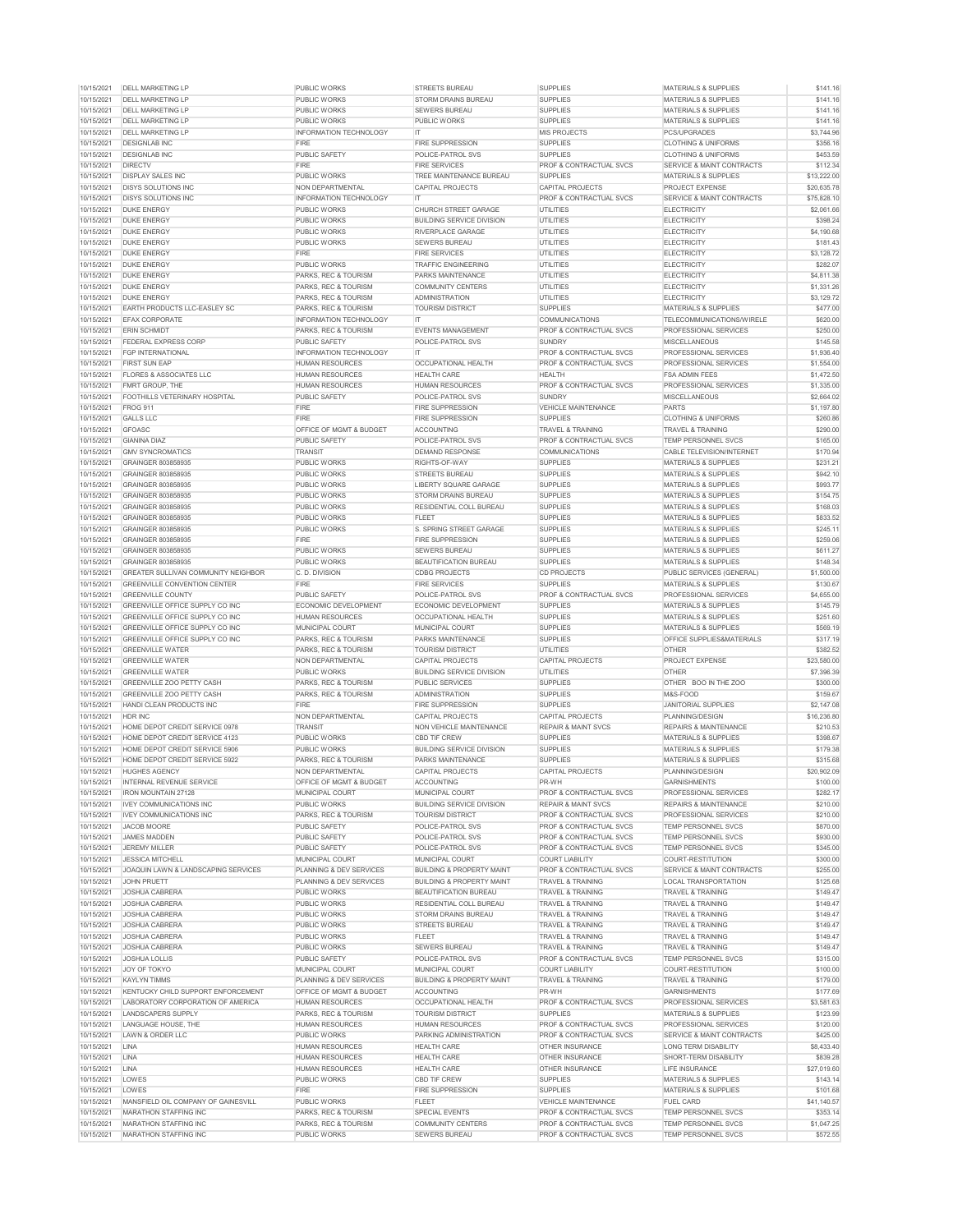| 10/15/2021               | <b>MARATHON STAFFING INC</b>                  | <b>MUNICIPAL COURT</b>                                    | <b>MUNICIPAL COURT</b>           | <b>PROF &amp; CONTRACTUAL SVCS</b>             | <b>TEMP PERSONNEL SVCS</b>                | \$720.40               |
|--------------------------|-----------------------------------------------|-----------------------------------------------------------|----------------------------------|------------------------------------------------|-------------------------------------------|------------------------|
| 10/15/2021               | <b>MARATHON STAFFING INC</b>                  | <b>PUBLIC WORKS</b>                                       | <b>RESIDENTIAL COLL BUREAU</b>   | <b>PROF &amp; CONTRACTUAL SVCS</b>             | <b>TEMP PERSONNEL SVCS</b>                | \$893.12               |
| 10/15/2021               | <b>MARATHON STAFFING INC</b>                  | <b>PARKS, REC &amp; TOURISM</b>                           | <b>PUBLIC SERVICES</b>           | <b>SUNDRY</b>                                  | <b>RESTRD DONATION EXPENSE</b>            | \$1,248.48             |
| 10/15/2021               | <b>MARATHON STAFFING INC</b>                  | <b>PARKS, REC &amp; TOURISM</b>                           | <b>EVENTS MANAGEMENT</b>         | <b>PROF &amp; CONTRACTUAL SVCS</b>             | <b>TEMP PERSONNEL SVCS</b>                | \$537.93               |
| 10/15/2021               | <b>MARATHON STAFFING INC</b>                  | <b>PARKS, REC &amp; TOURISM</b>                           | <b>PARKS MAINTENANCE</b>         | <b>PROF &amp; CONTRACTUAL SVCS</b>             | <b>TEMP PERSONNEL SVCS</b>                | \$3,008.00             |
| 10/15/2021               | <b>MARATHON STAFFING INC</b>                  | <b>PUBLIC SAFETY</b>                                      | POLICE-DISPATCH BUREAU           | <b>PROF &amp; CONTRACTUAL SVCS</b>             | <b>TEMP PERSONNEL SVCS</b>                | \$5,954.71             |
| 10/15/2021               | <b>MARATHON STAFFING INC</b>                  | PARKS, REC & TOURISM                                      | <b>PUBLIC SERVICES</b>           | <b>PROF &amp; CONTRACTUAL SVCS</b>             | <b>TEMP PERSONNEL SVCS</b>                | \$752.00               |
| 10/15/2021               | <b>MARATHON STAFFING INC</b>                  | <b>TRANSIT</b>                                            | <b>FIXED ROUTE</b>               | <b>PROF &amp; CONTRACTUAL SVCS</b>             | <b>TEMP PERSONNEL SVCS</b>                | \$1,884.48             |
| 10/15/2021               | <b>MARATHON STAFFING INC</b>                  | <b>PUBLIC WORKS</b>                                       | <b>STREETS BUREAU</b>            | <b>PROF &amp; CONTRACTUAL SVCS</b>             | <b>TEMP PERSONNEL SVCS</b>                | \$2,467.94             |
| 10/15/2021               |                                               |                                                           |                                  |                                                |                                           |                        |
|                          | MARCO'S AUTO DETAIL SHOP                      | <b>PUBLIC WORKS</b>                                       | <b>STREETS BUREAU</b>            | <b>SUPPLIES</b>                                | <b>MATERIALS &amp; SUPPLIES</b>           | \$210.00               |
| 10/15/2021               | <b>MARLYN GROUP LLC</b>                       | <b>PUBLIC WORKS</b>                                       | <b>POINSETT GARAGE</b>           | <b>PROF &amp; CONTRACTUAL SVCS</b>             | <b>SERVICE &amp; MAINT CONTRACTS</b>      | \$237.50               |
| 10/15/2021               | <b>MARLYN GROUP LLC</b>                       | <b>PUBLIC WORKS</b>                                       | LIBERTY SQUARE GARAGE            | <b>PROF &amp; CONTRACTUAL SVCS</b>             | SERVICE & MAINT CONTRACTS                 | \$237.50               |
| 10/15/2021               | MARLYN GROUP LLC                              | <b>PUBLIC WORKS</b>                                       | <b>COMMONS GARAGE</b>            | <b>PROF &amp; CONTRACTUAL SVCS</b>             | <b>SERVICE &amp; MAINT CONTRACTS</b>      | \$237.50               |
| 10/15/2021               | <b>MARLYN GROUP LLC</b>                       | <b>PUBLIC WORKS</b>                                       | <b>CHURCH STREET GARAGE</b>      | <b>PROF &amp; CONTRACTUAL SVCS</b>             | SERVICE & MAINT CONTRACTS                 | \$237.50               |
| 10/15/2021               | MCKINNEY LUMBER & HARDWARE LLC                | PARKS, REC & TOURISM                                      | <b>PARKS MAINTENANCE</b>         | <b>SUPPLIES</b>                                | <b>MATERIALS &amp; SUPPLIES</b>           | \$290.17               |
| 10/15/2021               | <b>MICHAEL PITTS</b>                          | <b>CITY ATTORNEY</b>                                      | <b>CITY ATTORNEY</b>             | <b>TRAVEL &amp; TRAINING</b>                   | <b>TRAVEL &amp; TRAINING</b>              | \$1,452.49             |
| 10/15/2021               | <b>MIKE ESTES</b>                             | <b>PUBLIC SAFETY</b>                                      | <b>POLICE-PATROL SVS</b>         | <b>TRAVEL &amp; TRAINING</b>                   | <b>TRAVEL &amp; TRAINING</b>              | \$405.00               |
| 10/15/2021               | <b>MIKE JANK</b>                              | <b>OFFICE OF MGMT &amp; BUDGET</b>                        | <b>RISK MANAGEMENT</b>           | <b>SUNDRY</b>                                  | <b>MISCELLANEOUS</b>                      | \$137.78               |
| 10/15/2021               | MIKE'S BODY SHOP & TOWING INC                 | <b>PUBLIC WORKS</b>                                       | <b>FLEET</b>                     | <b>VEHICLE MAINTENANCE</b>                     | <b>OUTSIDE REPAIRS</b>                    | \$1,240.31             |
| 10/15/2021               | <b>MKSK</b>                                   | NON DEPARTMENTAL                                          | <b>CAPITAL PROJECTS</b>          | <b>CAPITAL PROJECTS</b>                        | PLANNING/DESIGN                           | \$52,131.20            |
| 10/15/2021               | MOORE AND BALLIEW OIL COMPANY INC             | <b>TRANSIT</b>                                            | <b>FIXED ROUTE</b>               | <b>VEHICLE MAINTENANCE</b>                     | <b>LUBRICANTS</b>                         | \$1,927.50             |
| 10/15/2021               | <b>MST CONCRETE PRODUCTS</b>                  | <b>PARKS, REC &amp; TOURISM</b>                           | <b>EVENTS MANAGEMENT</b>         | <b>SUPPLIES</b>                                | <b>MATERIALS &amp; SUPPLIES</b>           | \$5,538.00             |
| 10/15/2021               | <b>NAPA</b>                                   | <b>PUBLIC WORKS</b>                                       | <b>FLEET</b>                     | <b>VEHICLE MAINTENANCE</b>                     | <b>PARTS</b>                              | \$57,067.30            |
| 10/15/2021               | <b>NAPA</b>                                   | <b>PUBLIC WORKS</b>                                       | <b>FLEET</b>                     | <b>VEHICLE MAINTENANCE</b>                     | <b>PARTS MANAGEMENT FEES</b>              | \$16,798.05            |
| 10/15/2021               | NAPA AUTO PARTS                               | <b>FIRE</b>                                               | <b>FIRE SUPPRESSION</b>          | <b>VEHICLE MAINTENANCE</b>                     | <b>PARTS</b>                              | \$1,770.98             |
| 10/15/2021               | <b>NICK DEPALMA</b>                           | <b>PUBLIC WORKS</b>                                       | <b>ENGINEERING</b>               | <b>TRAVEL &amp; TRAINING</b>                   | <b>TRAVEL &amp; TRAINING</b>              | \$312.76               |
|                          |                                               |                                                           |                                  |                                                |                                           |                        |
| 10/15/2021               | NORTHERN TOOL & EQUIPMENT                     | <b>FIRE</b>                                               | <b>FIRE SUPPRESSION</b>          | <b>VEHICLE MAINTENANCE</b>                     | <b>PARTS</b>                              | \$196.08               |
| 10/15/2021               | <b>OPAL LYNN WYATT-PEOPLES</b>                | MUNICIPAL COURT                                           | <b>MUNICIPAL COURT</b>           | <b>COURT LIABILITY</b>                         | <b>COURT-RESTITUTION</b>                  | \$200.00               |
| 10/15/2021               | <b>PALMETTO GROUP CONTRACTING INC</b>         | NON DEPARTMENTAL                                          | CAPITAL PROJECTS                 | <b>CAPITAL PROJECTS</b>                        | <b>CONSTRUCTION</b>                       | \$48,908.90            |
| 10/15/2021               | PETERBILT STORE OF GREENVILLE. THE            | <b>TRANSIT</b>                                            | <b>VEHICLE MAINTENANCE</b>       | <b>VEHICLE MAINTENANCE</b>                     | <b>PARTS</b>                              | \$694.26               |
| 10/15/2021               | <b>PINTAIL CAPITAL PARTNERS</b>               | <b>OFFICE OF MGMT &amp; BUDGET</b>                        | <b>ADMINISTRATION</b>            | <b>PROF &amp; CONTRACTUAL SVCS</b>             | PROFESSIONAL SERVICES                     | \$2,100.00             |
| 10/15/2021               | <b>PRAXAIR DISTRIBUTION INC</b>               | <b>PUBLIC WORKS</b>                                       | <b>FLEET</b>                     | <b>SUPPLIES</b>                                | <b>MATERIALS &amp; SUPPLIES</b>           | \$273.91               |
| 10/15/2021               | <b>PREMIER GROWERS INC</b>                    | <b>PUBLIC WORKS</b>                                       | <b>BEAUTIFICATION BUREAU</b>     | <b>SUPPLIES</b>                                | <b>MATERIALS &amp; SUPPLIES</b>           | \$991.80               |
| 10/15/2021               | <b>PREMIER GROWERS INC</b>                    | <b>PARKS, REC &amp; TOURISM</b>                           | <b>TOURISM DISTRICT</b>          | <b>SUPPLIES</b>                                | <b>MATERIALS &amp; SUPPLIES</b>           | \$6,007.10             |
| 10/15/2021               | <b>PRESORT PLUS INC</b>                       | <b>OFFICE OF MGMT &amp; BUDGET</b>                        | <b>PURCHASING</b>                | <b>COMMUNICATIONS</b>                          | <b>POSTAGE</b>                            | \$4,323.45             |
| 10/15/2021               | <b>PROFORMA RHINO GRAPHICS</b>                | <b>PUBLIC SAFETY</b>                                      | <b>POLICE-PATROL SVS</b>         | <b>PRINTING</b>                                | <b>PRINTING &amp; BINDING</b>             | \$134.97               |
| 10/15/2021               | <b>PROSOURCE LLC</b>                          | <b>PUBLIC WORKS</b>                                       | <b>BUILDING SERVICE DIVISION</b> | <b>SUPPLIES</b>                                | <b>MATERIALS &amp; SUPPLIES</b>           | \$873.45               |
| 10/15/2021               | <b>PSYCHEMEDICS CORPORATION</b>               | <b>HUMAN RESOURCES</b>                                    | <b>OCCUPATIONAL HEALTH</b>       | <b>PROF &amp; CONTRACTUAL SVCS</b>             | <b>PROFESSIONAL SERVICES</b>              | \$1,539.00             |
| 10/15/2021               | <b>PUBLIX SUPER MARKETS INC</b>               | <b>TRANSIT</b>                                            | <b>ADMINISTRATION</b>            | <b>SUPPLIES</b>                                | <b>MATERIALS &amp; SUPPLIES</b>           | \$567.91               |
| 10/15/2021               | <b>REID ELECTRIC</b>                          | <b>PARKS, REC &amp; TOURISM</b>                           | <b>PARKS MAINTENANCE</b>         | <b>PROF &amp; CONTRACTUAL SVCS</b>             | SERVICE & MAINT CONTRACTS                 | \$4,130.55             |
| 10/15/2021               | <b>RENEWABLE WATER RESOURCES</b>              | <b>OFFICE OF MGMT &amp; BUDGET</b>                        | <b>REVENUE</b>                   | LIAB-REWA                                      | <b>REWA</b>                               | \$80,750.00            |
| 10/15/2021               | <b>RICHARD HEBERT</b>                         | MUNICIPAL COURT                                           | <b>MUNICIPAL COURT</b>           | <b>COURT LIABILITY</b>                         | <b>COURT-RESTITUTION</b>                  | \$150.00               |
| 10/15/2021               | RIDIESHA HARRIS                               | MUNICIPAL COURT                                           | <b>MUNICIPAL COURT</b>           | <b>COURT LIABILITY</b>                         | <b>COURT-RESTITUTION</b>                  | \$400.00               |
|                          |                                               |                                                           |                                  |                                                |                                           |                        |
| 10/15/2021               | <b>RILEY POPE &amp; LANEY. LLC</b>            | <b>CITY MANAGER</b>                                       | <b>CITY MANAGER</b>              | <b>PROF &amp; CONTRACTUAL SVCS</b>             | <b>PROFESSIONAL SERVICES</b>              | \$3,450.00             |
| 10/15/2021               | <b>ROB LEWIS</b>                              | <b>PUBLIC SAFETY</b>                                      | <b>POLICE-PATROL SVS</b>         | <b>PROF &amp; CONTRACTUAL SVCS</b>             | <b>TEMP PERSONNEL SVCS</b>                | \$307.50               |
| 10/15/2021               | ROIB 101 NORTH MAIN LLC                       | ECONOMIC DEVELOPMENT                                      | ECONOMIC DEVELOPMENT             | <b>PROF &amp; CONTRACTUAL SVCS</b>             | RENTAL OF REAL PROPERTY                   | \$1,100.00             |
| 10/15/2021               | <b>S &amp; S WORLDWIDE</b>                    | <b>PARKS, REC &amp; TOURISM</b>                           | <b>COMMUNITY CENTERS</b>         | <b>SUPPLIES</b>                                | SUPPLIES COMMUNITY CENTER                 | \$846.44               |
| 10/15/2021               | <b>S C DEPARTMENT OF REVENUE</b>              | <b>OFFICE OF MGMT &amp; BUDGET</b>                        | <b>ACCOUNTING</b>                | PR-WH                                          | <b>GARNISHMENTS</b>                       | \$135.68               |
| 10/15/2021               | <b>S C RETIREMENT SYSTEM</b>                  | <b>OFFICE OF MGMT &amp; BUDGET</b>                        | <b>ACCOUNTING</b>                | PR-WH                                          | <b>RETIREMENT SVS PURCHASE</b>            | \$1,688.65             |
| 10/15/2021               | <b>SAFE INDUSTRIES</b>                        | <b>FIRE</b>                                               | <b>FIRE SUPPRESSION</b>          | <b>SUPPLIES</b>                                | <b>MATERIALS &amp; SUPPLIES</b>           | \$2,437.82             |
| 10/15/2021               | <b>SAM'S CLUB</b>                             | <b>FIRE</b>                                               | <b>FIRE SUPPRESSION</b>          | <b>SUPPLIES</b>                                | <b>MATERIALS &amp; SUPPLIES</b>           | \$838.00               |
| 10/15/2021               | <b>SAM'S CLUB</b>                             | <b>FIRE</b>                                               | <b>FIRE SERVICES</b>             | <b>SUNDRY</b>                                  | <b>MISCELLANEOUS</b>                      | \$342.29               |
| 10/15/2021               | <b>SC STATE DISBURSEMENT UNIT</b>             | <b>OFFICE OF MGMT &amp; BUDGET</b>                        | <b>ACCOUNTING</b>                | PR-WH                                          | <b>GARNISHMENTS</b>                       | \$3,256.13             |
| 10/15/2021               | <b>SEAN MASTER</b>                            | <b>MUNICIPAL COURT</b>                                    | <b>MUNICIPAL COURT</b>           | <b>COURT LIABILITY</b>                         | <b>COURT-RESTITUTION</b>                  | \$300.00               |
| 10/15/2021               | <b>SEEGARS FENCE COMPANY INC OF SPARTA</b>    | NON DEPARTMENTAL                                          | <b>CAPITAL PROJECTS</b>          | <b>CAPITAL PROJECTS</b>                        | <b>CONSTRUCTION</b>                       | \$2,368.00             |
| 10/15/2021               | <b>SHANNON LAVRIN</b>                         | <b>CITY MANAGER</b>                                       | <b>CITY MANAGER</b>              | <b>TRAVEL &amp; TRAINING</b>                   | <b>TRAVEL &amp; TRAINING</b>              | \$581.20               |
| 10/15/2021               | <b>SHARON WILKERSON</b>                       | MUNICIPAL COURT                                           | <b>MUNICIPAL COURT</b>           | <b>COURT LIABILITY</b>                         | <b>COURT-RESTITUTION</b>                  | \$500.00               |
| 10/15/2021               | <b>ISIERRA CONTAINER GROUP LLC</b>            | <b>PUBLIC WORKS</b>                                       | RESIDENTIAL COLL BUREAU          | <b>SUPPLIES</b>                                | M&S-CARTS                                 | \$46,232.09            |
| 10/15/2021               | SIGNATURES COMPANY LLC                        | <b>PARKS, REC &amp; TOURISM</b>                           | <b>PARKS MAINTENANCE</b>         | <b>SUPPLIES</b>                                | <b>CLOTHING &amp; UNIFORMS</b>            | \$219.02               |
| 10/15/2021               | SINQUETTA SULLIVAN                            | MUNICIPAL COURT                                           | <b>MUNICIPAL COURT</b>           | <b>COURT LIABILITY</b>                         | COURT-RESTITUTION                         | \$150.00               |
|                          |                                               |                                                           |                                  |                                                |                                           |                        |
| 10/15/2021               | <b>SITE DESIGN INC</b>                        | NON DEPARTMENTAL                                          | CAPITAL PROJECTS                 | CAPITAL PROJECTS                               | PLANNING/DESIGN                           | \$7,356.00             |
| 10/15/2021               | SITE DESIGN INC                               | <b>PARKS, REC &amp; TOURISM</b>                           | <b>PARKS AND RECREATION</b>      | <b>PROF &amp; CONTRACTUAL SVCS</b>             | <b>PROFESSIONAL SERVICES</b>              | \$8,800.00             |
| 10/15/2021               | SNIDER FLEET SOLUTIONS                        | <b>PUBLIC WORKS</b>                                       | <b>FLEET</b>                     | <b>VEHICLE MAINTENANCE</b>                     | <b>OUTSIDE REPAIRS</b>                    | \$827.71               |
| 10/15/2021               | <b>SPARTAN FIRE &amp; EMERGENCY APPARATUS</b> | <b>FIRE</b>                                               | <b>FIRE SUPPRESSION</b>          | <b>VEHICLE MAINTENANCE</b>                     | <b>OUTSIDE REPAIRS</b>                    | \$186.99               |
| 10/15/2021               | <b>SPARTAN FIRE &amp; EMERGENCY APPARATUS</b> | <b>FIRE</b>                                               | <b>FIRE SUPPRESSION</b>          | <b>VEHICLE MAINTENANCE</b>                     | <b>PARTS</b>                              | \$1,570.10             |
| 10/15/2021               | <b>SPECIALIZED CONTRACT ADMINISTRATORS</b>    | <b>OFFICE OF MGMT &amp; BUDGET</b>                        | <b>RISK MANAGEMENT</b>           | <b>RISK MANAGEMENT</b>                         | <b>IWC SERVICE FEES</b>                   | \$21,023.64            |
| 10/15/2021               | <b>SPECIALIZED CONTRACT ADMINISTRATORS</b>    | <b>OFFICE OF MGMT &amp; BUDGET</b>                        | <b>RISK MANAGEMENT</b>           | <b>SERVICE FEES</b>                            | ADMIN FEES-GEN/PROP LIA                   | \$42,684.36            |
| 10/15/2021               | SQUIRE PATTON BOGGS LLP                       | <b>CITY MANAGER</b>                                       | <b>CITY MANAGER</b>              | <b>PROF &amp; CONTRACTUAL SVCS</b>             | <b>PROFESSIONAL SERVICES</b>              | \$5,000.00             |
| 10/15/2021               | <b>STANTEC CONSULTING INC</b>                 | <b>NON DEPARTMENTAL</b>                                   | <b>CAPITAL PROJECTS</b>          | <b>CAPITAL PROJECTS</b>                        | PLANNING/DESIGN                           | \$53,900.00            |
| 10/15/2021               | <b>STATE TREASURER</b>                        | MUNICIPAL COURT                                           | <b>MUNICIPAL COURT</b>           | <b>COURT LIABILITY</b>                         | <b>COURT-DRUG SURCHARGE</b>               | \$592.42               |
| 10/15/2021               | <b>STATE TREASURER</b>                        | MUNICIPAL COURT                                           | <b>MUNICIPAL COURT</b>           | <b>COURT LIABILITY</b>                         | <b>COURT-TRAFFIC SURCHARGE</b>            | \$8,047.19             |
| 10/15/2021               |                                               |                                                           |                                  |                                                | <b>COURT-DUI HWY PATRL SURCH</b>          | \$889.02               |
|                          | <b>STATE TREASURER</b>                        | MUNICIPAL COURT                                           | <b>MUNICIPAL COURT</b>           | <b>COURT LIABILITY</b>                         |                                           |                        |
| 10/15/2021               | <b>STATE TREASURER</b>                        | MUNICIPAL COURT                                           | <b>MUNICIPAL COURT</b>           | <b>COURT LIABILITY</b>                         | COURT-STATE ASSESSMENT                    | \$21,915.55            |
| 10/15/2021               | <b>STATE TREASURER</b>                        | MUNICIPAL COURT                                           | <b>MUNICIPAL COURT</b>           | <b>COURT LIABILITY</b>                         | <b>DUS HWY PATROL</b>                     | \$517.59               |
| 10/15/2021               | <b>STATE TREASURER</b>                        | MUNICIPAL COURT                                           | <b>MUNICIPAL COURT</b>           | <b>COURT LIABILITY</b>                         | COURT-DUI SPINAL CORD SUR                 | \$1,107.85             |
| 10/15/2021               | <b>STATE TREASURER</b>                        | MUNICIPAL COURT                                           | <b>MUNICIPAL COURT</b>           | <b>COURT LIABILITY</b>                         | <b>COURT-DUI ASSESSMENT</b>               |                        |
| 10/15/2021               | <b>STATE TREASURER</b>                        | <b>MUNICIPAL COURT</b>                                    | <b>MUNICIPAL COURT</b>           | <b>COURT LIABILITY</b>                         | DUI/DUAC BRTHLZR TST SLED                 | \$132.91               |
|                          |                                               |                                                           |                                  |                                                | SERVICE & MAINT CONTRACTS                 | \$276.95               |
| 10/15/2021               | <b>SUPERION LLC</b>                           | <b>INFORMATION TECHNOLOGY</b>                             | IT                               | <b>PROF &amp; CONTRACTUAL SVCS</b>             |                                           | \$16,362.29            |
| 10/15/2021               | <b>SUPERION LLC</b>                           | <b>OFFICE OF MGMT &amp; BUDGET</b>                        | <b>ADMINISTRATION</b>            | <b>PROF &amp; CONTRACTUAL SVCS</b>             | <b>PROFESSIONAL SERVICES</b>              | \$6,532.50             |
| 10/15/2021               | <b>SYNTERRA CORP</b>                          | <b>PUBLIC WORKS</b>                                       | <b>STORMWATER MANAGEMENT</b>     | <b>PROF &amp; CONTRACTUAL SVCS</b>             | <b>PROFESSIONAL SERVICES</b>              | \$5,345.00             |
| 10/15/2021               | THOMSON REUTERS - WEST                        | <b>PUBLIC SAFETY</b>                                      | <b>POLICE-PATROL SVS</b>         | <b>PROF &amp; CONTRACTUAL SVCS</b>             | <b>PROFESSIONAL SERVICES</b>              | \$447.60               |
| 10/15/2021               | TMS SOUTH INC                                 | <b>PUBLIC WORKS</b>                                       | <b>BUILDING SERVICE DIVISION</b> | <b>SUPPLIES</b>                                | <b>MATERIALS &amp; SUPPLIES</b>           | \$419.55               |
| 10/15/2021               | TRAFFIC LOGIX CORPORATION                     | NON DEPARTMENTAL                                          | <b>CAPITAL PROJECTS</b>          | <b>CAPITAL PROJECTS</b>                        | <b>CONSTRUCTION</b>                       | \$18,730.26            |
| 10/15/2021               | <b>TRAQUAVIOUS HUFF</b>                       | <b>MUNICIPAL COURT</b>                                    | <b>MUNICIPAL COURT</b>           | <b>COURT LIABILITY</b>                         | COURT-RESTITUTION                         | \$450.00               |
| 10/15/2021               | ULINE INC                                     | <b>PUBLIC WORKS</b>                                       | <b>CHURCH STREET GARAGE</b>      | <b>SUPPLIES</b>                                | <b>MATERIALS &amp; SUPPLIES</b>           | \$892.50               |
| 10/15/2021               | ULINE INC                                     | <b>PUBLIC WORKS</b>                                       | <b>COMMONS GARAGE</b>            | <b>SUPPLIES</b>                                | <b>MATERIALS &amp; SUPPLIES</b>           | \$1,977.94             |
| 10/15/2021               | ULINE INC                                     | PARKS, REC & TOURISM                                      | <b>PARKS MAINTENANCE</b>         | <b>SUPPLIES</b>                                | <b>MATERIALS &amp; SUPPLIES</b>           | \$466.35               |
| 10/15/2021               | <b>UNIFIRST</b>                               | <b>TRANSIT</b>                                            | <b>VEHICLE MAINTENANCE</b>       | <b>SUPPLIES</b>                                | <b>CLOTHING &amp; UNIFORMS</b>            | \$149.91               |
| 10/15/2021               | UNITED ELECTRICAL DISTRIBUTORS INC            | <b>PUBLIC WORKS</b>                                       | <b>BUILDING SERVICE DIVISION</b> | <b>SUPPLIES</b>                                | <b>MATERIALS &amp; SUPPLIES</b>           | \$3,505.02             |
| 10/15/2021               | UNITED SITE SERVICES OF FLORIDA LLC           | <b>PUBLIC SAFETY</b>                                      | <b>POLICE-PATROL SVS</b>         | <b>SUPPLIES</b>                                | <b>CLOTHING &amp; UNIFORMS</b>            | \$819.57               |
| 10/15/2021               | UNITED WAY OF GREENVILLE COUNTY               | <b>OFFICE OF MGMT &amp; BUDGET</b>                        | <b>ACCOUNTING</b>                | PR-WH                                          | UNITED WAY                                | \$407.08               |
| 10/15/2021               | UNIVERSITY OF LOUISVILLE                      | <b>PUBLIC SAFETY</b>                                      | <b>POLICE-PATROL SVS</b>         | <b>TRAVEL &amp; TRAINING</b>                   | <b>TRAVEL &amp; TRAINING</b>              | \$2,495.00             |
| 10/15/2021               | US AUTO SALES                                 | <b>MUNICIPAL COURT</b>                                    | <b>MUNICIPAL COURT</b>           | <b>COURT LIABILITY</b>                         | <b>COURT-RESTITUTION</b>                  |                        |
|                          |                                               |                                                           |                                  |                                                |                                           | \$100.00               |
| 10/15/2021               | USI INSURANCE SERVICES                        | <b>HUMAN RESOURCES</b>                                    | <b>HEALTH CARE</b>               | <b>PROF &amp; CONTRACTUAL SVCS</b>             | <b>PROFESSIONAL SERVICES</b>              | \$6,000.00             |
| 10/15/2021<br>10/15/2021 | VERIZON WIRELESS<br>VERIZON WIRELESS          | <b>PARKS, REC &amp; TOURISM</b><br>INFORMATION TECHNOLOGY | <b>SPECIAL EVENTS</b><br>IT.     | <b>COMMUNICATIONS</b><br><b>COMMUNICATIONS</b> | <b>OTHER</b><br>TELECOMMUNICATIONS/WIRELE | \$246.70<br>\$1,291.22 |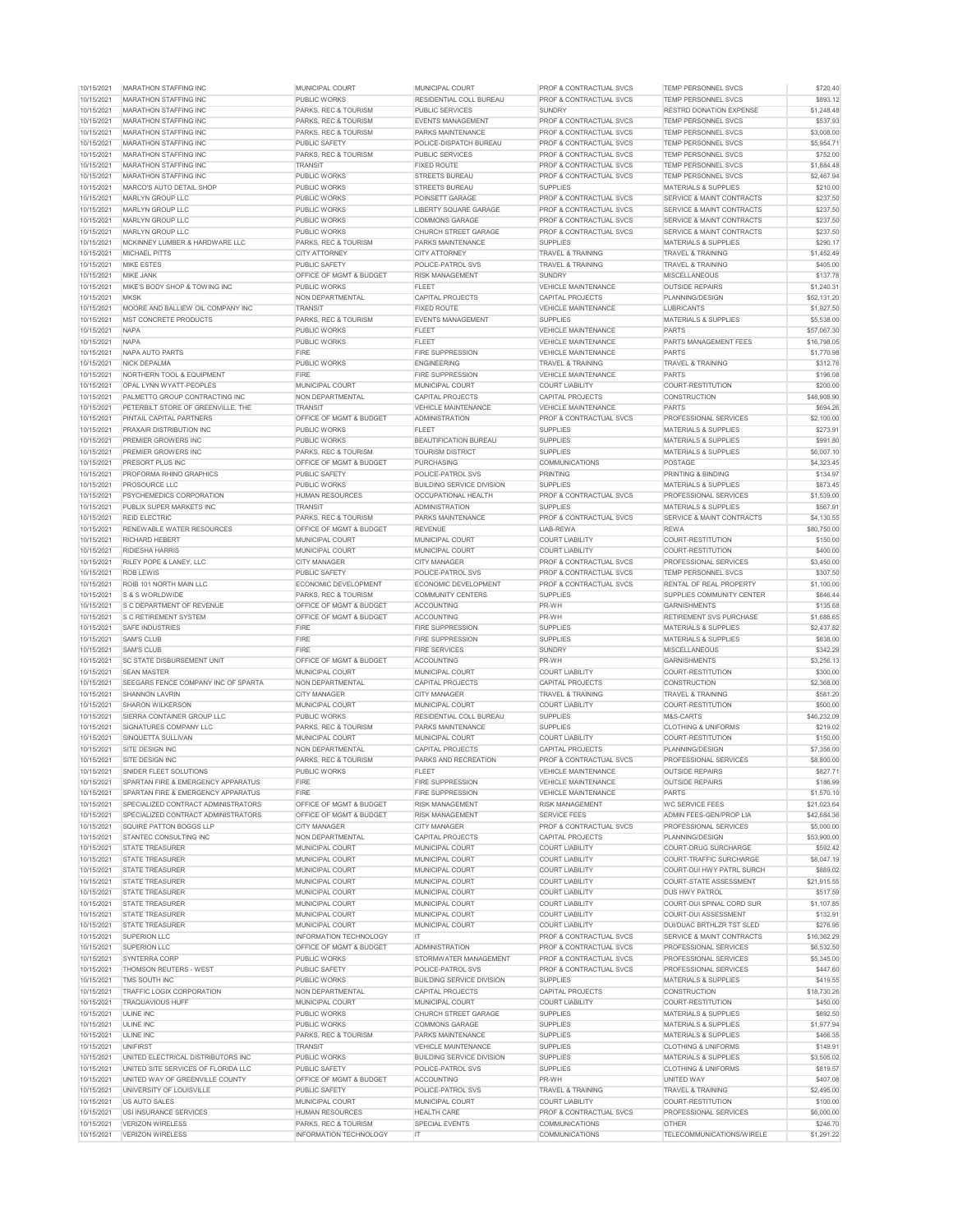| 10/15/2021               | VERIZON WIRELESS                             | <b>PUBLIC WORKS</b>                | <b>ENFORCEMENT</b>                                 | <b>SUPPLIES</b>                           | <b>OFFICE SUPPLIES&amp;MATERIALS</b>                 | \$3,850.83             |
|--------------------------|----------------------------------------------|------------------------------------|----------------------------------------------------|-------------------------------------------|------------------------------------------------------|------------------------|
| 10/15/2021               | <b>VERIZON WIRELESS</b>                      | <b>PUBLIC WORKS</b>                | <b>FLEET</b>                                       | <b>COMMUNICATIONS</b>                     | <b>OTHER</b>                                         | \$173.43               |
| 10/15/2021               | <b>VERIZON WIRELESS</b>                      | <b>PARKS, REC &amp; TOURISM</b>    | <b>TOURISM DISTRICT</b>                            | <b>COMMUNICATIONS</b>                     | <b>OTHER</b>                                         | \$660.50               |
| 10/15/2021               | VERIZON WIRELESS                             | <b>PUBLIC WORKS</b>                | <b>TRAFFIC ENGINEERING</b>                         | <b>COMMUNICATIONS</b>                     | <b>OTHER</b>                                         | \$228.06               |
| 10/15/2021               |                                              | <b>PLANNING &amp; DEV SERVICES</b> | <b>BUILDING &amp; PROPERTY MAINT</b>               | <b>COMMUNICATIONS</b>                     | <b>OTHER</b>                                         | \$253.24               |
|                          | <b>VERIZON WIRELESS</b>                      |                                    |                                                    |                                           |                                                      |                        |
| 10/15/2021               | <b>VERIZON WIRELESS</b>                      | <b>HUMAN RESOURCES</b>             | <b>HUMAN RESOURCES</b>                             | <b>COMMUNICATIONS</b>                     | <b>OTHER</b>                                         | \$124.45               |
| 10/15/2021               | <b>VERIZON WIRELESS</b>                      | <b>PUBLIC WORKS</b>                | <b>BEAUTIFICATION BUREAU</b>                       | <b>COMMUNICATIONS</b>                     | <b>OTHER</b>                                         | \$412.83               |
| 10/15/2021               | <b>VERIZON WIRELESS</b>                      | PARKS, REC & TOURISM               | <b>COMMUNITY CENTERS</b>                           | <b>COMMUNICATIONS</b>                     | <b>CABLE TELEVISION/INTERNET</b>                     | \$418.41               |
| 10/15/2021               | <b>VERIZON WIRELESS</b>                      | <b>PARKS, REC &amp; TOURISM</b>    | <b>EVENTS MANAGEMENT</b>                           | <b>COMMUNICATIONS</b>                     | <b>OTHER</b>                                         | \$267.78               |
| 10/15/2021               | <b>VERIZON WIRELESS</b>                      | <b>PUBLIC WORKS</b>                | <b>PUBLIC WORKS</b>                                | <b>COMMUNICATIONS</b>                     | <b>OTHER</b>                                         | \$239.03               |
| 10/15/2021               | <b>VERIZON WIRELESS</b>                      | <b>INFORMATION TECHNOLOGY</b>      | IT.                                                |                                           | <b>PCS/UPGRADES</b>                                  | \$2,083.75             |
|                          |                                              |                                    |                                                    | <b>MIS PROJECTS</b>                       |                                                      |                        |
| 10/15/2021               | <b>VERIZON WIRELESS</b>                      | <b>PUBLIC WORKS</b>                | <b>CONSTRUCTION &amp; INSPECTION</b>               | <b>COMMUNICATIONS</b>                     | <b>OTHER</b>                                         | \$443.54               |
| 10/15/2021               | <b>VERIZON WIRELESS</b>                      | <b>CITY MANAGER</b>                | <b>CITY MANAGER</b>                                | <b>COMMUNICATIONS</b>                     | <b>OTHER</b>                                         | \$177.88               |
| 10/15/2021               | <b>VERIZON WIRELESS</b>                      | <b>PARKS, REC &amp; TOURISM</b>    | <b>PARKS MAINTENANCE</b>                           | <b>COMMUNICATIONS</b>                     | <b>OTHER</b>                                         | \$1,019.05             |
| 10/15/2021               | <b>VERIZON WIRELESS</b>                      | <b>TRANSIT</b>                     | <b>VEHICLE MAINTENANCE</b>                         | <b>COMMUNICATIONS</b>                     | CELLULAR PHONE SERVICE                               | \$921.52               |
| 10/15/2021               | <b>VERIZON WIRELESS</b>                      | <b>PUBLIC WORKS</b>                | RESIDENTIAL COLL BUREAU                            | <b>COMMUNICATIONS</b>                     | <b>OTHER</b>                                         | \$194.63               |
|                          |                                              |                                    |                                                    |                                           |                                                      |                        |
| 10/15/2021               | <b>VERIZON WIRELESS</b>                      | <b>PUBLIC WORKS</b>                | PARKING ADMINISTRATION                             | <b>COMMUNICATIONS</b>                     | <b>OTHER</b>                                         | \$1,123.27             |
| 10/15/2021               | <b>VERIZON WIRELESS</b>                      | <b>PUBLIC WORKS</b>                | <b>ENGINEERING</b>                                 | <b>COMMUNICATIONS</b>                     | <b>OTHER</b>                                         | \$226.77               |
| 10/15/2021               | <b>VERIZON WIRELESS</b>                      | <b>OFFICE OF MGMT &amp; BUDGET</b> | <b>REVENUE</b>                                     | <b>COMMUNICATIONS</b>                     | <b>OTHER</b>                                         | \$114.03               |
| 10/15/2021               | <b>VERIZON WIRELESS</b>                      | <b>PLANNING &amp; DEV SERVICES</b> | <b>BUILDING &amp; PROPERTY MAINT</b>               | <b>SUPPLIES</b>                           | <b>OFFICE SUPPLIES&amp;MATERIALS</b>                 | \$494.13               |
| 10/15/2021               | <b>VERIZON WIRELESS</b>                      | <b>PUBLIC WORKS</b>                | TREE MAINTENANCE BUREAU                            | <b>COMMUNICATIONS</b>                     | <b>OTHER</b>                                         | \$160.68               |
| 10/15/2021               | <b>VERIZON WIRELESS</b>                      | <b>PARKS, REC &amp; TOURISM</b>    | <b>EDUCATION</b>                                   | <b>SUNDRY</b>                             | <b>RESTRD DONATION EXPENSE</b>                       | \$111.20               |
|                          |                                              |                                    |                                                    |                                           |                                                      |                        |
| 10/15/2021               | <b>VERIZON WIRELESS</b>                      | <b>COMMUNICATION</b>               | <b>COMMUNICATION</b>                               | <b>COMMUNICATIONS</b>                     | <b>OTHER</b>                                         | \$333.41               |
| 10/15/2021               | <b>VERIZON WIRELESS</b>                      | <b>PUBLIC WORKS</b>                | <b>SEWERS BUREAU</b>                               | <b>COMMUNICATIONS</b>                     | <b>OTHER</b>                                         | \$693.91               |
| 10/15/2021               | <b>VERIZON WIRELESS</b>                      | <b>OFFICE OF MGMT &amp; BUDGET</b> | <b>ADMINISTRATION</b>                              | <b>COMMUNICATIONS</b>                     | <b>OTHER</b>                                         | \$146.76               |
| 10/15/2021               | <b>VERIZON WIRELESS</b>                      | <b>PUBLIC SAFETY</b>               | POLICE-PATROL SVS                                  | <b>SUNDRY</b>                             | <b>MISCELLANEOUS</b>                                 | \$114.03               |
| 10/15/2021               | <b>VERIZON WIRELESS</b>                      | <b>PUBLIC WORKS</b>                | STORMWATER MANAGEMENT                              | <b>COMMUNICATIONS</b>                     | <b>TELEPHONE</b>                                     | \$782.72               |
|                          |                                              |                                    |                                                    |                                           |                                                      |                        |
| 10/15/2021               | <b>VERIZON WIRELESS</b>                      | <b>PUBLIC WORKS</b>                | <b>BUILDING SERVICE DIVISION</b>                   | <b>COMMUNICATIONS</b>                     | <b>OTHER</b>                                         | \$633.80               |
| 10/15/2021               | <b>VERIZON WIRELESS</b>                      | <b>PARKS, REC &amp; TOURISM</b>    | <b>PARKS AND RECREATION</b>                        | <b>COMMUNICATIONS</b>                     | <b>OTHER</b>                                         | \$304.12               |
| 10/15/2021               | <b>VERIZON WIRELESS</b>                      | <b>ECONOMIC DEVELOPMENT</b>        | <b>ECONOMIC DEVELOPMENT</b>                        | <b>COMMUNICATIONS</b>                     | <b>OTHER</b>                                         | \$844.43               |
| 10/15/2021               | <b>VERIZON WIRELESS</b>                      | <b>PARKS, REC &amp; TOURISM</b>    | <b>ADMINISTRATION</b>                              | <b>PROF &amp; CONTRACTUAL SVCS</b>        | <b>SERVICE &amp; MAINT CONTRACTS</b>                 | \$116.74               |
| 10/15/2021               | <b>VERIZON WIRELESS</b>                      | <b>PUBLIC WORKS</b>                | <b>STREETS BUREAU</b>                              | <b>COMMUNICATIONS</b>                     | <b>OTHER</b>                                         | \$385.35               |
| 10/15/2021               | <b>VERIZON WIRELESS</b>                      | <b>PUBLIC SAFETY</b>               | POLICE-PATROL SVS                                  | <b>COMMUNICATIONS</b>                     | <b>OTHER</b>                                         | \$12,586.33            |
|                          |                                              |                                    |                                                    |                                           |                                                      |                        |
| 10/15/2021               | <b>VERIZON WIRELESS</b>                      | <b>INFORMATION TECHNOLOGY</b>      | <b>GIS</b>                                         | <b>COMMUNICATIONS</b>                     | TELECOMMUNICATIONS/WIRELE                            | \$114.03               |
| 10/15/2021               | <b>VERIZON WIRELESS</b>                      | <b>PUBLIC WORKS</b>                | <b>STORM DRAINS BUREAU</b>                         | <b>COMMUNICATIONS</b>                     | <b>OTHER</b>                                         | \$448.01               |
| 10/15/2021               | <b>WALMART COMMUNITY/RFCSLLC</b>             | <b>PUBLIC SAFETY</b>               | POLICE-PATROL SVS                                  | <b>SUPPLIES</b>                           | <b>MATERIALS &amp; SUPPLIES</b>                      | \$346.92               |
| 10/15/2021               | <b>WEST BROAD APPAREL COMPANY</b>            | <b>FIRE</b>                        | <b>FIRE SUPPRESSION</b>                            | <b>SUPPLIES</b>                           | <b>CLOTHING &amp; UNIFORMS</b>                       | \$1,144.80             |
| 10/15/2021               | <b>WILLIAM CARAWAY</b>                       | <b>MUNICIPAL COURT</b>             | MUNICIPAL COURT                                    | <b>COURT LIABILITY</b>                    | COURT-RESTITUTION                                    | \$100.00               |
|                          |                                              |                                    | <b>RISK MANAGEMENT</b>                             |                                           |                                                      |                        |
| 10/15/2021               | WILLIS TOWERS WATSON SOUTHEAST INC           | <b>OFFICE OF MGMT &amp; BUDGET</b> |                                                    | <b>SERVICE FEES</b>                       | <b>PREMIUMS BUILDING PROP</b>                        | \$276,645.00           |
| 10/15/2021               | <b>WILLIS TOWERS WATSON SOUTHEAST INC</b>    | <b>OFFICE OF MGMT &amp; BUDGET</b> | <b>RISK MANAGEMENT</b>                             | <b>SERVICE FEES</b>                       | <b>PREMIUM VEHICLE PROPERTY</b>                      | \$10,733.99            |
| 10/15/2021               | <b>WILLIS TOWERS WATSON SOUTHEAST INC</b>    | <b>OFFICE OF MGMT &amp; BUDGET</b> | <b>RISK MANAGEMENT</b>                             | <b>SERVICE FEES</b>                       | PREMIUM GENERAL LIAB                                 | \$307,054.00           |
| 10/15/2021               | WILLIS TOWERS WATSON SOUTHEAST INC           | <b>OFFICE OF MGMT &amp; BUDGET</b> | <b>RISK MANAGEMENT</b>                             | <b>SERVICE FEES</b>                       | SPEC INS (FIDELITY BONDS)                            | \$12,450.00            |
| 10/15/2021               | <b>WILLIS TOWERS WATSON SOUTHEAST INC</b>    | <b>OFFICE OF MGMT &amp; BUDGET</b> | <b>RISK MANAGEMENT</b>                             | <b>SERVICE FEES</b>                       | <b>PREMIUM LAW ENFORCEMENT</b>                       | \$52,874.75            |
| 10/15/2021               | <b>WILLIS TOWERS WATSON SOUTHEAST INC</b>    | <b>OFFICE OF MGMT &amp; BUDGET</b> | <b>RISK MANAGEMENT</b>                             | <b>SERVICE FEES</b>                       | <b>PREMIUM AUTO LIAB</b>                             | \$35,935.51            |
|                          |                                              |                                    |                                                    |                                           |                                                      |                        |
| 10/15/2021               | <b>IWILLIS TOWERS WATSON SOUTHEAST INC</b>   | <b>OFFICE OF MGMT &amp; BUDGET</b> | <b>RISK MANAGEMENT</b>                             | <b>SERVICE FEES</b>                       | <b>PREMIUM PUBLIC OFFICIALS</b>                      | \$15,200.25            |
| 10/15/2021               | WK DICKSON & COMPANY                         | <b>NON DEPARTMENTAL</b>            | <b>CAPITAL PROJECTS</b>                            | <b>CAPITAL PROJECTS</b>                   | PLANNING/DESIGN                                      | \$572.00               |
| 10/22/2021               | ABC LOCKSMITH LLC                            | <b>PUBLIC WORKS</b>                | <b>RICHARDSON STREET GARAGE</b>                    | <b>REPAIR &amp; MAINT SVCS</b>            | <b>REPAIRS &amp; MAINTENANCE</b>                     | \$188.30               |
| 10/22/2021               | <b>ADDISON SAFETY GROUP INC</b>              | <b>PUBLIC WORKS</b>                | <b>CHURCH STREET GARAGE</b>                        | REPAIR & MAINT SVCS                       | <b>REPAIRS &amp; MAINTENANCE</b>                     | \$342.50               |
|                          |                                              |                                    |                                                    |                                           |                                                      |                        |
|                          |                                              |                                    |                                                    |                                           |                                                      |                        |
| 10/22/2021               | ALDRIDGE FAMILY PRODUCE                      | PARKS, REC & TOURISM               | <b>ADMINISTRATION</b>                              | <b>SUPPLIES</b>                           | M&S-FOOD                                             | \$1,311.14             |
| 10/22/2021               | <b>ANDREW ELDER</b>                          | <b>PUBLIC SAFETY</b>               | <b>POLICE-PATROL SVS</b>                           | <b>TRAVEL &amp; TRAINING</b>              | <b>TRAVEL &amp; TRAINING</b>                         | \$184.00               |
| 10/22/2021               | <b>APPLE INC</b>                             | <b>INFORMATION TECHNOLOGY</b>      | IT.                                                | <b>MIS PROJECTS</b>                       | PCS/UPGRADES                                         | \$750.48               |
| 10/22/2021               | ARCPOINT LABS OF GREENVILLE                  | <b>HUMAN RESOURCES</b>             | <b>OCCUPATIONAL HEALTH</b>                         | <b>PROF &amp; CONTRACTUAL SVCS</b>        | <b>PROFESSIONAL SERVICES</b>                         | \$1,730.00             |
| 10/22/2021               | ART STUDIO COMPANY                           | <b>PARKS, REC &amp; TOURISM</b>    | <b>PUBLIC SERVICES</b>                             | <b>SUPPLIES</b>                           | <b>SALE GIFTS</b>                                    | \$440.82               |
| 10/22/2021               | <b>ASHLEY MUNOZ</b>                          | <b>PUBLIC SAFETY</b>               | <b>POLICE-PATROL SVS</b>                           | <b>TRAVEL &amp; TRAINING</b>              | <b>TRAVEL &amp; TRAINING</b>                         | \$184.00               |
|                          |                                              |                                    |                                                    |                                           |                                                      |                        |
| 10/22/2021               | <b>B C CANNON CO INC</b>                     | <b>PUBLIC WORKS</b>                | <b>STREETS BUREAU</b>                              | <b>VEHICLES</b>                           | <b>VEHICLE</b>                                       | \$31,323.00            |
| 10/22/2021               | <b>BATTERY SPECIALISTS INC</b>               | <b>TRANSIT</b>                     | <b>VEHICLE MAINTENANCE</b>                         | <b>VEHICLE MAINTENANCE</b>                | <b>PARTS</b>                                         | \$2,000.23             |
| 10/22/2021               | <b>BATTERY SPECIALISTS INC</b>               | <b>PUBLIC SAFETY</b>               | <b>POLICE-PATROL SVS</b>                           | <b>SUPPLIES</b>                           | <b>MATERIALS &amp; SUPPLIES</b>                      | \$108.42               |
| 10/22/2021               | <b>BEN CONSTRUCTION</b>                      | <b>OFFICE OF MGMT &amp; BUDGET</b> | <b>REVENUE</b>                                     | LIAB-REWA                                 | <b>REWA</b>                                          | \$2,500.00             |
| 10/22/2021               | <b>BLACK BEAR FARM</b>                       | <b>PARKS, REC &amp; TOURISM</b>    | TREE MAINTENANCE BUREAU                            | <b>SUPPLIES</b>                           | <b>MATERIALS &amp; SUPPLIES</b>                      | \$150.00               |
| 10/22/2021               | BLOUNT CONSTRUCTION COMPANY INC              | <b>PUBLIC WORKS</b>                | <b>PARKING LOTS</b>                                | <b>PROF &amp; CONTRACTUAL SVCS</b>        | SERVICE & MAINT CONTRACTS                            | \$4,541.76             |
|                          |                                              |                                    |                                                    |                                           |                                                      |                        |
| 10/22/2021               | BOEHRINGER-INGELHEIM ANIMAL HEALTH           | <b>PARKS, REC &amp; TOURISM</b>    | <b>ADMINISTRATION</b>                              | <b>SUPPLIES</b>                           | M&S-MEDICINE                                         | \$180.09               |
| 10/22/2021               | BOUND TREE MEDICAL LLC                       | <b>FIRE</b>                        | <b>FIRE SUPPRESSION</b>                            | <b>SUPPLIES</b>                           | <b>OTHER MEDICAL SUPPLIES</b>                        | \$1,459.90             |
| 10/22/2021               | <b>BRIAN EISEL</b>                           | <b>PARKS, REC &amp; TOURISM</b>    | <b>ADMINISTRATION</b>                              | <b>SUPPLIES</b>                           | <b>CLOTHING &amp; UNIFORMS</b>                       | \$143.07               |
| 10/22/2021               | <b>BWI COMPANIES INC</b>                     | PARKS, REC & TOURISM               | <b>TOURISM DISTRICT</b>                            | <b>SUPPLIES</b>                           | <b>MATERIALS &amp; SUPPLIES</b>                      | \$1,087.35             |
| 10/22/2021               | <b>CANDYWAREHOUSE</b>                        | PARKS, REC & TOURISM               | <b>PUBLIC SERVICES</b>                             | <b>SUPPLIES</b>                           | OTHER BOO IN THE ZOO                                 | \$2,497.25             |
| 10/22/2021               | <b>CC&amp;I SERVICES LLC</b>                 | <b>PLANNING &amp; DEV SERVICES</b> | <b>BUILDING &amp; PROPERTY MAINT</b>               | <b>PROF &amp; CONTRACTUAL SVCS</b>        | <b>TEMP PERSONNEL SVCS</b>                           | \$7,280.00             |
|                          |                                              |                                    |                                                    |                                           |                                                      |                        |
| 10/22/2021               | CDW/G                                        | <b>INFORMATION TECHNOLOGY</b>      | IT.                                                | <b>MIS PROJECTS</b>                       | PCS/UPGRADES                                         | \$233.92               |
| 10/22/2021               | <b>CHERYL MANLEY</b>                         | <b>PUBLIC SAFETY</b>               | <b>POLICE-PATROL SVS</b>                           | <b>PROF &amp; CONTRACTUAL SVCS</b>        | <b>TEMP PERSONNEL SVCS</b>                           | \$187.50               |
| 10/22/2021               | <b>CHRIS STOVER</b>                          | <b>PLANNING &amp; DEV SERVICES</b> | <b>BUILDING &amp; PROPERTY MAINT</b>               | <b>TRAVEL &amp; TRAINING</b>              | <b>LOCAL TRANSPORTATION</b>                          | \$405.28               |
| 10/22/2021               | <b>CINTAS</b>                                | <b>PUBLIC SAFETY</b>               | <b>POLICE-PATROL SVS</b>                           | <b>SUPPLIES</b>                           | <b>IMATERIALS &amp; SUPPLIES</b>                     | \$237.64               |
| 10/22/2021               | <b>CINTAS</b>                                | <b>PUBLIC WORKS</b>                | <b>FLEET</b>                                       | <b>SUPPLIES</b>                           | <b>CLOTHING &amp; UNIFORMS</b>                       | \$187.70               |
| 10/22/2021               | <b>CINTAS FIRE PROTECTION 636525</b>         | <b>TRANSIT</b>                     | <b>VEHICLE MAINTENANCE</b>                         | <b>PROF &amp; CONTRACTUAL SVCS</b>        | SERVICE & MAINT CONTRACTS                            | \$1,017.91             |
|                          |                                              |                                    |                                                    |                                           |                                                      |                        |
| 10/22/2021               | <b>CINTAS FIRE PROTECTION 636525</b>         | <b>PUBLIC WORKS</b>                | <b>BEAUTIFICATION BUREAU</b>                       | <b>PROF &amp; CONTRACTUAL SVCS</b>        | SERVICE & MAINT CONTRACTS                            | \$887.50               |
| 10/22/2021               | <b>CINTAS FIRE PROTECTION 636525</b>         | <b>PUBLIC WORKS</b>                | <b>RIVERPLACE GARAGE</b>                           | <b>REPAIR &amp; MAINT SVCS</b>            | <b>REPAIRS &amp; MAINTENANCE</b>                     | \$225.02               |
| 10/22/2021               | <b>CIVICPLUS INC</b>                         | <b>TRANSIT</b>                     | <b>FIXED ROUTE</b>                                 | PRINTING                                  | <b>PRINTING &amp; BINDING</b>                        | \$698.53               |
| 10/22/2021               | <b>CLAUDIA MAJOR</b>                         | <b>HUMAN RESOURCES</b>             | OCCUPATIONAL HEALTH                                | <b>TRAVEL &amp; TRAINING</b>              | <b>TRAVEL &amp; TRAINING</b>                         | \$345.68               |
| 10/22/2021               | <b>CLINE HOSE &amp; HYDRAULICS LLC</b>       | <b>PUBLIC WORKS</b>                | <b>SEWERS BUREAU</b>                               | <b>SUPPLIES</b>                           | <b>MATERIALS &amp; SUPPLIES</b>                      | \$469.49               |
|                          | <b>CLINE HOSE &amp; HYDRAULICS LLC</b>       | <b>TRANSIT</b>                     | <b>VEHICLE MAINTENANCE</b>                         |                                           |                                                      |                        |
| 10/22/2021               |                                              |                                    |                                                    | <b>SUPPLIES</b>                           | <b>MATERIALS &amp; SUPPLIES</b>                      | \$435.96               |
| 10/22/2021               | <b>CLUB REIGN</b>                            | <b>OFFICE OF MGMT &amp; BUDGET</b> | <b>REVENUE</b>                                     | <b>BUSINESS LICENSE(HOLDING)</b>          | <b>BUSINESS LIC-RETAIL</b>                           | \$600.00               |
| 10/22/2021               | CONCRETE SUPPLY COMPANY LLC                  | <b>PUBLIC WORKS</b>                | <b>STREETS BUREAU</b>                              | <b>SUPPLIES</b>                           | <b>MATERIALS &amp; SUPPLIES</b>                      | \$462.43               |
| 10/22/2021               | CONSOLIDATED PIPE & SUPPLY CO INC            | <b>PUBLIC WORKS</b>                | <b>SEWERS BUREAU</b>                               | <b>SUPPLIES</b>                           | <b>IMATERIALS &amp; SUPPLIES</b>                     | \$2,121.67             |
| 10/22/2021               | <b>CONTINENTAL ENGINES</b>                   | <b>PUBLIC WORKS</b>                | <b>BUILDING SERVICE DIVISION</b>                   | <b>PROF &amp; CONTRACTUAL SVCS</b>        | SERVICE & MAINT CONTRACTS                            | \$301.42               |
| 10/22/2021               | <b>CONTINENTAL ENGINES</b>                   | <b>PUBLIC WORKS</b>                | <b>BUILDING SERVICE DIVISION</b>                   | <b>REPAIR &amp; MAINT SVCS</b>            | <b>REPAIRS &amp; MAINTENANCE</b>                     | \$274.77               |
|                          |                                              |                                    |                                                    |                                           |                                                      |                        |
| 10/22/2021               | <b>COSTAR REALTY INFORMATION INC</b>         | <b>ECONOMIC DEVELOPMENT</b>        | ECONOMIC DEVELOPMENT                               | <b>SUNDRY</b>                             | DUES.SUBSCRIPTN.PUBLICATN                            | \$3,679.60             |
| 10/22/2021               | COUTURE CAKES OF GREENVILLE LLC              | <b>PARKS, REC &amp; TOURISM</b>    | <b>EDUCATION</b>                                   | <b>SUPPLIES</b>                           | <b>BIRTHDAY PARTIES</b>                              | \$588.06               |
| 10/22/2021               | <b>COVETRUS NORTH AMERICA</b>                | <b>PARKS, REC &amp; TOURISM</b>    | <b>ADMINISTRATION</b>                              | <b>SUPPLIES</b>                           | M&S-VETERINARY                                       | \$1,032.76             |
| 10/22/2021               | <b>COVETRUS NORTH AMERICA</b>                | <b>PARKS, REC &amp; TOURISM</b>    | <b>ADMINISTRATION</b>                              | <b>SUPPLIES</b>                           | M&S-MEDICINE                                         | \$771.33               |
| 10/22/2021               | <b>COVETRUS NORTH AMERICA</b>                | <b>PARKS, REC &amp; TOURISM</b>    | <b>PUBLIC SERVICES</b>                             | <b>SUNDRY</b>                             | <b>RESEARCH CONSERVATION EXP</b>                     | \$1,533.80             |
| 10/22/2021               | <b>CRESCENT SUPPLY CO INC</b>                | <b>PUBLIC WORKS</b>                | <b>COMMONS GARAGE</b>                              | <b>SUPPLIES</b>                           | <b>MATERIALS &amp; SUPPLIES</b>                      | \$1,062.12             |
|                          |                                              |                                    |                                                    |                                           |                                                      |                        |
| 10/22/2021               | <b>CROMER'S P-NUTS LLC</b>                   | <b>PARKS, REC &amp; TOURISM</b>    | <b>PUBLIC SERVICES</b>                             | <b>SUPPLIES</b>                           | SALE CONCESSIONS                                     | \$1,143.78             |
| 10/22/2021               | <b>DELL MARKETING LP</b>                     | <b>PARKS, REC &amp; TOURISM</b>    | <b>PUBLIC SERVICES</b>                             | <b>PROF &amp; CONTRACTUAL SVCS</b>        | <b>PROFESSIONAL SERVICES</b>                         | \$1,803.28             |
| 10/22/2021               | <b>DESIGNLAB INC</b>                         | <b>FIRE</b>                        | <b>FIRE SUPPRESSION</b>                            | <b>SUPPLIES</b>                           | <b>CLOTHING &amp; UNIFORMS</b>                       | \$2,867.68             |
| 10/22/2021               | <b>DESIGNLAB INC</b>                         | <b>PUBLIC SAFETY</b>               | POLICE-PATROL SVS                                  | <b>SUPPLIES</b>                           | <b>CLOTHING &amp; UNIFORMS</b>                       | \$805.10               |
| 10/22/2021               | <b>DESTINATION TRAVEL NETWORK</b>            | <b>PARKS, REC &amp; TOURISM</b>    | <b>PUBLIC SERVICES</b>                             | <b>SUPPLIES</b>                           | SUPPLIES PROMOTIONS                                  | \$191.25               |
|                          |                                              | <b>FIRE</b>                        |                                                    |                                           |                                                      |                        |
| 10/22/2021<br>10/22/2021 | <b>DIRECTV</b><br><b>DISYS SOLUTIONS INC</b> | <b>NON DEPARTMENTAL</b>            | <b>FIRE SUPPRESSION</b><br><b>CAPITAL PROJECTS</b> | <b>COMMUNICATIONS</b><br>CAPITAL PROJECTS | <b>CABLE TELEVISION/INTERNET</b><br><b>EQUIPMENT</b> | \$148.38<br>\$3,590.44 |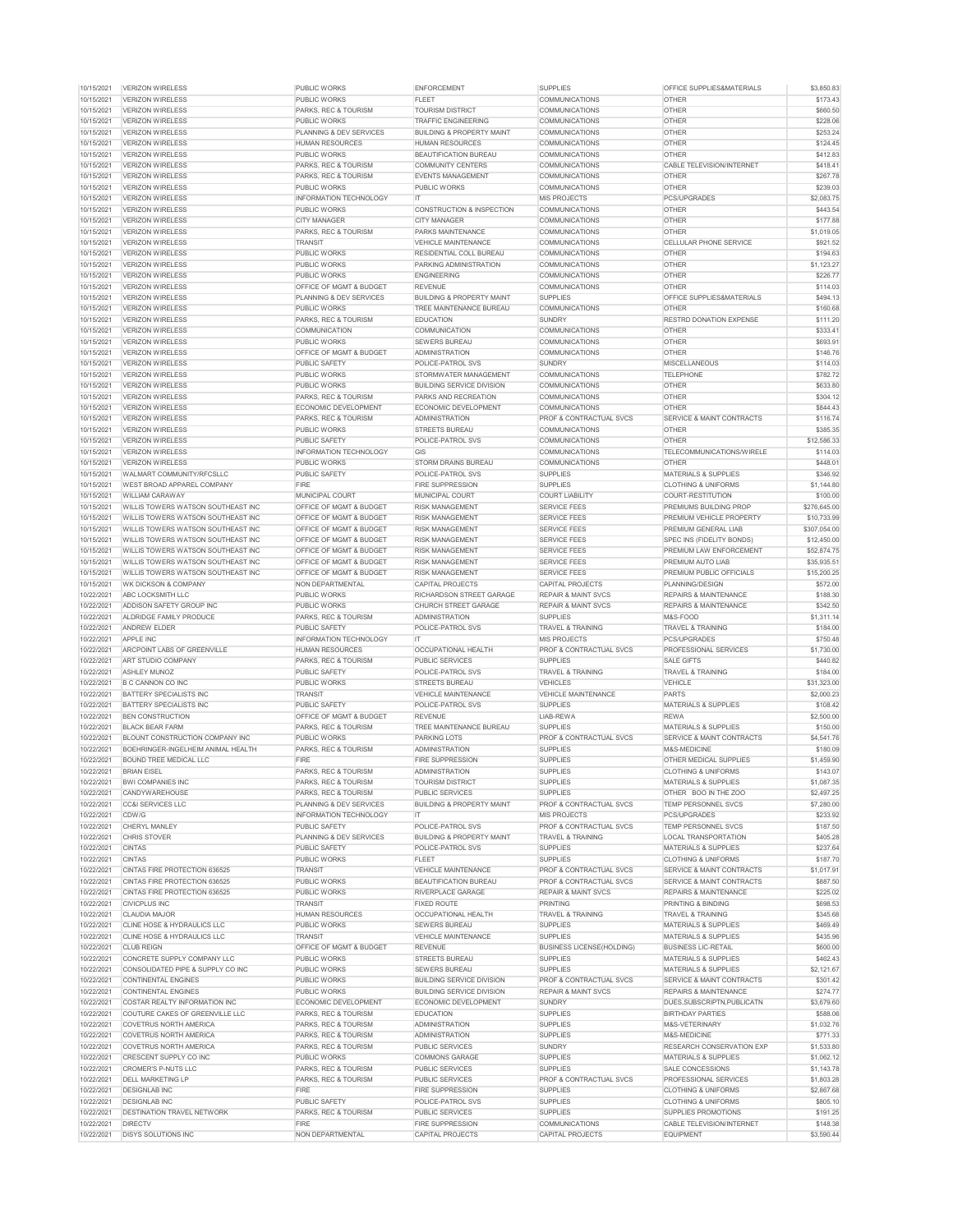| 10/22/2021 | <b>DISYS SOLUTIONS INC</b>                 | <b>INFORMATION TECHNOLOGY</b>      | IT.                              | <b>SUPPLIES</b>                    | <b>MATERIALS &amp; SUPPLIES</b>      | \$152,991.71 |
|------------|--------------------------------------------|------------------------------------|----------------------------------|------------------------------------|--------------------------------------|--------------|
| 10/22/2021 | <b>DIXIE RUBBER &amp; PLASTICS INC</b>     | <b>FIRE</b>                        | <b>FIRE SUPPRESSION</b>          | <b>VEHICLE MAINTENANCE</b>         | <b>PARTS</b>                         | \$1,096.57   |
| 10/22/2021 | <b>DOLLIE HENDERSON</b>                    | <b>MUNICIPAL COURT</b>             | <b>MUNICIPAL COURT</b>           | <b>COURT LIABILITY</b>             | COURT-RESTITUTION                    | \$276.00     |
| 10/22/2021 | <b>DP3 ARCHITECTS LTD</b>                  | NON DEPARTMENTAL                   | <b>CAPITAL PROJECTS</b>          | <b>CAPITAL PROJECTS</b>            | PLANNING/DESIGN                      | \$6,165.00   |
| 10/22/2021 | <b>DUKE ENERGY</b>                         | <b>TRANSIT</b>                     | MAULDIN SIMPSONVILLE             | <b>UTILITIES</b>                   | <b>ELECTRICITY</b>                   | \$1,373.80   |
| 10/22/2021 | <b>DUKE ENERGY</b>                         | <b>PUBLIC WORKS</b>                | <b>BUILDING SERVICE DIVISION</b> | <b>UTILITIES</b>                   | <b>ELECTRICITY</b>                   | \$647.45     |
| 10/22/2021 | <b>DUKE ENERGY</b>                         | <b>PUBLIC WORKS</b>                | LIBERTY SQUARE GARAGE            | <b>UTILITIES</b>                   | <b>ELECTRICITY</b>                   | \$1,850.66   |
| 10/22/2021 | <b>DUKE ENERGY</b>                         | <b>PUBLIC WORKS</b>                | <b>PUBLIC WORKS</b>              | <b>UTILITIES</b>                   | <b>ELECTRICITY</b>                   | \$131.84     |
| 10/22/2021 | <b>DUKE ENERGY</b>                         | <b>PUBLIC WORKS</b>                | <b>TRAFFIC ENGINEERING</b>       | <b>UTILITIES</b>                   | <b>ELECTRICITY</b>                   | \$5,650.35   |
| 10/22/2021 | <b>DUKE ENERGY</b>                         | <b>PUBLIC WORKS</b>                | <b>BROAD STREET GARAGE</b>       | <b>UTILITIES</b>                   | <b>ELECTRICITY</b>                   | \$625.24     |
| 10/22/2021 | <b>DUKE ENERGY</b>                         | <b>PUBLIC WORKS</b>                | <b>RICHARDSON STREET GARAGE</b>  | <b>UTILITIES</b>                   | <b>ELECTRICITY</b>                   | \$3,160.36   |
| 10/22/2021 | <b>DUKE ENERGY</b>                         | <b>PARKS, REC &amp; TOURISM</b>    | <b>COMMUNITY CENTERS</b>         | <b>UTILITIES</b>                   | <b>ELECTRICITY</b>                   | \$1,534.41   |
| 10/22/2021 | <b>DUKE ENERGY</b>                         | <b>PUBLIC SAFETY</b>               | POLICE-PATROL SVS                | <b>UTILITIES</b>                   | <b>ELECTRICITY</b>                   | \$954.85     |
| 10/22/2021 | <b>DUKE ENERGY</b>                         | <b>PUBLIC WORKS</b>                | POINSETT GARAGE                  | <b>UTILITIES</b>                   | <b>ELECTRICITY</b>                   | \$2,270.85   |
| 10/22/2021 | <b>DUKE ENERGY</b>                         | <b>PUBLIC WORKS</b>                | <b>RIVER STREET GARAGE</b>       | <b>UTILITIES</b>                   | <b>ELECTRICITY</b>                   | \$1,211.03   |
| 10/22/2021 | <b>DUKE ENERGY</b>                         | <b>PUBLIC WORKS</b>                | <b>S. SPRING STREET GARAGE</b>   | <b>UTILITIES</b>                   | <b>ELECTRICITY</b>                   | \$2,781.64   |
| 10/22/2021 | <b>DUKE ENERGY</b>                         | <b>FIRE</b>                        | <b>FIRE SERVICES</b>             | <b>UTILITIES</b>                   | <b>ELECTRICITY</b>                   | \$1,417.27   |
| 10/22/2021 | <b>DUKE ENERGY</b>                         | <b>PARKS, REC &amp; TOURISM</b>    | <b>PARKS MAINTENANCE</b>         | <b>UTILITIES</b>                   | <b>ELECTRICITY</b>                   | \$15,388.42  |
| 10/22/2021 | <b>DUKE ENERGY</b>                         | <b>PUBLIC WORKS</b>                | <b>COMMONS GARAGE</b>            | <b>UTILITIES</b>                   | <b>ELECTRICITY</b>                   | \$1,644.37   |
| 10/22/2021 | <b>DUKE ENERGY</b>                         | <b>TRANSIT</b>                     | <b>NON VEHICLE MAINTENANCE</b>   | <b>UTILITIES</b>                   | <b>ELECTRICITY</b>                   | \$3,354.61   |
| 10/22/2021 | <b>DUKE ENERGY</b>                         | <b>MUNICIPAL COURT</b>             | <b>MUNICIPAL COURT</b>           | UTILITIES                          | <b>ELECTRICITY</b>                   | \$954.86     |
| 10/22/2021 | <b>DUKE ENERGY</b>                         | <b>PUBLIC WORKS</b>                | <b>SEWERS BUREAU</b>             | <b>UTILITIES</b>                   | <b>ELECTRICITY</b>                   | \$382.84     |
| 10/22/2021 | <b>DUKE ENERGY</b>                         | <b>PUBLIC WORKS</b>                | <b>ONE GARAGE</b>                | <b>UTILITIES</b>                   | <b>ELECTRICITY</b>                   | \$1,719.61   |
| 10/22/2021 | <b>DUKE ENERGY</b>                         | C. D. DIVISION                     | <b>CDBG PROJECTS</b>             | <b>CD PROJECTS</b>                 | <b>PUBLIC SERVICES (GENERAL)</b>     | \$167.39     |
| 10/22/2021 | <b>DUKE ENERGY</b>                         | <b>TRANSIT</b>                     | <b>FIXED ROUTE</b>               | <b>UTILITIES</b>                   | <b>ELECTRICITY</b>                   | \$1,373.80   |
| 10/22/2021 | <b>DUKE ENERGY</b>                         | <b>PUBLIC WORKS</b>                | PARKING ADMINISTRATION           | <b>UTILITIES</b>                   | <b>ELECTRICITY</b>                   | \$591.01     |
| 10/22/2021 | <b>DUKE ENERGY</b>                         | <b>PARKS, REC &amp; TOURISM</b>    | <b>ADMINISTRATION</b>            | <b>UTILITIES</b>                   | <b>ELECTRICITY</b>                   | \$337.31     |
| 10/22/2021 | <b>DUKE ENERGY</b>                         | <b>PUBLIC WORKS</b>                | N LAURENS ST GARAGE              | UTILITIES                          | <b>ELECTRICITY</b>                   | \$568.03     |
| 10/22/2021 | DUKE'S ROOT CONTROL INC                    | <b>PUBLIC WORKS</b>                | <b>SEWERS BUREAU</b>             | <b>SUPPLIES</b>                    | <b>MATERIALS &amp; SUPPLIES</b>      | \$1,865.60   |
| 10/22/2021 | <b>EMPLOYMENT SCREENING RESOURCES</b>      | <b>HUMAN RESOURCES</b>             | <b>HUMAN RESOURCES</b>           | <b>PROF &amp; CONTRACTUAL SVCS</b> | PROFESSIONAL SERVICES                | \$773.17     |
| 10/22/2021 | <b>ENERGY DISTRIBUTORS LLC</b>             | <b>TRANSIT</b>                     | <b>FIXED ROUTE</b>               | <b>VEHICLE MAINTENANCE</b>         | <b>LUBRICANTS</b>                    | \$359.85     |
| 10/22/2021 | <b>FAIRFOREST OF GREENVILLE LLC</b>        | <b>PUBLIC SAFETY</b>               | <b>POLICE-PATROL SVS</b>         | <b>PROF &amp; CONTRACTUAL SVCS</b> | <b>RENTAL OF REAL PROPERTY</b>       | \$3,600.00   |
| 10/22/2021 | <b>FGP INTERNATIONAL</b>                   | <b>INFORMATION TECHNOLOGY</b>      | IT.                              | PROF & CONTRACTUAL SVCS            | PROFESSIONAL SERVICES                | \$1,936.40   |
| 10/22/2021 | <b>FMRT GROUP, THE</b>                     | <b>HUMAN RESOURCES</b>             | <b>HUMAN RESOURCES</b>           | <b>PROF &amp; CONTRACTUAL SVCS</b> | PROFESSIONAL SERVICES                | \$445.00     |
| 10/22/2021 | <b>FORMS &amp; SUPPLY INC</b>              | <b>PUBLIC WORKS</b>                | STORMWATER MANAGEMENT            | <b>SUPPLIES</b>                    | <b>OFFICE SUPPLIES&amp;MATERIALS</b> | \$165.70     |
| 10/22/2021 | <b>FORTILINE</b>                           | <b>PUBLIC WORKS</b>                | <b>SEWERS BUREAU</b>             | <b>SUPPLIES</b>                    | <b>MATERIALS &amp; SUPPLIES</b>      | \$977.92     |
| 10/22/2021 | <b>GGVMA-GREATER GREENVILLE VETERINARY</b> | <b>PARKS, REC &amp; TOURISM</b>    | <b>ADMINISTRATION</b>            | <b>SUNDRY</b>                      | DUES.SUBSCRIPTN.PUBLICATN            | \$100.00     |
| 10/22/2021 | <b>GIANINA DIAZ</b>                        | <b>PUBLIC SAFETY</b>               | <b>POLICE-PATROL SVS</b>         | <b>PROF &amp; CONTRACTUAL SVCS</b> | <b>TEMP PERSONNEL SVCS</b>           | \$187.50     |
| 10/22/2021 | <b>GILLIG LLC</b>                          | <b>TRANSIT</b>                     | <b>VEHICLE MAINTENANCE</b>       | <b>VEHICLE MAINTENANCE</b>         | <b>SMALL PARTS</b>                   | \$328.32     |
| 10/22/2021 | <b>GILLIG LLC</b>                          | <b>TRANSIT</b>                     | <b>VEHICLE MAINTENANCE</b>       | <b>VEHICLE MAINTENANCE</b>         | <b>PARTS</b>                         | \$790.13     |
| 10/22/2021 | <b>GRAINGER 803858620</b>                  | <b>TRANSIT</b>                     | <b>VEHICLE MAINTENANCE</b>       | <b>VEHICLE MAINTENANCE</b>         | <b>PARTS</b>                         | \$206.07     |
| 10/22/2021 | <b>GRAINGER 803858935</b>                  | <b>PUBLIC WORKS</b>                | <b>RIVER STREET GARAGE</b>       | <b>SUPPLIES</b>                    | <b>MATERIALS &amp; SUPPLIES</b>      | \$1,294.39   |
| 10/22/2021 | <b>GRAINGER 803858935</b>                  | <b>PUBLIC WORKS</b>                | <b>FLEET</b>                     | <b>SUPPLIES</b>                    | <b>MATERIALS &amp; SUPPLIES</b>      | \$710.18     |
| 10/22/2021 | <b>GRAINGER 803858935</b>                  | <b>PUBLIC WORKS</b>                | <b>FLEET</b>                     | <b>VEHICLE MAINTENANCE</b>         | <b>OUTSIDE REPAIRS</b>               | \$248.04     |
| 10/22/2021 | <b>GREENVILLE CONVENTION CENTER</b>        | <b>FIRE</b>                        | <b>FIRE SERVICES</b>             | <b>SUPPLIES</b>                    | <b>MATERIALS &amp; SUPPLIES</b>      | \$759.13     |
| 10/22/2021 | <b>GREENVILLE NEWS</b>                     | <b>OFFICE OF MGMT &amp; BUDGET</b> | <b>PURCHASING</b>                | <b>PROF &amp; CONTRACTUAL SVCS</b> | <b>ADVERTISING EXPENSE</b>           | \$270.60     |
| 10/22/2021 | <b>GREENVILLE NEWS</b>                     | C. D. DIVISION                     | <b>CDBG PROJECTS</b>             | <b>SUNDRY</b>                      | <b>MISCELLANEOUS</b>                 | \$287.30     |
| 10/22/2021 | <b>GREENVILLE OFFICE SUPPLY CO INC</b>     | <b>PARKS, REC &amp; TOURISM</b>    | <b>PARKS MAINTENANCE</b>         | <b>SUPPLIES</b>                    | <b>OFFICE SUPPLIES&amp;MATERIALS</b> | \$165.83     |
| 10/22/2021 | <b>GREENVILLE OFFICE SUPPLY CO INC</b>     | <b>PUBLIC WORKS</b>                | <b>ENFORCEMENT</b>               | <b>SUPPLIES</b>                    | <b>OFFICE SUPPLIES&amp;MATERIALS</b> | \$168.12     |
| 10/22/2021 | <b>GREENVILLE WATER</b>                    | <b>PUBLIC WORKS</b>                | <b>BUILDING SERVICE DIVISION</b> | <b>UTILITIES</b>                   | <b>OTHER</b>                         | \$120.06     |
| 10/22/2021 | <b>GREENVILLE ZOO PETTY CASH</b>           | <b>PARKS, REC &amp; TOURISM</b>    | <b>PUBLIC SERVICES</b>           | <b>SUPPLIES</b>                    | OTHER BOO IN THE ZOO                 | \$330.00     |
| 10/22/2021 | <b>HAT TRICK FARM</b>                      | <b>PARKS, REC &amp; TOURISM</b>    | <b>ADMINISTRATION</b>            | <b>SUPPLIES</b>                    | M&S-FOOD                             | \$420.00     |
| 10/22/2021 | HAYES INSTRUMENT CO INC                    | <b>PUBLIC WORKS</b>                | <b>ENGINEERING</b>               | <b>SUNDRY</b>                      | <b>MISCELLANEOUS</b>                 | \$432.83     |
| 10/22/2021 | <b>HDR INC</b>                             | NON DEPARTMENTAL                   | <b>CAPITAL PROJECTS</b>          | <b>CAPITAL PROJECTS</b>            | PLANNING/DESIGN                      | \$4,737.60   |
| 10/22/2021 | HOFFMAN MECHANICAL SOLUTIONS INC           | <b>PUBLIC WORKS</b>                | <b>BUILDING SERVICE DIVISION</b> | <b>PROF &amp; CONTRACTUAL SVCS</b> | <b>SERVICE &amp; MAINT CONTRACTS</b> | \$990.00     |
| 10/22/2021 | <b>HOME DEPOT CREDIT SERVICE 0978</b>      | <b>TRANSIT</b>                     | <b>NON VEHICLE MAINTENANCE</b>   | <b>SUPPLIES</b>                    | <b>MATERIALS &amp; SUPPLIES</b>      | \$125.24     |
| 10/22/2021 | <b>HOME DEPOT CREDIT SERVICE 5898</b>      | <b>FIRE</b>                        | <b>FIRE SUPPRESSION</b>          | <b>SUPPLIES</b>                    | <b>MATERIALS &amp; SUPPLIES</b>      | \$441.79     |
| 10/22/2021 | <b>HOME DEPOT CREDIT SERVICE 5906</b>      | <b>PUBLIC WORKS</b>                | <b>BUILDING SERVICE DIVISION</b> | <b>SUPPLIES</b>                    | <b>MATERIALS &amp; SUPPLIES</b>      | \$443.81     |
| 10/22/2021 | <b>HOME DEPOT CREDIT SERVICE 5914</b>      | <b>PARKS, REC &amp; TOURISM</b>    | <b>ADMINISTRATION</b>            | <b>SUPPLIES</b>                    | M&S-MAINTENANCE                      | \$106.40     |
| 10/22/2021 | <b>HOME DEPOT CREDIT SERVICE 5914</b>      | <b>PARKS, REC &amp; TOURISM</b>    | <b>PUBLIC SERVICES</b>           | <b>SUPPLIES</b>                    | <b>SPECIAL EVENTS</b>                | \$195.11     |
| 10/22/2021 | HOME DEPOT CREDIT SERVICE 5914             | NON DEPARTMENTAL                   | <b>CAPITAL PROJECTS</b>          | <b>CAPITAL PROJECTS</b>            | <b>EQUIPMENT</b>                     | \$245.89     |
| 10/22/2021 | HOME DEPOT CREDIT SERVICE 5914             | <b>PARKS, REC &amp; TOURISM</b>    | <b>ADMINISTRATION</b>            | <b>SUPPLIES</b>                    | M&S-EXHIBITS                         | \$315.06     |
| 10/22/2021 | <b>IDEXX LABORATORIES</b>                  | <b>PARKS, REC &amp; TOURISM</b>    | <b>ADMINISTRATION</b>            | <b>PROF &amp; CONTRACTUAL SVCS</b> | <b>PROFESSIONAL SERVICES</b>         | \$1,390.34   |
| 10/22/2021 | <b>IFEA</b>                                | <b>PARKS, REC &amp; TOURISM</b>    | <b>SPECIAL EVENTS</b>            | <b>SUNDRY</b>                      | DUES, SUBSCRIPTN, PUBLICATN          | \$1,050.00   |
| 10/22/2021 | INFRASTRUCTURE SOLUTIONS GROUP INC         | <b>PUBLIC WORKS</b>                | <b>STORM DRAINS BUREAU</b>       | <b>SUPPLIES</b>                    | <b>MATERIALS &amp; SUPPLIES</b>      | \$282.04     |
| 10/22/2021 | INFRASTRUCTURE SOLUTIONS GROUP INC         | <b>PUBLIC WORKS</b>                | <b>SEWERS BUREAU</b>             | <b>SUPPLIES</b>                    | <b>MATERIALS &amp; SUPPLIES</b>      | \$2,394.47   |
| 10/22/2021 | INSTITUTE OF TRANSPORTATION ENGINEE        | <b>PUBLIC WORKS</b>                | <b>TRAFFIC ENGINEERING</b>       | <b>SUNDRY</b>                      | DUES, SUBSCRIPTN, PUBLICATN          | \$330.00     |
| 10/22/2021 | <b>IVEY COMMUNICATIONS INC</b>             | NON DEPARTMENTAL                   | <b>CAPITAL PROJECTS</b>          | <b>CAPITAL PROJECTS</b>            | <b>EQUIPMENT</b>                     | \$2,551.76   |
| 10/22/2021 | <b>IVEY COMMUNICATIONS INC</b>             | <b>PUBLIC WORKS</b>                | <b>STORM DRAINS BUREAU</b>       | <b>SUPPLIES</b>                    | <b>MATERIALS &amp; SUPPLIES</b>      | \$586.59     |
| 10/22/2021 | <b>IVEY COMMUNICATIONS INC</b>             | <b>PUBLIC WORKS</b>                | <b>SEWERS BUREAU</b>             | <b>SUPPLIES</b>                    | <b>MATERIALS &amp; SUPPLIES</b>      | \$586.59     |
| 10/22/2021 | <b>IVEY COMMUNICATIONS INC</b>             | <b>PUBLIC WORKS</b>                | <b>BEAUTIFICATION BUREAU</b>     | <b>SUPPLIES</b>                    | <b>MATERIALS &amp; SUPPLIES</b>      | \$586.58     |
| 10/22/2021 | <b>IVEY COMMUNICATIONS INC</b>             | <b>INFORMATION TECHNOLOGY</b>      | IT.                              | <b>REPAIR &amp; MAINT SVCS</b>     | <b>REPAIRS &amp; MAINTENANCE</b>     | \$350.00     |
| 10/22/2021 | <b>IVEY COMMUNICATIONS INC</b>             | <b>PUBLIC WORKS</b>                | <b>FLEET</b>                     | <b>SUPPLIES</b>                    | <b>MATERIALS &amp; SUPPLIES</b>      | \$586.58     |
| 10/22/2021 | <b>IVEY COMMUNICATIONS INC</b>             | <b>PUBLIC WORKS</b>                | <b>RESIDENTIAL COLL BUREAU</b>   | <b>SUPPLIES</b>                    | <b>MATERIALS &amp; SUPPLIES</b>      | \$586.58     |
| 10/22/2021 | <b>IVEY COMMUNICATIONS INC</b>             | <b>PUBLIC WORKS</b>                | <b>STREETS BUREAU</b>            | <b>SUPPLIES</b>                    | <b>MATERIALS &amp; SUPPLIES</b>      | \$586.59     |
| 10/22/2021 | <b>JACOB MOORE</b>                         | PUBLIC SAFETY                      | <b>POLICE-PATROL SVS</b>         | <b>PROF &amp; CONTRACTUAL SVCS</b> | <b>TEMP PERSONNEL SVCS</b>           | \$187.50     |
| 10/22/2021 | <b>JAMES KEEL</b>                          | <b>TRANSIT</b>                     | <b>ADMINISTRATION</b>            | <b>TRAVEL &amp; TRAINING</b>       | <b>TRAVEL &amp; TRAINING</b>         | \$1,670.80   |
| 10/22/2021 | K & M INTERNATIONAL WILD REPUBLIC          | <b>PARKS, REC &amp; TOURISM</b>    | <b>PUBLIC SERVICES</b>           | <b>SUPPLIES</b>                    | <b>SALE GIFTS</b>                    | \$179.37     |
| 10/22/2021 | KORMAN SIGNS INC                           | <b>PUBLIC WORKS</b>                | <b>TRAFFIC ENGINEERING</b>       | <b>SUPPLIES</b>                    | M&S-SIGNS                            | \$1,390.75   |
| 10/22/2021 | LANDS END BUSINESS OUTFITTERS              | <b>PARKS, REC &amp; TOURISM</b>    | <b>PUBLIC SERVICES</b>           | <b>SUPPLIES</b>                    | <b>CLOTHING &amp; UNIFORMS</b>       | \$360.13     |
| 10/22/2021 | LANDS END BUSINESS OUTFITTERS              | PARKS, REC & TOURISM               | <b>ADMINISTRATION</b>            | <b>SUPPLIES</b>                    | <b>CLOTHING &amp; UNIFORMS</b>       | \$445.85     |
| 10/22/2021 | <b>LANDSCAPERS SUPPLY</b>                  | <b>PUBLIC WORKS</b>                | <b>BEAUTIFICATION BUREAU</b>     | <b>SUPPLIES</b>                    | <b>MATERIALS &amp; SUPPLIES</b>      | \$487.59     |
| 10/22/2021 | LEE TRANSPORT EQUIPMENT                    | <b>TRANSIT</b>                     | <b>VEHICLE MAINTENANCE</b>       | <b>VEHICLE MAINTENANCE</b>         | <b>PARTS</b>                         | \$125.24     |
| 10/22/2021 | LITTLE CRITTERZ INC                        | <b>PARKS, REC &amp; TOURISM</b>    | <b>PUBLIC SERVICES</b>           | <b>SUPPLIES</b>                    | <b>SALE GIFTS</b>                    | \$363.24     |
| 10/22/2021 | LOWES                                      | <b>PARKS, REC &amp; TOURISM</b>    | <b>TOURISM DISTRICT</b>          | <b>SUPPLIES</b>                    | <b>MATERIALS &amp; SUPPLIES</b>      | \$395.57     |
| 10/22/2021 | <b>MACK PEST SOLUTIONS INC</b>             | <b>PUBLIC WORKS</b>                | <b>BUILDING SERVICE DIVISION</b> | <b>PROF &amp; CONTRACTUAL SVCS</b> | <b>SERVICE &amp; MAINT CONTRACTS</b> | \$491.00     |
| 10/22/2021 | <b>MARATHON STAFFING INC</b>               | <b>TRANSIT</b>                     | <b>FIXED ROUTE</b>               | <b>PROF &amp; CONTRACTUAL SVCS</b> | <b>TEMP PERSONNEL SVCS</b>           | \$1,766.20   |
| 10/22/2021 | <b>MARATHON STAFFING INC</b>               | <b>PARKS, REC &amp; TOURISM</b>    | <b>PUBLIC SERVICES</b>           | <b>PROF &amp; CONTRACTUAL SVCS</b> | <b>TEMP PERSONNEL SVCS</b>           | \$2,165.02   |
| 10/22/2021 | <b>MARATHON STAFFING INC</b>               | <b>PARKS, REC &amp; TOURISM</b>    | <b>PARKS MAINTENANCE</b>         | <b>PROF &amp; CONTRACTUAL SVCS</b> | <b>TEMP PERSONNEL SVCS</b>           | \$2,951.60   |
| 10/22/2021 | <b>MARATHON STAFFING INC</b>               | PUBLIC SAFETY                      | <b>POLICE-DISPATCH BUREAU</b>    | <b>PROF &amp; CONTRACTUAL SVCS</b> | <b>TEMP PERSONNEL SVCS</b>           | \$4,890.57   |
| 10/22/2021 | <b>MARATHON STAFFING INC</b>               | <b>PUBLIC WORKS</b>                | <b>STREETS BUREAU</b>            | <b>PROF &amp; CONTRACTUAL SVCS</b> | <b>TEMP PERSONNEL SVCS</b>           | \$3,354.21   |
| 10/22/2021 | <b>MARATHON STAFFING INC</b>               | <b>PUBLIC WORKS</b>                | <b>SEWERS BUREAU</b>             | <b>PROF &amp; CONTRACTUAL SVCS</b> | <b>TEMP PERSONNEL SVCS</b>           | \$1,435.80   |
| 10/22/2021 | <b>MARATHON STAFFING INC</b>               | <b>PARKS, REC &amp; TOURISM</b>    | <b>COMMUNITY CENTERS</b>         | <b>PROF &amp; CONTRACTUAL SVCS</b> | <b>TEMP PERSONNEL SVCS</b>           | \$309.60     |
| 10/22/2021 | <b>MARATHON STAFFING INC</b>               | <b>MUNICIPAL COURT</b>             | <b>MUNICIPAL COURT</b>           | <b>PROF &amp; CONTRACTUAL SVCS</b> | <b>TEMP PERSONNEL SVCS</b>           | \$720.40     |
| 10/22/2021 | MATTHEWS SPECIALTY VEHICLES INC            | <b>FIRE</b>                        | <b>FIRE SUPPRESSION</b>          | <b>VEHICLES</b>                    | <b>VEHICLE</b>                       | \$136,338.00 |
| 10/22/2021 | MIKE'S BODY SHOP & TOWING INC              | <b>TRANSIT</b>                     | <b>CUICAR</b>                    | <b>VEHICLE MAINTENANCE</b>         | <b>OUTSIDE REPAIRS</b>               | \$281.25     |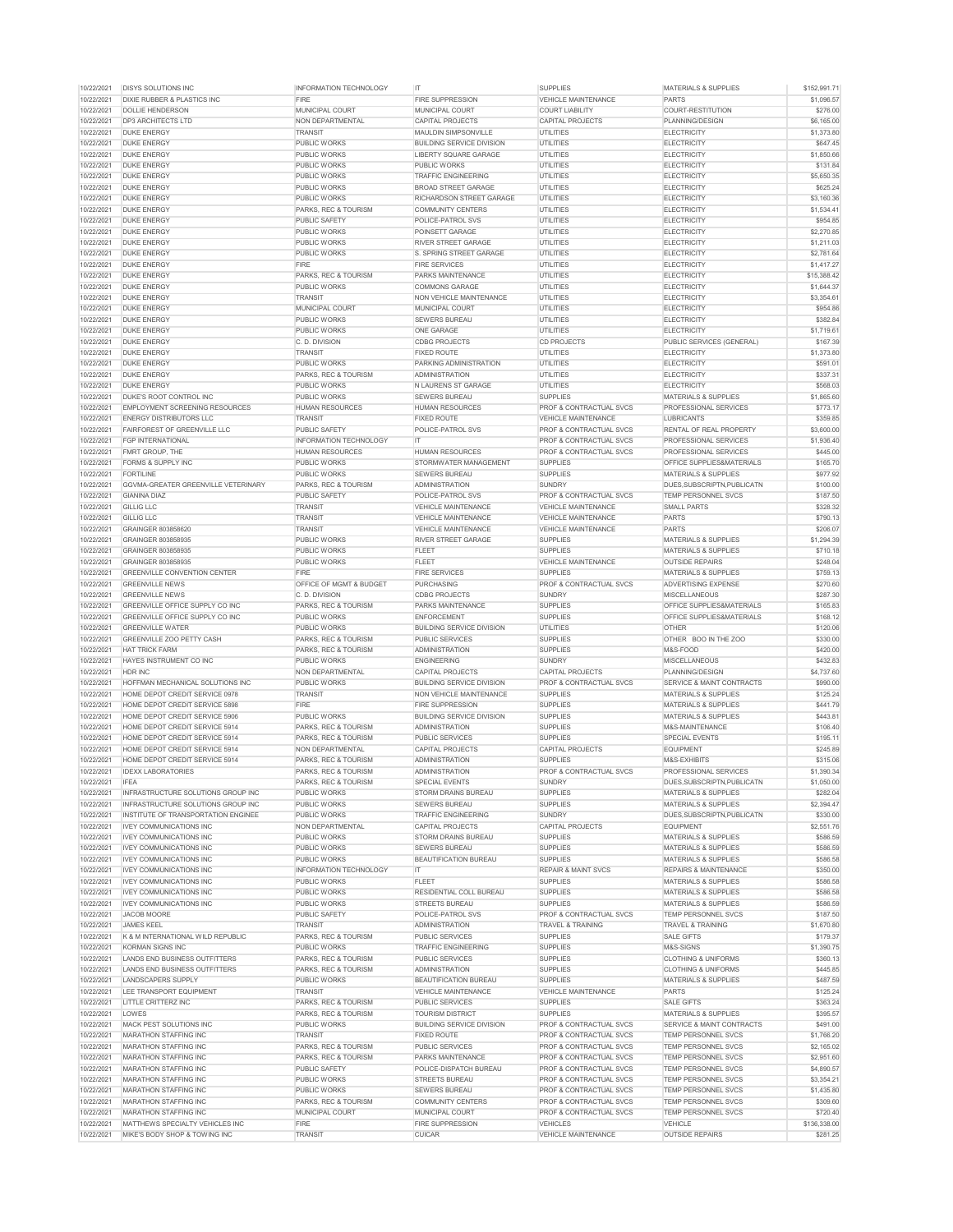|                          | MINGA FAIR TRADE IMPORTS                           | <b>PARKS, REC &amp; TOURISM</b>             | <b>PUBLIC SERVICES</b>                          | <b>SUPPLIES</b>                    | <b>SALE GIFTS</b>                                       | \$1,192.00           |
|--------------------------|----------------------------------------------------|---------------------------------------------|-------------------------------------------------|------------------------------------|---------------------------------------------------------|----------------------|
| 10/22/2021               | <b>MINUTEMAN PRESS</b>                             | <b>TRANSIT</b>                              | <b>ADMINISTRATION</b>                           | <b>PRINTING</b>                    | <b>PRINTING &amp; BINDING</b>                           | \$144.16             |
| 10/22/2021               | <b>MINUTEMAN PRESS</b>                             | PUBLIC SAFETY                               | POLICE-PATROL SVS                               | <b>PRINTING</b>                    | <b>PRINTING &amp; BINDING</b>                           | \$326.35             |
| 10/22/2021               | <b>MOP &amp; BUCKET LLC</b>                        | <b>PARKS, REC &amp; TOURISM</b>             | ADMINISTRATION                                  | <b>PROF &amp; CONTRACTUAL SVCS</b> | SERVICE & MAINT CONTRACTS                               | \$600.00             |
| 10/22/2021               | <b>MULCH IN MOTION</b>                             |                                             |                                                 |                                    |                                                         |                      |
|                          |                                                    | <b>PARKS, REC &amp; TOURISM</b>             | <b>PARKS MAINTENANCE</b>                        | <b>REPAIR &amp; MAINT SVCS</b>     | <b>PLAYGROUNDS</b>                                      | \$2,630.10           |
| 10/22/2021               | NAPA AUTO PARTS                                    | <b>FIRE</b>                                 | <b>FIRE SUPPRESSION</b>                         | <b>VEHICLE MAINTENANCE</b>         | <b>PARTS</b>                                            | \$322.20             |
| 10/22/2021               | INAPA AUTO PARTS                                   | <b>TRANSIT</b>                              | <b>FIXED ROUTE</b>                              | <b>VEHICLE MAINTENANCE</b>         | <b>LUBRICANTS</b>                                       | \$100.02             |
| 10/22/2021               | NATE BROOKS                                        | PUBLIC SAFETY                               | POLICE-PATROL SVS                               | <b>TRAVEL &amp; TRAINING</b>       | <b>TRAVEL &amp; TRAINING</b>                            | \$184.00             |
| 10/22/2021               | NELSON MANUFACTURING CO                            | <b>PARKS, REC &amp; TOURISM</b>             | <b>ADMINISTRATION</b>                           | <b>SUPPLIES</b>                    | M&S-EXHIBITS                                            | \$595.22             |
| 10/22/2021               | <b>NGLIC</b>                                       | <b>HUMAN RESOURCES</b>                      | <b>HEALTH CARE</b>                              | <b>OTHER INSURANCE</b>             | <b>VISION - SUPERIOR</b>                                | \$9,334.08           |
|                          |                                                    |                                             |                                                 |                                    |                                                         |                      |
| 10/22/2021               | NORRIS SUPPLY CO                                   | <b>PUBLIC WORKS</b>                         | <b>STORM DRAINS BUREAU</b>                      | <b>SUPPLIES</b>                    | <b>CONSTRUCTION &amp; REPAIR</b>                        | \$326.48             |
| 10/22/2021               | NORRIS SUPPLY CO                                   | <b>PUBLIC WORKS</b>                         | <b>STORM DRAINS BUREAU</b>                      | <b>SUPPLIES</b>                    | <b>MATERIALS &amp; SUPPLIES</b>                         | \$128.19             |
| 10/22/2021               | NORTHERN SAFETY CO INC                             | <b>PARKS, REC &amp; TOURISM</b>             | <b>TOURISM DISTRICT</b>                         | <b>SUPPLIES</b>                    | <b>MATERIALS &amp; SUPPLIES</b>                         | \$2,059.37           |
| 10/22/2021               | <b>PALMETTO BUS SALES LLC</b>                      | <b>TRANSIT</b>                              | <b>VEHICLE MAINTENANCE</b>                      | <b>VEHICLE MAINTENANCE</b>         | <b>PARTS</b>                                            | \$244.40             |
| 10/22/2021               | <b>PALMETTO CAN CLEANING</b>                       | <b>PUBLIC WORKS</b>                         | <b>RESIDENTIAL COLL BUREAU</b>                  | <b>PROF &amp; CONTRACTUAL SVCS</b> | <b>PROFESSIONAL SERVICES</b>                            | \$3,264.00           |
| 10/22/2021               | PANAGAKOS ASPHALT INC                              | <b>PUBLIC WORKS</b>                         | <b>SEWERS BUREAU</b>                            | <b>SUPPLIES</b>                    | <b>MATERIALS &amp; SUPPLIES</b>                         | \$339.37             |
|                          |                                                    |                                             |                                                 |                                    |                                                         |                      |
| 10/22/2021               | PANAGAKOS ASPHALT INC                              | <b>PUBLIC WORKS</b>                         | <b>STREETS BUREAU</b>                           | <b>SUPPLIES</b>                    | <b>MATERIALS &amp; SUPPLIES</b>                         | \$678.74             |
| 10/22/2021               | <b>PANAGAKOS ASPHALT INC</b>                       | <b>PUBLIC WORKS</b>                         | <b>STORM DRAINS BUREAU</b>                      | <b>SUPPLIES</b>                    | <b>MATERIALS &amp; SUPPLIES</b>                         | \$339.37             |
| 10/22/2021               | <b>PARRISH TIRE CO</b>                             | <b>TRANSIT</b>                              | <b>FIXED ROUTE</b>                              | <b>VEHICLE MAINTENANCE</b>         | <b>TIRES AND TUBES</b>                                  | \$425.00             |
| 10/22/2021               | PEPSI-COLA BOTTLING CO                             | <b>PARKS, REC &amp; TOURISM</b>             | <b>PUBLIC SERVICES</b>                          | <b>SUPPLIES</b>                    | SALE CONCESSIONS                                        | \$892.34             |
| 10/22/2021               | PHILLIPS INTERNATIONAL INC DBA                     | <b>PARKS, REC &amp; TOURISM</b>             | <b>PUBLIC SERVICES</b>                          | <b>SUPPLIES</b>                    | <b>SALE GIFTS</b>                                       | \$980.58             |
| 10/22/2021               | <b>PIEDMONT NATURAL GAS CO INC</b>                 | <b>PUBLIC WORKS</b>                         | <b>BUILDING SERVICE DIVISION</b>                | <b>UTILITIES</b>                   | <b>GAS</b>                                              | \$398.36             |
|                          |                                                    |                                             |                                                 |                                    |                                                         |                      |
| 10/22/2021               | <b>PIEDMONT NATURAL GAS CO INC</b>                 | <b>FIRE</b>                                 | <b>FIRE SERVICES</b>                            | <b>UTILITIES</b>                   | <b>GAS</b>                                              | \$358.55             |
| 10/22/2021               | PIEDMONT NATURAL GAS CO INC                        | <b>PUBLIC WORKS</b>                         | <b>FLEET</b>                                    | <b>UTILITIES</b>                   | <b>GAS</b>                                              | \$116.29             |
| 10/22/2021               | PIEDMONT NATURAL GAS CO INC                        | <b>PARKS, REC &amp; TOURISM</b>             | <b>PARKS MAINTENANCE</b>                        | <b>UTILITIES</b>                   | <b>GAS</b>                                              | \$153.59             |
| 10/22/2021               | <b>PIEDMONT NATURAL GAS CO INC</b>                 | <b>PARKS, REC &amp; TOURISM</b>             | ADMINISTRATION                                  | <b>UTILITIES</b>                   | <b>GAS</b>                                              | \$116.20             |
| 10/22/2021               | PINNACLE TRANSMISSIONS LLC                         | <b>PUBLIC WORKS</b>                         | <b>FLEET</b>                                    | <b>VEHICLE MAINTENANCE</b>         | <b>OUTSIDE REPAIRS</b>                                  | \$1,950.00           |
|                          |                                                    |                                             |                                                 |                                    |                                                         |                      |
| 10/22/2021               | <b>PREMIER GROWERS INC</b>                         | <b>PARKS, REC &amp; TOURISM</b>             | <b>TOURISM DISTRICT</b>                         | <b>SUPPLIES</b>                    | <b>MATERIALS &amp; SUPPLIES</b>                         | \$2,821.05           |
| 10/22/2021               | <b>PREMIER GROWERS INC</b>                         | <b>PARKS, REC &amp; TOURISM</b>             | <b>PARKS MAINTENANCE</b>                        | <b>SUPPLIES</b>                    | <b>MATERIALS &amp; SUPPLIES</b>                         | \$1,205.10           |
| 10/22/2021               | <b>PRESORT PLUS INC</b>                            | <b>PARKS, REC &amp; TOURISM</b>             | <b>PUBLIC SERVICES</b>                          | <b>PRINTING</b>                    | <b>PRINTING &amp; BINDING</b>                           | \$482.05             |
| 10/22/2021               | PRISMA HEALTH                                      | <b>PARKS, REC &amp; TOURISM</b>             | <b>ADMINISTRATION</b>                           | <b>PROF &amp; CONTRACTUAL SVCS</b> | <b>PROFESSIONAL SERVICES</b>                            | \$344.70             |
| 10/22/2021               | <b>PROFORMA RHINO GRAPHICS</b>                     | PUBLIC SAFETY                               | <b>POLICE-PATROL SVS</b>                        | <b>PRINTING</b>                    | <b>PRINTING &amp; BINDING</b>                           | \$107.40             |
| 10/22/2021               | <b>PROFORMA RHINO GRAPHICS</b>                     | <b>PUBLIC WORKS</b>                         | PARKING ADMINISTRATION                          | <b>PRINTING</b>                    | <b>OTHER</b>                                            | \$195.77             |
|                          |                                                    |                                             |                                                 |                                    |                                                         |                      |
| 10/22/2021               | PUBLIC SAFETY CENTER INC                           | <b>PUBLIC SAFETY</b>                        | <b>POLICE-PATROL SVS</b>                        | <b>SUPPLIES</b>                    | <b>MATERIALS &amp; SUPPLIES</b>                         | \$107.27             |
| 10/22/2021               | <b>IR E MICHEL COMPANY LLC</b>                     | <b>PUBLIC WORKS</b>                         | <b>BUILDING SERVICE DIVISION</b>                | <b>SUPPLIES</b>                    | <b>MATERIALS &amp; SUPPLIES</b>                         | \$3,017.90           |
| 10/22/2021               | R J THOMAS MFG CO INC                              | <b>PARKS, REC &amp; TOURISM</b>             | <b>TOURISM DISTRICT</b>                         | <b>SUPPLIES</b>                    | <b>MATERIALS &amp; SUPPLIES</b>                         | \$2,233.00           |
| 10/22/2021               | <b>READ'S UNIFORMS INC</b>                         | <b>FIRE</b>                                 | <b>FIRE SUPPRESSION</b>                         | <b>SUPPLIES</b>                    | <b>CLOTHING &amp; UNIFORMS</b>                          | \$209.78             |
| 10/22/2021               | <b>REBECCA EDINGTON</b>                            | <b>PUBLIC SAFETY</b>                        | POLICE-PATROL SVS                               | <b>TRAVEL &amp; TRAINING</b>       | <b>TRAVEL &amp; TRAINING</b>                            | \$191.00             |
|                          |                                                    |                                             |                                                 |                                    |                                                         |                      |
| 10/22/2021               | <b>REBUILD UPSTATE</b>                             | C. D. DIVISION                              | <b>CDBG PROJECTS</b>                            | <b>CD PROJECTS</b>                 | PUBLIC INFORMATION                                      | \$4,099.18           |
| 10/22/2021               | RECYCLE AWAY LLC                                   | <b>PUBLIC WORKS</b>                         | <b>RECYCLING</b>                                | <b>SUPPLIES</b>                    | <b>MATERIALS &amp; SUPPLIES</b>                         | \$2,661.66           |
| 10/22/2021               | ROGERS & CALLCOTT ENVIRONMENTAL                    | <b>PUBLIC WORKS</b>                         | <b>GARBAGE DISPOSAL BUREAU</b>                  | <b>PROF &amp; CONTRACTUAL SVCS</b> | PROFESSIONAL SERVICES                                   | \$1,874.45           |
| 10/22/2021               | <b>S C FIRE ACADEMY</b>                            | <b>FIRE</b>                                 | <b>FIRE SUPPRESSION</b>                         | <b>TRAVEL &amp; TRAINING</b>       | <b>TRAVEL &amp; TRAINING</b>                            | \$2,463.00           |
| 10/22/2021               | <b>S C SUMMARY COURT JUDGES ASSOCIATIO</b>         | <b>MUNICIPAL COURT</b>                      | <b>MUNICIPAL COURT</b>                          | <b>SUNDRY</b>                      | DUES, SUBSCRIPTN, PUBLICATN                             | \$400.00             |
| 10/22/2021               | <b>SAFE INDUSTRIES</b>                             | <b>FIRE</b>                                 | <b>FIRE SUPPRESSION</b>                         | <b>SUPPLIES</b>                    | <b>CLOTHING &amp; UNIFORMS</b>                          | \$2,276.60           |
|                          |                                                    |                                             |                                                 |                                    |                                                         |                      |
| 10/22/2021               | <b>SAFE INDUSTRIES</b>                             | <b>FIRE</b>                                 | <b>FIRE SUPPRESSION</b>                         | <b>SUPPLIES</b>                    | <b>MATERIALS &amp; SUPPLIES</b>                         | \$402.80             |
| 10/22/2021               | SAFETY PRODUCTS INC                                | <b>PUBLIC WORKS</b>                         | <b>BROAD STREET GARAGE</b>                      | <b>SUPPLIES</b>                    | <b>MATERIALS &amp; SUPPLIES</b>                         | \$413.40             |
| 10/22/2021               | SAFEWARE INC                                       | <b>FIRE</b>                                 | <b>FIRE SUPPRESSION</b>                         | <b>SUPPLIES</b>                    | <b>MATERIALS &amp; SUPPLIES</b>                         | \$370.81             |
| 10/22/2021               | <b>SAF-GARD SAFETY SHOE COMPANY</b>                | <b>FIRE</b>                                 | <b>FIRE SUPPRESSION</b>                         | <b>SUPPLIES</b>                    | <b>CLOTHING &amp; UNIFORMS</b>                          | \$119.77             |
| 10/22/2021               | <b>SAM'S CLUB</b>                                  | <b>PARKS, REC &amp; TOURISM</b>             | <b>ADMINISTRATION</b>                           | <b>SUPPLIES</b>                    | M&S-EXHIBITS                                            | \$156.61             |
|                          |                                                    |                                             |                                                 | <b>SUPPLIES</b>                    |                                                         |                      |
| 10/22/2021               | <b>SAM'S CLUB</b>                                  | PARKS, REC & TOURISM                        | <b>PUBLIC SERVICES</b>                          |                                    | SALE CONCESSIONS                                        | \$809.08             |
| 10/22/2021               | <b>SAM'S CLUB</b>                                  | <b>PARKS, REC &amp; TOURISM</b>             | <b>PUBLIC SERVICES</b>                          | <b>SUPPLIES</b>                    | OTHER BOO IN THE ZOO                                    | \$431.60             |
| 10/22/2021               | <b>SANOFI PASTEUR INC</b>                          | <b>HUMAN RESOURCES</b>                      | OCCUPATIONAL HEALTH                             | <b>SUPPLIES</b>                    | <b>MATERIALS &amp; SUPPLIES</b>                         | \$403.89             |
| 10/22/2021               | <b>SEAMON WHITESIDE AND ASSOCIATES INC</b>         | <b>PUBLIC WORKS</b>                         | STORMWATER MANAGEMENT                           | <b>PROF &amp; CONTRACTUAL SVCS</b> | <b>PROFESSIONAL SERVICES</b>                            | \$3,696.00           |
| 10/22/2021               | SHERMAN BUILDERS (E. SHERMAN)                      | <b>OFFICE OF MGMT &amp; BUDGET</b>          | <b>REVENUE</b>                                  | LIAB-REWA                          | <b>REWA</b>                                             | \$2,500.00           |
| 10/22/2021               | SIB FIXED COST REDUCTION CO LLC                    | <b>INFORMATION TECHNOLOGY</b>               | <b>IT</b>                                       | <b>COMMUNICATIONS</b>              | TELECOMMUNICATIONS/WIRELE                               | \$6,387.45           |
|                          |                                                    |                                             |                                                 |                                    |                                                         |                      |
| 10/22/2021               | <b>SIGNATURES COMPANY LLC</b>                      | <b>PARKS, REC &amp; TOURISM</b>             | <b>PARKS AND RECREATION</b>                     | <b>SUPPLIES</b>                    | <b>CLOTHING &amp; UNIFORMS</b>                          | \$202.86             |
| 10/22/2021               | SIMPLIFILE LLC                                     | <b>CITY ATTORNEY</b>                        | <b>CITY ATTORNEY</b>                            |                                    |                                                         |                      |
| 10/22/2021               |                                                    |                                             |                                                 | <b>SUNDRY</b>                      | <b>COURT COSTS</b>                                      | \$210.00             |
|                          | SITEONE LANDSCAPE SUPPLY LLC                       | <b>PUBLIC WORKS</b>                         | <b>STORM DRAINS BUREAU</b>                      | <b>SUPPLIES</b>                    | <b>CONSTRUCTION &amp; REPAIR</b>                        | \$2,242.31           |
| 10/22/2021               | <b>SNIDER FLEET SOLUTIONS</b>                      | <b>PUBLIC WORKS</b>                         | <b>FLEET</b>                                    | <b>VEHICLE MAINTENANCE</b>         | <b>OUTSIDE REPAIRS</b>                                  | \$424.60             |
|                          |                                                    |                                             |                                                 |                                    |                                                         |                      |
| 10/22/2021               | <b>SODFATHER INC</b>                               | <b>PARKS, REC &amp; TOURISM</b>             | <b>PARKS MAINTENANCE</b>                        | <b>PROF &amp; CONTRACTUAL SVCS</b> | SERVICE & MAINT CONTRACTS                               | \$1,220.00           |
| 10/22/2021               | SODFATHER INC                                      | <b>PUBLIC WORKS</b>                         | <b>STREETS BUREAU</b>                           | <b>PROF &amp; CONTRACTUAL SVCS</b> | <b>SERVICE &amp; MAINT CONTRACTS</b>                    | \$596.04             |
| 10/22/2021               | SODFATHER INC                                      | <b>PUBLIC WORKS</b>                         | <b>FLEET</b>                                    | <b>PROF &amp; CONTRACTUAL SVCS</b> | <b>SERVICE &amp; MAINT CONTRACTS</b>                    | \$596.04             |
| 10/22/2021               | <b>SODFATHER INC</b>                               | <b>PUBLIC WORKS</b>                         | <b>SEWERS BUREAU</b>                            | <b>PROF &amp; CONTRACTUAL SVCS</b> | MAINTENANCE CONTRACTS                                   | \$596.04             |
| 10/22/2021               | <b>SODFATHER INC</b>                               | <b>PUBLIC WORKS</b>                         | <b>STORM DRAINS BUREAU</b>                      | <b>PROF &amp; CONTRACTUAL SVCS</b> | <b>SERVICE &amp; MAINT CONTRACTS</b>                    | \$596.04             |
| 10/22/2021               | SOFTWAREONE INC                                    | <b>INFORMATION TECHNOLOGY</b>               | IT.                                             | <b>PROF &amp; CONTRACTUAL SVCS</b> | <b>SERVICE &amp; MAINT CONTRACTS</b>                    | \$289,158.90         |
|                          | <b>SOUTHEASTERN CHAPTER NSC</b>                    |                                             |                                                 |                                    |                                                         |                      |
| 10/22/2021               |                                                    | <b>PUBLIC WORKS</b>                         | CONSTRUCTION & INSPECTION                       | <b>TRAVEL &amp; TRAINING</b>       | <b>TRAVEL &amp; TRAINING</b>                            | \$810.00             |
| 10/22/2021               | SOUTHEASTERN PAPER GROUP                           | <b>PARKS, REC &amp; TOURISM</b>             | <b>TOURISM DISTRICT</b>                         | <b>SUPPLIES</b>                    | <b>JANITORIAL SUPPLIES</b>                              | \$443.46             |
| 10/22/2021               | SOUTHEASTERN PAPER GROUP                           | PUBLIC WORKS                                | <b>TRAFFIC ENGINEERING</b>                      | <b>SUPPLIES</b>                    | <b>MATERIALS &amp; SUPPLIES</b>                         | \$168.84             |
| 10/22/2021               | SOUTHEASTERN PAPER GROUP                           | <b>PUBLIC WORKS</b>                         | <b>BUILDING SERVICE DIVISION</b>                | <b>SUPPLIES</b>                    | <b>JANITORIAL SUPPLIES</b>                              | \$941.05             |
| 10/22/2021               | <b>SPARTAN FIRE &amp; EMERGENCY APPARATUS</b>      | <b>FIRE</b>                                 | <b>FIRE SUPPRESSION</b>                         | <b>VEHICLE MAINTENANCE</b>         | <b>PARTS</b>                                            | \$1,161.56           |
| 10/22/2021               | STARBUCKS COFFEE #65619                            | <b>OFFICE OF MGMT &amp; BUDGET</b>          | <b>REVENUE</b>                                  | <b>BUSINESS LICENSE(HOLDING)</b>   | <b>BUSINESS LIC-RETAIL</b>                              | \$101.25             |
|                          |                                                    |                                             | <b>CAPITAL PROJECTS</b>                         |                                    |                                                         |                      |
| 10/22/2021               | SUMMIT ENGINEERING LABORATORY & TES                | <b>NON DEPARTMENTAL</b>                     |                                                 | <b>CAPITAL PROJECTS</b>            | <b>CONSTRUCTION</b>                                     | \$380.00             |
| 10/22/2021               | <b>SUPERION LLC</b>                                | <b>INFORMATION TECHNOLOGY</b>               | IT.                                             | <b>PROF &amp; CONTRACTUAL SVCS</b> | <b>SERVICE &amp; MAINT CONTRACTS</b>                    | \$150.00             |
| 10/22/2021               | <b>SUPERIOR TREES INC</b>                          | NON DEPARTMENTAL                            | <b>MISC GRANTS</b>                              | <b>SUPPLIES</b>                    | <b>MATERIALS &amp; SUPPLIES</b>                         | \$1,825.50           |
| 10/22/2021               | <b>SWANA</b>                                       | <b>PUBLIC WORKS</b>                         | <b>RECYCLING</b>                                | <b>TRAVEL &amp; TRAINING</b>       | <b>TRAVEL &amp; TRAINING</b>                            | \$899.00             |
| 10/22/2021               | <b>SWANA</b>                                       | <b>PUBLIC WORKS</b>                         | <b>RESIDENTIAL COLL BUREAU</b>                  | <b>TRAVEL &amp; TRAINING</b>       | <b>TRAVEL &amp; TRAINING</b>                            | \$500.00             |
| 10/22/2021               | <b>SWANK MOTION PICTURES INC</b>                   | PARKS, REC & TOURISM                        | <b>SPECIAL EVENTS</b>                           | <b>PROF &amp; CONTRACTUAL SVCS</b> | <b>PROFESSIONAL SERVICES</b>                            | \$1,176.60           |
|                          |                                                    |                                             |                                                 |                                    |                                                         |                      |
| 10/22/2021               | <b>SWEETBERRY BOWLS</b>                            | <b>OFFICE OF MGMT &amp; BUDGET</b>          | <b>REVENUE</b>                                  | <b>BUSINESS LICENSE(HOLDING)</b>   | <b>BUSINESS LIC-RETAIL</b>                              | \$400.00             |
| 10/22/2021               | <b>SYN-TECH SYSTEMS INC</b>                        | <b>PUBLIC WORKS</b>                         | <b>FLEET</b>                                    | <b>REPAIR &amp; MAINT SVCS</b>     | <b>REPAIRS &amp; MAINTENANCE</b>                        | \$1,268.00           |
| 10/22/2021               | <b>TD CARD SERVICES</b>                            | <b>FIRE</b>                                 | <b>FIRE PREVENTION</b>                          | <b>TRAVEL &amp; TRAINING</b>       | <b>TRAVEL &amp; TRAINING</b>                            | \$318.56             |
| 10/22/2021               | <b>TD CARD SERVICES</b>                            | <b>TRANSIT</b>                              | <b>FIXED ROUTE</b>                              | <b>SUPPLIES</b>                    | <b>CLOTHING &amp; UNIFORMS</b>                          | \$101.66             |
| 10/22/2021               | <b>TD CARD SERVICES</b>                            | <b>PUBLIC WORKS</b>                         | <b>TRAFFIC ENGINEERING</b>                      | <b>SUNDRY</b>                      | DUES, SUBSCRIPTN, PUBLICATN                             | \$150.00             |
|                          |                                                    |                                             |                                                 | <b>TRAVEL &amp; TRAINING</b>       | <b>TRAVEL &amp; TRAINING</b>                            |                      |
| 10/22/2021               | <b>TD CARD SERVICES</b>                            | PUBLIC SAFETY                               | POLICE-PATROL SVS                               |                                    |                                                         | \$5,081.37           |
| 10/22/2021               | <b>TD CARD SERVICES</b>                            | <b>PARKS, REC &amp; TOURISM</b>             | <b>PARKS MAINTENANCE</b>                        | <b>REPAIR &amp; MAINT SVCS</b>     | <b>REPAIRS BALLFIELD</b>                                | \$179.14             |
| 10/22/2021               | <b>TD CARD SERVICES</b>                            | <b>FIRE</b>                                 | <b>FIRE SERVICES</b>                            | <b>SUNDRY</b>                      | <b>MISCELLANEOUS</b>                                    | \$1,880.42           |
| 10/22/2021               | TD CARD SERVICES                                   | <b>OFFICE OF MGMT &amp; BUDGET</b>          | <b>ADMINISTRATION</b>                           | <b>SUPPLIES</b>                    | <b>OFFICE SUPPLIES&amp;MATERIALS</b>                    | \$227.09             |
| 10/22/2021               | <b>TD CARD SERVICES</b>                            | ECONOMIC DEVELOPMENT                        | ECONOMIC DEVELOPMENT                            | <b>SUNDRY</b>                      | <b>MISCELLANEOUS</b>                                    | \$210.74             |
| 10/22/2021               | <b>TD CARD SERVICES</b>                            | <b>CITY MANAGER</b>                         | <b>CITY MANAGER</b>                             | <b>SUPPLIES</b>                    | <b>OFFICE SUPPLIES&amp;MATERIALS</b>                    | \$201.05             |
|                          |                                                    |                                             |                                                 |                                    |                                                         |                      |
| 10/22/2021               | <b>TD CARD SERVICES</b>                            | <b>COUNCIL</b>                              | <b>CITY COUNCIL</b>                             | SUNDRY                             | <b>MISCELLANEOUS</b>                                    | \$368.58             |
| 10/22/2021               | TD CARD SERVICES                                   | <b>TRANSIT</b>                              | <b>VEHICLE MAINTENANCE</b>                      | <b>SUPPLIES</b>                    | <b>MATERIALS &amp; SUPPLIES</b>                         | \$676.00             |
| 10/22/2021               | <b>TD CARD SERVICES</b>                            | <b>TRANSIT</b>                              | <b>ADMINISTRATION</b>                           | <b>SUPPLIES</b>                    | <b>MATERIALS &amp; SUPPLIES</b>                         | \$544.03             |
| 10/22/2021               | TD CARD SERVICES                                   | <b>FIRE</b>                                 | <b>FIRE SERVICES</b>                            | <b>TRAVEL &amp; TRAINING</b>       | <b>TRAVEL &amp; TRAINING</b>                            | \$2,645.00           |
| 10/22/2021               | <b>TD CARD SERVICES</b>                            | <b>OFFICE OF MGMT &amp; BUDGET</b>          | <b>REVENUE</b>                                  | <b>TRAVEL &amp; TRAINING</b>       | <b>TRAVEL &amp; TRAINING</b>                            | \$775.00             |
|                          |                                                    |                                             |                                                 |                                    |                                                         |                      |
| 10/22/2021               | TD CARD SERVICES                                   | PARKS, REC & TOURISM                        | <b>PARKS MAINTENANCE</b>                        | <b>TRAVEL &amp; TRAINING</b>       | <b>TRAVEL &amp; TRAINING</b>                            | \$2,181.12           |
| 10/22/2021<br>10/22/2021 | <b>TD CARD SERVICES</b><br><b>TD CARD SERVICES</b> | PARKS, REC & TOURISM<br><b>CITY MANAGER</b> | <b>COMMUNITY CENTERS</b><br><b>CITY MANAGER</b> | <b>ATHLETIC DEPOSITS</b><br>SUNDRY | <b>BAGS FOR MINI GOLF PARTY</b><br><b>MISCELLANEOUS</b> | \$158.88<br>\$152.47 |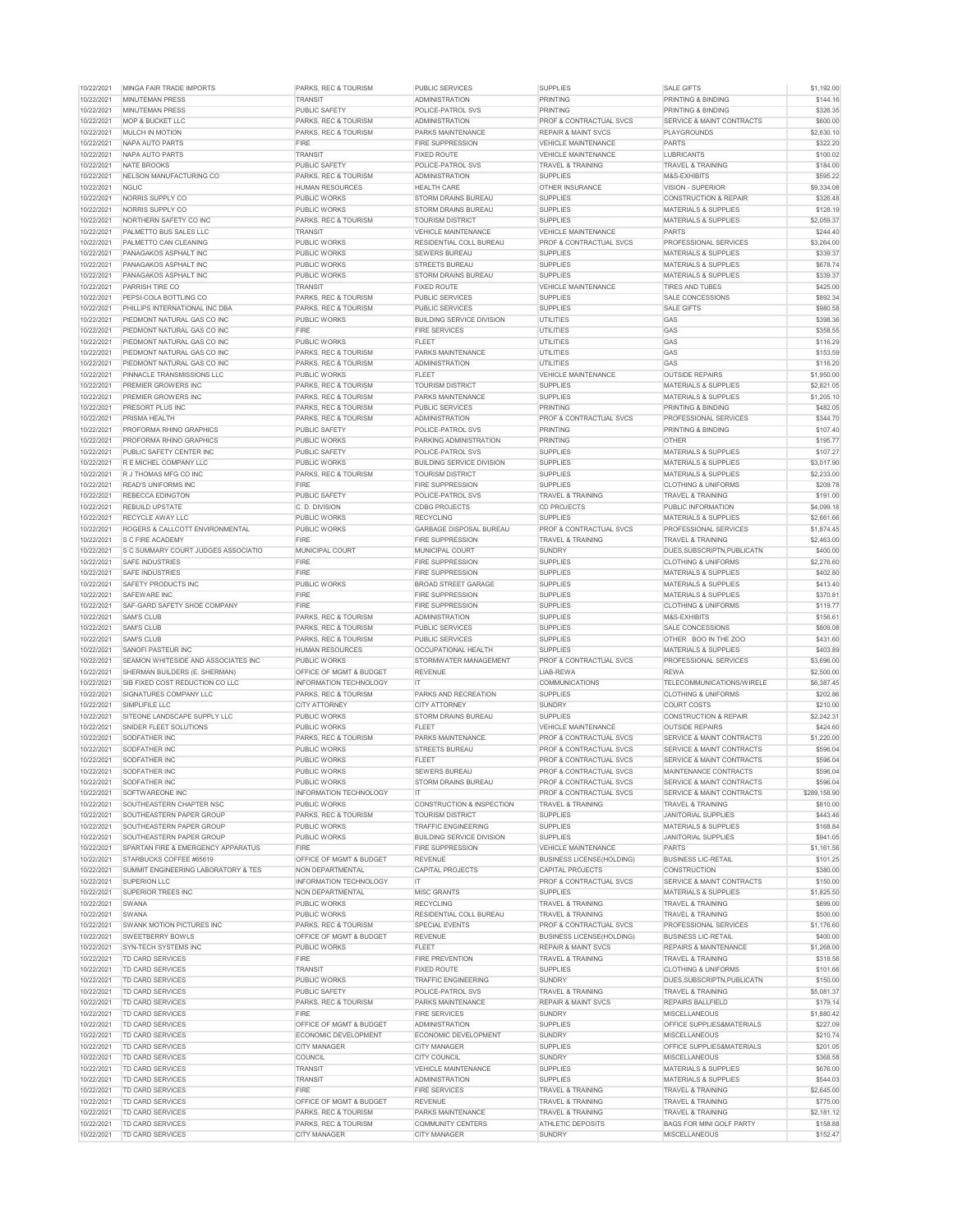| 10/22/2021               | <b>TD CARD SERVICES</b>                                                     | PLANNING & DEV SERVICES                    | <b>BUILDING &amp; PROPERTY MAINT</b>                       | <b>TRAVEL &amp; TRAINING</b>                      | <b>TRAVEL &amp; TRAINING</b>                                        | \$219.00               |
|--------------------------|-----------------------------------------------------------------------------|--------------------------------------------|------------------------------------------------------------|---------------------------------------------------|---------------------------------------------------------------------|------------------------|
| 10/22/2021               | <b>TD CARD SERVICES</b>                                                     | <b>PUBLIC WORKS</b>                        | <b>STREETS BUREAU</b>                                      | <b>SUPPLIES</b>                                   | <b>MATERIALS &amp; SUPPLIES</b>                                     | \$1,706.77             |
| 10/22/2021               | TD CARD SERVICES                                                            | <b>CITY MANAGER</b>                        | <b>CITY MANAGER</b>                                        | SUNDRY                                            | DUES, SUBSCRIPTN, PUBLICATN                                         | \$160.00               |
| 10/22/2021               | TD CARD SERVICES                                                            | <b>PUBLIC WORKS</b>                        | <b>SEWERS BUREAU</b>                                       | <b>SUPPLIES</b>                                   | <b>MATERIALS &amp; SUPPLIES</b>                                     | \$671.11               |
| 10/22/2021               | TD CARD SERVICES                                                            | <b>PARKS, REC &amp; TOURISM</b>            | <b>EDUCATION</b>                                           | <b>TRAVEL &amp; TRAINING</b>                      | <b>TRAVEL &amp; TRAINING</b>                                        | \$179.00               |
|                          |                                                                             |                                            |                                                            |                                                   |                                                                     |                        |
| 10/22/2021               | <b>TD CARD SERVICES</b>                                                     | <b>PLANNING &amp; DEV SERVICES</b>         | <b>BUILDING &amp; PROPERTY MAINT</b>                       | <b>PROF &amp; CONTRACTUAL SVCS</b>                | <b>DEMOLITIONS</b>                                                  | \$1,084.94             |
| 10/22/2021               | TD CARD SERVICES                                                            | <b>FIRE</b>                                | <b>FIRE SUPPRESSION</b>                                    | <b>VEHICLE MAINTENANCE</b>                        | <b>PARTS</b>                                                        | \$1,067.99             |
| 10/22/2021               | TD CARD SERVICES                                                            | <b>PUBLIC WORKS</b>                        | <b>STORM DRAINS BUREAU</b>                                 | <b>SUPPLIES</b>                                   | <b>MATERIALS &amp; SUPPLIES</b>                                     | \$691.63               |
| 10/22/2021               | <b>TD CARD SERVICES</b>                                                     | <b>HUMAN RESOURCES</b>                     | <b>HUMAN RESOURCES</b>                                     | <b>PROF &amp; CONTRACTUAL SVCS</b>                | <b>PROFESSIONAL SERVICES</b>                                        | \$750.00               |
| 10/22/2021               | TD CARD SERVICES                                                            | <b>PUBLIC WORKS</b>                        | <b>BEAUTIFICATION BUREAU</b>                               | <b>SUPPLIES</b>                                   | <b>MATERIALS &amp; SUPPLIES</b>                                     | \$472.76               |
| 10/22/2021               | <b>TD CARD SERVICES</b>                                                     | <b>TRANSIT</b>                             | NON VEHICLE MAINTENANCE                                    | <b>REPAIR &amp; MAINT SVCS</b>                    | <b>REPAIRS &amp; MAINTENANCE</b>                                    | \$554.99               |
| 10/22/2021               | TD CARD SERVICES                                                            | <b>CITY MANAGER</b>                        | <b>DONATIONS</b>                                           | CONTRIBUTIONS/DONATIONS                           | K9 PROGRAM                                                          | \$102.60               |
| 10/22/2021               | <b>TD CARD SERVICES</b>                                                     | <b>FIRE</b>                                | <b>FIRE SERVICES</b>                                       | <b>SUPPLIES</b>                                   | <b>MATERIALS &amp; SUPPLIES</b>                                     | \$176.49               |
|                          |                                                                             |                                            |                                                            |                                                   |                                                                     |                        |
| 10/22/2021               | TD CARD SERVICES                                                            | <b>PUBLIC SAFETY</b>                       | POLICE-PATROL SVS                                          | <b>SUPPLIES</b>                                   | <b>MATERIALS &amp; SUPPLIES</b>                                     | \$4,180.56             |
| 10/22/2021               | TD CARD SERVICES                                                            | <b>FIRE</b>                                | <b>FIRE SUPPRESSION</b>                                    | <b>SUPPLIES</b>                                   | <b>MATERIALS &amp; SUPPLIES</b>                                     | \$1,612.04             |
| 10/22/2021               | TD CARD SERVICES                                                            | <b>HUMAN RESOURCES</b>                     | <b>HUMAN RESOURCES</b>                                     | <b>TRAVEL &amp; TRAINING</b>                      | <b>TRAVEL &amp; TRAINING</b>                                        | \$496.00               |
| 10/22/2021               | <b>TD CARD SERVICES</b>                                                     | <b>PARKS, REC &amp; TOURISM</b>            | <b>TOURISM DISTRICT</b>                                    | <b>SUPPLIES</b>                                   | <b>MATERIALS &amp; SUPPLIES</b>                                     | \$1,095.90             |
| 10/22/2021               | TD CARD SERVICES                                                            | ECONOMIC DEVELOPMENT                       | ECONOMIC DEVELOPMENT                                       | <b>TRAVEL &amp; TRAINING</b>                      | <b>TRAVEL &amp; TRAINING</b>                                        | \$674.00               |
| 10/22/2021               | TD CARD SERVICES                                                            | <b>HUMAN RESOURCES</b>                     | <b>HUMAN RESOURCES</b>                                     | <b>SUNDRY</b>                                     | <b>RECRUITMENT ADS</b>                                              | \$3,389.00             |
| 10/22/2021               | <b>TD CARD SERVICES</b>                                                     | <b>HUMAN RESOURCES</b>                     | <b>HUMAN RESOURCES</b>                                     | <b>SUPPLIES</b>                                   | <b>MATERIALS &amp; SUPPLIES</b>                                     | \$172.86               |
| 10/22/2021               | <b>TD CARD SERVICES</b>                                                     | <b>FIRE</b>                                | <b>FIRE SUPPRESSION</b>                                    | <b>SUPPLIES</b>                                   | <b>CLOTHING &amp; UNIFORMS</b>                                      | \$154.00               |
| 10/22/2021               | TD CARD SERVICES                                                            | <b>PARKS, REC &amp; TOURISM</b>            | <b>PUBLIC SERVICES</b>                                     | <b>SUPPLIES</b>                                   | OTHER BOO IN THE ZOO                                                | \$1,299.10             |
|                          |                                                                             |                                            |                                                            |                                                   |                                                                     |                        |
| 10/22/2021               | TD CARD SERVICES                                                            | <b>TRANSIT</b>                             | <b>FIXED ROUTE</b>                                         | <b>SUPPLIES</b>                                   | <b>MATERIALS &amp; SUPPLIES</b>                                     | \$252.96               |
| 10/22/2021               | <b>TD CARD SERVICES</b>                                                     | <b>FIRE</b>                                | <b>FIRE SUPPRESSION</b>                                    | <b>SUPPLIES</b>                                   | <b>OTHER SUPPLIES&amp;MATERIALS</b>                                 | \$2,219.29             |
| 10/22/2021               | TD CARD SERVICES                                                            | <b>PUBLIC SAFETY</b>                       | FED EQUITABLE SHAR DOJ                                     | MACHINERY AND EQUIPMENT                           | MACHINERY AND EQUIPMENT                                             | \$275.50               |
| 10/22/2021               | <b>TD CARD SERVICES</b>                                                     | <b>FIRE</b>                                | <b>FIRE SUPPRESSION</b>                                    | <b>SUNDRY</b>                                     | DUES, SUBSCRIPTN, PUBLICATN                                         | \$290.75               |
| 10/22/2021               | TD CARD SERVICES                                                            | <b>OFFICE OF MGMT &amp; BUDGET</b>         | <b>REVENUE</b>                                             | <b>SUNDRY</b>                                     | <b>BANK CHARGES</b>                                                 | \$122.20               |
| 10/22/2021               | <b>TD CARD SERVICES</b>                                                     | <b>PUBLIC WORKS</b>                        | <b>BUILDING SERVICE DIVISION</b>                           | <b>REPAIR &amp; MAINT SVCS</b>                    | <b>FOUNTAIN REPAIR</b>                                              | \$759.14               |
| 10/22/2021               | TD CARD SERVICES                                                            | <b>PUBLIC SAFETY</b>                       | <b>POLICE-PATROL SVS</b>                                   | <b>SUNDRY</b>                                     | <b>MISCELLANEOUS</b>                                                | \$101.41               |
| 10/22/2021               | TD CARD SERVICES                                                            | <b>PUBLIC SAFETY</b>                       | POLICE-PATROL SVS                                          | <b>SUPPLIES</b>                                   | <b>CLOTHING &amp; UNIFORMS</b>                                      | \$224.50               |
| 10/22/2021               | TD CARD SERVICES                                                            | <b>TRANSIT</b>                             | <b>FIXED ROUTE</b>                                         | <b>TRAVEL &amp; TRAINING</b>                      | <b>TRAVEL &amp; TRAINING</b>                                        | \$704.00               |
|                          |                                                                             |                                            |                                                            |                                                   |                                                                     |                        |
| 10/22/2021               | TD CARD SERVICES                                                            | C. D. DIVISION                             | <b>CDBG PROJECTS</b>                                       | <b>TRAVEL &amp; TRAINING</b>                      | <b>TRAVEL &amp; TRAINING</b>                                        | \$150.00               |
| 10/22/2021               | <b>TD CARD SERVICES</b>                                                     | <b>PARKS, REC &amp; TOURISM</b>            | <b>SPECIAL EVENTS</b>                                      | <b>SUPPLIES</b>                                   | <b>MATERIALS &amp; SUPPLIES</b>                                     | \$237.44               |
| 10/22/2021               | <b>TD CARD SERVICES</b>                                                     | <b>PUBLIC WORKS</b>                        | <b>BUILDING SERVICE DIVISION</b>                           | <b>SUPPLIES</b>                                   | <b>MATERIALS &amp; SUPPLIES</b>                                     | \$681.38               |
| 10/22/2021               | <b>TD CARD SERVICES</b>                                                     | <b>PLANNING &amp; DEV SERVICES</b>         | <b>BUILDING &amp; PROPERTY MAINT</b>                       | <b>SUPPLIES</b>                                   | <b>OFFICE SUPPLIES&amp;MATERIALS</b>                                | \$394.07               |
| 10/22/2021               | <b>TD CARD SERVICES</b>                                                     | PARKS, REC & TOURISM                       | PARKS AND RECREATION                                       | <b>SUPPLIES</b>                                   | <b>MATERIALS &amp; SUPPLIES</b>                                     | \$157.62               |
| 10/22/2021               | <b>TD CARD SERVICES</b>                                                     | <b>INFORMATION TECHNOLOGY</b>              | IT.                                                        | <b>TRAVEL &amp; TRAINING</b>                      | <b>TRAVEL &amp; TRAINING</b>                                        | \$235.00               |
| 10/22/2021               | <b>TD CARD SERVICES</b>                                                     | PLANNING & DEV SERVICES                    | <b>PLANNING AND ZONING</b>                                 | <b>TRAVEL &amp; TRAINING</b>                      | <b>TRAVEL &amp; TRAINING</b>                                        | \$225.00               |
| 10/22/2021               | <b>TD CARD SERVICES</b>                                                     | <b>FIRE</b>                                | <b>FIRE PREVENTION</b>                                     | <b>SUNDRY</b>                                     | DUES.SUBSCRIPTN.PUBLICATN                                           | \$240.00               |
|                          |                                                                             |                                            |                                                            |                                                   |                                                                     |                        |
| 10/22/2021               | TD CARD SERVICES                                                            | <b>INFORMATION TECHNOLOGY</b>              | IT.                                                        | <b>SUPPLIES</b>                                   | <b>MATERIALS &amp; SUPPLIES</b>                                     | \$592.87               |
| 10/22/2021               | TD CARD SERVICES                                                            | <b>PUBLIC WORKS</b>                        | <b>BUILDING SERVICE DIVISION</b>                           | <b>TRAVEL &amp; TRAINING</b>                      | <b>TRAVEL &amp; TRAINING</b>                                        | \$179.14               |
| 10/22/2021               | <b>TD CARD SERVICES</b>                                                     | <b>PUBLIC WORKS</b>                        | TREE MAINTENANCE BUREAU                                    | <b>SUPPLIES</b>                                   | <b>MATERIALS &amp; SUPPLIES</b>                                     | \$472.75               |
| 10/22/2021               | <b>TD CARD SERVICES</b>                                                     | <b>CITY MANAGER</b>                        | <b>CITY CLERK</b>                                          | <b>TRAVEL &amp; TRAINING</b>                      | <b>TRAVEL &amp; TRAINING</b>                                        | \$325.00               |
| 10/22/2021               | <b>TD CARD SERVICES</b>                                                     | <b>FIRE</b>                                | <b>FIRE PREVENTION</b>                                     | <b>SUPPLIES</b>                                   | <b>MATERIALS &amp; SUPPLIES</b>                                     | \$375.96               |
| 10/22/2021               | <b>TEMPLE INC</b>                                                           | <b>PUBLIC WORKS</b>                        | <b>TRAFFIC ENGINEERING</b>                                 | <b>PROF &amp; CONTRACTUAL SVCS</b>                | <b>SPECIAL PROJECTS</b>                                             | \$3,047.50             |
| 10/22/2021               | THE PETTING ZOO INC                                                         | <b>PARKS, REC &amp; TOURISM</b>            | <b>PUBLIC SERVICES</b>                                     | <b>SUPPLIES</b>                                   | <b>SALE GIFTS</b>                                                   | \$187.61               |
| 10/22/2021               | THERMO KING OF GREENVILLE                                                   | <b>TRANSIT</b>                             | <b>VEHICLE MAINTENANCE</b>                                 | <b>VEHICLE MAINTENANCE</b>                        | <b>PARTS</b>                                                        | \$290.36               |
| 10/22/2021               | <b>THOMAS &amp; HUTTON</b>                                                  | NON DEPARTMENTAL                           | CAPITAL PROJECTS                                           | <b>CAPITAL PROJECTS</b>                           | PLANNING/DESIGN                                                     | \$23,545.00            |
|                          |                                                                             |                                            |                                                            |                                                   |                                                                     |                        |
|                          |                                                                             |                                            |                                                            |                                                   |                                                                     |                        |
| 10/22/2021               | <b>TILLMAN CUTTINO</b>                                                      | <b>PUBLIC SAFETY</b>                       | POLICE-PATROL SVS                                          | <b>PROF &amp; CONTRACTUAL SVCS</b>                | <b>TEMP PERSONNEL SVCS</b>                                          | \$195.00               |
| 10/22/2021               | <b>TRUCKPRO LLC</b>                                                         | <b>TRANSIT</b>                             | <b>VEHICLE MAINTENANCE</b>                                 | <b>VEHICLE MAINTENANCE</b>                        | <b>SMALL PARTS</b>                                                  | \$833.60               |
| 10/22/2021               | <b>ULINE INC</b>                                                            | <b>PUBLIC WORKS</b>                        | <b>CBD TIF CREW</b>                                        | <b>SUPPLIES</b>                                   | <b>MATERIALS &amp; SUPPLIES</b>                                     | \$1,336.02             |
| 10/22/2021               | <b>UNIFIRST</b>                                                             | <b>TRANSIT</b>                             | <b>VEHICLE MAINTENANCE</b>                                 | <b>SUPPLIES</b>                                   | <b>CLOTHING &amp; UNIFORMS</b>                                      | \$144.81               |
| 10/22/2021               | UNITED CHEMICAL & SUPPLY CO INC                                             | PARKS, REC & TOURISM                       | <b>PARKS MAINTENANCE</b>                                   | <b>SUPPLIES</b>                                   | <b>JANITORIAL SUPPLIES</b>                                          |                        |
|                          |                                                                             |                                            |                                                            |                                                   |                                                                     | \$201.08               |
| 10/22/2021               | UNITED ELECTRICAL DISTRIBUTORS INC                                          | <b>PUBLIC WORKS</b>                        | <b>RICHARDSON STREET GARAGE</b>                            | <b>SUPPLIES</b>                                   | <b>MATERIALS &amp; SUPPLIES</b>                                     | \$444.95               |
| 10/22/2021               | UNITED ELECTRICAL DISTRIBUTORS INC                                          | <b>PUBLIC WORKS</b>                        | <b>BUILDING SERVICE DIVISION</b>                           | <b>SUPPLIES</b>                                   | <b>MATERIALS &amp; SUPPLIES</b>                                     | \$2,475.32             |
| 10/22/2021               | UNITED ELECTRICAL DISTRIBUTORS INC                                          | NON DEPARTMENTAL                           | <b>CAPITAL PROJECTS</b>                                    | <b>CAPITAL PROJECTS</b>                           | <b>EQUIPMENT</b>                                                    | \$1,032.61             |
| 10/22/2021               | UNITED RENTALS (NORTH AMERICA) INC                                          | <b>PUBLIC WORKS</b>                        | <b>SEWERS BUREAU</b>                                       | <b>PROF &amp; CONTRACTUAL SVCS</b>                | <b>EQUIPMENT RENTAL</b>                                             | \$1,548.47             |
| 10/22/2021               | UNITED WAY OF GREENVILLE COUNTY                                             | C. D. DIVISION                             | <b>CDBG PROJECTS</b>                                       | <b>CD PROJECTS</b>                                | PUBLIC SERVICES (GENERAL)                                           | \$35,221.21            |
| 10/22/2021               | <b>VERIZON WIRELESS</b>                                                     | <b>FIRE</b>                                | <b>FIRE</b>                                                | <b>COMMUNICATIONS</b>                             | <b>OTHER</b>                                                        | \$2,595.31             |
| 10/22/2021               | <b>WALSH ELECTRIC</b>                                                       | <b>PLANNING &amp; DEV SERVICES</b>         | <b>BUILDING CODES</b>                                      | <b>PERMITS</b>                                    | <b>ELECTRICAL PERMITS</b>                                           | \$118.80               |
| 10/22/2021               | WILLIS TOWERS WATSON SOUTHEAST INC                                          | <b>OFFICE OF MGMT &amp; BUDGET</b>         | <b>RISK MANAGEMENT</b>                                     | <b>RISK MANAGEMENT</b>                            | <b>WC EXCESS INSURANCE</b>                                          | \$8,305.00             |
|                          |                                                                             | <b>HUMAN RESOURCES</b>                     |                                                            |                                                   |                                                                     |                        |
| 10/22/2021               | <b>WORLDATWORK</b><br><b>WP LAW INC</b>                                     | <b>PUBLIC WORKS</b>                        | <b>HUMAN RESOURCES</b>                                     | <b>TRAVEL &amp; TRAINING</b>                      | <b>TRAVEL &amp; TRAINING</b>                                        | \$1,348.00             |
| 10/22/2021               |                                                                             |                                            | <b>BEAUTIFICATION BUREAU</b>                               | <b>SUPPLIES</b>                                   | <b>MATERIALS &amp; SUPPLIES</b>                                     | \$161.90               |
| 10/22/2021               | ZOOLOGICAL SOCIETY OF SAN DIEGO                                             | PARKS, REC & TOURISM                       | <b>ADMINISTRATION</b>                                      | <b>PROF &amp; CONTRACTUAL SVCS</b>                | <b>PROFESSIONAL SERVICES</b>                                        | \$110.00               |
| 10/29/2021               | 131 FALLS STREET LLC                                                        | PLANNING & DEV SERVICES                    | PLANNING AND ZONING                                        | <b>PROF &amp; CONTRACTUAL SVCS</b>                | <b>RENTAL OF REAL PROPERTY</b>                                      | \$9,386.37             |
| 10/29/2021               | AAUGUSTA RD RADIATOR SHOP                                                   | <b>TRANSIT</b>                             | <b>VEHICLE MAINTENANCE</b>                                 | <b>VEHICLE MAINTENANCE</b>                        | <b>PARTS</b>                                                        | \$1,250.00             |
| 10/29/2021               | <b>ADAM FREDERICK</b>                                                       | <b>PUBLIC SAFETY</b>                       | <b>POLICE-PATROL SVS</b>                                   | <b>SUPPLIES</b>                                   | <b>CLOTHING &amp; UNIFORMS</b>                                      | \$212.00               |
| 10/29/2021               | ADT SECURITY SERVICES                                                       | <b>PARKS, REC &amp; TOURISM</b>            | <b>ADMINISTRATION</b>                                      | <b>PROF &amp; CONTRACTUAL SVCS</b>                | SERVICE & MAINT CONTRACTS                                           | \$106.90               |
| 10/29/2021               | AID UPSTATE INC                                                             | C. D. DIVISION                             | <b>HOPWA</b>                                               | <b>CD PROJECTS</b>                                | <b>HOUSING PLACEMNT-AID UPST</b>                                    | \$6,499.22             |
| 10/29/2021               | <b>AID UPSTATE INC</b>                                                      | C. D. DIVISION                             | <b>HOPWA</b>                                               | <b>CD PROJECTS</b>                                | <b>OPERATING SUPP STEPHENS H</b>                                    | \$10,817.02            |
| 10/29/2021               | <b>AID UPSTATE INC</b>                                                      | C. D. DIVISION                             | <b>HOPWA</b>                                               | <b>CD PROJECTS</b>                                | SUPPORTING SVC-AID UPSTAT                                           | \$5,801.83             |
| 10/29/2021               | <b>AID UPSTATE INC</b>                                                      | C. D. DIVISION                             | <b>HOPWA</b>                                               | <b>CD PROJECTS</b>                                | S-T RENT MORT UTIL-AID UP                                           | \$35,566.64            |
| 10/29/2021               | AID UPSTATE INC                                                             | C. D. DIVISION                             | <b>HOPWA</b>                                               | <b>CD PROJECTS</b>                                | SUPPORTIVE SVC-PIED CARE                                            |                        |
|                          |                                                                             |                                            |                                                            |                                                   |                                                                     | \$1,640.90             |
| 10/29/2021               | AID UPSTATE INC                                                             | C. D. DIVISION                             | <b>HOPWA</b>                                               | <b>CD PROJECTS</b>                                | PROJ CARE OP COST-AID UPS                                           | \$2,500.00             |
| 10/29/2021               | <b>AID UPSTATE INC</b>                                                      | C. D. DIVISION                             | <b>HOPWA</b>                                               | <b>CD PROJECTS</b>                                | <b>TENANT RENT ASSIST-AID UP</b>                                    | \$5,170.84             |
| 10/29/2021               | ALDRIDGE FAMILY PRODUCE                                                     | PARKS, REC & TOURISM                       | <b>ADMINISTRATION</b>                                      | <b>SUPPLIES</b>                                   | M&S-FOOD                                                            | \$562.15               |
| 10/29/2021               | AMANDA HAWKINS                                                              | <b>PUBLIC WORKS</b>                        | <b>PARKING ADMINISTRATION</b>                              | <b>TRAVEL &amp; TRAINING</b>                      | <b>TRAVEL &amp; TRAINING</b>                                        | \$121.00               |
| 10/29/2021               | <b>AMERICAN LOCKER</b>                                                      | <b>MUNICIPAL COURT</b>                     | <b>MUNICIPAL COURT</b>                                     | <b>SUPPLIES</b>                                   | <b>MATERIALS &amp; SUPPLIES</b>                                     | \$471.00               |
| 10/29/2021               | <b>ANGIE PROSSER</b>                                                        | PARKS, REC & TOURISM                       | PARKS AND RECREATION                                       | <b>TRAVEL &amp; TRAINING</b>                      | <b>TRAVEL &amp; TRAINING</b>                                        | \$2,260.75             |
| 10/29/2021               | ANSWERLIVE LLC GREENVILLE                                                   | <b>PUBLIC WORKS</b>                        | <b>PARKING ADMINISTRATION</b>                              | <b>PROF &amp; CONTRACTUAL SVCS</b>                | SERVICE & MAINT CONTRACTS                                           | \$256.45               |
| 10/29/2021               | APPLE INC                                                                   | <b>INFORMATION TECHNOLOGY</b>              | <b>IT</b>                                                  | <b>MIS PROJECTS</b>                               | <b>PCS/UPGRADES</b>                                                 | \$295.74               |
| 10/29/2021               | APPLIED INDUSTRIAL TECHNOLOGIES                                             | <b>TRANSIT</b>                             | <b>VEHICLE MAINTENANCE</b>                                 | <b>SUPPLIES</b>                                   | <b>MATERIALS &amp; SUPPLIES</b>                                     | \$300.20               |
| 10/29/2021               | ARLINGTON GREEN LLC                                                         | <b>PUBLIC WORKS</b>                        | <b>ENGINEERING</b>                                         | SUBDIVISION BONDS                                 | SUBDIVISION PERMIT REFUND                                           | \$71,368.75            |
|                          |                                                                             |                                            |                                                            |                                                   |                                                                     |                        |
| 10/29/2021               | AT & T MOBILITY                                                             | <b>FIRE</b>                                | <b>FIRE</b>                                                | <b>COMMUNICATIONS</b>                             | <b>OTHER</b>                                                        | \$149.80               |
| 10/29/2021               | <b>AT &amp; T MOBILITY</b>                                                  | <b>TRANSIT</b>                             | <b>FIXED ROUTE</b>                                         | <b>COMMUNICATIONS</b>                             | <b>CABLE TELEVISION/INTERNET</b>                                    | \$1,115.80             |
| 10/29/2021               | AURORA WORLD INC                                                            | <b>PARKS, REC &amp; TOURISM</b>            | <b>PUBLIC SERVICES</b>                                     | <b>SUPPLIES</b>                                   | <b>SALE GIFTS</b>                                                   | \$553.65               |
| 10/29/2021               | <b>BATTERY SPECIALISTS INC</b>                                              | <b>TRANSIT</b>                             | <b>VEHICLE MAINTENANCE</b>                                 | <b>VEHICLE MAINTENANCE</b>                        | <b>PARTS</b>                                                        | \$460.06               |
| 10/29/2021               | BETTER DAY LOANS                                                            | <b>OFFICE OF MGMT &amp; BUDGET</b>         | <b>ACCOUNTING</b>                                          | PR-WH                                             | <b>GARNISHMENTS</b>                                                 | \$139.40               |
| 10/29/2021               | <b>BLANCHARD MACHINERY CO</b>                                               | <b>PUBLIC WORKS</b>                        | <b>STORM DRAINS BUREAU</b>                                 | <b>PROF &amp; CONTRACTUAL SVCS</b>                | <b>EQUIPMENT RENTAL</b>                                             | \$5,572.20             |
| 10/29/2021               | BOUND TREE MEDICAL LLC                                                      | <b>FIRE</b>                                | <b>FIRE SUPPRESSION</b>                                    | <b>SUPPLIES</b>                                   | OTHER MEDICAL SUPPLIES                                              | \$1,981.29             |
| 10/29/2021               | BRAGG WASTE SERVICES INC                                                    | <b>PARKS, REC &amp; TOURISM</b>            | <b>PARKS MAINTENANCE</b>                                   | <b>PROF &amp; CONTRACTUAL SVCS</b>                | SERVICE & MAINT CONTRACTS                                           | \$175.10               |
|                          |                                                                             |                                            |                                                            |                                                   |                                                                     |                        |
| 10/29/2021               | BRAVO1 PROTECTION                                                           | <b>PUBLIC WORKS</b>                        | PARKING ADMINISTRATION                                     | <b>PROF &amp; CONTRACTUAL SVCS</b>                | <b>SERVICE &amp; MAINT CONTRACTS</b>                                | \$5,522.88             |
| 10/29/2021               | <b>BRAVO1 PROTECTION</b>                                                    | <b>PUBLIC WORKS</b>                        | <b>PARKING ADMINISTRATION</b>                              | <b>PROF &amp; CONTRACTUAL SVCS</b>                | <b>TEMP PERSONNEL SVCS</b>                                          | \$1,969.66             |
| 10/29/2021               | CALL ONE INC                                                                | <b>PUBLIC SAFETY</b>                       | <b>POLICE-PATROL SVS</b>                                   | <b>SUNDRY</b>                                     | <b>MISCELLANEOUS</b>                                                | \$343.44               |
| 10/29/2021<br>10/29/2021 | CARLTON PROFESSIONAL TREE EQUIPMENT<br><b>CAROLINA ELEVATOR SERVICE INC</b> | <b>PUBLIC WORKS</b><br><b>PUBLIC WORKS</b> | TREE MAINTENANCE BUREAU<br><b>RICHARDSON STREET GARAGE</b> | <b>SUPPLIES</b><br><b>REPAIR &amp; MAINT SVCS</b> | <b>MATERIALS &amp; SUPPLIES</b><br><b>REPAIRS &amp; MAINTENANCE</b> | \$989.12<br>\$1,225.18 |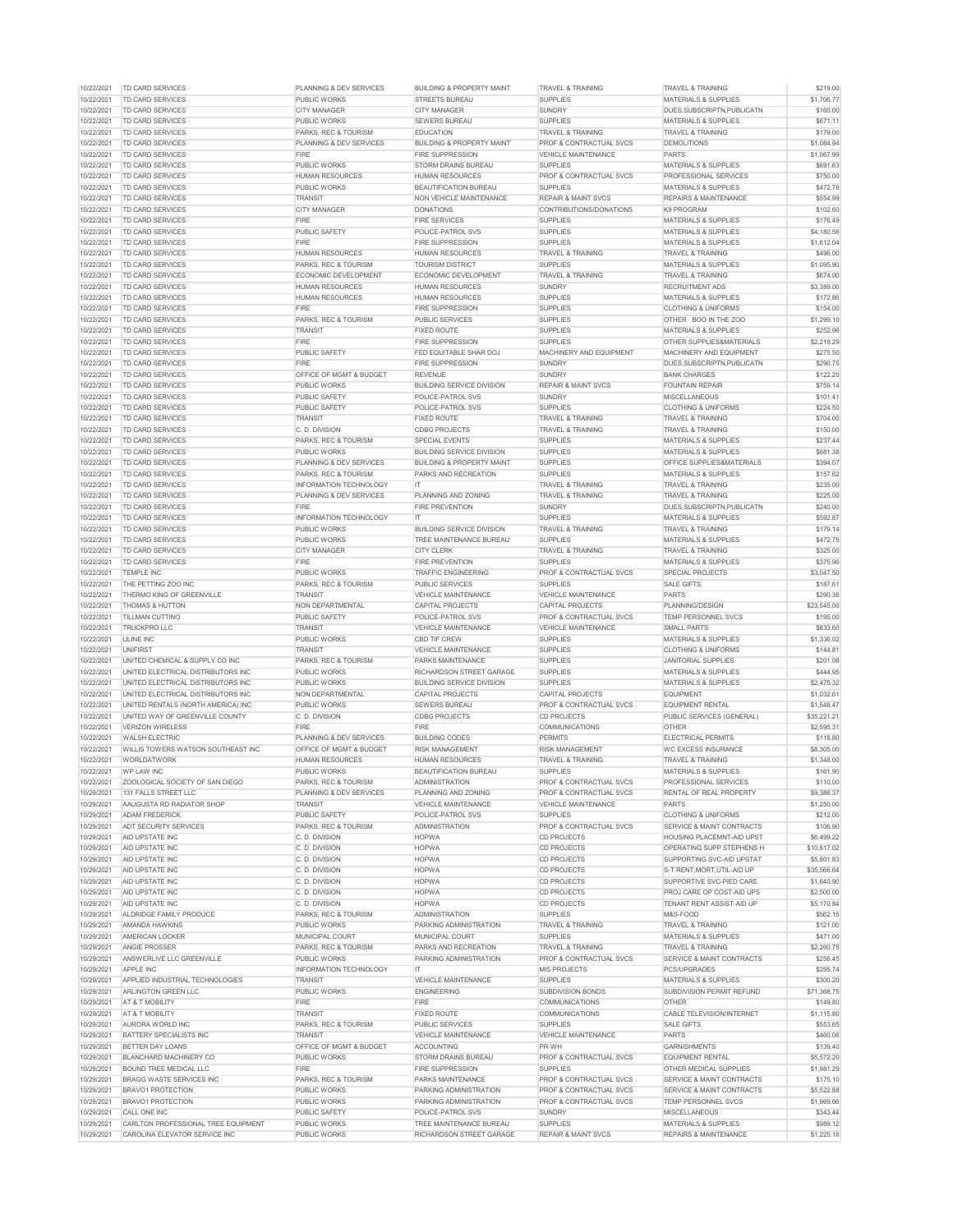| 10/29/2021 | CAROLINA ELEVATOR SERVICE INC              | <b>PUBLIC WORKS</b>                | <b>S. SPRING STREET GARAGE</b>       | <b>REPAIR &amp; MAINT SVCS</b>     | <b>REPAIRS &amp; MAINTENANCE</b>     | \$832.00     |
|------------|--------------------------------------------|------------------------------------|--------------------------------------|------------------------------------|--------------------------------------|--------------|
| 10/29/2021 | CAROLINA ELEVATOR SERVICE INC              | <b>PUBLIC WORKS</b>                | <b>RIVERPLACE GARAGE</b>             | <b>REPAIR &amp; MAINT SVCS</b>     | <b>REPAIRS &amp; MAINTENANCE</b>     | \$1,102.50   |
| 10/29/2021 | CAROLINA INDUSTRIAL EQUIPMENT INC          | <b>PUBLIC WORKS</b>                | <b>FLEET</b>                         | <b>VEHICLE MAINTENANCE</b>         | <b>OUTSIDE REPAIRS</b>               | \$516.75     |
| 10/29/2021 |                                            | <b>PUBLIC WORKS</b>                | <b>FLEET</b>                         |                                    |                                      | \$316.00     |
|            | CAROLINA INTERNATIONAL TRUCKS              |                                    |                                      | <b>VEHICLE MAINTENANCE</b>         | <b>OUTSIDE REPAIRS</b>               |              |
| 10/29/2021 | CAROLINA LAWN & TRACTOR INC                | <b>PUBLIC WORKS</b>                | TREE MAINTENANCE BUREAU              | <b>SUPPLIES</b>                    | <b>MATERIALS &amp; SUPPLIES</b>      | \$544.96     |
| 10/29/2021 | <b>CAROLINE FLAVELL</b>                    | <b>PUBLIC SAFETY</b>               | <b>POLICE-PATROL SVS</b>             | <b>SUPPLIES</b>                    | <b>CLOTHING &amp; UNIFORMS</b>       | \$106.00     |
| 10/29/2021 | CARSON'S NUT-BOLT & TOOL CO INC            | <b>PUBLIC WORKS</b>                | <b>BUILDING SERVICE DIVISION</b>     | <b>SUPPLIES</b>                    | <b>MATERIALS &amp; SUPPLIES</b>      | \$254.29     |
| 10/29/2021 | <b>CCEA OF SC</b>                          | PLANNING & DEV SERVICES            | <b>BUILDING &amp; PROPERTY MAINT</b> | <b>TRAVEL &amp; TRAINING</b>       | <b>TRAVEL &amp; TRAINING</b>         | \$210.00     |
| 10/29/2021 | CDW/G                                      | <b>INFORMATION TECHNOLOGY</b>      | IT.                                  | <b>SUPPLIES</b>                    | <b>MATERIALS &amp; SUPPLIES</b>      | \$211.59     |
| 10/29/2021 | <b>CENTRAL REALTY HOLDINGS LLC</b>         | NON DEPARTMENTAL                   | <b>CAPITAL PROJECTS</b>              | <b>CAPITAL PROJECTS</b>            | <b>CONSTRUCTION</b>                  | \$640,000.00 |
| 10/29/2021 | <b>CHARLES PRODUCTS</b>                    | <b>PARKS, REC &amp; TOURISM</b>    | <b>PUBLIC SERVICES</b>               | <b>SUPPLIES</b>                    | <b>SALE GIFTS</b>                    | \$412.82     |
| 10/29/2021 | CHARTER COMMUNICATIONS                     | <b>PUBLIC SAFETY</b>               | <b>POLICE-PATROL SVS</b>             | <b>SUNDRY</b>                      | <b>MISCELLANEOUS</b>                 | \$104.98     |
|            |                                            |                                    |                                      |                                    |                                      |              |
| 10/29/2021 | CHARTER COMMUNICATIONS                     | <b>INFORMATION TECHNOLOGY</b>      | IT.                                  | <b>COMMUNICATIONS</b>              | <b>CABLE TELEVISION/INTERNET</b>     | \$2,393.88   |
| 10/29/2021 | <b>CINTAS</b>                              | <b>PUBLIC WORKS</b>                | <b>FLEET</b>                         | <b>SUPPLIES</b>                    | <b>CLOTHING &amp; UNIFORMS</b>       | \$535.85     |
| 10/29/2021 | <b>CINTAS FIRE PROTECTION 636525</b>       | <b>PUBLIC WORKS</b>                | <b>BUILDING SERVICE DIVISION</b>     | <b>REPAIR &amp; MAINT SVCS</b>     | <b>REPAIRS &amp; MAINTENANCE</b>     | \$511.75     |
| 10/29/2021 | <b>CINTAS FIRST AID &amp; SAFETY</b>       | <b>PUBLIC WORKS</b>                | <b>BUILDING SERVICE DIVISION</b>     | <b>SUPPLIES</b>                    | <b>MATERIALS &amp; SUPPLIES</b>      | \$130.86     |
| 10/29/2021 | <b>CITY WELDING SERVICE</b>                | <b>PUBLIC WORKS</b>                | <b>S. SPRING STREET GARAGE</b>       | <b>REPAIR &amp; MAINT SVCS</b>     | <b>REPAIRS &amp; MAINTENANCE</b>     | \$517.50     |
| 10/29/2021 | COLONIAL FUEL & LUBRICANT SERVICES         | <b>PUBLIC WORKS</b>                | <b>FLEET</b>                         | <b>VEHICLE MAINTENANCE</b>         | <b>FUEL</b>                          | \$44,872.98  |
| 10/29/2021 | CONCRETE SUPPLY COMPANY LLC                | <b>PUBLIC WORKS</b>                | <b>STREETS BUREAU</b>                | <b>SUPPLIES</b>                    | <b>MATERIALS &amp; SUPPLIES</b>      | \$1,677.45   |
| 10/29/2021 | COOK AND BOARDMAN GROUP LLC                | <b>PUBLIC WORKS</b>                | <b>BUILDING SERVICE DIVISION</b>     | <b>SUPPLIES</b>                    | <b>MATERIALS &amp; SUPPLIES</b>      | \$1,116.29   |
|            |                                            |                                    |                                      |                                    |                                      |              |
| 10/29/2021 | CORBIN TURF & ORNAMENTAL SUPPLY INC        | <b>PARKS, REC &amp; TOURISM</b>    | <b>PARKS MAINTENANCE</b>             | <b>SUPPLIES</b>                    | <b>MATERIALS &amp; SUPPLIES</b>      | \$4,982.00   |
| 10/29/2021 | <b>COVETRUS NORTH AMERICA</b>              | PARKS, REC & TOURISM               | <b>ADMINISTRATION</b>                | <b>SUPPLIES</b>                    | M&S-VETERINARY                       | \$485.60     |
| 10/29/2021 | <b>CREATIONWORKS LANDSCAPING LLC</b>       | <b>PUBLIC WORKS</b>                | RIGHTS-OF-WAY                        | <b>PROF &amp; CONTRACTUAL SVCS</b> | SERVICE & MAINT CONTRACTS            | \$2,120.00   |
| 10/29/2021 | CREATIONWORKS LANDSCAPING LLC              | <b>PARKS, REC &amp; TOURISM</b>    | <b>PARKS MAINTENANCE</b>             | <b>PROF &amp; CONTRACTUAL SVCS</b> | SERVICE & MAINT CONTRACTS            | \$180.00     |
| 10/29/2021 | CREATIONWORKS LANDSCAPING LLC              | C. D. DIVISION                     | <b>CDBG PROJECTS</b>                 | <b>CD PROJECTS</b>                 | <b>LAND ACQUISITION</b>              | \$3,300.00   |
| 10/29/2021 | <b>CROMER'S P-NUTS LLC</b>                 | <b>PARKS, REC &amp; TOURISM</b>    | <b>PUBLIC SERVICES</b>               | <b>SUPPLIES</b>                    | <b>SALE CONCESSIONS</b>              | \$292.25     |
| 10/29/2021 | DANA SAFETY SUPPLY INC                     | <b>FIRE</b>                        | <b>FIRE PREVENTION</b>               | <b>SUPPLIES</b>                    | <b>MATERIALS &amp; SUPPLIES</b>      | \$2,230.69   |
| 10/29/2021 | DANA SAFETY SUPPLY INC                     | <b>FIRE</b>                        | <b>FIRE SUPPRESSION</b>              | <b>VEHICLE MAINTENANCE</b>         | <b>PARTS</b>                         | \$1,274.68   |
|            | <b>DAPPER INK</b>                          |                                    |                                      |                                    | OTHER BOO IN THE ZOO                 |              |
| 10/29/2021 |                                            | <b>PARKS, REC &amp; TOURISM</b>    | <b>PUBLIC SERVICES</b>               | <b>SUPPLIES</b>                    |                                      | \$2,402.23   |
| 10/29/2021 | DEERE & COMPANY                            | NON DEPARTMENTAL                   | <b>CAPITAL PROJECTS</b>              | <b>CAPITAL PROJECTS</b>            | <b>EQUIPMENT</b>                     | \$22,390.08  |
| 10/29/2021 | <b>DELL MARKETING LP</b>                   | <b>INFORMATION TECHNOLOGY</b>      | IT.                                  | <b>MIS PROJECTS</b>                | PCS/UPGRADES                         | \$1,968.14   |
| 10/29/2021 | <b>DELL MARKETING LP</b>                   | <b>PLANNING &amp; DEV SERVICES</b> | <b>BUILDING &amp; PROPERTY MAINT</b> | <b>SUPPLIES</b>                    | <b>OFFICE SUPPLIES&amp;MATERIALS</b> | \$1,803.28   |
| 10/29/2021 | <b>DELTA DENTAL</b>                        | <b>HUMAN RESOURCES</b>             | <b>HEALTH CARE</b>                   | <b>DENTAL</b>                      | <b>DENTAL CLAIMS ACTIVE</b>          | \$33,478.55  |
| 10/29/2021 | <b>DELTA DENTAL</b>                        | <b>HUMAN RESOURCES</b>             | <b>HEALTH CARE</b>                   | <b>OTHER INSURANCE</b>             | <b>SHORT-TERM DISABILITY</b>         | \$5,727.25   |
| 10/29/2021 | <b>DELTA DENTAL</b>                        | NON DEPARTMENTAL                   | <b>CAPITAL PROJECTS</b>              | <b>CAPITAL PROJECTS</b>            | <b>CONSTRUCTION</b>                  | \$62,202.41  |
| 10/29/2021 | <b>DELTA DENTAL</b>                        | <b>HUMAN RESOURCES</b>             | <b>HEALTH CARE</b>                   | <b>DENTAL</b>                      | <b>DENTAL CLAIMS COBRA</b>           | \$334.00     |
| 10/29/2021 | <b>DESIGNLAB INC</b>                       | <b>PUBLIC SAFETY</b>               | POLICE-PATROL SVS                    | <b>SUPPLIES</b>                    | <b>CLOTHING &amp; UNIFORMS</b>       | \$652.46     |
| 10/29/2021 | <b>DISYS SOLUTIONS INC</b>                 |                                    | <b>CAPITAL PROJECTS</b>              | <b>CAPITAL PROJECTS</b>            | <b>EQUIPMENT</b>                     | \$195,720.84 |
|            |                                            | NON DEPARTMENTAL                   |                                      |                                    |                                      |              |
| 10/29/2021 | <b>DIXIE RUBBER &amp; PLASTICS INC</b>     | <b>FIRE</b>                        | <b>FIRE SUPPRESSION</b>              | <b>SUPPLIES</b>                    | <b>MATERIALS &amp; SUPPLIES</b>      | \$508.80     |
| 10/29/2021 | <b>DUKE ENERGY</b>                         | <b>PUBLIC WORKS</b>                | <b>FLEET</b>                         | <b>UTILITIES</b>                   | <b>ELECTRICITY</b>                   | \$2,755.93   |
| 10/29/2021 | <b>DUKE ENERGY</b>                         | <b>PUBLIC WORKS</b>                | <b>BUILDING SERVICE DIVISION</b>     | <b>UTILITIES</b>                   | <b>ELECTRICITY</b>                   | \$4,284.96   |
| 10/29/2021 | <b>DUKE ENERGY</b>                         | <b>PARKS, REC &amp; TOURISM</b>    | <b>COMMUNITY CENTERS</b>             | <b>UTILITIES</b>                   | <b>ELECTRICITY</b>                   | \$372.08     |
| 10/29/2021 | <b>DUKE ENERGY</b>                         | <b>PARKS, REC &amp; TOURISM</b>    | <b>PARKS MAINTENANCE</b>             | <b>UTILITIES</b>                   | <b>ELECTRICITY</b>                   | \$4,864.57   |
| 10/29/2021 | <b>DUKE ENERGY</b>                         | C. D. DIVISION                     | <b>CDBG PROJECTS</b>                 | <b>CD PROJECTS</b>                 | PUBLIC SERVICES (GENERAL)            | \$211.68     |
| 10/29/2021 | <b>DUKE ENERGY</b>                         | <b>PUBLIC WORKS</b>                | <b>TRAFFIC ENGINEERING</b>           | <b>UTILITIES</b>                   | <b>ELECTRICITY</b>                   | \$2,371.32   |
| 10/29/2021 | ELECTRO PAINTING & REFURBISHING            | NON DEPARTMENTAL                   | <b>CAPITAL PROJECTS</b>              | <b>CAPITAL PROJECTS</b>            | <b>CONSTRUCTION</b>                  | \$3,370.00   |
|            |                                            |                                    |                                      |                                    |                                      |              |
| 10/29/2021 | <b>ENERGY DISTRIBUTORS LLC</b>             | <b>PUBLIC WORKS</b>                | <b>FLEET</b>                         | <b>VEHICLE MAINTENANCE</b>         | <b>FUEL</b>                          | \$4,989.23   |
| 10/29/2021 | ENVIRONMENTAL LABORATORIES INC             | <b>PUBLIC WORKS</b>                | <b>FLEET</b>                         | <b>REPAIR &amp; MAINT SVCS</b>     | <b>REPAIRS &amp; MAINTENANCE</b>     | \$430.60     |
| 10/29/2021 | <b>FERGUSON ENTERPRISES INC</b>            | <b>PUBLIC WORKS</b>                | <b>BUILDING SERVICE DIVISION</b>     | <b>SUPPLIES</b>                    | <b>MATERIALS &amp; SUPPLIES</b>      | \$117.77     |
| 10/29/2021 | <b>FERGUSON FACILITIES SUPPLY</b>          | PARKS, REC & TOURISM               | <b>ADMINISTRATION</b>                | <b>SUPPLIES</b>                    | <b>JANITORIAL SUPPLIES</b>           | \$619.18     |
| 10/29/2021 | <b>FGP INTERNATIONAL</b>                   | <b>INFORMATION TECHNOLOGY</b>      | IT.                                  | <b>PROF &amp; CONTRACTUAL SVCS</b> | <b>PROFESSIONAL SERVICES</b>         | \$1,936.40   |
| 10/29/2021 | <b>FIESTA</b>                              | <b>PARKS, REC &amp; TOURISM</b>    | <b>PUBLIC SERVICES</b>               | <b>SUPPLIES</b>                    | <b>SALE GIFTS</b>                    | \$619.58     |
| 10/29/2021 | <b>FLINT EQUIPMENT CO</b>                  | <b>PUBLIC WORKS</b>                | <b>FLEET</b>                         | <b>VEHICLE MAINTENANCE</b>         | <b>OUTSIDE REPAIRS</b>               | \$1,665.88   |
| 10/29/2021 | <b>FOOTHILLS VETERINARY HOSPITAL</b>       | <b>PUBLIC SAFETY</b>               | POLICE-PATROL SVS                    | SUNDRY                             | <b>MISCELLANEOUS</b>                 | \$333.61     |
| 10/29/2021 |                                            |                                    |                                      | <b>SUPPLIES</b>                    | OTHER BOO IN THE ZOO                 |              |
|            | <b>FRANCIS PRODUCE COMPANY</b>             | <b>PARKS, REC &amp; TOURISM</b>    | <b>PUBLIC SERVICES</b>               |                                    |                                      | \$430.00     |
| 10/29/2021 | <b>FREELAND &amp; ASSOCIATES</b>           | <b>PUBLIC WORKS</b>                | <b>STORMWATER MANAGEMENT</b>         | <b>PROF &amp; CONTRACTUAL SVCS</b> | PROFESSIONAL SERVICES                | \$500.00     |
| 10/29/2021 | <b>GILLIG LLC</b>                          | <b>TRANSIT</b>                     | <b>VEHICLE MAINTENANCE</b>           | <b>VEHICLE MAINTENANCE</b>         | <b>PARTS</b>                         | \$3,788.49   |
| 10/29/2021 | <b>GILLIG LLC</b>                          | <b>TRANSIT</b>                     | <b>VEHICLE MAINTENANCE</b>           | <b>VEHICLE MAINTENANCE</b>         | <b>SMALL PARTS</b>                   | \$499.56     |
| 10/29/2021 | <b>GOODYEAR COMMERCIAL TIRE</b>            | <b>FIRE</b>                        | <b>FIRE SUPPRESSION</b>              | <b>VEHICLE MAINTENANCE</b>         | <b>PARTS</b>                         | \$5,162.30   |
| 10/29/2021 | <b>GRAINGER 803858935</b>                  | <b>PUBLIC WORKS</b>                | <b>TRAFFIC ENGINEERING</b>           | <b>SUPPLIES</b>                    | M&S-SIGNALS                          | \$351.23     |
| 10/29/2021 | <b>GRAPPLERS INC</b>                       | <b>PUBLIC WORKS</b>                | <b>STREETS BUREAU</b>                | <b>SUPPLIES</b>                    | <b>MATERIALS &amp; SUPPLIES</b>      | \$734.70     |
| 10/29/2021 | <b>GREENVILLE ARENA DISTRICT</b>           | <b>PUBLIC WORKS</b>                | <b>PARKING LOTS</b>                  | LIAB-BI-LO ARENA PARKING           | <b>PARKING LEASES</b>                | \$24,004.76  |
| 10/29/2021 | <b>GREENVILLE COUNTY</b>                   | <b>PUBLIC SAFETY</b>               | <b>POLICE-PATROL SVS</b>             | <b>UTILITIES</b>                   | <b>GAS</b>                           | \$1,897.29   |
| 10/29/2021 | <b>GREENVILLE COUNTY</b>                   | <b>PUBLIC SAFETY</b>               | <b>POLICE-PATROL SVS</b>             | <b>PROF &amp; CONTRACTUAL SVCS</b> | <b>PROFESSIONAL SERVICES</b>         | \$3,166.82   |
|            |                                            |                                    |                                      |                                    |                                      |              |
| 10/29/2021 | <b>GREENVILLE COUNTY</b>                   | PUBLIC SAFETY                      | <b>POLICE-PATROL SVS</b>             | <b>UTILITIES</b>                   | <b>WATER</b>                         | \$4,195.65   |
| 10/29/2021 | <b>GREENVILLE COUNTY</b>                   | <b>PUBLIC SAFETY</b>               | <b>POLICE-PATROL SVS</b>             | <b>UTILITIES</b>                   | <b>ELECTRICITY</b>                   | \$13,716.88  |
| 10/29/2021 | <b>GREENVILLE COUNTY</b>                   | <b>MUNICIPAL COURT</b>             | <b>MUNICIPAL COURT</b>               | <b>PROF &amp; CONTRACTUAL SVCS</b> | <b>PROFESSIONAL SERVICES</b>         | \$31,387.80  |
| 10/29/2021 | <b>GREENVILLE OFFICE SUPPLY CO INC</b>     | <b>TRANSIT</b>                     | NON VEHICLE MAINTENANCE              | <b>SUPPLIES</b>                    | <b>JANITORIAL SUPPLIES</b>           | \$209.93     |
| 10/29/2021 | <b>GREENVILLE OFFICE SUPPLY CO INC</b>     | <b>OFFICE OF MGMT &amp; BUDGET</b> | <b>REVENUE</b>                       | <b>SUPPLIES</b>                    | <b>OFFICE SUPPLIES&amp;MATERIALS</b> | \$347.95     |
| 10/29/2021 | <b>GREENVILLE OFFICE SUPPLY CO INC</b>     | <b>MUNICIPAL COURT</b>             | <b>MUNICIPAL COURT</b>               | <b>SUPPLIES</b>                    | <b>MATERIALS &amp; SUPPLIES</b>      | \$119.46     |
| 10/29/2021 | <b>GREENVILLE WATER</b>                    | <b>PUBLIC WORKS</b>                | <b>FLEET</b>                         | <b>UTILITIES</b>                   | <b>OTHER</b>                         | \$911.00     |
| 10/29/2021 | <b>GREENVILLE WATER</b>                    | <b>PUBLIC WORKS</b>                | <b>BUILDING SERVICE DIVISION</b>     | <b>UTILITIES</b>                   | <b>OTHER</b>                         | \$143.57     |
| 10/29/2021 | <b>GREENWORKS RECYLING INC</b>             | <b>PUBLIC WORKS</b>                | <b>BEAUTIFICATION BUREAU</b>         | <b>SUPPLIES</b>                    | <b>MATERIALS &amp; SUPPLIES</b>      | \$2,442.24   |
| 10/29/2021 | <b>HANDI CLEAN PRODUCTS INC</b>            | <b>FIRE</b>                        | <b>FIRE SUPPRESSION</b>              | <b>SUPPLIES</b>                    | <b>JANITORIAL SUPPLIES</b>           | \$502.86     |
| 10/29/2021 | <b>HEAVY DUTY LIFT &amp; EQUIPMENT INC</b> | <b>TRANSIT</b>                     | <b>VEHICLE MAINTENANCE</b>           | <b>SUPPLIES</b>                    | <b>MATERIALS &amp; SUPPLIES</b>      | \$1,325.00   |
| 10/29/2021 | HOME DEPOT CREDIT SERVICE 0978             | <b>TRANSIT</b>                     | <b>NON VEHICLE MAINTENANCE</b>       | <b>SUPPLIES</b>                    | <b>MATERIALS &amp; SUPPLIES</b>      | \$559.27     |
| 10/29/2021 | <b>HOME DEPOT CREDIT SERVICE 4123</b>      | <b>PUBLIC WORKS</b>                | <b>STREETS BUREAU</b>                | <b>SUPPLIES</b>                    | <b>MATERIALS &amp; SUPPLIES</b>      | \$189.62     |
|            |                                            |                                    |                                      |                                    |                                      |              |
| 10/29/2021 | <b>HOME DEPOT CREDIT SERVICE 5906</b>      | <b>PUBLIC WORKS</b>                | <b>BUILDING SERVICE DIVISION</b>     | <b>SUPPLIES</b>                    | <b>MATERIALS &amp; SUPPLIES</b>      | \$321.05     |
| 10/29/2021 | <b>HOME DEPOT CREDIT SERVICE 5914</b>      | <b>PARKS, REC &amp; TOURISM</b>    | <b>ADMINISTRATION</b>                | <b>SUPPLIES</b>                    | M&S-EXHIBITS                         | \$719.85     |
| 10/29/2021 | <b>HOME DEPOT PRO</b>                      | <b>TRANSIT</b>                     | NON VEHICLE MAINTENANCE              | <b>SUPPLIES</b>                    | <b>JANITORIAL SUPPLIES</b>           | \$814.69     |
| 10/29/2021 | <b>INTERNAL REVENUE SERVICE</b>            | <b>OFFICE OF MGMT &amp; BUDGET</b> | <b>ACCOUNTING</b>                    | PR-WH                              | <b>GARNISHMENTS</b>                  | \$100.00     |
| 10/29/2021 | <b>JACOB MOORE</b>                         | <b>PUBLIC SAFETY</b>               | <b>POLICE-PATROL SVS</b>             | <b>PROF &amp; CONTRACTUAL SVCS</b> | <b>TEMP PERSONNEL SVCS</b>           | \$150.00     |
| 10/29/2021 | <b>JEFF SMITH</b>                          | <b>PUBLIC SAFETY</b>               | POLICE-PATROL SVS                    | <b>TRAVEL &amp; TRAINING</b>       | <b>TRAVEL &amp; TRAINING</b>         | \$168.00     |
| 10/29/2021 | <b>JOHN BLASSINGAME</b>                    | <b>PUBLIC SAFETY</b>               | <b>POLICE-PATROL SVS</b>             | <b>TRAVEL &amp; TRAINING</b>       | <b>TRAVEL &amp; TRAINING</b>         | \$187.00     |
| 10/29/2021 | JOHNSON CONTROLS SECURITY SOLUTIONS        | <b>PUBLIC SAFETY</b>               | POLICE-PATROL SVS                    | <b>SUPPLIES</b>                    | <b>MATERIALS &amp; SUPPLIES</b>      | \$655.43     |
| 10/29/2021 | JOHNSON CONTROLS SECURITY SOLUTIONS        | <b>TRANSIT</b>                     | NON VEHICLE MAINTENANCE              | <b>PROF &amp; CONTRACTUAL SVCS</b> | SERVICE & MAINT CONTRACTS            | \$183.48     |
| 10/29/2021 | JOHNSON CONTROLS SECURITY SOLUTIONS        |                                    | <b>POLICE-PATROL SVS</b>             | <b>SUNDRY</b>                      | <b>MISCELLANEOUS</b>                 | \$376.50     |
|            |                                            | <b>PUBLIC SAFETY</b>               |                                      |                                    |                                      |              |
| 10/29/2021 | JOHNSTONE SUPPLY OF GREENVILLE             | <b>PUBLIC WORKS</b>                | <b>BUILDING SERVICE DIVISION</b>     | <b>SUPPLIES</b>                    | <b>MATERIALS &amp; SUPPLIES</b>      | \$169.68     |
| 10/29/2021 | <b>JULIE PROSSER</b>                       | <b>PUBLIC WORKS</b>                | <b>PARKING ADMINISTRATION</b>        | <b>TRAVEL &amp; TRAINING</b>       | <b>TRAVEL &amp; TRAINING</b>         | \$154.00     |
| 10/29/2021 | K & M INTERNATIONAL WILD REPUBLIC          | <b>PARKS, REC &amp; TOURISM</b>    | <b>PUBLIC SERVICES</b>               | <b>SUPPLIES</b>                    | <b>SALE GIFTS</b>                    | \$2,233.24   |
| 10/29/2021 | <b>KAREN K CRAWFORD</b>                    | <b>OFFICE OF MGMT &amp; BUDGET</b> | <b>ACCOUNTING</b>                    | <b>TRAVEL &amp; TRAINING</b>       | <b>TRAVEL &amp; TRAINING</b>         | \$765.59     |
| 10/29/2021 | KENTUCKY CHILD SUPPORT ENFORCEMENT         | <b>OFFICE OF MGMT &amp; BUDGET</b> | <b>ACCOUNTING</b>                    | PR-WH                              | <b>GARNISHMENTS</b>                  | \$177.69     |
| 10/29/2021 | <b>KEVIN COX</b>                           | <b>PUBLIC SAFETY</b>               | POLICE-PATROL SVS                    | <b>SUPPLIES</b>                    | <b>CLOTHING &amp; UNIFORMS</b>       | \$212.00     |
| 10/29/2021 | KEVIN WHITAKER CHEVROLET INC               | <b>TRANSIT</b>                     | <b>VEHICLE MAINTENANCE</b>           | <b>VEHICLE MAINTENANCE</b>         | <b>OUTSIDE REPAIRS</b>               | \$3,877.20   |
| 10/29/2021 | <b>LAMAR ADVERTISING</b>                   | <b>PARKS, REC &amp; TOURISM</b>    | <b>PUBLIC SERVICES</b>               | <b>SUPPLIES</b>                    | <b>SUPPLIES PROMOTIONS</b>           | \$1,620.00   |
| 10/29/2021 | <b>LANDSCAPERS SUPPLY</b>                  | <b>PUBLIC WORKS</b>                | <b>TRAFFIC ENGINEERING</b>           | <b>SUPPLIES</b>                    | M&S-MARKINGS                         |              |
|            |                                            |                                    |                                      |                                    |                                      | \$161.91     |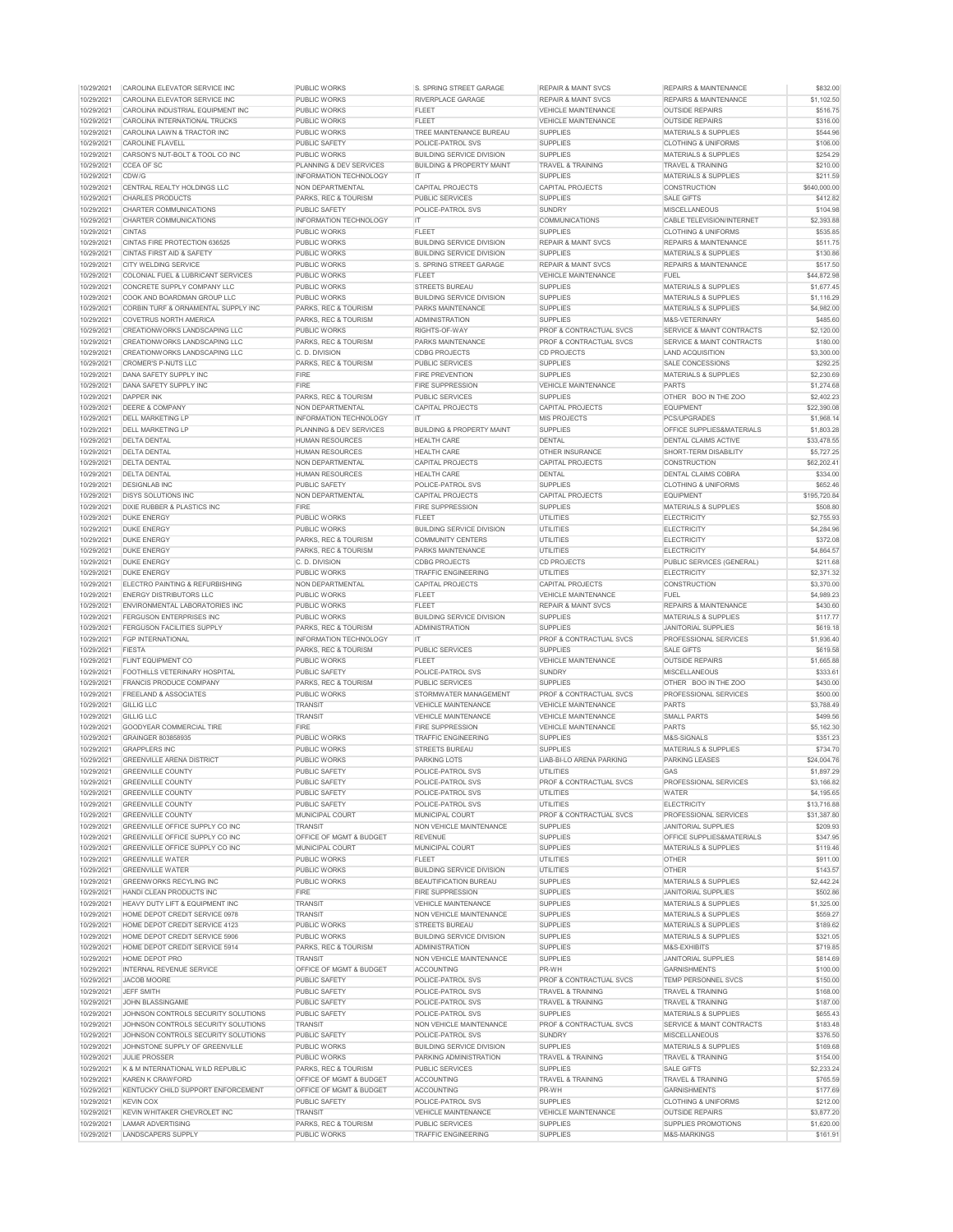| 10/29/2021<br><b>SUPPLIES</b><br>LAWMEN'S SAFETY SUPPLY<br><b>PUBLIC SAFETY</b><br>POLICE-PATROL SVS<br><b>CLOTHING &amp; UNIFORMS</b><br>10/29/2021<br><b>LEADSONLINE LLC</b><br><b>PROF &amp; CONTRACTUAL SVCS</b><br><b>PUBLIC SAFETY</b><br><b>POLICE-PATROL SVS</b><br>SERVICE & MAINT CONTRACTS<br>10/29/2021<br><b>LEVEL 3 COMMUNICATIONS LLC</b><br><b>IT</b><br><b>COMMUNICATIONS</b><br><b>TELECOMMUNICATIONS/WIRELE</b><br><b>INFORMATION TECHNOLOGY</b><br>\$1,234.24<br>10/29/2021<br>LEXISNEXIS 1239194<br><b>PUBLIC SAFETY</b><br><b>POLICE-PATROL SVS</b><br><b>PROF &amp; CONTRACTUAL SVCS</b><br><b>PROFESSIONAL SERVICES</b><br>\$318.00<br>10/29/2021<br><b>NON DEPARTMENTAL</b><br>PLANNING/DESIGN<br>\$68,928.50<br>LMN ARCHITECTS LLP<br><b>CAPITAL PROJECTS</b><br><b>CAPITAL PROJECTS</b><br>10/29/2021<br><b>LOWES</b><br>\$358.26<br><b>PUBLIC WORKS</b><br><b>ONE GARAGE</b><br><b>SUPPLIES</b><br><b>MATERIALS &amp; SUPPLIES</b><br>10/29/2021<br><b>LOWES</b><br>\$222.32<br><b>PUBLIC WORKS</b><br><b>MAINTENANCE</b><br><b>SUPPLIES</b><br><b>MATERIALS &amp; SUPPLIES</b><br>10/29/2021<br>LOWES<br><b>PUBLIC WORKS</b><br><b>RIVER STREET GARAGE</b><br><b>SUPPLIES</b><br><b>MATERIALS &amp; SUPPLIES</b><br>\$290.80<br>10/29/2021<br><b>MARATHON STAFFING INC.</b><br><b>PROF &amp; CONTRACTUAL SVCS</b><br><b>TEMP PERSONNEL SVCS</b><br>\$1,753.14<br><b>TRANSIT</b><br><b>FIXED ROUTE</b><br>10/29/2021<br><b>PARKS, REC &amp; TOURISM</b><br>\$2,993.10<br><b>MARATHON STAFFING INC</b><br><b>PUBLIC SERVICES</b><br><b>PROF &amp; CONTRACTUAL SVCS</b><br><b>TEMP PERSONNEL SVCS</b><br>10/29/2021<br>\$309.60<br><b>MARATHON STAFFING INC</b><br>PARKS, REC & TOURISM<br><b>COMMUNITY CENTERS</b><br><b>PROF &amp; CONTRACTUAL SVCS</b><br><b>TEMP PERSONNEL SVCS</b><br>10/29/2021<br>\$3,996.07<br><b>MARATHON STAFFING INC</b><br><b>PUBLIC SAFETY</b><br><b>POLICE-DISPATCH BUREAU</b><br><b>PROF &amp; CONTRACTUAL SVCS</b><br><b>TEMP PERSONNEL SVCS</b><br>10/29/2021<br>\$720.40<br><b>MARATHON STAFFING INC</b><br><b>MUNICIPAL COURT</b><br><b>MUNICIPAL COURT</b><br><b>PROF &amp; CONTRACTUAL SVCS</b><br><b>TEMP PERSONNEL SVCS</b><br>10/29/2021<br><b>MARATHON STAFFING INC</b><br><b>COMMUNICATION</b><br><b>COMMUNICATION</b><br><b>PROF &amp; CONTRACTUAL SVCS</b><br><b>TEMP PERSONNEL SVCS</b><br>10/29/2021<br><b>PARKS, REC &amp; TOURISM</b><br><b>PARKS MAINTENANCE</b><br><b>PROF &amp; CONTRACTUAL SVCS</b><br><b>TEMP PERSONNEL SVCS</b><br><b>MARATHON STAFFING INC</b><br>10/29/2021<br><b>MARATHON STAFFING INC</b><br><b>PUBLIC WORKS</b><br><b>SEWERS BUREAU</b><br><b>PROF &amp; CONTRACTUAL SVCS</b><br><b>TEMP PERSONNEL SVCS</b><br>10/29/2021<br><b>MARATHON STAFFING INC</b><br><b>PARKS, REC &amp; TOURISM</b><br><b>SPECIAL EVENTS</b><br><b>PROF &amp; CONTRACTUAL SVCS</b><br><b>TEMP PERSONNEL SVCS</b><br>10/29/2021<br>MARATHON STAFFING INC<br><b>PUBLIC WORKS</b><br><b>STREETS BUREAU</b><br><b>PROF &amp; CONTRACTUAL SVCS</b><br><b>TEMP PERSONNEL SVCS</b><br>10/29/2021<br><b>MARIA CROMER</b><br><b>PUBLIC WORKS</b><br><b>CONSTRUCTION &amp; INSPECTION</b><br><b>SUPPLIES</b><br><b>MATERIALS &amp; SUPPLIES</b><br>10/29/2021<br><b>PUBLIC SAFETY</b><br><b>TRAVEL &amp; TRAINING</b><br><b>MICHAEL TIERNEY</b><br><b>POLICE-PATROL SVS</b><br><b>TRAVEL &amp; TRAINING</b><br>10/29/2021<br>MIKE WILLIMON TOWING & RECOVERY INC<br><b>PUBLIC WORKS</b><br><b>FLEET</b><br><b>VEHICLE MAINTENANCE</b><br><b>OUTSIDE REPAIRS</b><br>10/29/2021<br><b>MIKE'S BODY SHOP &amp; TOWING INC</b><br><b>PUBLIC WORKS</b><br><b>FLEET</b><br><b>VEHICLE MAINTENANCE</b><br><b>OUTSIDE REPAIRS</b><br>10/29/2021<br><b>MILDRED LEE</b><br><b>PUBLIC WORKS</b><br><b>RESIDENTIAL COLL BUREAU</b><br><b>TRAVEL &amp; TRAINING</b><br><b>TRAVEL &amp; TRAINING</b><br>\$183.00<br>10/29/2021<br><b>MORRIS BUSINESS SOLUTIONS</b><br><b>POLICE-PATROL SVS</b><br><b>SUPPLIES</b><br><b>MATERIALS &amp; SUPPLIES</b><br>\$613.74<br><b>PUBLIC SAFETY</b><br>10/29/2021<br>MOTOROLA SOLUTIONS INC<br><b>PUBLIC SAFETY</b><br>POLICE-DISPATCH BUREAU<br><b>REPAIR &amp; MAINT SVCS</b><br><b>RADIO MAINTENANCE</b><br>\$4,113.14<br>10/29/2021<br>NORTH GREENVILLE FITNESS<br><b>HUMAN RESOURCES</b><br>OCCUPATIONAL HEALTH<br><b>PROF &amp; CONTRACTUAL SVCS</b><br>PROFESSIONAL SERVICES<br>\$7,040.00<br>10/29/2021<br>OFFICE DEPOT BSD<br><b>PUBLIC SAFETY</b><br>POLICE-PATROL SVS<br><b>SUPPLIES</b><br><b>MATERIALS &amp; SUPPLIES</b><br>\$146.26<br>10/29/2021<br><b>PUBLIC WORKS</b><br><b>VEHICLE MAINTENANCE</b><br>\$1.491.99<br>OZONE COLLISION CENTER LLC<br><b>FLEET</b><br><b>OUTSIDE REPAIRS</b><br>10/29/2021<br>PAMELA CORBIN<br><b>PUBLIC WORKS</b><br>PARKING ADMINISTRATION<br>\$154.00<br><b>TRAVEL &amp; TRAINING</b><br><b>TRAVEL &amp; TRAINING</b><br>10/29/2021<br>\$101.76<br>PANAGAKOS ASPHALT INC<br><b>PUBLIC WORKS</b><br><b>SUPPLIES</b><br><b>MATERIALS &amp; SUPPLIES</b><br><b>SEWERS BUREAU</b><br>10/29/2021<br><b>SUPPLIES</b><br>PANAGAKOS ASPHALT INC<br><b>PUBLIC WORKS</b><br><b>STORM DRAINS BUREAU</b><br><b>MATERIALS &amp; SUPPLIES</b><br>10/29/2021<br>PUBLIC WORKS<br><b>SUPPLIES</b><br>PANAGAKOS ASPHALT INC<br><b>STREETS BUREAU</b><br><b>MATERIALS &amp; SUPPLIES</b><br><b>FIRE SERVICES</b><br>10/29/2021<br>PIEDMONT NATURAL GAS CO INC<br><b>FIRE</b><br><b>UTILITIES</b><br><b>GAS</b><br><b>POSTAGE</b><br>10/29/2021<br><b>PRESORT PLUS INC</b><br><b>OFFICE OF MGMT &amp; BUDGET</b><br><b>PURCHASING</b><br><b>COMMUNICATIONS</b><br>10/29/2021<br><b>PUBLIC WORKS</b><br><b>SUPPLIES</b><br><b>MATERIALS &amp; SUPPLIES</b><br><b>PROSOURCE LLC</b><br><b>BUILDING SERVICE DIVISION</b><br><b>FLEET</b><br><b>TRAVEL &amp; TRAINING</b><br>10/29/2021<br><b>REEL VIDEO &amp; STILLS INC</b><br><b>PUBLIC WORKS</b><br><b>TRAVEL &amp; TRAINING</b><br>10/29/2021<br><b>REID ELECTRIC</b><br>PARKS, REC & TOURISM<br><b>PARKS MAINTENANCE</b><br><b>PROF &amp; CONTRACTUAL SVCS</b><br><b>SERVICE &amp; MAINT CONTRACTS</b><br>10/29/2021<br>RIVER STREET DEVELOPMENT INC<br><b>PUBLIC WORKS</b><br><b>RESIDENTIAL COLL BUREAU</b><br><b>PROF &amp; CONTRACTUAL SVCS</b><br>MAINTENANCE CONTRACTS<br>10/29/2021<br><b>PUBLIC WORKS</b><br>RIVERPLACE DEVELOPMENT II LLC<br><b>RIVERPLACE GARAGE</b><br><b>REPAIR &amp; MAINT SVCS</b><br><b>REPAIRS &amp; MAINTENANCE</b><br>10/29/2021<br><b>INTEREST</b><br>\$209,540.63<br>ROE CASSIDY COATES & PRICE P A<br><b>NON DEPARTMENTAL</b><br><b>HOSPITALITY TAX</b><br>2016 PUB FAC RB INTEREST<br>10/29/2021<br>ROE CASSIDY COATES & PRICE P A<br><b>OFFICE OF MGMT &amp; BUDGET</b><br><b>GENERAL DEBT SERVICE</b><br><b>PRINCIPAL</b><br>2019 NOTE PAYABLE PRIN<br>\$15,012.93<br>10/29/2021<br><b>DENTAL</b><br>\$3,558.80<br>ROE CASSIDY COATES & PRICE P A<br><b>HUMAN RESOURCES</b><br><b>HEALTH CARE</b><br><b>DENTAL ADMIN FEES</b><br>10/29/2021<br><b>DENTAL</b><br>\$10,038.16<br>ROE CASSIDY COATES & PRICE P A<br><b>HUMAN RESOURCES</b><br><b>HEALTH CARE</b><br><b>DENTAL CLAIMS ACTIVE</b><br>10/29/2021<br><b>NON DEPARTMENTAL</b><br><b>INTEREST</b><br>ROE CASSIDY COATES & PRICE P A<br><b>HOSPITALITY TAX</b><br>2015 PFC RB INTEREST<br>\$280,758.68<br>10/29/2021<br>ROE CASSIDY COATES & PRICE P A<br><b>OFFICE OF MGMT &amp; BUDGET</b><br><b>GENERAL DEBT SERVICE</b><br><b>INTEREST</b><br>2018 CAP LEASE INTEREST<br>\$518.63<br>10/29/2021<br><b>PRINCIPAL</b><br>2018 CAP LEASE PRINCIPAL<br>\$9,859.47<br>ROE CASSIDY COATES & PRICE P A<br><b>OFFICE OF MGMT &amp; BUDGET</b><br><b>GENERAL DEBT SERVICE</b><br>\$2,319.68<br>10/29/2021<br>ROE CASSIDY COATES & PRICE P A<br><b>HUMAN RESOURCES</b><br><b>HEALTH CARE</b><br><b>OTHER INSURANCE</b><br>SHORT-TERM DISABILITY<br>10/29/2021<br>\$33,462.50<br>ROE CASSIDY COATES & PRICE P A<br><b>OFFICE OF MGMT &amp; BUDGET</b><br><b>GENERAL DEBT SERVICE</b><br><b>INTEREST</b><br>2012 GO BOND INTEREST<br>10/29/2021<br>ROE CASSIDY COATES & PRICE P A<br><b>STORMWATER</b><br>STORMWATER MANAGEMENT<br>ACCOUNTS PAYABLE(MANUAL)<br><b>SETTLEMENT</b><br>10/29/2021<br>ROE CASSIDY COATES & PRICE P A<br><b>PUBLIC WORKS</b><br>STORMWATER MANAGEMENT<br><b>PROF &amp; CONTRACTUAL SVCS</b><br><b>PROFESSIONAL SERVICES</b><br>10/29/2021<br><b>OFFICE OF MGMT &amp; BUDGET</b><br><b>GENERAL DEBT SERVICE</b><br><b>INTEREST</b><br>ROE CASSIDY COATES & PRICE P A<br>2019 NOTE PAYABLE INT<br>10/29/2021<br>ROGERS & CALLCOTT ENVIRONMENTAL<br><b>PUBLIC WORKS</b><br><b>GARBAGE DISPOSAL BUREAU</b><br><b>PROF &amp; CONTRACTUAL SVCS</b><br>PROFESSIONAL SERVICES<br>10/29/2021<br><b>S C DEPARTMENT OF REVENUE</b><br><b>OFFICE OF MGMT &amp; BUDGET</b><br><b>ACCOUNTING</b><br>PR-WH<br><b>GARNISHMENTS</b><br>10/29/2021<br>PR-WH<br><b>RETIREMENT SVS PURCHASE</b><br><b>S C RETIREMENT SYSTEM</b><br><b>OFFICE OF MGMT &amp; BUDGET</b><br><b>ACCOUNTING</b><br><b>SUPPLIES</b><br><b>SAFE INDUSTRIES</b><br><b>FIRE</b><br><b>FIRE SUPPRESSION</b><br><b>CLOTHING &amp; UNIFORMS</b><br>10/29/2021<br>10/29/2021<br><b>SAFE INDUSTRIES</b><br><b>FIRE</b><br><b>FIRE SUPPRESSION</b><br><b>VEHICLE MAINTENANCE</b><br><b>PARTS</b><br>10/29/2021<br><b>SUPPLIES</b><br><b>SAFE INDUSTRIES</b><br><b>FIRE</b><br><b>FIRE SUPPRESSION</b><br><b>MATERIALS &amp; SUPPLIES</b><br><b>SUPPLIES</b><br>10/29/2021<br><b>SAM'S CLUB</b><br><b>PARKS, REC &amp; TOURISM</b><br><b>PUBLIC SERVICES</b><br>OTHER HOLIDAY AT ZOO<br>10/29/2021<br><b>SUPPLIES</b><br><b>SAM'S CLUB</b><br>PARKS, REC & TOURISM<br><b>PUBLIC SERVICES</b><br>OTHER BOO IN THE ZOO<br>PR-WH<br>10/29/2021<br><b>SC DEPT OF EMPLOYMENT &amp; WORKFORCE</b><br><b>OFFICE OF MGMT &amp; BUDGET</b><br><b>ACCOUNTING</b><br><b>GARNISHMENTS</b><br>10/29/2021<br>PR-WH<br><b>SC STATE DISBURSEMENT UNIT</b><br><b>OFFICE OF MGMT &amp; BUDGET</b><br><b>ACCOUNTING</b><br><b>GARNISHMENTS</b><br>10/29/2021<br><b>SEBRG LLC</b><br><b>PUBLIC WORKS</b><br><b>BUILDING SERVICE DIVISION</b><br><b>REPAIR &amp; MAINT SVCS</b><br><b>FOUNTAIN REPAIR</b><br>10/29/2021<br><b>SEJ SERVICES LLC</b><br><b>TRANSIT</b><br>NON VEHICLE MAINTENANCE<br><b>PROF &amp; CONTRACTUAL SVCS</b><br><b>SERVICE &amp; MAINT CONTRACTS</b><br>10/29/2021<br><b>SEJ SERVICES LLC</b><br>MUNICIPAL COURT<br><b>MUNICIPAL COURT</b><br><b>PROF &amp; CONTRACTUAL SVCS</b><br><b>SERVICE &amp; MAINT CONTRACTS</b><br><b>PROF &amp; CONTRACTUAL SVCS</b><br>10/29/2021<br><b>SEJ SERVICES LLC</b><br>PARKS, REC & TOURISM<br><b>TOURISM DISTRICT</b><br><b>SERVICE &amp; MAINT CONTRACTS</b><br><b>FIRE</b><br><b>FIRE SERVICES</b><br>10/29/2021<br><b>SEJ SERVICES LLC</b><br><b>PROF &amp; CONTRACTUAL SVCS</b><br><b>SERVICE &amp; MAINT CONTRACTS</b><br>10/29/2021<br><b>SEJ SERVICES LLC</b><br><b>PARKS, REC &amp; TOURISM</b><br><b>PARKS MAINTENANCE</b><br><b>PROF &amp; CONTRACTUAL SVCS</b><br><b>SERVICE &amp; MAINT CONTRACTS</b><br>10/29/2021<br><b>FIRE</b><br><b>SEJ SERVICES LLC</b><br><b>FIRE SUPPRESSION</b><br><b>SUPPLIES</b><br><b>JANITORIAL SUPPLIES</b><br>10/29/2021<br><b>PUBLIC WORKS</b><br><b>PROF &amp; CONTRACTUAL SVCS</b><br><b>SEJ SERVICES LLC</b><br><b>BUILDING SERVICE DIVISION</b><br><b>SERVICE &amp; MAINT CONTRACTS</b><br>10/29/2021<br><b>POLICE-PATROL SVS</b><br><b>SEJ SERVICES LLC</b><br><b>PUBLIC SAFETY</b><br><b>PROF &amp; CONTRACTUAL SVCS</b><br><b>SERVICE &amp; MAINT CONTRACTS</b><br>10/29/2021<br><b>SEJ SERVICES LLC</b><br><b>PUBLIC WORKS</b><br><b>TRAFFIC ENGINEERING</b><br><b>PROF &amp; CONTRACTUAL SVCS</b><br>SERVICE & MAINT CONTRACTS<br>10/29/2021<br><b>VEHICLE MAINTENANCE</b><br><b>PARTS</b><br><b>SEON SYSTEM SALES INC</b><br><b>TRANSIT</b><br><b>VEHICLE MAINTENANCE</b><br>10/29/2021<br><b>PARKS, REC &amp; TOURISM</b><br><b>SUPPLIES</b><br><b>CLOTHING &amp; UNIFORMS</b><br><b>SIGNATURES COMPANY LLC</b><br><b>EVENTS MANAGEMENT</b><br>10/29/2021<br>SIGNATURES COMPANY LLC<br><b>PARKS, REC &amp; TOURISM</b><br><b>TOURISM DISTRICT</b><br><b>SUPPLIES</b><br><b>CLOTHING &amp; UNIFORMS</b><br>10/29/2021<br>SITE DESIGN INC<br><b>NON DEPARTMENTAL</b><br><b>CAPITAL PROJECTS</b><br><b>CAPITAL PROJECTS</b><br>PLANNING/DESIGN<br>10/29/2021<br><b>SMITH TURF &amp; IRRIGATION</b><br><b>PARKS, REC &amp; TOURISM</b><br><b>PARKS MAINTENANCE</b><br>MACHINERY AND EQUIPMENT<br>MACHINERY AND EQUIPMENT<br>10/29/2021<br><b>SMITH TURF &amp; IRRIGATION</b><br>NON DEPARTMENTAL<br><b>CAPITAL PROJECTS</b><br>CAPITAL PROJECTS<br><b>EQUIPMENT</b><br>10/29/2021<br>SNIDER FLEET SOLUTIONS<br><b>PUBLIC WORKS</b><br><b>FLEET</b><br>VEHICLE MAINTENANCE<br><b>OUTSIDE REPAIRS</b><br>10/29/2021<br>SOFTWAREONE INC<br>NON DEPARTMENTAL<br><b>CAPITAL PROJECTS</b><br><b>CAPITAL PROJECTS</b><br><b>EQUIPMENT</b><br>10/29/2021<br><b>MATERIALS &amp; SUPPLIES</b><br>SOFTWAREONE INC<br><b>INFORMATION TECHNOLOGY</b><br><b>SUPPLIES</b><br>IT.<br>10/29/2021<br><b>FIRE</b><br>SOUTH CAROLINA FIRE MARSHALS ASSOC<br><b>FIRE PREVENTION</b><br><b>TRAVEL &amp; TRAINING</b><br><b>TRAVEL &amp; TRAINING</b><br>10/29/2021<br>SOUTH-EAST ZOO ALLIANCE FOR REPRODU<br><b>PARKS, REC &amp; TOURISM</b><br><b>PUBLIC SERVICES</b><br><b>SUNDRY</b><br><b>RESEARCH CONSERVATION EXP</b><br>10/29/2021<br><b>SUPPLIES</b><br>SOUTHEASTERN PAPER GROUP<br>PARKS, REC & TOURISM<br><b>TOURISM DISTRICT</b><br><b>JANITORIAL SUPPLIES</b><br>10/29/2021<br>SOUTHEASTERN PAPER GROUP<br><b>PUBLIC WORKS</b><br><b>BUILDING SERVICE DIVISION</b><br><b>SUPPLIES</b><br><b>JANITORIAL SUPPLIES</b><br>10/29/2021<br>SPECIAL SYSTEMS INC<br>PARKS, REC & TOURISM<br><b>TOURISM DISTRICT</b><br><b>PROF &amp; CONTRACTUAL SVCS</b><br>SERVICE & MAINT CONTRACTS<br>10/29/2021<br>STAPLES ADVANTAGE<br><b>INFORMATION TECHNOLOGY</b><br>IT.<br><b>SUPPLIES</b><br><b>MATERIALS &amp; SUPPLIES</b><br>10/29/2021<br><b>ADMINISTRATION</b><br><b>STONE AVE NURSERY LLC</b><br>PARKS, REC & TOURISM<br><b>SUPPLIES</b><br>M&S-GROUNDS<br>10/29/2021<br><b>PROF &amp; CONTRACTUAL SVCS</b><br>SUBLIGHT ENGINEERING PLLC<br><b>OFFICE OF MGMT &amp; BUDGET</b><br><b>RISK MANAGEMENT</b><br><b>PROFESSIONAL SERVICES</b><br>10/29/2021<br><b>SUBLIGHT ENGINEERING PLLC</b><br><b>CITY MANAGER</b><br><b>CITY MANAGER</b><br><b>PROF &amp; CONTRACTUAL SVCS</b><br><b>PROFESSIONAL SERVICES</b><br>10/29/2021<br><b>TALENT MANAGEMENT SOLUTIONS</b><br><b>PUBLIC WORKS</b><br>PARKING ADMINISTRATION<br><b>PROF &amp; CONTRACTUAL SVCS</b><br><b>TEMP PERSONNEL SVCS</b><br>10/29/2021<br><b>TD CARD SERVICES</b><br><b>PARKS, REC &amp; TOURISM</b><br><b>PARKS MAINTENANCE</b><br><b>SUPPLIES</b><br><b>CLOTHING &amp; UNIFORMS</b><br>10/29/2021<br><b>MAYOR</b><br><b>MAYOR</b><br><b>TRAVEL &amp; TRAINING</b><br><b>TD CARD SERVICES</b><br><b>TRAVEL &amp; TRAINING</b><br>10/29/2021<br><b>TD CARD SERVICES</b><br><b>PUBLIC WORKS</b><br><b>FLEET</b><br>VEHICLE MAINTENANCE<br><b>OUTSIDE REPAIRS</b><br>10/29/2021<br><b>TD CARD SERVICES</b><br><b>COMMUNICATION</b><br><b>COMMUNICATION</b><br><b>PROF &amp; CONTRACTUAL SVCS</b><br><b>PROFESSIONAL SERVICES</b><br>10/29/2021<br><b>TD CARD SERVICES</b><br>PARKS, REC & TOURISM<br><b>EVENTS MANAGEMENT</b><br><b>SUPPLIES</b><br><b>CLOTHING &amp; UNIFORMS</b><br>\$310.70 | 10/29/2021 | LANDSCAPERS SUPPLY | <b>PARKS, REC &amp; TOURISM</b> | <b>PARKS MAINTENANCE</b> | <b>SUPPLIES</b> | <b>MATERIALS &amp; SUPPLIES</b> | \$776.55       |
|-------------------------------------------------------------------------------------------------------------------------------------------------------------------------------------------------------------------------------------------------------------------------------------------------------------------------------------------------------------------------------------------------------------------------------------------------------------------------------------------------------------------------------------------------------------------------------------------------------------------------------------------------------------------------------------------------------------------------------------------------------------------------------------------------------------------------------------------------------------------------------------------------------------------------------------------------------------------------------------------------------------------------------------------------------------------------------------------------------------------------------------------------------------------------------------------------------------------------------------------------------------------------------------------------------------------------------------------------------------------------------------------------------------------------------------------------------------------------------------------------------------------------------------------------------------------------------------------------------------------------------------------------------------------------------------------------------------------------------------------------------------------------------------------------------------------------------------------------------------------------------------------------------------------------------------------------------------------------------------------------------------------------------------------------------------------------------------------------------------------------------------------------------------------------------------------------------------------------------------------------------------------------------------------------------------------------------------------------------------------------------------------------------------------------------------------------------------------------------------------------------------------------------------------------------------------------------------------------------------------------------------------------------------------------------------------------------------------------------------------------------------------------------------------------------------------------------------------------------------------------------------------------------------------------------------------------------------------------------------------------------------------------------------------------------------------------------------------------------------------------------------------------------------------------------------------------------------------------------------------------------------------------------------------------------------------------------------------------------------------------------------------------------------------------------------------------------------------------------------------------------------------------------------------------------------------------------------------------------------------------------------------------------------------------------------------------------------------------------------------------------------------------------------------------------------------------------------------------------------------------------------------------------------------------------------------------------------------------------------------------------------------------------------------------------------------------------------------------------------------------------------------------------------------------------------------------------------------------------------------------------------------------------------------------------------------------------------------------------------------------------------------------------------------------------------------------------------------------------------------------------------------------------------------------------------------------------------------------------------------------------------------------------------------------------------------------------------------------------------------------------------------------------------------------------------------------------------------------------------------------------------------------------------------------------------------------------------------------------------------------------------------------------------------------------------------------------------------------------------------------------------------------------------------------------------------------------------------------------------------------------------------------------------------------------------------------------------------------------------------------------------------------------------------------------------------------------------------------------------------------------------------------------------------------------------------------------------------------------------------------------------------------------------------------------------------------------------------------------------------------------------------------------------------------------------------------------------------------------------------------------------------------------------------------------------------------------------------------------------------------------------------------------------------------------------------------------------------------------------------------------------------------------------------------------------------------------------------------------------------------------------------------------------------------------------------------------------------------------------------------------------------------------------------------------------------------------------------------------------------------------------------------------------------------------------------------------------------------------------------------------------------------------------------------------------------------------------------------------------------------------------------------------------------------------------------------------------------------------------------------------------------------------------------------------------------------------------------------------------------------------------------------------------------------------------------------------------------------------------------------------------------------------------------------------------------------------------------------------------------------------------------------------------------------------------------------------------------------------------------------------------------------------------------------------------------------------------------------------------------------------------------------------------------------------------------------------------------------------------------------------------------------------------------------------------------------------------------------------------------------------------------------------------------------------------------------------------------------------------------------------------------------------------------------------------------------------------------------------------------------------------------------------------------------------------------------------------------------------------------------------------------------------------------------------------------------------------------------------------------------------------------------------------------------------------------------------------------------------------------------------------------------------------------------------------------------------------------------------------------------------------------------------------------------------------------------------------------------------------------------------------------------------------------------------------------------------------------------------------------------------------------------------------------------------------------------------------------------------------------------------------------------------------------------------------------------------------------------------------------------------------------------------------------------------------------------------------------------------------------------------------------------------------------------------------------------------------------------------------------------------------------------------------------------------------------------------------------------------------------------------------------------------------------------------------------------------------------------------------------------------------------------------------------------------------------------------------------------------------------------------------------------------------------------------------------------------------------------------------------------------------------------------------------------------------------------------------------------------------------------------------------------------------------------------------------------------------------------------------------------------------------------------------------------------------------------------------------------------------------------------------------------------------------------------------------------------------------------------------------------------------------------------------------------------------------------------------------------------------------------------------------------------------------------------------------------------------------------------------------------------------------------------------------------------------------------------------------------------------------------------------------------------------------------------------------------------------------------------------------------------------------------------------------------------------------------------------------------------------------------------------------------------------------------------------------------------------------------------------------------------------------------------------------------------------------------------------------------------------------------------------------------------------------------------------------------------------------------------------------------------------------------------------------------------------------------------------------------------------------------------------------------------------------------------------------------------------------------------------------------------------------------------------------------------------------------------------------------------------------------------------------------------------------------------------------------------------------------------------------------------------------------------------------------------------------------------------------------------------------------------------------------------------------------------------------------------------------------------------------------------------------------------------------------------------------------------------------------------------------------------------------------------------------------------------------------------------------------------------------------------------------------------------------------------------------------------------------------------------------------------------------------------------------------------------------------------------------------------------------------------------------------------------------------------------------------------------------------------------------------------------------------------------------------------------------------------------------------------------------------------------------------------------------------------------------------------------------------------------------------------------------------------------------------------------------------------------------------------------------------------------------------------------------------------------------------------------------------------------------------------------------------------------------------------------------------------------------------------------------------------------------------------------------------------------------------------------------------------------------------------------------------------------------------------------------------------------------------------------------------------------------------------------------------------------------------------------------------------------------------------------------------------------------------------------------------------------------------------------------------------------------------------------------------------------------------------------------------------------------------------------------------------------------------------------------------------------------------------------------------------------------------------------------------------------------------------------------------------------------------------------------------------------------------------------------------------------------------------------------------------------------------------------------------------------------------------------------------------------------------------------------------------------------------------------------------------------------------------------------------------------------------------------------------------------------------------------------------------------------------------------------------------------------------------------------------------------------------------------------------------------------------------------------------------------------------------------------------------------------------------------------------------------------------------------------------------------------------------------------------------------------------------------------------------------------------------------------------------------------------------------------------------------------------------------------------------------------------------------------------------------------------------------------------------------------------------------------------------------------------------|------------|--------------------|---------------------------------|--------------------------|-----------------|---------------------------------|----------------|
|                                                                                                                                                                                                                                                                                                                                                                                                                                                                                                                                                                                                                                                                                                                                                                                                                                                                                                                                                                                                                                                                                                                                                                                                                                                                                                                                                                                                                                                                                                                                                                                                                                                                                                                                                                                                                                                                                                                                                                                                                                                                                                                                                                                                                                                                                                                                                                                                                                                                                                                                                                                                                                                                                                                                                                                                                                                                                                                                                                                                                                                                                                                                                                                                                                                                                                                                                                                                                                                                                                                                                                                                                                                                                                                                                                                                                                                                                                                                                                                                                                                                                                                                                                                                                                                                                                                                                                                                                                                                                                                                                                                                                                                                                                                                                                                                                                                                                                                                                                                                                                                                                                                                                                                                                                                                                                                                                                                                                                                                                                                                                                                                                                                                                                                                                                                                                                                                                                                                                                                                                                                                                                                                                                                                                                                                                                                                                                                                                                                                                                                                                                                                                                                                                                                                                                                                                                                                                                                                                                                                                                                                                                                                                                                                                                                                                                                                                                                                                                                                                                                                                                                                                                                                                                                                                                                                                                                                                                                                                                                                                                                                                                                                                                                                                                                                                                                                                                                                                                                                                                                                                                                                                                                                                                                                                                                                                                                                                                                                                                                                                                                                                                                                                                                                                                                                                                                                                                                                                                                                                                                                                                                                                                                                                                                                                                                                                                                                                                                                                                                                                                                                                                                                                                                                                                                                                                                                                                                                                                                                                                                                                                                                                                                                                                                                                                                                                                                                                                                                                                                                                                                                                                                                                                                                                                                                                                                                                                                                                                                                                                                                                                                                                                                                                                                                                                                                                                                                                                                                                                                                                                                                                                                                                                                                                                                                                                                                                                                                                                                                                                                                                                                                                                                                                                                                                                                                                                                                                                                                                                                                                                                                                                                                                                                                                                                                                                                                                                                                                                                                                                                                                                                                                                                                                                                                                                                                                                                                                                                                                                                                                                                                                                                                                                                                                                                                                                                                                                                                                                                                                                                                                                                                                                                                                                                                                                                                                                                                                                                                                                                                                                                                                                                                                                                                                                                                                                                                                                               |            |                    |                                 |                          |                 |                                 | \$596.60       |
|                                                                                                                                                                                                                                                                                                                                                                                                                                                                                                                                                                                                                                                                                                                                                                                                                                                                                                                                                                                                                                                                                                                                                                                                                                                                                                                                                                                                                                                                                                                                                                                                                                                                                                                                                                                                                                                                                                                                                                                                                                                                                                                                                                                                                                                                                                                                                                                                                                                                                                                                                                                                                                                                                                                                                                                                                                                                                                                                                                                                                                                                                                                                                                                                                                                                                                                                                                                                                                                                                                                                                                                                                                                                                                                                                                                                                                                                                                                                                                                                                                                                                                                                                                                                                                                                                                                                                                                                                                                                                                                                                                                                                                                                                                                                                                                                                                                                                                                                                                                                                                                                                                                                                                                                                                                                                                                                                                                                                                                                                                                                                                                                                                                                                                                                                                                                                                                                                                                                                                                                                                                                                                                                                                                                                                                                                                                                                                                                                                                                                                                                                                                                                                                                                                                                                                                                                                                                                                                                                                                                                                                                                                                                                                                                                                                                                                                                                                                                                                                                                                                                                                                                                                                                                                                                                                                                                                                                                                                                                                                                                                                                                                                                                                                                                                                                                                                                                                                                                                                                                                                                                                                                                                                                                                                                                                                                                                                                                                                                                                                                                                                                                                                                                                                                                                                                                                                                                                                                                                                                                                                                                                                                                                                                                                                                                                                                                                                                                                                                                                                                                                                                                                                                                                                                                                                                                                                                                                                                                                                                                                                                                                                                                                                                                                                                                                                                                                                                                                                                                                                                                                                                                                                                                                                                                                                                                                                                                                                                                                                                                                                                                                                                                                                                                                                                                                                                                                                                                                                                                                                                                                                                                                                                                                                                                                                                                                                                                                                                                                                                                                                                                                                                                                                                                                                                                                                                                                                                                                                                                                                                                                                                                                                                                                                                                                                                                                                                                                                                                                                                                                                                                                                                                                                                                                                                                                                                                                                                                                                                                                                                                                                                                                                                                                                                                                                                                                                                                                                                                                                                                                                                                                                                                                                                                                                                                                                                                                                                                                                                                                                                                                                                                                                                                                                                                                                                                                                                                                               |            |                    |                                 |                          |                 |                                 | \$9,123.74     |
|                                                                                                                                                                                                                                                                                                                                                                                                                                                                                                                                                                                                                                                                                                                                                                                                                                                                                                                                                                                                                                                                                                                                                                                                                                                                                                                                                                                                                                                                                                                                                                                                                                                                                                                                                                                                                                                                                                                                                                                                                                                                                                                                                                                                                                                                                                                                                                                                                                                                                                                                                                                                                                                                                                                                                                                                                                                                                                                                                                                                                                                                                                                                                                                                                                                                                                                                                                                                                                                                                                                                                                                                                                                                                                                                                                                                                                                                                                                                                                                                                                                                                                                                                                                                                                                                                                                                                                                                                                                                                                                                                                                                                                                                                                                                                                                                                                                                                                                                                                                                                                                                                                                                                                                                                                                                                                                                                                                                                                                                                                                                                                                                                                                                                                                                                                                                                                                                                                                                                                                                                                                                                                                                                                                                                                                                                                                                                                                                                                                                                                                                                                                                                                                                                                                                                                                                                                                                                                                                                                                                                                                                                                                                                                                                                                                                                                                                                                                                                                                                                                                                                                                                                                                                                                                                                                                                                                                                                                                                                                                                                                                                                                                                                                                                                                                                                                                                                                                                                                                                                                                                                                                                                                                                                                                                                                                                                                                                                                                                                                                                                                                                                                                                                                                                                                                                                                                                                                                                                                                                                                                                                                                                                                                                                                                                                                                                                                                                                                                                                                                                                                                                                                                                                                                                                                                                                                                                                                                                                                                                                                                                                                                                                                                                                                                                                                                                                                                                                                                                                                                                                                                                                                                                                                                                                                                                                                                                                                                                                                                                                                                                                                                                                                                                                                                                                                                                                                                                                                                                                                                                                                                                                                                                                                                                                                                                                                                                                                                                                                                                                                                                                                                                                                                                                                                                                                                                                                                                                                                                                                                                                                                                                                                                                                                                                                                                                                                                                                                                                                                                                                                                                                                                                                                                                                                                                                                                                                                                                                                                                                                                                                                                                                                                                                                                                                                                                                                                                                                                                                                                                                                                                                                                                                                                                                                                                                                                                                                                                                                                                                                                                                                                                                                                                                                                                                                                                                                                                                               |            |                    |                                 |                          |                 |                                 |                |
|                                                                                                                                                                                                                                                                                                                                                                                                                                                                                                                                                                                                                                                                                                                                                                                                                                                                                                                                                                                                                                                                                                                                                                                                                                                                                                                                                                                                                                                                                                                                                                                                                                                                                                                                                                                                                                                                                                                                                                                                                                                                                                                                                                                                                                                                                                                                                                                                                                                                                                                                                                                                                                                                                                                                                                                                                                                                                                                                                                                                                                                                                                                                                                                                                                                                                                                                                                                                                                                                                                                                                                                                                                                                                                                                                                                                                                                                                                                                                                                                                                                                                                                                                                                                                                                                                                                                                                                                                                                                                                                                                                                                                                                                                                                                                                                                                                                                                                                                                                                                                                                                                                                                                                                                                                                                                                                                                                                                                                                                                                                                                                                                                                                                                                                                                                                                                                                                                                                                                                                                                                                                                                                                                                                                                                                                                                                                                                                                                                                                                                                                                                                                                                                                                                                                                                                                                                                                                                                                                                                                                                                                                                                                                                                                                                                                                                                                                                                                                                                                                                                                                                                                                                                                                                                                                                                                                                                                                                                                                                                                                                                                                                                                                                                                                                                                                                                                                                                                                                                                                                                                                                                                                                                                                                                                                                                                                                                                                                                                                                                                                                                                                                                                                                                                                                                                                                                                                                                                                                                                                                                                                                                                                                                                                                                                                                                                                                                                                                                                                                                                                                                                                                                                                                                                                                                                                                                                                                                                                                                                                                                                                                                                                                                                                                                                                                                                                                                                                                                                                                                                                                                                                                                                                                                                                                                                                                                                                                                                                                                                                                                                                                                                                                                                                                                                                                                                                                                                                                                                                                                                                                                                                                                                                                                                                                                                                                                                                                                                                                                                                                                                                                                                                                                                                                                                                                                                                                                                                                                                                                                                                                                                                                                                                                                                                                                                                                                                                                                                                                                                                                                                                                                                                                                                                                                                                                                                                                                                                                                                                                                                                                                                                                                                                                                                                                                                                                                                                                                                                                                                                                                                                                                                                                                                                                                                                                                                                                                                                                                                                                                                                                                                                                                                                                                                                                                                                                                                                                               |            |                    |                                 |                          |                 |                                 |                |
|                                                                                                                                                                                                                                                                                                                                                                                                                                                                                                                                                                                                                                                                                                                                                                                                                                                                                                                                                                                                                                                                                                                                                                                                                                                                                                                                                                                                                                                                                                                                                                                                                                                                                                                                                                                                                                                                                                                                                                                                                                                                                                                                                                                                                                                                                                                                                                                                                                                                                                                                                                                                                                                                                                                                                                                                                                                                                                                                                                                                                                                                                                                                                                                                                                                                                                                                                                                                                                                                                                                                                                                                                                                                                                                                                                                                                                                                                                                                                                                                                                                                                                                                                                                                                                                                                                                                                                                                                                                                                                                                                                                                                                                                                                                                                                                                                                                                                                                                                                                                                                                                                                                                                                                                                                                                                                                                                                                                                                                                                                                                                                                                                                                                                                                                                                                                                                                                                                                                                                                                                                                                                                                                                                                                                                                                                                                                                                                                                                                                                                                                                                                                                                                                                                                                                                                                                                                                                                                                                                                                                                                                                                                                                                                                                                                                                                                                                                                                                                                                                                                                                                                                                                                                                                                                                                                                                                                                                                                                                                                                                                                                                                                                                                                                                                                                                                                                                                                                                                                                                                                                                                                                                                                                                                                                                                                                                                                                                                                                                                                                                                                                                                                                                                                                                                                                                                                                                                                                                                                                                                                                                                                                                                                                                                                                                                                                                                                                                                                                                                                                                                                                                                                                                                                                                                                                                                                                                                                                                                                                                                                                                                                                                                                                                                                                                                                                                                                                                                                                                                                                                                                                                                                                                                                                                                                                                                                                                                                                                                                                                                                                                                                                                                                                                                                                                                                                                                                                                                                                                                                                                                                                                                                                                                                                                                                                                                                                                                                                                                                                                                                                                                                                                                                                                                                                                                                                                                                                                                                                                                                                                                                                                                                                                                                                                                                                                                                                                                                                                                                                                                                                                                                                                                                                                                                                                                                                                                                                                                                                                                                                                                                                                                                                                                                                                                                                                                                                                                                                                                                                                                                                                                                                                                                                                                                                                                                                                                                                                                                                                                                                                                                                                                                                                                                                                                                                                                                                                                               |            |                    |                                 |                          |                 |                                 |                |
|                                                                                                                                                                                                                                                                                                                                                                                                                                                                                                                                                                                                                                                                                                                                                                                                                                                                                                                                                                                                                                                                                                                                                                                                                                                                                                                                                                                                                                                                                                                                                                                                                                                                                                                                                                                                                                                                                                                                                                                                                                                                                                                                                                                                                                                                                                                                                                                                                                                                                                                                                                                                                                                                                                                                                                                                                                                                                                                                                                                                                                                                                                                                                                                                                                                                                                                                                                                                                                                                                                                                                                                                                                                                                                                                                                                                                                                                                                                                                                                                                                                                                                                                                                                                                                                                                                                                                                                                                                                                                                                                                                                                                                                                                                                                                                                                                                                                                                                                                                                                                                                                                                                                                                                                                                                                                                                                                                                                                                                                                                                                                                                                                                                                                                                                                                                                                                                                                                                                                                                                                                                                                                                                                                                                                                                                                                                                                                                                                                                                                                                                                                                                                                                                                                                                                                                                                                                                                                                                                                                                                                                                                                                                                                                                                                                                                                                                                                                                                                                                                                                                                                                                                                                                                                                                                                                                                                                                                                                                                                                                                                                                                                                                                                                                                                                                                                                                                                                                                                                                                                                                                                                                                                                                                                                                                                                                                                                                                                                                                                                                                                                                                                                                                                                                                                                                                                                                                                                                                                                                                                                                                                                                                                                                                                                                                                                                                                                                                                                                                                                                                                                                                                                                                                                                                                                                                                                                                                                                                                                                                                                                                                                                                                                                                                                                                                                                                                                                                                                                                                                                                                                                                                                                                                                                                                                                                                                                                                                                                                                                                                                                                                                                                                                                                                                                                                                                                                                                                                                                                                                                                                                                                                                                                                                                                                                                                                                                                                                                                                                                                                                                                                                                                                                                                                                                                                                                                                                                                                                                                                                                                                                                                                                                                                                                                                                                                                                                                                                                                                                                                                                                                                                                                                                                                                                                                                                                                                                                                                                                                                                                                                                                                                                                                                                                                                                                                                                                                                                                                                                                                                                                                                                                                                                                                                                                                                                                                                                                                                                                                                                                                                                                                                                                                                                                                                                                                                                                                                               |            |                    |                                 |                          |                 |                                 |                |
|                                                                                                                                                                                                                                                                                                                                                                                                                                                                                                                                                                                                                                                                                                                                                                                                                                                                                                                                                                                                                                                                                                                                                                                                                                                                                                                                                                                                                                                                                                                                                                                                                                                                                                                                                                                                                                                                                                                                                                                                                                                                                                                                                                                                                                                                                                                                                                                                                                                                                                                                                                                                                                                                                                                                                                                                                                                                                                                                                                                                                                                                                                                                                                                                                                                                                                                                                                                                                                                                                                                                                                                                                                                                                                                                                                                                                                                                                                                                                                                                                                                                                                                                                                                                                                                                                                                                                                                                                                                                                                                                                                                                                                                                                                                                                                                                                                                                                                                                                                                                                                                                                                                                                                                                                                                                                                                                                                                                                                                                                                                                                                                                                                                                                                                                                                                                                                                                                                                                                                                                                                                                                                                                                                                                                                                                                                                                                                                                                                                                                                                                                                                                                                                                                                                                                                                                                                                                                                                                                                                                                                                                                                                                                                                                                                                                                                                                                                                                                                                                                                                                                                                                                                                                                                                                                                                                                                                                                                                                                                                                                                                                                                                                                                                                                                                                                                                                                                                                                                                                                                                                                                                                                                                                                                                                                                                                                                                                                                                                                                                                                                                                                                                                                                                                                                                                                                                                                                                                                                                                                                                                                                                                                                                                                                                                                                                                                                                                                                                                                                                                                                                                                                                                                                                                                                                                                                                                                                                                                                                                                                                                                                                                                                                                                                                                                                                                                                                                                                                                                                                                                                                                                                                                                                                                                                                                                                                                                                                                                                                                                                                                                                                                                                                                                                                                                                                                                                                                                                                                                                                                                                                                                                                                                                                                                                                                                                                                                                                                                                                                                                                                                                                                                                                                                                                                                                                                                                                                                                                                                                                                                                                                                                                                                                                                                                                                                                                                                                                                                                                                                                                                                                                                                                                                                                                                                                                                                                                                                                                                                                                                                                                                                                                                                                                                                                                                                                                                                                                                                                                                                                                                                                                                                                                                                                                                                                                                                                                                                                                                                                                                                                                                                                                                                                                                                                                                                                                                                                               |            |                    |                                 |                          |                 |                                 |                |
|                                                                                                                                                                                                                                                                                                                                                                                                                                                                                                                                                                                                                                                                                                                                                                                                                                                                                                                                                                                                                                                                                                                                                                                                                                                                                                                                                                                                                                                                                                                                                                                                                                                                                                                                                                                                                                                                                                                                                                                                                                                                                                                                                                                                                                                                                                                                                                                                                                                                                                                                                                                                                                                                                                                                                                                                                                                                                                                                                                                                                                                                                                                                                                                                                                                                                                                                                                                                                                                                                                                                                                                                                                                                                                                                                                                                                                                                                                                                                                                                                                                                                                                                                                                                                                                                                                                                                                                                                                                                                                                                                                                                                                                                                                                                                                                                                                                                                                                                                                                                                                                                                                                                                                                                                                                                                                                                                                                                                                                                                                                                                                                                                                                                                                                                                                                                                                                                                                                                                                                                                                                                                                                                                                                                                                                                                                                                                                                                                                                                                                                                                                                                                                                                                                                                                                                                                                                                                                                                                                                                                                                                                                                                                                                                                                                                                                                                                                                                                                                                                                                                                                                                                                                                                                                                                                                                                                                                                                                                                                                                                                                                                                                                                                                                                                                                                                                                                                                                                                                                                                                                                                                                                                                                                                                                                                                                                                                                                                                                                                                                                                                                                                                                                                                                                                                                                                                                                                                                                                                                                                                                                                                                                                                                                                                                                                                                                                                                                                                                                                                                                                                                                                                                                                                                                                                                                                                                                                                                                                                                                                                                                                                                                                                                                                                                                                                                                                                                                                                                                                                                                                                                                                                                                                                                                                                                                                                                                                                                                                                                                                                                                                                                                                                                                                                                                                                                                                                                                                                                                                                                                                                                                                                                                                                                                                                                                                                                                                                                                                                                                                                                                                                                                                                                                                                                                                                                                                                                                                                                                                                                                                                                                                                                                                                                                                                                                                                                                                                                                                                                                                                                                                                                                                                                                                                                                                                                                                                                                                                                                                                                                                                                                                                                                                                                                                                                                                                                                                                                                                                                                                                                                                                                                                                                                                                                                                                                                                                                                                                                                                                                                                                                                                                                                                                                                                                                                                                                                                               |            |                    |                                 |                          |                 |                                 |                |
|                                                                                                                                                                                                                                                                                                                                                                                                                                                                                                                                                                                                                                                                                                                                                                                                                                                                                                                                                                                                                                                                                                                                                                                                                                                                                                                                                                                                                                                                                                                                                                                                                                                                                                                                                                                                                                                                                                                                                                                                                                                                                                                                                                                                                                                                                                                                                                                                                                                                                                                                                                                                                                                                                                                                                                                                                                                                                                                                                                                                                                                                                                                                                                                                                                                                                                                                                                                                                                                                                                                                                                                                                                                                                                                                                                                                                                                                                                                                                                                                                                                                                                                                                                                                                                                                                                                                                                                                                                                                                                                                                                                                                                                                                                                                                                                                                                                                                                                                                                                                                                                                                                                                                                                                                                                                                                                                                                                                                                                                                                                                                                                                                                                                                                                                                                                                                                                                                                                                                                                                                                                                                                                                                                                                                                                                                                                                                                                                                                                                                                                                                                                                                                                                                                                                                                                                                                                                                                                                                                                                                                                                                                                                                                                                                                                                                                                                                                                                                                                                                                                                                                                                                                                                                                                                                                                                                                                                                                                                                                                                                                                                                                                                                                                                                                                                                                                                                                                                                                                                                                                                                                                                                                                                                                                                                                                                                                                                                                                                                                                                                                                                                                                                                                                                                                                                                                                                                                                                                                                                                                                                                                                                                                                                                                                                                                                                                                                                                                                                                                                                                                                                                                                                                                                                                                                                                                                                                                                                                                                                                                                                                                                                                                                                                                                                                                                                                                                                                                                                                                                                                                                                                                                                                                                                                                                                                                                                                                                                                                                                                                                                                                                                                                                                                                                                                                                                                                                                                                                                                                                                                                                                                                                                                                                                                                                                                                                                                                                                                                                                                                                                                                                                                                                                                                                                                                                                                                                                                                                                                                                                                                                                                                                                                                                                                                                                                                                                                                                                                                                                                                                                                                                                                                                                                                                                                                                                                                                                                                                                                                                                                                                                                                                                                                                                                                                                                                                                                                                                                                                                                                                                                                                                                                                                                                                                                                                                                                                                                                                                                                                                                                                                                                                                                                                                                                                                                                                                                                               |            |                    |                                 |                          |                 |                                 |                |
|                                                                                                                                                                                                                                                                                                                                                                                                                                                                                                                                                                                                                                                                                                                                                                                                                                                                                                                                                                                                                                                                                                                                                                                                                                                                                                                                                                                                                                                                                                                                                                                                                                                                                                                                                                                                                                                                                                                                                                                                                                                                                                                                                                                                                                                                                                                                                                                                                                                                                                                                                                                                                                                                                                                                                                                                                                                                                                                                                                                                                                                                                                                                                                                                                                                                                                                                                                                                                                                                                                                                                                                                                                                                                                                                                                                                                                                                                                                                                                                                                                                                                                                                                                                                                                                                                                                                                                                                                                                                                                                                                                                                                                                                                                                                                                                                                                                                                                                                                                                                                                                                                                                                                                                                                                                                                                                                                                                                                                                                                                                                                                                                                                                                                                                                                                                                                                                                                                                                                                                                                                                                                                                                                                                                                                                                                                                                                                                                                                                                                                                                                                                                                                                                                                                                                                                                                                                                                                                                                                                                                                                                                                                                                                                                                                                                                                                                                                                                                                                                                                                                                                                                                                                                                                                                                                                                                                                                                                                                                                                                                                                                                                                                                                                                                                                                                                                                                                                                                                                                                                                                                                                                                                                                                                                                                                                                                                                                                                                                                                                                                                                                                                                                                                                                                                                                                                                                                                                                                                                                                                                                                                                                                                                                                                                                                                                                                                                                                                                                                                                                                                                                                                                                                                                                                                                                                                                                                                                                                                                                                                                                                                                                                                                                                                                                                                                                                                                                                                                                                                                                                                                                                                                                                                                                                                                                                                                                                                                                                                                                                                                                                                                                                                                                                                                                                                                                                                                                                                                                                                                                                                                                                                                                                                                                                                                                                                                                                                                                                                                                                                                                                                                                                                                                                                                                                                                                                                                                                                                                                                                                                                                                                                                                                                                                                                                                                                                                                                                                                                                                                                                                                                                                                                                                                                                                                                                                                                                                                                                                                                                                                                                                                                                                                                                                                                                                                                                                                                                                                                                                                                                                                                                                                                                                                                                                                                                                                                                                                                                                                                                                                                                                                                                                                                                                                                                                                                                                                                               |            |                    |                                 |                          |                 |                                 |                |
|                                                                                                                                                                                                                                                                                                                                                                                                                                                                                                                                                                                                                                                                                                                                                                                                                                                                                                                                                                                                                                                                                                                                                                                                                                                                                                                                                                                                                                                                                                                                                                                                                                                                                                                                                                                                                                                                                                                                                                                                                                                                                                                                                                                                                                                                                                                                                                                                                                                                                                                                                                                                                                                                                                                                                                                                                                                                                                                                                                                                                                                                                                                                                                                                                                                                                                                                                                                                                                                                                                                                                                                                                                                                                                                                                                                                                                                                                                                                                                                                                                                                                                                                                                                                                                                                                                                                                                                                                                                                                                                                                                                                                                                                                                                                                                                                                                                                                                                                                                                                                                                                                                                                                                                                                                                                                                                                                                                                                                                                                                                                                                                                                                                                                                                                                                                                                                                                                                                                                                                                                                                                                                                                                                                                                                                                                                                                                                                                                                                                                                                                                                                                                                                                                                                                                                                                                                                                                                                                                                                                                                                                                                                                                                                                                                                                                                                                                                                                                                                                                                                                                                                                                                                                                                                                                                                                                                                                                                                                                                                                                                                                                                                                                                                                                                                                                                                                                                                                                                                                                                                                                                                                                                                                                                                                                                                                                                                                                                                                                                                                                                                                                                                                                                                                                                                                                                                                                                                                                                                                                                                                                                                                                                                                                                                                                                                                                                                                                                                                                                                                                                                                                                                                                                                                                                                                                                                                                                                                                                                                                                                                                                                                                                                                                                                                                                                                                                                                                                                                                                                                                                                                                                                                                                                                                                                                                                                                                                                                                                                                                                                                                                                                                                                                                                                                                                                                                                                                                                                                                                                                                                                                                                                                                                                                                                                                                                                                                                                                                                                                                                                                                                                                                                                                                                                                                                                                                                                                                                                                                                                                                                                                                                                                                                                                                                                                                                                                                                                                                                                                                                                                                                                                                                                                                                                                                                                                                                                                                                                                                                                                                                                                                                                                                                                                                                                                                                                                                                                                                                                                                                                                                                                                                                                                                                                                                                                                                                                                                                                                                                                                                                                                                                                                                                                                                                                                                                                                                                               |            |                    |                                 |                          |                 |                                 |                |
|                                                                                                                                                                                                                                                                                                                                                                                                                                                                                                                                                                                                                                                                                                                                                                                                                                                                                                                                                                                                                                                                                                                                                                                                                                                                                                                                                                                                                                                                                                                                                                                                                                                                                                                                                                                                                                                                                                                                                                                                                                                                                                                                                                                                                                                                                                                                                                                                                                                                                                                                                                                                                                                                                                                                                                                                                                                                                                                                                                                                                                                                                                                                                                                                                                                                                                                                                                                                                                                                                                                                                                                                                                                                                                                                                                                                                                                                                                                                                                                                                                                                                                                                                                                                                                                                                                                                                                                                                                                                                                                                                                                                                                                                                                                                                                                                                                                                                                                                                                                                                                                                                                                                                                                                                                                                                                                                                                                                                                                                                                                                                                                                                                                                                                                                                                                                                                                                                                                                                                                                                                                                                                                                                                                                                                                                                                                                                                                                                                                                                                                                                                                                                                                                                                                                                                                                                                                                                                                                                                                                                                                                                                                                                                                                                                                                                                                                                                                                                                                                                                                                                                                                                                                                                                                                                                                                                                                                                                                                                                                                                                                                                                                                                                                                                                                                                                                                                                                                                                                                                                                                                                                                                                                                                                                                                                                                                                                                                                                                                                                                                                                                                                                                                                                                                                                                                                                                                                                                                                                                                                                                                                                                                                                                                                                                                                                                                                                                                                                                                                                                                                                                                                                                                                                                                                                                                                                                                                                                                                                                                                                                                                                                                                                                                                                                                                                                                                                                                                                                                                                                                                                                                                                                                                                                                                                                                                                                                                                                                                                                                                                                                                                                                                                                                                                                                                                                                                                                                                                                                                                                                                                                                                                                                                                                                                                                                                                                                                                                                                                                                                                                                                                                                                                                                                                                                                                                                                                                                                                                                                                                                                                                                                                                                                                                                                                                                                                                                                                                                                                                                                                                                                                                                                                                                                                                                                                                                                                                                                                                                                                                                                                                                                                                                                                                                                                                                                                                                                                                                                                                                                                                                                                                                                                                                                                                                                                                                                                                                                                                                                                                                                                                                                                                                                                                                                                                                                                                                                               |            |                    |                                 |                          |                 |                                 |                |
|                                                                                                                                                                                                                                                                                                                                                                                                                                                                                                                                                                                                                                                                                                                                                                                                                                                                                                                                                                                                                                                                                                                                                                                                                                                                                                                                                                                                                                                                                                                                                                                                                                                                                                                                                                                                                                                                                                                                                                                                                                                                                                                                                                                                                                                                                                                                                                                                                                                                                                                                                                                                                                                                                                                                                                                                                                                                                                                                                                                                                                                                                                                                                                                                                                                                                                                                                                                                                                                                                                                                                                                                                                                                                                                                                                                                                                                                                                                                                                                                                                                                                                                                                                                                                                                                                                                                                                                                                                                                                                                                                                                                                                                                                                                                                                                                                                                                                                                                                                                                                                                                                                                                                                                                                                                                                                                                                                                                                                                                                                                                                                                                                                                                                                                                                                                                                                                                                                                                                                                                                                                                                                                                                                                                                                                                                                                                                                                                                                                                                                                                                                                                                                                                                                                                                                                                                                                                                                                                                                                                                                                                                                                                                                                                                                                                                                                                                                                                                                                                                                                                                                                                                                                                                                                                                                                                                                                                                                                                                                                                                                                                                                                                                                                                                                                                                                                                                                                                                                                                                                                                                                                                                                                                                                                                                                                                                                                                                                                                                                                                                                                                                                                                                                                                                                                                                                                                                                                                                                                                                                                                                                                                                                                                                                                                                                                                                                                                                                                                                                                                                                                                                                                                                                                                                                                                                                                                                                                                                                                                                                                                                                                                                                                                                                                                                                                                                                                                                                                                                                                                                                                                                                                                                                                                                                                                                                                                                                                                                                                                                                                                                                                                                                                                                                                                                                                                                                                                                                                                                                                                                                                                                                                                                                                                                                                                                                                                                                                                                                                                                                                                                                                                                                                                                                                                                                                                                                                                                                                                                                                                                                                                                                                                                                                                                                                                                                                                                                                                                                                                                                                                                                                                                                                                                                                                                                                                                                                                                                                                                                                                                                                                                                                                                                                                                                                                                                                                                                                                                                                                                                                                                                                                                                                                                                                                                                                                                                                                                                                                                                                                                                                                                                                                                                                                                                                                                                                                                                               |            |                    |                                 |                          |                 |                                 |                |
|                                                                                                                                                                                                                                                                                                                                                                                                                                                                                                                                                                                                                                                                                                                                                                                                                                                                                                                                                                                                                                                                                                                                                                                                                                                                                                                                                                                                                                                                                                                                                                                                                                                                                                                                                                                                                                                                                                                                                                                                                                                                                                                                                                                                                                                                                                                                                                                                                                                                                                                                                                                                                                                                                                                                                                                                                                                                                                                                                                                                                                                                                                                                                                                                                                                                                                                                                                                                                                                                                                                                                                                                                                                                                                                                                                                                                                                                                                                                                                                                                                                                                                                                                                                                                                                                                                                                                                                                                                                                                                                                                                                                                                                                                                                                                                                                                                                                                                                                                                                                                                                                                                                                                                                                                                                                                                                                                                                                                                                                                                                                                                                                                                                                                                                                                                                                                                                                                                                                                                                                                                                                                                                                                                                                                                                                                                                                                                                                                                                                                                                                                                                                                                                                                                                                                                                                                                                                                                                                                                                                                                                                                                                                                                                                                                                                                                                                                                                                                                                                                                                                                                                                                                                                                                                                                                                                                                                                                                                                                                                                                                                                                                                                                                                                                                                                                                                                                                                                                                                                                                                                                                                                                                                                                                                                                                                                                                                                                                                                                                                                                                                                                                                                                                                                                                                                                                                                                                                                                                                                                                                                                                                                                                                                                                                                                                                                                                                                                                                                                                                                                                                                                                                                                                                                                                                                                                                                                                                                                                                                                                                                                                                                                                                                                                                                                                                                                                                                                                                                                                                                                                                                                                                                                                                                                                                                                                                                                                                                                                                                                                                                                                                                                                                                                                                                                                                                                                                                                                                                                                                                                                                                                                                                                                                                                                                                                                                                                                                                                                                                                                                                                                                                                                                                                                                                                                                                                                                                                                                                                                                                                                                                                                                                                                                                                                                                                                                                                                                                                                                                                                                                                                                                                                                                                                                                                                                                                                                                                                                                                                                                                                                                                                                                                                                                                                                                                                                                                                                                                                                                                                                                                                                                                                                                                                                                                                                                                                                                                                                                                                                                                                                                                                                                                                                                                                                                                                                                                                               |            |                    |                                 |                          |                 |                                 |                |
|                                                                                                                                                                                                                                                                                                                                                                                                                                                                                                                                                                                                                                                                                                                                                                                                                                                                                                                                                                                                                                                                                                                                                                                                                                                                                                                                                                                                                                                                                                                                                                                                                                                                                                                                                                                                                                                                                                                                                                                                                                                                                                                                                                                                                                                                                                                                                                                                                                                                                                                                                                                                                                                                                                                                                                                                                                                                                                                                                                                                                                                                                                                                                                                                                                                                                                                                                                                                                                                                                                                                                                                                                                                                                                                                                                                                                                                                                                                                                                                                                                                                                                                                                                                                                                                                                                                                                                                                                                                                                                                                                                                                                                                                                                                                                                                                                                                                                                                                                                                                                                                                                                                                                                                                                                                                                                                                                                                                                                                                                                                                                                                                                                                                                                                                                                                                                                                                                                                                                                                                                                                                                                                                                                                                                                                                                                                                                                                                                                                                                                                                                                                                                                                                                                                                                                                                                                                                                                                                                                                                                                                                                                                                                                                                                                                                                                                                                                                                                                                                                                                                                                                                                                                                                                                                                                                                                                                                                                                                                                                                                                                                                                                                                                                                                                                                                                                                                                                                                                                                                                                                                                                                                                                                                                                                                                                                                                                                                                                                                                                                                                                                                                                                                                                                                                                                                                                                                                                                                                                                                                                                                                                                                                                                                                                                                                                                                                                                                                                                                                                                                                                                                                                                                                                                                                                                                                                                                                                                                                                                                                                                                                                                                                                                                                                                                                                                                                                                                                                                                                                                                                                                                                                                                                                                                                                                                                                                                                                                                                                                                                                                                                                                                                                                                                                                                                                                                                                                                                                                                                                                                                                                                                                                                                                                                                                                                                                                                                                                                                                                                                                                                                                                                                                                                                                                                                                                                                                                                                                                                                                                                                                                                                                                                                                                                                                                                                                                                                                                                                                                                                                                                                                                                                                                                                                                                                                                                                                                                                                                                                                                                                                                                                                                                                                                                                                                                                                                                                                                                                                                                                                                                                                                                                                                                                                                                                                                                                                                                                                                                                                                                                                                                                                                                                                                                                                                                                                                                                               |            |                    |                                 |                          |                 |                                 | \$123.84       |
|                                                                                                                                                                                                                                                                                                                                                                                                                                                                                                                                                                                                                                                                                                                                                                                                                                                                                                                                                                                                                                                                                                                                                                                                                                                                                                                                                                                                                                                                                                                                                                                                                                                                                                                                                                                                                                                                                                                                                                                                                                                                                                                                                                                                                                                                                                                                                                                                                                                                                                                                                                                                                                                                                                                                                                                                                                                                                                                                                                                                                                                                                                                                                                                                                                                                                                                                                                                                                                                                                                                                                                                                                                                                                                                                                                                                                                                                                                                                                                                                                                                                                                                                                                                                                                                                                                                                                                                                                                                                                                                                                                                                                                                                                                                                                                                                                                                                                                                                                                                                                                                                                                                                                                                                                                                                                                                                                                                                                                                                                                                                                                                                                                                                                                                                                                                                                                                                                                                                                                                                                                                                                                                                                                                                                                                                                                                                                                                                                                                                                                                                                                                                                                                                                                                                                                                                                                                                                                                                                                                                                                                                                                                                                                                                                                                                                                                                                                                                                                                                                                                                                                                                                                                                                                                                                                                                                                                                                                                                                                                                                                                                                                                                                                                                                                                                                                                                                                                                                                                                                                                                                                                                                                                                                                                                                                                                                                                                                                                                                                                                                                                                                                                                                                                                                                                                                                                                                                                                                                                                                                                                                                                                                                                                                                                                                                                                                                                                                                                                                                                                                                                                                                                                                                                                                                                                                                                                                                                                                                                                                                                                                                                                                                                                                                                                                                                                                                                                                                                                                                                                                                                                                                                                                                                                                                                                                                                                                                                                                                                                                                                                                                                                                                                                                                                                                                                                                                                                                                                                                                                                                                                                                                                                                                                                                                                                                                                                                                                                                                                                                                                                                                                                                                                                                                                                                                                                                                                                                                                                                                                                                                                                                                                                                                                                                                                                                                                                                                                                                                                                                                                                                                                                                                                                                                                                                                                                                                                                                                                                                                                                                                                                                                                                                                                                                                                                                                                                                                                                                                                                                                                                                                                                                                                                                                                                                                                                                                                                                                                                                                                                                                                                                                                                                                                                                                                                                                                                                                               |            |                    |                                 |                          |                 |                                 | \$2,500.40     |
|                                                                                                                                                                                                                                                                                                                                                                                                                                                                                                                                                                                                                                                                                                                                                                                                                                                                                                                                                                                                                                                                                                                                                                                                                                                                                                                                                                                                                                                                                                                                                                                                                                                                                                                                                                                                                                                                                                                                                                                                                                                                                                                                                                                                                                                                                                                                                                                                                                                                                                                                                                                                                                                                                                                                                                                                                                                                                                                                                                                                                                                                                                                                                                                                                                                                                                                                                                                                                                                                                                                                                                                                                                                                                                                                                                                                                                                                                                                                                                                                                                                                                                                                                                                                                                                                                                                                                                                                                                                                                                                                                                                                                                                                                                                                                                                                                                                                                                                                                                                                                                                                                                                                                                                                                                                                                                                                                                                                                                                                                                                                                                                                                                                                                                                                                                                                                                                                                                                                                                                                                                                                                                                                                                                                                                                                                                                                                                                                                                                                                                                                                                                                                                                                                                                                                                                                                                                                                                                                                                                                                                                                                                                                                                                                                                                                                                                                                                                                                                                                                                                                                                                                                                                                                                                                                                                                                                                                                                                                                                                                                                                                                                                                                                                                                                                                                                                                                                                                                                                                                                                                                                                                                                                                                                                                                                                                                                                                                                                                                                                                                                                                                                                                                                                                                                                                                                                                                                                                                                                                                                                                                                                                                                                                                                                                                                                                                                                                                                                                                                                                                                                                                                                                                                                                                                                                                                                                                                                                                                                                                                                                                                                                                                                                                                                                                                                                                                                                                                                                                                                                                                                                                                                                                                                                                                                                                                                                                                                                                                                                                                                                                                                                                                                                                                                                                                                                                                                                                                                                                                                                                                                                                                                                                                                                                                                                                                                                                                                                                                                                                                                                                                                                                                                                                                                                                                                                                                                                                                                                                                                                                                                                                                                                                                                                                                                                                                                                                                                                                                                                                                                                                                                                                                                                                                                                                                                                                                                                                                                                                                                                                                                                                                                                                                                                                                                                                                                                                                                                                                                                                                                                                                                                                                                                                                                                                                                                                                                                                                                                                                                                                                                                                                                                                                                                                                                                                                                                                                               |            |                    |                                 |                          |                 |                                 | \$740.67       |
|                                                                                                                                                                                                                                                                                                                                                                                                                                                                                                                                                                                                                                                                                                                                                                                                                                                                                                                                                                                                                                                                                                                                                                                                                                                                                                                                                                                                                                                                                                                                                                                                                                                                                                                                                                                                                                                                                                                                                                                                                                                                                                                                                                                                                                                                                                                                                                                                                                                                                                                                                                                                                                                                                                                                                                                                                                                                                                                                                                                                                                                                                                                                                                                                                                                                                                                                                                                                                                                                                                                                                                                                                                                                                                                                                                                                                                                                                                                                                                                                                                                                                                                                                                                                                                                                                                                                                                                                                                                                                                                                                                                                                                                                                                                                                                                                                                                                                                                                                                                                                                                                                                                                                                                                                                                                                                                                                                                                                                                                                                                                                                                                                                                                                                                                                                                                                                                                                                                                                                                                                                                                                                                                                                                                                                                                                                                                                                                                                                                                                                                                                                                                                                                                                                                                                                                                                                                                                                                                                                                                                                                                                                                                                                                                                                                                                                                                                                                                                                                                                                                                                                                                                                                                                                                                                                                                                                                                                                                                                                                                                                                                                                                                                                                                                                                                                                                                                                                                                                                                                                                                                                                                                                                                                                                                                                                                                                                                                                                                                                                                                                                                                                                                                                                                                                                                                                                                                                                                                                                                                                                                                                                                                                                                                                                                                                                                                                                                                                                                                                                                                                                                                                                                                                                                                                                                                                                                                                                                                                                                                                                                                                                                                                                                                                                                                                                                                                                                                                                                                                                                                                                                                                                                                                                                                                                                                                                                                                                                                                                                                                                                                                                                                                                                                                                                                                                                                                                                                                                                                                                                                                                                                                                                                                                                                                                                                                                                                                                                                                                                                                                                                                                                                                                                                                                                                                                                                                                                                                                                                                                                                                                                                                                                                                                                                                                                                                                                                                                                                                                                                                                                                                                                                                                                                                                                                                                                                                                                                                                                                                                                                                                                                                                                                                                                                                                                                                                                                                                                                                                                                                                                                                                                                                                                                                                                                                                                                                                                                                                                                                                                                                                                                                                                                                                                                                                                                                                                                                               |            |                    |                                 |                          |                 |                                 | \$417.96       |
|                                                                                                                                                                                                                                                                                                                                                                                                                                                                                                                                                                                                                                                                                                                                                                                                                                                                                                                                                                                                                                                                                                                                                                                                                                                                                                                                                                                                                                                                                                                                                                                                                                                                                                                                                                                                                                                                                                                                                                                                                                                                                                                                                                                                                                                                                                                                                                                                                                                                                                                                                                                                                                                                                                                                                                                                                                                                                                                                                                                                                                                                                                                                                                                                                                                                                                                                                                                                                                                                                                                                                                                                                                                                                                                                                                                                                                                                                                                                                                                                                                                                                                                                                                                                                                                                                                                                                                                                                                                                                                                                                                                                                                                                                                                                                                                                                                                                                                                                                                                                                                                                                                                                                                                                                                                                                                                                                                                                                                                                                                                                                                                                                                                                                                                                                                                                                                                                                                                                                                                                                                                                                                                                                                                                                                                                                                                                                                                                                                                                                                                                                                                                                                                                                                                                                                                                                                                                                                                                                                                                                                                                                                                                                                                                                                                                                                                                                                                                                                                                                                                                                                                                                                                                                                                                                                                                                                                                                                                                                                                                                                                                                                                                                                                                                                                                                                                                                                                                                                                                                                                                                                                                                                                                                                                                                                                                                                                                                                                                                                                                                                                                                                                                                                                                                                                                                                                                                                                                                                                                                                                                                                                                                                                                                                                                                                                                                                                                                                                                                                                                                                                                                                                                                                                                                                                                                                                                                                                                                                                                                                                                                                                                                                                                                                                                                                                                                                                                                                                                                                                                                                                                                                                                                                                                                                                                                                                                                                                                                                                                                                                                                                                                                                                                                                                                                                                                                                                                                                                                                                                                                                                                                                                                                                                                                                                                                                                                                                                                                                                                                                                                                                                                                                                                                                                                                                                                                                                                                                                                                                                                                                                                                                                                                                                                                                                                                                                                                                                                                                                                                                                                                                                                                                                                                                                                                                                                                                                                                                                                                                                                                                                                                                                                                                                                                                                                                                                                                                                                                                                                                                                                                                                                                                                                                                                                                                                                                                                                                                                                                                                                                                                                                                                                                                                                                                                                                                                                                                               |            |                    |                                 |                          |                 |                                 | \$2,557.60     |
|                                                                                                                                                                                                                                                                                                                                                                                                                                                                                                                                                                                                                                                                                                                                                                                                                                                                                                                                                                                                                                                                                                                                                                                                                                                                                                                                                                                                                                                                                                                                                                                                                                                                                                                                                                                                                                                                                                                                                                                                                                                                                                                                                                                                                                                                                                                                                                                                                                                                                                                                                                                                                                                                                                                                                                                                                                                                                                                                                                                                                                                                                                                                                                                                                                                                                                                                                                                                                                                                                                                                                                                                                                                                                                                                                                                                                                                                                                                                                                                                                                                                                                                                                                                                                                                                                                                                                                                                                                                                                                                                                                                                                                                                                                                                                                                                                                                                                                                                                                                                                                                                                                                                                                                                                                                                                                                                                                                                                                                                                                                                                                                                                                                                                                                                                                                                                                                                                                                                                                                                                                                                                                                                                                                                                                                                                                                                                                                                                                                                                                                                                                                                                                                                                                                                                                                                                                                                                                                                                                                                                                                                                                                                                                                                                                                                                                                                                                                                                                                                                                                                                                                                                                                                                                                                                                                                                                                                                                                                                                                                                                                                                                                                                                                                                                                                                                                                                                                                                                                                                                                                                                                                                                                                                                                                                                                                                                                                                                                                                                                                                                                                                                                                                                                                                                                                                                                                                                                                                                                                                                                                                                                                                                                                                                                                                                                                                                                                                                                                                                                                                                                                                                                                                                                                                                                                                                                                                                                                                                                                                                                                                                                                                                                                                                                                                                                                                                                                                                                                                                                                                                                                                                                                                                                                                                                                                                                                                                                                                                                                                                                                                                                                                                                                                                                                                                                                                                                                                                                                                                                                                                                                                                                                                                                                                                                                                                                                                                                                                                                                                                                                                                                                                                                                                                                                                                                                                                                                                                                                                                                                                                                                                                                                                                                                                                                                                                                                                                                                                                                                                                                                                                                                                                                                                                                                                                                                                                                                                                                                                                                                                                                                                                                                                                                                                                                                                                                                                                                                                                                                                                                                                                                                                                                                                                                                                                                                                                                                                                                                                                                                                                                                                                                                                                                                                                                                                                                                                                               |            |                    |                                 |                          |                 |                                 | \$121.85       |
|                                                                                                                                                                                                                                                                                                                                                                                                                                                                                                                                                                                                                                                                                                                                                                                                                                                                                                                                                                                                                                                                                                                                                                                                                                                                                                                                                                                                                                                                                                                                                                                                                                                                                                                                                                                                                                                                                                                                                                                                                                                                                                                                                                                                                                                                                                                                                                                                                                                                                                                                                                                                                                                                                                                                                                                                                                                                                                                                                                                                                                                                                                                                                                                                                                                                                                                                                                                                                                                                                                                                                                                                                                                                                                                                                                                                                                                                                                                                                                                                                                                                                                                                                                                                                                                                                                                                                                                                                                                                                                                                                                                                                                                                                                                                                                                                                                                                                                                                                                                                                                                                                                                                                                                                                                                                                                                                                                                                                                                                                                                                                                                                                                                                                                                                                                                                                                                                                                                                                                                                                                                                                                                                                                                                                                                                                                                                                                                                                                                                                                                                                                                                                                                                                                                                                                                                                                                                                                                                                                                                                                                                                                                                                                                                                                                                                                                                                                                                                                                                                                                                                                                                                                                                                                                                                                                                                                                                                                                                                                                                                                                                                                                                                                                                                                                                                                                                                                                                                                                                                                                                                                                                                                                                                                                                                                                                                                                                                                                                                                                                                                                                                                                                                                                                                                                                                                                                                                                                                                                                                                                                                                                                                                                                                                                                                                                                                                                                                                                                                                                                                                                                                                                                                                                                                                                                                                                                                                                                                                                                                                                                                                                                                                                                                                                                                                                                                                                                                                                                                                                                                                                                                                                                                                                                                                                                                                                                                                                                                                                                                                                                                                                                                                                                                                                                                                                                                                                                                                                                                                                                                                                                                                                                                                                                                                                                                                                                                                                                                                                                                                                                                                                                                                                                                                                                                                                                                                                                                                                                                                                                                                                                                                                                                                                                                                                                                                                                                                                                                                                                                                                                                                                                                                                                                                                                                                                                                                                                                                                                                                                                                                                                                                                                                                                                                                                                                                                                                                                                                                                                                                                                                                                                                                                                                                                                                                                                                                                                                                                                                                                                                                                                                                                                                                                                                                                                                                                                                                               |            |                    |                                 |                          |                 |                                 | \$177.00       |
|                                                                                                                                                                                                                                                                                                                                                                                                                                                                                                                                                                                                                                                                                                                                                                                                                                                                                                                                                                                                                                                                                                                                                                                                                                                                                                                                                                                                                                                                                                                                                                                                                                                                                                                                                                                                                                                                                                                                                                                                                                                                                                                                                                                                                                                                                                                                                                                                                                                                                                                                                                                                                                                                                                                                                                                                                                                                                                                                                                                                                                                                                                                                                                                                                                                                                                                                                                                                                                                                                                                                                                                                                                                                                                                                                                                                                                                                                                                                                                                                                                                                                                                                                                                                                                                                                                                                                                                                                                                                                                                                                                                                                                                                                                                                                                                                                                                                                                                                                                                                                                                                                                                                                                                                                                                                                                                                                                                                                                                                                                                                                                                                                                                                                                                                                                                                                                                                                                                                                                                                                                                                                                                                                                                                                                                                                                                                                                                                                                                                                                                                                                                                                                                                                                                                                                                                                                                                                                                                                                                                                                                                                                                                                                                                                                                                                                                                                                                                                                                                                                                                                                                                                                                                                                                                                                                                                                                                                                                                                                                                                                                                                                                                                                                                                                                                                                                                                                                                                                                                                                                                                                                                                                                                                                                                                                                                                                                                                                                                                                                                                                                                                                                                                                                                                                                                                                                                                                                                                                                                                                                                                                                                                                                                                                                                                                                                                                                                                                                                                                                                                                                                                                                                                                                                                                                                                                                                                                                                                                                                                                                                                                                                                                                                                                                                                                                                                                                                                                                                                                                                                                                                                                                                                                                                                                                                                                                                                                                                                                                                                                                                                                                                                                                                                                                                                                                                                                                                                                                                                                                                                                                                                                                                                                                                                                                                                                                                                                                                                                                                                                                                                                                                                                                                                                                                                                                                                                                                                                                                                                                                                                                                                                                                                                                                                                                                                                                                                                                                                                                                                                                                                                                                                                                                                                                                                                                                                                                                                                                                                                                                                                                                                                                                                                                                                                                                                                                                                                                                                                                                                                                                                                                                                                                                                                                                                                                                                                                                                                                                                                                                                                                                                                                                                                                                                                                                                                                                                                               |            |                    |                                 |                          |                 |                                 | \$430.00       |
|                                                                                                                                                                                                                                                                                                                                                                                                                                                                                                                                                                                                                                                                                                                                                                                                                                                                                                                                                                                                                                                                                                                                                                                                                                                                                                                                                                                                                                                                                                                                                                                                                                                                                                                                                                                                                                                                                                                                                                                                                                                                                                                                                                                                                                                                                                                                                                                                                                                                                                                                                                                                                                                                                                                                                                                                                                                                                                                                                                                                                                                                                                                                                                                                                                                                                                                                                                                                                                                                                                                                                                                                                                                                                                                                                                                                                                                                                                                                                                                                                                                                                                                                                                                                                                                                                                                                                                                                                                                                                                                                                                                                                                                                                                                                                                                                                                                                                                                                                                                                                                                                                                                                                                                                                                                                                                                                                                                                                                                                                                                                                                                                                                                                                                                                                                                                                                                                                                                                                                                                                                                                                                                                                                                                                                                                                                                                                                                                                                                                                                                                                                                                                                                                                                                                                                                                                                                                                                                                                                                                                                                                                                                                                                                                                                                                                                                                                                                                                                                                                                                                                                                                                                                                                                                                                                                                                                                                                                                                                                                                                                                                                                                                                                                                                                                                                                                                                                                                                                                                                                                                                                                                                                                                                                                                                                                                                                                                                                                                                                                                                                                                                                                                                                                                                                                                                                                                                                                                                                                                                                                                                                                                                                                                                                                                                                                                                                                                                                                                                                                                                                                                                                                                                                                                                                                                                                                                                                                                                                                                                                                                                                                                                                                                                                                                                                                                                                                                                                                                                                                                                                                                                                                                                                                                                                                                                                                                                                                                                                                                                                                                                                                                                                                                                                                                                                                                                                                                                                                                                                                                                                                                                                                                                                                                                                                                                                                                                                                                                                                                                                                                                                                                                                                                                                                                                                                                                                                                                                                                                                                                                                                                                                                                                                                                                                                                                                                                                                                                                                                                                                                                                                                                                                                                                                                                                                                                                                                                                                                                                                                                                                                                                                                                                                                                                                                                                                                                                                                                                                                                                                                                                                                                                                                                                                                                                                                                                                                                                                                                                                                                                                                                                                                                                                                                                                                                                                                                                                               |            |                    |                                 |                          |                 |                                 | \$988.70       |
|                                                                                                                                                                                                                                                                                                                                                                                                                                                                                                                                                                                                                                                                                                                                                                                                                                                                                                                                                                                                                                                                                                                                                                                                                                                                                                                                                                                                                                                                                                                                                                                                                                                                                                                                                                                                                                                                                                                                                                                                                                                                                                                                                                                                                                                                                                                                                                                                                                                                                                                                                                                                                                                                                                                                                                                                                                                                                                                                                                                                                                                                                                                                                                                                                                                                                                                                                                                                                                                                                                                                                                                                                                                                                                                                                                                                                                                                                                                                                                                                                                                                                                                                                                                                                                                                                                                                                                                                                                                                                                                                                                                                                                                                                                                                                                                                                                                                                                                                                                                                                                                                                                                                                                                                                                                                                                                                                                                                                                                                                                                                                                                                                                                                                                                                                                                                                                                                                                                                                                                                                                                                                                                                                                                                                                                                                                                                                                                                                                                                                                                                                                                                                                                                                                                                                                                                                                                                                                                                                                                                                                                                                                                                                                                                                                                                                                                                                                                                                                                                                                                                                                                                                                                                                                                                                                                                                                                                                                                                                                                                                                                                                                                                                                                                                                                                                                                                                                                                                                                                                                                                                                                                                                                                                                                                                                                                                                                                                                                                                                                                                                                                                                                                                                                                                                                                                                                                                                                                                                                                                                                                                                                                                                                                                                                                                                                                                                                                                                                                                                                                                                                                                                                                                                                                                                                                                                                                                                                                                                                                                                                                                                                                                                                                                                                                                                                                                                                                                                                                                                                                                                                                                                                                                                                                                                                                                                                                                                                                                                                                                                                                                                                                                                                                                                                                                                                                                                                                                                                                                                                                                                                                                                                                                                                                                                                                                                                                                                                                                                                                                                                                                                                                                                                                                                                                                                                                                                                                                                                                                                                                                                                                                                                                                                                                                                                                                                                                                                                                                                                                                                                                                                                                                                                                                                                                                                                                                                                                                                                                                                                                                                                                                                                                                                                                                                                                                                                                                                                                                                                                                                                                                                                                                                                                                                                                                                                                                                                                                                                                                                                                                                                                                                                                                                                                                                                                                                                                                                               |            |                    |                                 |                          |                 |                                 |                |
|                                                                                                                                                                                                                                                                                                                                                                                                                                                                                                                                                                                                                                                                                                                                                                                                                                                                                                                                                                                                                                                                                                                                                                                                                                                                                                                                                                                                                                                                                                                                                                                                                                                                                                                                                                                                                                                                                                                                                                                                                                                                                                                                                                                                                                                                                                                                                                                                                                                                                                                                                                                                                                                                                                                                                                                                                                                                                                                                                                                                                                                                                                                                                                                                                                                                                                                                                                                                                                                                                                                                                                                                                                                                                                                                                                                                                                                                                                                                                                                                                                                                                                                                                                                                                                                                                                                                                                                                                                                                                                                                                                                                                                                                                                                                                                                                                                                                                                                                                                                                                                                                                                                                                                                                                                                                                                                                                                                                                                                                                                                                                                                                                                                                                                                                                                                                                                                                                                                                                                                                                                                                                                                                                                                                                                                                                                                                                                                                                                                                                                                                                                                                                                                                                                                                                                                                                                                                                                                                                                                                                                                                                                                                                                                                                                                                                                                                                                                                                                                                                                                                                                                                                                                                                                                                                                                                                                                                                                                                                                                                                                                                                                                                                                                                                                                                                                                                                                                                                                                                                                                                                                                                                                                                                                                                                                                                                                                                                                                                                                                                                                                                                                                                                                                                                                                                                                                                                                                                                                                                                                                                                                                                                                                                                                                                                                                                                                                                                                                                                                                                                                                                                                                                                                                                                                                                                                                                                                                                                                                                                                                                                                                                                                                                                                                                                                                                                                                                                                                                                                                                                                                                                                                                                                                                                                                                                                                                                                                                                                                                                                                                                                                                                                                                                                                                                                                                                                                                                                                                                                                                                                                                                                                                                                                                                                                                                                                                                                                                                                                                                                                                                                                                                                                                                                                                                                                                                                                                                                                                                                                                                                                                                                                                                                                                                                                                                                                                                                                                                                                                                                                                                                                                                                                                                                                                                                                                                                                                                                                                                                                                                                                                                                                                                                                                                                                                                                                                                                                                                                                                                                                                                                                                                                                                                                                                                                                                                                                                                                                                                                                                                                                                                                                                                                                                                                                                                                                                                                               |            |                    |                                 |                          |                 |                                 |                |
|                                                                                                                                                                                                                                                                                                                                                                                                                                                                                                                                                                                                                                                                                                                                                                                                                                                                                                                                                                                                                                                                                                                                                                                                                                                                                                                                                                                                                                                                                                                                                                                                                                                                                                                                                                                                                                                                                                                                                                                                                                                                                                                                                                                                                                                                                                                                                                                                                                                                                                                                                                                                                                                                                                                                                                                                                                                                                                                                                                                                                                                                                                                                                                                                                                                                                                                                                                                                                                                                                                                                                                                                                                                                                                                                                                                                                                                                                                                                                                                                                                                                                                                                                                                                                                                                                                                                                                                                                                                                                                                                                                                                                                                                                                                                                                                                                                                                                                                                                                                                                                                                                                                                                                                                                                                                                                                                                                                                                                                                                                                                                                                                                                                                                                                                                                                                                                                                                                                                                                                                                                                                                                                                                                                                                                                                                                                                                                                                                                                                                                                                                                                                                                                                                                                                                                                                                                                                                                                                                                                                                                                                                                                                                                                                                                                                                                                                                                                                                                                                                                                                                                                                                                                                                                                                                                                                                                                                                                                                                                                                                                                                                                                                                                                                                                                                                                                                                                                                                                                                                                                                                                                                                                                                                                                                                                                                                                                                                                                                                                                                                                                                                                                                                                                                                                                                                                                                                                                                                                                                                                                                                                                                                                                                                                                                                                                                                                                                                                                                                                                                                                                                                                                                                                                                                                                                                                                                                                                                                                                                                                                                                                                                                                                                                                                                                                                                                                                                                                                                                                                                                                                                                                                                                                                                                                                                                                                                                                                                                                                                                                                                                                                                                                                                                                                                                                                                                                                                                                                                                                                                                                                                                                                                                                                                                                                                                                                                                                                                                                                                                                                                                                                                                                                                                                                                                                                                                                                                                                                                                                                                                                                                                                                                                                                                                                                                                                                                                                                                                                                                                                                                                                                                                                                                                                                                                                                                                                                                                                                                                                                                                                                                                                                                                                                                                                                                                                                                                                                                                                                                                                                                                                                                                                                                                                                                                                                                                                                                                                                                                                                                                                                                                                                                                                                                                                                                                                                                                                               |            |                    |                                 |                          |                 |                                 |                |
|                                                                                                                                                                                                                                                                                                                                                                                                                                                                                                                                                                                                                                                                                                                                                                                                                                                                                                                                                                                                                                                                                                                                                                                                                                                                                                                                                                                                                                                                                                                                                                                                                                                                                                                                                                                                                                                                                                                                                                                                                                                                                                                                                                                                                                                                                                                                                                                                                                                                                                                                                                                                                                                                                                                                                                                                                                                                                                                                                                                                                                                                                                                                                                                                                                                                                                                                                                                                                                                                                                                                                                                                                                                                                                                                                                                                                                                                                                                                                                                                                                                                                                                                                                                                                                                                                                                                                                                                                                                                                                                                                                                                                                                                                                                                                                                                                                                                                                                                                                                                                                                                                                                                                                                                                                                                                                                                                                                                                                                                                                                                                                                                                                                                                                                                                                                                                                                                                                                                                                                                                                                                                                                                                                                                                                                                                                                                                                                                                                                                                                                                                                                                                                                                                                                                                                                                                                                                                                                                                                                                                                                                                                                                                                                                                                                                                                                                                                                                                                                                                                                                                                                                                                                                                                                                                                                                                                                                                                                                                                                                                                                                                                                                                                                                                                                                                                                                                                                                                                                                                                                                                                                                                                                                                                                                                                                                                                                                                                                                                                                                                                                                                                                                                                                                                                                                                                                                                                                                                                                                                                                                                                                                                                                                                                                                                                                                                                                                                                                                                                                                                                                                                                                                                                                                                                                                                                                                                                                                                                                                                                                                                                                                                                                                                                                                                                                                                                                                                                                                                                                                                                                                                                                                                                                                                                                                                                                                                                                                                                                                                                                                                                                                                                                                                                                                                                                                                                                                                                                                                                                                                                                                                                                                                                                                                                                                                                                                                                                                                                                                                                                                                                                                                                                                                                                                                                                                                                                                                                                                                                                                                                                                                                                                                                                                                                                                                                                                                                                                                                                                                                                                                                                                                                                                                                                                                                                                                                                                                                                                                                                                                                                                                                                                                                                                                                                                                                                                                                                                                                                                                                                                                                                                                                                                                                                                                                                                                                                                                                                                                                                                                                                                                                                                                                                                                                                                                                                                                                               |            |                    |                                 |                          |                 |                                 |                |
|                                                                                                                                                                                                                                                                                                                                                                                                                                                                                                                                                                                                                                                                                                                                                                                                                                                                                                                                                                                                                                                                                                                                                                                                                                                                                                                                                                                                                                                                                                                                                                                                                                                                                                                                                                                                                                                                                                                                                                                                                                                                                                                                                                                                                                                                                                                                                                                                                                                                                                                                                                                                                                                                                                                                                                                                                                                                                                                                                                                                                                                                                                                                                                                                                                                                                                                                                                                                                                                                                                                                                                                                                                                                                                                                                                                                                                                                                                                                                                                                                                                                                                                                                                                                                                                                                                                                                                                                                                                                                                                                                                                                                                                                                                                                                                                                                                                                                                                                                                                                                                                                                                                                                                                                                                                                                                                                                                                                                                                                                                                                                                                                                                                                                                                                                                                                                                                                                                                                                                                                                                                                                                                                                                                                                                                                                                                                                                                                                                                                                                                                                                                                                                                                                                                                                                                                                                                                                                                                                                                                                                                                                                                                                                                                                                                                                                                                                                                                                                                                                                                                                                                                                                                                                                                                                                                                                                                                                                                                                                                                                                                                                                                                                                                                                                                                                                                                                                                                                                                                                                                                                                                                                                                                                                                                                                                                                                                                                                                                                                                                                                                                                                                                                                                                                                                                                                                                                                                                                                                                                                                                                                                                                                                                                                                                                                                                                                                                                                                                                                                                                                                                                                                                                                                                                                                                                                                                                                                                                                                                                                                                                                                                                                                                                                                                                                                                                                                                                                                                                                                                                                                                                                                                                                                                                                                                                                                                                                                                                                                                                                                                                                                                                                                                                                                                                                                                                                                                                                                                                                                                                                                                                                                                                                                                                                                                                                                                                                                                                                                                                                                                                                                                                                                                                                                                                                                                                                                                                                                                                                                                                                                                                                                                                                                                                                                                                                                                                                                                                                                                                                                                                                                                                                                                                                                                                                                                                                                                                                                                                                                                                                                                                                                                                                                                                                                                                                                                                                                                                                                                                                                                                                                                                                                                                                                                                                                                                                                                                                                                                                                                                                                                                                                                                                                                                                                                                                                                                                               |            |                    |                                 |                          |                 |                                 |                |
|                                                                                                                                                                                                                                                                                                                                                                                                                                                                                                                                                                                                                                                                                                                                                                                                                                                                                                                                                                                                                                                                                                                                                                                                                                                                                                                                                                                                                                                                                                                                                                                                                                                                                                                                                                                                                                                                                                                                                                                                                                                                                                                                                                                                                                                                                                                                                                                                                                                                                                                                                                                                                                                                                                                                                                                                                                                                                                                                                                                                                                                                                                                                                                                                                                                                                                                                                                                                                                                                                                                                                                                                                                                                                                                                                                                                                                                                                                                                                                                                                                                                                                                                                                                                                                                                                                                                                                                                                                                                                                                                                                                                                                                                                                                                                                                                                                                                                                                                                                                                                                                                                                                                                                                                                                                                                                                                                                                                                                                                                                                                                                                                                                                                                                                                                                                                                                                                                                                                                                                                                                                                                                                                                                                                                                                                                                                                                                                                                                                                                                                                                                                                                                                                                                                                                                                                                                                                                                                                                                                                                                                                                                                                                                                                                                                                                                                                                                                                                                                                                                                                                                                                                                                                                                                                                                                                                                                                                                                                                                                                                                                                                                                                                                                                                                                                                                                                                                                                                                                                                                                                                                                                                                                                                                                                                                                                                                                                                                                                                                                                                                                                                                                                                                                                                                                                                                                                                                                                                                                                                                                                                                                                                                                                                                                                                                                                                                                                                                                                                                                                                                                                                                                                                                                                                                                                                                                                                                                                                                                                                                                                                                                                                                                                                                                                                                                                                                                                                                                                                                                                                                                                                                                                                                                                                                                                                                                                                                                                                                                                                                                                                                                                                                                                                                                                                                                                                                                                                                                                                                                                                                                                                                                                                                                                                                                                                                                                                                                                                                                                                                                                                                                                                                                                                                                                                                                                                                                                                                                                                                                                                                                                                                                                                                                                                                                                                                                                                                                                                                                                                                                                                                                                                                                                                                                                                                                                                                                                                                                                                                                                                                                                                                                                                                                                                                                                                                                                                                                                                                                                                                                                                                                                                                                                                                                                                                                                                                                                                                                                                                                                                                                                                                                                                                                                                                                                                                                                                                               |            |                    |                                 |                          |                 |                                 |                |
|                                                                                                                                                                                                                                                                                                                                                                                                                                                                                                                                                                                                                                                                                                                                                                                                                                                                                                                                                                                                                                                                                                                                                                                                                                                                                                                                                                                                                                                                                                                                                                                                                                                                                                                                                                                                                                                                                                                                                                                                                                                                                                                                                                                                                                                                                                                                                                                                                                                                                                                                                                                                                                                                                                                                                                                                                                                                                                                                                                                                                                                                                                                                                                                                                                                                                                                                                                                                                                                                                                                                                                                                                                                                                                                                                                                                                                                                                                                                                                                                                                                                                                                                                                                                                                                                                                                                                                                                                                                                                                                                                                                                                                                                                                                                                                                                                                                                                                                                                                                                                                                                                                                                                                                                                                                                                                                                                                                                                                                                                                                                                                                                                                                                                                                                                                                                                                                                                                                                                                                                                                                                                                                                                                                                                                                                                                                                                                                                                                                                                                                                                                                                                                                                                                                                                                                                                                                                                                                                                                                                                                                                                                                                                                                                                                                                                                                                                                                                                                                                                                                                                                                                                                                                                                                                                                                                                                                                                                                                                                                                                                                                                                                                                                                                                                                                                                                                                                                                                                                                                                                                                                                                                                                                                                                                                                                                                                                                                                                                                                                                                                                                                                                                                                                                                                                                                                                                                                                                                                                                                                                                                                                                                                                                                                                                                                                                                                                                                                                                                                                                                                                                                                                                                                                                                                                                                                                                                                                                                                                                                                                                                                                                                                                                                                                                                                                                                                                                                                                                                                                                                                                                                                                                                                                                                                                                                                                                                                                                                                                                                                                                                                                                                                                                                                                                                                                                                                                                                                                                                                                                                                                                                                                                                                                                                                                                                                                                                                                                                                                                                                                                                                                                                                                                                                                                                                                                                                                                                                                                                                                                                                                                                                                                                                                                                                                                                                                                                                                                                                                                                                                                                                                                                                                                                                                                                                                                                                                                                                                                                                                                                                                                                                                                                                                                                                                                                                                                                                                                                                                                                                                                                                                                                                                                                                                                                                                                                                                                                                                                                                                                                                                                                                                                                                                                                                                                                                                                                                               |            |                    |                                 |                          |                 |                                 |                |
|                                                                                                                                                                                                                                                                                                                                                                                                                                                                                                                                                                                                                                                                                                                                                                                                                                                                                                                                                                                                                                                                                                                                                                                                                                                                                                                                                                                                                                                                                                                                                                                                                                                                                                                                                                                                                                                                                                                                                                                                                                                                                                                                                                                                                                                                                                                                                                                                                                                                                                                                                                                                                                                                                                                                                                                                                                                                                                                                                                                                                                                                                                                                                                                                                                                                                                                                                                                                                                                                                                                                                                                                                                                                                                                                                                                                                                                                                                                                                                                                                                                                                                                                                                                                                                                                                                                                                                                                                                                                                                                                                                                                                                                                                                                                                                                                                                                                                                                                                                                                                                                                                                                                                                                                                                                                                                                                                                                                                                                                                                                                                                                                                                                                                                                                                                                                                                                                                                                                                                                                                                                                                                                                                                                                                                                                                                                                                                                                                                                                                                                                                                                                                                                                                                                                                                                                                                                                                                                                                                                                                                                                                                                                                                                                                                                                                                                                                                                                                                                                                                                                                                                                                                                                                                                                                                                                                                                                                                                                                                                                                                                                                                                                                                                                                                                                                                                                                                                                                                                                                                                                                                                                                                                                                                                                                                                                                                                                                                                                                                                                                                                                                                                                                                                                                                                                                                                                                                                                                                                                                                                                                                                                                                                                                                                                                                                                                                                                                                                                                                                                                                                                                                                                                                                                                                                                                                                                                                                                                                                                                                                                                                                                                                                                                                                                                                                                                                                                                                                                                                                                                                                                                                                                                                                                                                                                                                                                                                                                                                                                                                                                                                                                                                                                                                                                                                                                                                                                                                                                                                                                                                                                                                                                                                                                                                                                                                                                                                                                                                                                                                                                                                                                                                                                                                                                                                                                                                                                                                                                                                                                                                                                                                                                                                                                                                                                                                                                                                                                                                                                                                                                                                                                                                                                                                                                                                                                                                                                                                                                                                                                                                                                                                                                                                                                                                                                                                                                                                                                                                                                                                                                                                                                                                                                                                                                                                                                                                                                                                                                                                                                                                                                                                                                                                                                                                                                                                                                                                               |            |                    |                                 |                          |                 |                                 |                |
|                                                                                                                                                                                                                                                                                                                                                                                                                                                                                                                                                                                                                                                                                                                                                                                                                                                                                                                                                                                                                                                                                                                                                                                                                                                                                                                                                                                                                                                                                                                                                                                                                                                                                                                                                                                                                                                                                                                                                                                                                                                                                                                                                                                                                                                                                                                                                                                                                                                                                                                                                                                                                                                                                                                                                                                                                                                                                                                                                                                                                                                                                                                                                                                                                                                                                                                                                                                                                                                                                                                                                                                                                                                                                                                                                                                                                                                                                                                                                                                                                                                                                                                                                                                                                                                                                                                                                                                                                                                                                                                                                                                                                                                                                                                                                                                                                                                                                                                                                                                                                                                                                                                                                                                                                                                                                                                                                                                                                                                                                                                                                                                                                                                                                                                                                                                                                                                                                                                                                                                                                                                                                                                                                                                                                                                                                                                                                                                                                                                                                                                                                                                                                                                                                                                                                                                                                                                                                                                                                                                                                                                                                                                                                                                                                                                                                                                                                                                                                                                                                                                                                                                                                                                                                                                                                                                                                                                                                                                                                                                                                                                                                                                                                                                                                                                                                                                                                                                                                                                                                                                                                                                                                                                                                                                                                                                                                                                                                                                                                                                                                                                                                                                                                                                                                                                                                                                                                                                                                                                                                                                                                                                                                                                                                                                                                                                                                                                                                                                                                                                                                                                                                                                                                                                                                                                                                                                                                                                                                                                                                                                                                                                                                                                                                                                                                                                                                                                                                                                                                                                                                                                                                                                                                                                                                                                                                                                                                                                                                                                                                                                                                                                                                                                                                                                                                                                                                                                                                                                                                                                                                                                                                                                                                                                                                                                                                                                                                                                                                                                                                                                                                                                                                                                                                                                                                                                                                                                                                                                                                                                                                                                                                                                                                                                                                                                                                                                                                                                                                                                                                                                                                                                                                                                                                                                                                                                                                                                                                                                                                                                                                                                                                                                                                                                                                                                                                                                                                                                                                                                                                                                                                                                                                                                                                                                                                                                                                                                                                                                                                                                                                                                                                                                                                                                                                                                                                                                                                                               |            |                    |                                 |                          |                 |                                 |                |
|                                                                                                                                                                                                                                                                                                                                                                                                                                                                                                                                                                                                                                                                                                                                                                                                                                                                                                                                                                                                                                                                                                                                                                                                                                                                                                                                                                                                                                                                                                                                                                                                                                                                                                                                                                                                                                                                                                                                                                                                                                                                                                                                                                                                                                                                                                                                                                                                                                                                                                                                                                                                                                                                                                                                                                                                                                                                                                                                                                                                                                                                                                                                                                                                                                                                                                                                                                                                                                                                                                                                                                                                                                                                                                                                                                                                                                                                                                                                                                                                                                                                                                                                                                                                                                                                                                                                                                                                                                                                                                                                                                                                                                                                                                                                                                                                                                                                                                                                                                                                                                                                                                                                                                                                                                                                                                                                                                                                                                                                                                                                                                                                                                                                                                                                                                                                                                                                                                                                                                                                                                                                                                                                                                                                                                                                                                                                                                                                                                                                                                                                                                                                                                                                                                                                                                                                                                                                                                                                                                                                                                                                                                                                                                                                                                                                                                                                                                                                                                                                                                                                                                                                                                                                                                                                                                                                                                                                                                                                                                                                                                                                                                                                                                                                                                                                                                                                                                                                                                                                                                                                                                                                                                                                                                                                                                                                                                                                                                                                                                                                                                                                                                                                                                                                                                                                                                                                                                                                                                                                                                                                                                                                                                                                                                                                                                                                                                                                                                                                                                                                                                                                                                                                                                                                                                                                                                                                                                                                                                                                                                                                                                                                                                                                                                                                                                                                                                                                                                                                                                                                                                                                                                                                                                                                                                                                                                                                                                                                                                                                                                                                                                                                                                                                                                                                                                                                                                                                                                                                                                                                                                                                                                                                                                                                                                                                                                                                                                                                                                                                                                                                                                                                                                                                                                                                                                                                                                                                                                                                                                                                                                                                                                                                                                                                                                                                                                                                                                                                                                                                                                                                                                                                                                                                                                                                                                                                                                                                                                                                                                                                                                                                                                                                                                                                                                                                                                                                                                                                                                                                                                                                                                                                                                                                                                                                                                                                                                                                                                                                                                                                                                                                                                                                                                                                                                                                                                                                                                               |            |                    |                                 |                          |                 |                                 | \$101.76       |
|                                                                                                                                                                                                                                                                                                                                                                                                                                                                                                                                                                                                                                                                                                                                                                                                                                                                                                                                                                                                                                                                                                                                                                                                                                                                                                                                                                                                                                                                                                                                                                                                                                                                                                                                                                                                                                                                                                                                                                                                                                                                                                                                                                                                                                                                                                                                                                                                                                                                                                                                                                                                                                                                                                                                                                                                                                                                                                                                                                                                                                                                                                                                                                                                                                                                                                                                                                                                                                                                                                                                                                                                                                                                                                                                                                                                                                                                                                                                                                                                                                                                                                                                                                                                                                                                                                                                                                                                                                                                                                                                                                                                                                                                                                                                                                                                                                                                                                                                                                                                                                                                                                                                                                                                                                                                                                                                                                                                                                                                                                                                                                                                                                                                                                                                                                                                                                                                                                                                                                                                                                                                                                                                                                                                                                                                                                                                                                                                                                                                                                                                                                                                                                                                                                                                                                                                                                                                                                                                                                                                                                                                                                                                                                                                                                                                                                                                                                                                                                                                                                                                                                                                                                                                                                                                                                                                                                                                                                                                                                                                                                                                                                                                                                                                                                                                                                                                                                                                                                                                                                                                                                                                                                                                                                                                                                                                                                                                                                                                                                                                                                                                                                                                                                                                                                                                                                                                                                                                                                                                                                                                                                                                                                                                                                                                                                                                                                                                                                                                                                                                                                                                                                                                                                                                                                                                                                                                                                                                                                                                                                                                                                                                                                                                                                                                                                                                                                                                                                                                                                                                                                                                                                                                                                                                                                                                                                                                                                                                                                                                                                                                                                                                                                                                                                                                                                                                                                                                                                                                                                                                                                                                                                                                                                                                                                                                                                                                                                                                                                                                                                                                                                                                                                                                                                                                                                                                                                                                                                                                                                                                                                                                                                                                                                                                                                                                                                                                                                                                                                                                                                                                                                                                                                                                                                                                                                                                                                                                                                                                                                                                                                                                                                                                                                                                                                                                                                                                                                                                                                                                                                                                                                                                                                                                                                                                                                                                                                                                                                                                                                                                                                                                                                                                                                                                                                                                                                                                                                               |            |                    |                                 |                          |                 |                                 | \$203.52       |
|                                                                                                                                                                                                                                                                                                                                                                                                                                                                                                                                                                                                                                                                                                                                                                                                                                                                                                                                                                                                                                                                                                                                                                                                                                                                                                                                                                                                                                                                                                                                                                                                                                                                                                                                                                                                                                                                                                                                                                                                                                                                                                                                                                                                                                                                                                                                                                                                                                                                                                                                                                                                                                                                                                                                                                                                                                                                                                                                                                                                                                                                                                                                                                                                                                                                                                                                                                                                                                                                                                                                                                                                                                                                                                                                                                                                                                                                                                                                                                                                                                                                                                                                                                                                                                                                                                                                                                                                                                                                                                                                                                                                                                                                                                                                                                                                                                                                                                                                                                                                                                                                                                                                                                                                                                                                                                                                                                                                                                                                                                                                                                                                                                                                                                                                                                                                                                                                                                                                                                                                                                                                                                                                                                                                                                                                                                                                                                                                                                                                                                                                                                                                                                                                                                                                                                                                                                                                                                                                                                                                                                                                                                                                                                                                                                                                                                                                                                                                                                                                                                                                                                                                                                                                                                                                                                                                                                                                                                                                                                                                                                                                                                                                                                                                                                                                                                                                                                                                                                                                                                                                                                                                                                                                                                                                                                                                                                                                                                                                                                                                                                                                                                                                                                                                                                                                                                                                                                                                                                                                                                                                                                                                                                                                                                                                                                                                                                                                                                                                                                                                                                                                                                                                                                                                                                                                                                                                                                                                                                                                                                                                                                                                                                                                                                                                                                                                                                                                                                                                                                                                                                                                                                                                                                                                                                                                                                                                                                                                                                                                                                                                                                                                                                                                                                                                                                                                                                                                                                                                                                                                                                                                                                                                                                                                                                                                                                                                                                                                                                                                                                                                                                                                                                                                                                                                                                                                                                                                                                                                                                                                                                                                                                                                                                                                                                                                                                                                                                                                                                                                                                                                                                                                                                                                                                                                                                                                                                                                                                                                                                                                                                                                                                                                                                                                                                                                                                                                                                                                                                                                                                                                                                                                                                                                                                                                                                                                                                                                                                                                                                                                                                                                                                                                                                                                                                                                                                                                                                               |            |                    |                                 |                          |                 |                                 | \$194.81       |
|                                                                                                                                                                                                                                                                                                                                                                                                                                                                                                                                                                                                                                                                                                                                                                                                                                                                                                                                                                                                                                                                                                                                                                                                                                                                                                                                                                                                                                                                                                                                                                                                                                                                                                                                                                                                                                                                                                                                                                                                                                                                                                                                                                                                                                                                                                                                                                                                                                                                                                                                                                                                                                                                                                                                                                                                                                                                                                                                                                                                                                                                                                                                                                                                                                                                                                                                                                                                                                                                                                                                                                                                                                                                                                                                                                                                                                                                                                                                                                                                                                                                                                                                                                                                                                                                                                                                                                                                                                                                                                                                                                                                                                                                                                                                                                                                                                                                                                                                                                                                                                                                                                                                                                                                                                                                                                                                                                                                                                                                                                                                                                                                                                                                                                                                                                                                                                                                                                                                                                                                                                                                                                                                                                                                                                                                                                                                                                                                                                                                                                                                                                                                                                                                                                                                                                                                                                                                                                                                                                                                                                                                                                                                                                                                                                                                                                                                                                                                                                                                                                                                                                                                                                                                                                                                                                                                                                                                                                                                                                                                                                                                                                                                                                                                                                                                                                                                                                                                                                                                                                                                                                                                                                                                                                                                                                                                                                                                                                                                                                                                                                                                                                                                                                                                                                                                                                                                                                                                                                                                                                                                                                                                                                                                                                                                                                                                                                                                                                                                                                                                                                                                                                                                                                                                                                                                                                                                                                                                                                                                                                                                                                                                                                                                                                                                                                                                                                                                                                                                                                                                                                                                                                                                                                                                                                                                                                                                                                                                                                                                                                                                                                                                                                                                                                                                                                                                                                                                                                                                                                                                                                                                                                                                                                                                                                                                                                                                                                                                                                                                                                                                                                                                                                                                                                                                                                                                                                                                                                                                                                                                                                                                                                                                                                                                                                                                                                                                                                                                                                                                                                                                                                                                                                                                                                                                                                                                                                                                                                                                                                                                                                                                                                                                                                                                                                                                                                                                                                                                                                                                                                                                                                                                                                                                                                                                                                                                                                                                                                                                                                                                                                                                                                                                                                                                                                                                                                                                                                               |            |                    |                                 |                          |                 |                                 | \$2,055.75     |
|                                                                                                                                                                                                                                                                                                                                                                                                                                                                                                                                                                                                                                                                                                                                                                                                                                                                                                                                                                                                                                                                                                                                                                                                                                                                                                                                                                                                                                                                                                                                                                                                                                                                                                                                                                                                                                                                                                                                                                                                                                                                                                                                                                                                                                                                                                                                                                                                                                                                                                                                                                                                                                                                                                                                                                                                                                                                                                                                                                                                                                                                                                                                                                                                                                                                                                                                                                                                                                                                                                                                                                                                                                                                                                                                                                                                                                                                                                                                                                                                                                                                                                                                                                                                                                                                                                                                                                                                                                                                                                                                                                                                                                                                                                                                                                                                                                                                                                                                                                                                                                                                                                                                                                                                                                                                                                                                                                                                                                                                                                                                                                                                                                                                                                                                                                                                                                                                                                                                                                                                                                                                                                                                                                                                                                                                                                                                                                                                                                                                                                                                                                                                                                                                                                                                                                                                                                                                                                                                                                                                                                                                                                                                                                                                                                                                                                                                                                                                                                                                                                                                                                                                                                                                                                                                                                                                                                                                                                                                                                                                                                                                                                                                                                                                                                                                                                                                                                                                                                                                                                                                                                                                                                                                                                                                                                                                                                                                                                                                                                                                                                                                                                                                                                                                                                                                                                                                                                                                                                                                                                                                                                                                                                                                                                                                                                                                                                                                                                                                                                                                                                                                                                                                                                                                                                                                                                                                                                                                                                                                                                                                                                                                                                                                                                                                                                                                                                                                                                                                                                                                                                                                                                                                                                                                                                                                                                                                                                                                                                                                                                                                                                                                                                                                                                                                                                                                                                                                                                                                                                                                                                                                                                                                                                                                                                                                                                                                                                                                                                                                                                                                                                                                                                                                                                                                                                                                                                                                                                                                                                                                                                                                                                                                                                                                                                                                                                                                                                                                                                                                                                                                                                                                                                                                                                                                                                                                                                                                                                                                                                                                                                                                                                                                                                                                                                                                                                                                                                                                                                                                                                                                                                                                                                                                                                                                                                                                                                                                                                                                                                                                                                                                                                                                                                                                                                                                                                                                                                               |            |                    |                                 |                          |                 |                                 | \$397.07       |
|                                                                                                                                                                                                                                                                                                                                                                                                                                                                                                                                                                                                                                                                                                                                                                                                                                                                                                                                                                                                                                                                                                                                                                                                                                                                                                                                                                                                                                                                                                                                                                                                                                                                                                                                                                                                                                                                                                                                                                                                                                                                                                                                                                                                                                                                                                                                                                                                                                                                                                                                                                                                                                                                                                                                                                                                                                                                                                                                                                                                                                                                                                                                                                                                                                                                                                                                                                                                                                                                                                                                                                                                                                                                                                                                                                                                                                                                                                                                                                                                                                                                                                                                                                                                                                                                                                                                                                                                                                                                                                                                                                                                                                                                                                                                                                                                                                                                                                                                                                                                                                                                                                                                                                                                                                                                                                                                                                                                                                                                                                                                                                                                                                                                                                                                                                                                                                                                                                                                                                                                                                                                                                                                                                                                                                                                                                                                                                                                                                                                                                                                                                                                                                                                                                                                                                                                                                                                                                                                                                                                                                                                                                                                                                                                                                                                                                                                                                                                                                                                                                                                                                                                                                                                                                                                                                                                                                                                                                                                                                                                                                                                                                                                                                                                                                                                                                                                                                                                                                                                                                                                                                                                                                                                                                                                                                                                                                                                                                                                                                                                                                                                                                                                                                                                                                                                                                                                                                                                                                                                                                                                                                                                                                                                                                                                                                                                                                                                                                                                                                                                                                                                                                                                                                                                                                                                                                                                                                                                                                                                                                                                                                                                                                                                                                                                                                                                                                                                                                                                                                                                                                                                                                                                                                                                                                                                                                                                                                                                                                                                                                                                                                                                                                                                                                                                                                                                                                                                                                                                                                                                                                                                                                                                                                                                                                                                                                                                                                                                                                                                                                                                                                                                                                                                                                                                                                                                                                                                                                                                                                                                                                                                                                                                                                                                                                                                                                                                                                                                                                                                                                                                                                                                                                                                                                                                                                                                                                                                                                                                                                                                                                                                                                                                                                                                                                                                                                                                                                                                                                                                                                                                                                                                                                                                                                                                                                                                                                                                                                                                                                                                                                                                                                                                                                                                                                                                                                                                                                               |            |                    |                                 |                          |                 |                                 | \$567.10       |
|                                                                                                                                                                                                                                                                                                                                                                                                                                                                                                                                                                                                                                                                                                                                                                                                                                                                                                                                                                                                                                                                                                                                                                                                                                                                                                                                                                                                                                                                                                                                                                                                                                                                                                                                                                                                                                                                                                                                                                                                                                                                                                                                                                                                                                                                                                                                                                                                                                                                                                                                                                                                                                                                                                                                                                                                                                                                                                                                                                                                                                                                                                                                                                                                                                                                                                                                                                                                                                                                                                                                                                                                                                                                                                                                                                                                                                                                                                                                                                                                                                                                                                                                                                                                                                                                                                                                                                                                                                                                                                                                                                                                                                                                                                                                                                                                                                                                                                                                                                                                                                                                                                                                                                                                                                                                                                                                                                                                                                                                                                                                                                                                                                                                                                                                                                                                                                                                                                                                                                                                                                                                                                                                                                                                                                                                                                                                                                                                                                                                                                                                                                                                                                                                                                                                                                                                                                                                                                                                                                                                                                                                                                                                                                                                                                                                                                                                                                                                                                                                                                                                                                                                                                                                                                                                                                                                                                                                                                                                                                                                                                                                                                                                                                                                                                                                                                                                                                                                                                                                                                                                                                                                                                                                                                                                                                                                                                                                                                                                                                                                                                                                                                                                                                                                                                                                                                                                                                                                                                                                                                                                                                                                                                                                                                                                                                                                                                                                                                                                                                                                                                                                                                                                                                                                                                                                                                                                                                                                                                                                                                                                                                                                                                                                                                                                                                                                                                                                                                                                                                                                                                                                                                                                                                                                                                                                                                                                                                                                                                                                                                                                                                                                                                                                                                                                                                                                                                                                                                                                                                                                                                                                                                                                                                                                                                                                                                                                                                                                                                                                                                                                                                                                                                                                                                                                                                                                                                                                                                                                                                                                                                                                                                                                                                                                                                                                                                                                                                                                                                                                                                                                                                                                                                                                                                                                                                                                                                                                                                                                                                                                                                                                                                                                                                                                                                                                                                                                                                                                                                                                                                                                                                                                                                                                                                                                                                                                                                                                                                                                                                                                                                                                                                                                                                                                                                                                                                                                                                               |            |                    |                                 |                          |                 |                                 | \$2,395.10     |
|                                                                                                                                                                                                                                                                                                                                                                                                                                                                                                                                                                                                                                                                                                                                                                                                                                                                                                                                                                                                                                                                                                                                                                                                                                                                                                                                                                                                                                                                                                                                                                                                                                                                                                                                                                                                                                                                                                                                                                                                                                                                                                                                                                                                                                                                                                                                                                                                                                                                                                                                                                                                                                                                                                                                                                                                                                                                                                                                                                                                                                                                                                                                                                                                                                                                                                                                                                                                                                                                                                                                                                                                                                                                                                                                                                                                                                                                                                                                                                                                                                                                                                                                                                                                                                                                                                                                                                                                                                                                                                                                                                                                                                                                                                                                                                                                                                                                                                                                                                                                                                                                                                                                                                                                                                                                                                                                                                                                                                                                                                                                                                                                                                                                                                                                                                                                                                                                                                                                                                                                                                                                                                                                                                                                                                                                                                                                                                                                                                                                                                                                                                                                                                                                                                                                                                                                                                                                                                                                                                                                                                                                                                                                                                                                                                                                                                                                                                                                                                                                                                                                                                                                                                                                                                                                                                                                                                                                                                                                                                                                                                                                                                                                                                                                                                                                                                                                                                                                                                                                                                                                                                                                                                                                                                                                                                                                                                                                                                                                                                                                                                                                                                                                                                                                                                                                                                                                                                                                                                                                                                                                                                                                                                                                                                                                                                                                                                                                                                                                                                                                                                                                                                                                                                                                                                                                                                                                                                                                                                                                                                                                                                                                                                                                                                                                                                                                                                                                                                                                                                                                                                                                                                                                                                                                                                                                                                                                                                                                                                                                                                                                                                                                                                                                                                                                                                                                                                                                                                                                                                                                                                                                                                                                                                                                                                                                                                                                                                                                                                                                                                                                                                                                                                                                                                                                                                                                                                                                                                                                                                                                                                                                                                                                                                                                                                                                                                                                                                                                                                                                                                                                                                                                                                                                                                                                                                                                                                                                                                                                                                                                                                                                                                                                                                                                                                                                                                                                                                                                                                                                                                                                                                                                                                                                                                                                                                                                                                                                                                                                                                                                                                                                                                                                                                                                                                                                                                                                                                               |            |                    |                                 |                          |                 |                                 | \$140.00       |
|                                                                                                                                                                                                                                                                                                                                                                                                                                                                                                                                                                                                                                                                                                                                                                                                                                                                                                                                                                                                                                                                                                                                                                                                                                                                                                                                                                                                                                                                                                                                                                                                                                                                                                                                                                                                                                                                                                                                                                                                                                                                                                                                                                                                                                                                                                                                                                                                                                                                                                                                                                                                                                                                                                                                                                                                                                                                                                                                                                                                                                                                                                                                                                                                                                                                                                                                                                                                                                                                                                                                                                                                                                                                                                                                                                                                                                                                                                                                                                                                                                                                                                                                                                                                                                                                                                                                                                                                                                                                                                                                                                                                                                                                                                                                                                                                                                                                                                                                                                                                                                                                                                                                                                                                                                                                                                                                                                                                                                                                                                                                                                                                                                                                                                                                                                                                                                                                                                                                                                                                                                                                                                                                                                                                                                                                                                                                                                                                                                                                                                                                                                                                                                                                                                                                                                                                                                                                                                                                                                                                                                                                                                                                                                                                                                                                                                                                                                                                                                                                                                                                                                                                                                                                                                                                                                                                                                                                                                                                                                                                                                                                                                                                                                                                                                                                                                                                                                                                                                                                                                                                                                                                                                                                                                                                                                                                                                                                                                                                                                                                                                                                                                                                                                                                                                                                                                                                                                                                                                                                                                                                                                                                                                                                                                                                                                                                                                                                                                                                                                                                                                                                                                                                                                                                                                                                                                                                                                                                                                                                                                                                                                                                                                                                                                                                                                                                                                                                                                                                                                                                                                                                                                                                                                                                                                                                                                                                                                                                                                                                                                                                                                                                                                                                                                                                                                                                                                                                                                                                                                                                                                                                                                                                                                                                                                                                                                                                                                                                                                                                                                                                                                                                                                                                                                                                                                                                                                                                                                                                                                                                                                                                                                                                                                                                                                                                                                                                                                                                                                                                                                                                                                                                                                                                                                                                                                                                                                                                                                                                                                                                                                                                                                                                                                                                                                                                                                                                                                                                                                                                                                                                                                                                                                                                                                                                                                                                                                                                                                                                                                                                                                                                                                                                                                                                                                                                                                                                                                               |            |                    |                                 |                          |                 |                                 | \$232.14       |
|                                                                                                                                                                                                                                                                                                                                                                                                                                                                                                                                                                                                                                                                                                                                                                                                                                                                                                                                                                                                                                                                                                                                                                                                                                                                                                                                                                                                                                                                                                                                                                                                                                                                                                                                                                                                                                                                                                                                                                                                                                                                                                                                                                                                                                                                                                                                                                                                                                                                                                                                                                                                                                                                                                                                                                                                                                                                                                                                                                                                                                                                                                                                                                                                                                                                                                                                                                                                                                                                                                                                                                                                                                                                                                                                                                                                                                                                                                                                                                                                                                                                                                                                                                                                                                                                                                                                                                                                                                                                                                                                                                                                                                                                                                                                                                                                                                                                                                                                                                                                                                                                                                                                                                                                                                                                                                                                                                                                                                                                                                                                                                                                                                                                                                                                                                                                                                                                                                                                                                                                                                                                                                                                                                                                                                                                                                                                                                                                                                                                                                                                                                                                                                                                                                                                                                                                                                                                                                                                                                                                                                                                                                                                                                                                                                                                                                                                                                                                                                                                                                                                                                                                                                                                                                                                                                                                                                                                                                                                                                                                                                                                                                                                                                                                                                                                                                                                                                                                                                                                                                                                                                                                                                                                                                                                                                                                                                                                                                                                                                                                                                                                                                                                                                                                                                                                                                                                                                                                                                                                                                                                                                                                                                                                                                                                                                                                                                                                                                                                                                                                                                                                                                                                                                                                                                                                                                                                                                                                                                                                                                                                                                                                                                                                                                                                                                                                                                                                                                                                                                                                                                                                                                                                                                                                                                                                                                                                                                                                                                                                                                                                                                                                                                                                                                                                                                                                                                                                                                                                                                                                                                                                                                                                                                                                                                                                                                                                                                                                                                                                                                                                                                                                                                                                                                                                                                                                                                                                                                                                                                                                                                                                                                                                                                                                                                                                                                                                                                                                                                                                                                                                                                                                                                                                                                                                                                                                                                                                                                                                                                                                                                                                                                                                                                                                                                                                                                                                                                                                                                                                                                                                                                                                                                                                                                                                                                                                                                                                                                                                                                                                                                                                                                                                                                                                                                                                                                                                                                               |            |                    |                                 |                          |                 |                                 |                |
|                                                                                                                                                                                                                                                                                                                                                                                                                                                                                                                                                                                                                                                                                                                                                                                                                                                                                                                                                                                                                                                                                                                                                                                                                                                                                                                                                                                                                                                                                                                                                                                                                                                                                                                                                                                                                                                                                                                                                                                                                                                                                                                                                                                                                                                                                                                                                                                                                                                                                                                                                                                                                                                                                                                                                                                                                                                                                                                                                                                                                                                                                                                                                                                                                                                                                                                                                                                                                                                                                                                                                                                                                                                                                                                                                                                                                                                                                                                                                                                                                                                                                                                                                                                                                                                                                                                                                                                                                                                                                                                                                                                                                                                                                                                                                                                                                                                                                                                                                                                                                                                                                                                                                                                                                                                                                                                                                                                                                                                                                                                                                                                                                                                                                                                                                                                                                                                                                                                                                                                                                                                                                                                                                                                                                                                                                                                                                                                                                                                                                                                                                                                                                                                                                                                                                                                                                                                                                                                                                                                                                                                                                                                                                                                                                                                                                                                                                                                                                                                                                                                                                                                                                                                                                                                                                                                                                                                                                                                                                                                                                                                                                                                                                                                                                                                                                                                                                                                                                                                                                                                                                                                                                                                                                                                                                                                                                                                                                                                                                                                                                                                                                                                                                                                                                                                                                                                                                                                                                                                                                                                                                                                                                                                                                                                                                                                                                                                                                                                                                                                                                                                                                                                                                                                                                                                                                                                                                                                                                                                                                                                                                                                                                                                                                                                                                                                                                                                                                                                                                                                                                                                                                                                                                                                                                                                                                                                                                                                                                                                                                                                                                                                                                                                                                                                                                                                                                                                                                                                                                                                                                                                                                                                                                                                                                                                                                                                                                                                                                                                                                                                                                                                                                                                                                                                                                                                                                                                                                                                                                                                                                                                                                                                                                                                                                                                                                                                                                                                                                                                                                                                                                                                                                                                                                                                                                                                                                                                                                                                                                                                                                                                                                                                                                                                                                                                                                                                                                                                                                                                                                                                                                                                                                                                                                                                                                                                                                                                                                                                                                                                                                                                                                                                                                                                                                                                                                                                                                                               |            |                    |                                 |                          |                 |                                 |                |
|                                                                                                                                                                                                                                                                                                                                                                                                                                                                                                                                                                                                                                                                                                                                                                                                                                                                                                                                                                                                                                                                                                                                                                                                                                                                                                                                                                                                                                                                                                                                                                                                                                                                                                                                                                                                                                                                                                                                                                                                                                                                                                                                                                                                                                                                                                                                                                                                                                                                                                                                                                                                                                                                                                                                                                                                                                                                                                                                                                                                                                                                                                                                                                                                                                                                                                                                                                                                                                                                                                                                                                                                                                                                                                                                                                                                                                                                                                                                                                                                                                                                                                                                                                                                                                                                                                                                                                                                                                                                                                                                                                                                                                                                                                                                                                                                                                                                                                                                                                                                                                                                                                                                                                                                                                                                                                                                                                                                                                                                                                                                                                                                                                                                                                                                                                                                                                                                                                                                                                                                                                                                                                                                                                                                                                                                                                                                                                                                                                                                                                                                                                                                                                                                                                                                                                                                                                                                                                                                                                                                                                                                                                                                                                                                                                                                                                                                                                                                                                                                                                                                                                                                                                                                                                                                                                                                                                                                                                                                                                                                                                                                                                                                                                                                                                                                                                                                                                                                                                                                                                                                                                                                                                                                                                                                                                                                                                                                                                                                                                                                                                                                                                                                                                                                                                                                                                                                                                                                                                                                                                                                                                                                                                                                                                                                                                                                                                                                                                                                                                                                                                                                                                                                                                                                                                                                                                                                                                                                                                                                                                                                                                                                                                                                                                                                                                                                                                                                                                                                                                                                                                                                                                                                                                                                                                                                                                                                                                                                                                                                                                                                                                                                                                                                                                                                                                                                                                                                                                                                                                                                                                                                                                                                                                                                                                                                                                                                                                                                                                                                                                                                                                                                                                                                                                                                                                                                                                                                                                                                                                                                                                                                                                                                                                                                                                                                                                                                                                                                                                                                                                                                                                                                                                                                                                                                                                                                                                                                                                                                                                                                                                                                                                                                                                                                                                                                                                                                                                                                                                                                                                                                                                                                                                                                                                                                                                                                                                                                                                                                                                                                                                                                                                                                                                                                                                                                                                                                                                               |            |                    |                                 |                          |                 |                                 |                |
|                                                                                                                                                                                                                                                                                                                                                                                                                                                                                                                                                                                                                                                                                                                                                                                                                                                                                                                                                                                                                                                                                                                                                                                                                                                                                                                                                                                                                                                                                                                                                                                                                                                                                                                                                                                                                                                                                                                                                                                                                                                                                                                                                                                                                                                                                                                                                                                                                                                                                                                                                                                                                                                                                                                                                                                                                                                                                                                                                                                                                                                                                                                                                                                                                                                                                                                                                                                                                                                                                                                                                                                                                                                                                                                                                                                                                                                                                                                                                                                                                                                                                                                                                                                                                                                                                                                                                                                                                                                                                                                                                                                                                                                                                                                                                                                                                                                                                                                                                                                                                                                                                                                                                                                                                                                                                                                                                                                                                                                                                                                                                                                                                                                                                                                                                                                                                                                                                                                                                                                                                                                                                                                                                                                                                                                                                                                                                                                                                                                                                                                                                                                                                                                                                                                                                                                                                                                                                                                                                                                                                                                                                                                                                                                                                                                                                                                                                                                                                                                                                                                                                                                                                                                                                                                                                                                                                                                                                                                                                                                                                                                                                                                                                                                                                                                                                                                                                                                                                                                                                                                                                                                                                                                                                                                                                                                                                                                                                                                                                                                                                                                                                                                                                                                                                                                                                                                                                                                                                                                                                                                                                                                                                                                                                                                                                                                                                                                                                                                                                                                                                                                                                                                                                                                                                                                                                                                                                                                                                                                                                                                                                                                                                                                                                                                                                                                                                                                                                                                                                                                                                                                                                                                                                                                                                                                                                                                                                                                                                                                                                                                                                                                                                                                                                                                                                                                                                                                                                                                                                                                                                                                                                                                                                                                                                                                                                                                                                                                                                                                                                                                                                                                                                                                                                                                                                                                                                                                                                                                                                                                                                                                                                                                                                                                                                                                                                                                                                                                                                                                                                                                                                                                                                                                                                                                                                                                                                                                                                                                                                                                                                                                                                                                                                                                                                                                                                                                                                                                                                                                                                                                                                                                                                                                                                                                                                                                                                                                                                                                                                                                                                                                                                                                                                                                                                                                                                                                                                                               |            |                    |                                 |                          |                 |                                 |                |
|                                                                                                                                                                                                                                                                                                                                                                                                                                                                                                                                                                                                                                                                                                                                                                                                                                                                                                                                                                                                                                                                                                                                                                                                                                                                                                                                                                                                                                                                                                                                                                                                                                                                                                                                                                                                                                                                                                                                                                                                                                                                                                                                                                                                                                                                                                                                                                                                                                                                                                                                                                                                                                                                                                                                                                                                                                                                                                                                                                                                                                                                                                                                                                                                                                                                                                                                                                                                                                                                                                                                                                                                                                                                                                                                                                                                                                                                                                                                                                                                                                                                                                                                                                                                                                                                                                                                                                                                                                                                                                                                                                                                                                                                                                                                                                                                                                                                                                                                                                                                                                                                                                                                                                                                                                                                                                                                                                                                                                                                                                                                                                                                                                                                                                                                                                                                                                                                                                                                                                                                                                                                                                                                                                                                                                                                                                                                                                                                                                                                                                                                                                                                                                                                                                                                                                                                                                                                                                                                                                                                                                                                                                                                                                                                                                                                                                                                                                                                                                                                                                                                                                                                                                                                                                                                                                                                                                                                                                                                                                                                                                                                                                                                                                                                                                                                                                                                                                                                                                                                                                                                                                                                                                                                                                                                                                                                                                                                                                                                                                                                                                                                                                                                                                                                                                                                                                                                                                                                                                                                                                                                                                                                                                                                                                                                                                                                                                                                                                                                                                                                                                                                                                                                                                                                                                                                                                                                                                                                                                                                                                                                                                                                                                                                                                                                                                                                                                                                                                                                                                                                                                                                                                                                                                                                                                                                                                                                                                                                                                                                                                                                                                                                                                                                                                                                                                                                                                                                                                                                                                                                                                                                                                                                                                                                                                                                                                                                                                                                                                                                                                                                                                                                                                                                                                                                                                                                                                                                                                                                                                                                                                                                                                                                                                                                                                                                                                                                                                                                                                                                                                                                                                                                                                                                                                                                                                                                                                                                                                                                                                                                                                                                                                                                                                                                                                                                                                                                                                                                                                                                                                                                                                                                                                                                                                                                                                                                                                                                                                                                                                                                                                                                                                                                                                                                                                                                                                                                                                               |            |                    |                                 |                          |                 |                                 |                |
|                                                                                                                                                                                                                                                                                                                                                                                                                                                                                                                                                                                                                                                                                                                                                                                                                                                                                                                                                                                                                                                                                                                                                                                                                                                                                                                                                                                                                                                                                                                                                                                                                                                                                                                                                                                                                                                                                                                                                                                                                                                                                                                                                                                                                                                                                                                                                                                                                                                                                                                                                                                                                                                                                                                                                                                                                                                                                                                                                                                                                                                                                                                                                                                                                                                                                                                                                                                                                                                                                                                                                                                                                                                                                                                                                                                                                                                                                                                                                                                                                                                                                                                                                                                                                                                                                                                                                                                                                                                                                                                                                                                                                                                                                                                                                                                                                                                                                                                                                                                                                                                                                                                                                                                                                                                                                                                                                                                                                                                                                                                                                                                                                                                                                                                                                                                                                                                                                                                                                                                                                                                                                                                                                                                                                                                                                                                                                                                                                                                                                                                                                                                                                                                                                                                                                                                                                                                                                                                                                                                                                                                                                                                                                                                                                                                                                                                                                                                                                                                                                                                                                                                                                                                                                                                                                                                                                                                                                                                                                                                                                                                                                                                                                                                                                                                                                                                                                                                                                                                                                                                                                                                                                                                                                                                                                                                                                                                                                                                                                                                                                                                                                                                                                                                                                                                                                                                                                                                                                                                                                                                                                                                                                                                                                                                                                                                                                                                                                                                                                                                                                                                                                                                                                                                                                                                                                                                                                                                                                                                                                                                                                                                                                                                                                                                                                                                                                                                                                                                                                                                                                                                                                                                                                                                                                                                                                                                                                                                                                                                                                                                                                                                                                                                                                                                                                                                                                                                                                                                                                                                                                                                                                                                                                                                                                                                                                                                                                                                                                                                                                                                                                                                                                                                                                                                                                                                                                                                                                                                                                                                                                                                                                                                                                                                                                                                                                                                                                                                                                                                                                                                                                                                                                                                                                                                                                                                                                                                                                                                                                                                                                                                                                                                                                                                                                                                                                                                                                                                                                                                                                                                                                                                                                                                                                                                                                                                                                                                                                                                                                                                                                                                                                                                                                                                                                                                                                                                                                                               |            |                    |                                 |                          |                 |                                 |                |
|                                                                                                                                                                                                                                                                                                                                                                                                                                                                                                                                                                                                                                                                                                                                                                                                                                                                                                                                                                                                                                                                                                                                                                                                                                                                                                                                                                                                                                                                                                                                                                                                                                                                                                                                                                                                                                                                                                                                                                                                                                                                                                                                                                                                                                                                                                                                                                                                                                                                                                                                                                                                                                                                                                                                                                                                                                                                                                                                                                                                                                                                                                                                                                                                                                                                                                                                                                                                                                                                                                                                                                                                                                                                                                                                                                                                                                                                                                                                                                                                                                                                                                                                                                                                                                                                                                                                                                                                                                                                                                                                                                                                                                                                                                                                                                                                                                                                                                                                                                                                                                                                                                                                                                                                                                                                                                                                                                                                                                                                                                                                                                                                                                                                                                                                                                                                                                                                                                                                                                                                                                                                                                                                                                                                                                                                                                                                                                                                                                                                                                                                                                                                                                                                                                                                                                                                                                                                                                                                                                                                                                                                                                                                                                                                                                                                                                                                                                                                                                                                                                                                                                                                                                                                                                                                                                                                                                                                                                                                                                                                                                                                                                                                                                                                                                                                                                                                                                                                                                                                                                                                                                                                                                                                                                                                                                                                                                                                                                                                                                                                                                                                                                                                                                                                                                                                                                                                                                                                                                                                                                                                                                                                                                                                                                                                                                                                                                                                                                                                                                                                                                                                                                                                                                                                                                                                                                                                                                                                                                                                                                                                                                                                                                                                                                                                                                                                                                                                                                                                                                                                                                                                                                                                                                                                                                                                                                                                                                                                                                                                                                                                                                                                                                                                                                                                                                                                                                                                                                                                                                                                                                                                                                                                                                                                                                                                                                                                                                                                                                                                                                                                                                                                                                                                                                                                                                                                                                                                                                                                                                                                                                                                                                                                                                                                                                                                                                                                                                                                                                                                                                                                                                                                                                                                                                                                                                                                                                                                                                                                                                                                                                                                                                                                                                                                                                                                                                                                                                                                                                                                                                                                                                                                                                                                                                                                                                                                                                                                                                                                                                                                                                                                                                                                                                                                                                                                                                                                                                               |            |                    |                                 |                          |                 |                                 |                |
|                                                                                                                                                                                                                                                                                                                                                                                                                                                                                                                                                                                                                                                                                                                                                                                                                                                                                                                                                                                                                                                                                                                                                                                                                                                                                                                                                                                                                                                                                                                                                                                                                                                                                                                                                                                                                                                                                                                                                                                                                                                                                                                                                                                                                                                                                                                                                                                                                                                                                                                                                                                                                                                                                                                                                                                                                                                                                                                                                                                                                                                                                                                                                                                                                                                                                                                                                                                                                                                                                                                                                                                                                                                                                                                                                                                                                                                                                                                                                                                                                                                                                                                                                                                                                                                                                                                                                                                                                                                                                                                                                                                                                                                                                                                                                                                                                                                                                                                                                                                                                                                                                                                                                                                                                                                                                                                                                                                                                                                                                                                                                                                                                                                                                                                                                                                                                                                                                                                                                                                                                                                                                                                                                                                                                                                                                                                                                                                                                                                                                                                                                                                                                                                                                                                                                                                                                                                                                                                                                                                                                                                                                                                                                                                                                                                                                                                                                                                                                                                                                                                                                                                                                                                                                                                                                                                                                                                                                                                                                                                                                                                                                                                                                                                                                                                                                                                                                                                                                                                                                                                                                                                                                                                                                                                                                                                                                                                                                                                                                                                                                                                                                                                                                                                                                                                                                                                                                                                                                                                                                                                                                                                                                                                                                                                                                                                                                                                                                                                                                                                                                                                                                                                                                                                                                                                                                                                                                                                                                                                                                                                                                                                                                                                                                                                                                                                                                                                                                                                                                                                                                                                                                                                                                                                                                                                                                                                                                                                                                                                                                                                                                                                                                                                                                                                                                                                                                                                                                                                                                                                                                                                                                                                                                                                                                                                                                                                                                                                                                                                                                                                                                                                                                                                                                                                                                                                                                                                                                                                                                                                                                                                                                                                                                                                                                                                                                                                                                                                                                                                                                                                                                                                                                                                                                                                                                                                                                                                                                                                                                                                                                                                                                                                                                                                                                                                                                                                                                                                                                                                                                                                                                                                                                                                                                                                                                                                                                                                                                                                                                                                                                                                                                                                                                                                                                                                                                                                                                                               |            |                    |                                 |                          |                 |                                 |                |
|                                                                                                                                                                                                                                                                                                                                                                                                                                                                                                                                                                                                                                                                                                                                                                                                                                                                                                                                                                                                                                                                                                                                                                                                                                                                                                                                                                                                                                                                                                                                                                                                                                                                                                                                                                                                                                                                                                                                                                                                                                                                                                                                                                                                                                                                                                                                                                                                                                                                                                                                                                                                                                                                                                                                                                                                                                                                                                                                                                                                                                                                                                                                                                                                                                                                                                                                                                                                                                                                                                                                                                                                                                                                                                                                                                                                                                                                                                                                                                                                                                                                                                                                                                                                                                                                                                                                                                                                                                                                                                                                                                                                                                                                                                                                                                                                                                                                                                                                                                                                                                                                                                                                                                                                                                                                                                                                                                                                                                                                                                                                                                                                                                                                                                                                                                                                                                                                                                                                                                                                                                                                                                                                                                                                                                                                                                                                                                                                                                                                                                                                                                                                                                                                                                                                                                                                                                                                                                                                                                                                                                                                                                                                                                                                                                                                                                                                                                                                                                                                                                                                                                                                                                                                                                                                                                                                                                                                                                                                                                                                                                                                                                                                                                                                                                                                                                                                                                                                                                                                                                                                                                                                                                                                                                                                                                                                                                                                                                                                                                                                                                                                                                                                                                                                                                                                                                                                                                                                                                                                                                                                                                                                                                                                                                                                                                                                                                                                                                                                                                                                                                                                                                                                                                                                                                                                                                                                                                                                                                                                                                                                                                                                                                                                                                                                                                                                                                                                                                                                                                                                                                                                                                                                                                                                                                                                                                                                                                                                                                                                                                                                                                                                                                                                                                                                                                                                                                                                                                                                                                                                                                                                                                                                                                                                                                                                                                                                                                                                                                                                                                                                                                                                                                                                                                                                                                                                                                                                                                                                                                                                                                                                                                                                                                                                                                                                                                                                                                                                                                                                                                                                                                                                                                                                                                                                                                                                                                                                                                                                                                                                                                                                                                                                                                                                                                                                                                                                                                                                                                                                                                                                                                                                                                                                                                                                                                                                                                                                                                                                                                                                                                                                                                                                                                                                                                                                                                                                                                               |            |                    |                                 |                          |                 |                                 |                |
|                                                                                                                                                                                                                                                                                                                                                                                                                                                                                                                                                                                                                                                                                                                                                                                                                                                                                                                                                                                                                                                                                                                                                                                                                                                                                                                                                                                                                                                                                                                                                                                                                                                                                                                                                                                                                                                                                                                                                                                                                                                                                                                                                                                                                                                                                                                                                                                                                                                                                                                                                                                                                                                                                                                                                                                                                                                                                                                                                                                                                                                                                                                                                                                                                                                                                                                                                                                                                                                                                                                                                                                                                                                                                                                                                                                                                                                                                                                                                                                                                                                                                                                                                                                                                                                                                                                                                                                                                                                                                                                                                                                                                                                                                                                                                                                                                                                                                                                                                                                                                                                                                                                                                                                                                                                                                                                                                                                                                                                                                                                                                                                                                                                                                                                                                                                                                                                                                                                                                                                                                                                                                                                                                                                                                                                                                                                                                                                                                                                                                                                                                                                                                                                                                                                                                                                                                                                                                                                                                                                                                                                                                                                                                                                                                                                                                                                                                                                                                                                                                                                                                                                                                                                                                                                                                                                                                                                                                                                                                                                                                                                                                                                                                                                                                                                                                                                                                                                                                                                                                                                                                                                                                                                                                                                                                                                                                                                                                                                                                                                                                                                                                                                                                                                                                                                                                                                                                                                                                                                                                                                                                                                                                                                                                                                                                                                                                                                                                                                                                                                                                                                                                                                                                                                                                                                                                                                                                                                                                                                                                                                                                                                                                                                                                                                                                                                                                                                                                                                                                                                                                                                                                                                                                                                                                                                                                                                                                                                                                                                                                                                                                                                                                                                                                                                                                                                                                                                                                                                                                                                                                                                                                                                                                                                                                                                                                                                                                                                                                                                                                                                                                                                                                                                                                                                                                                                                                                                                                                                                                                                                                                                                                                                                                                                                                                                                                                                                                                                                                                                                                                                                                                                                                                                                                                                                                                                                                                                                                                                                                                                                                                                                                                                                                                                                                                                                                                                                                                                                                                                                                                                                                                                                                                                                                                                                                                                                                                                                                                                                                                                                                                                                                                                                                                                                                                                                                                                                                                               |            |                    |                                 |                          |                 |                                 |                |
|                                                                                                                                                                                                                                                                                                                                                                                                                                                                                                                                                                                                                                                                                                                                                                                                                                                                                                                                                                                                                                                                                                                                                                                                                                                                                                                                                                                                                                                                                                                                                                                                                                                                                                                                                                                                                                                                                                                                                                                                                                                                                                                                                                                                                                                                                                                                                                                                                                                                                                                                                                                                                                                                                                                                                                                                                                                                                                                                                                                                                                                                                                                                                                                                                                                                                                                                                                                                                                                                                                                                                                                                                                                                                                                                                                                                                                                                                                                                                                                                                                                                                                                                                                                                                                                                                                                                                                                                                                                                                                                                                                                                                                                                                                                                                                                                                                                                                                                                                                                                                                                                                                                                                                                                                                                                                                                                                                                                                                                                                                                                                                                                                                                                                                                                                                                                                                                                                                                                                                                                                                                                                                                                                                                                                                                                                                                                                                                                                                                                                                                                                                                                                                                                                                                                                                                                                                                                                                                                                                                                                                                                                                                                                                                                                                                                                                                                                                                                                                                                                                                                                                                                                                                                                                                                                                                                                                                                                                                                                                                                                                                                                                                                                                                                                                                                                                                                                                                                                                                                                                                                                                                                                                                                                                                                                                                                                                                                                                                                                                                                                                                                                                                                                                                                                                                                                                                                                                                                                                                                                                                                                                                                                                                                                                                                                                                                                                                                                                                                                                                                                                                                                                                                                                                                                                                                                                                                                                                                                                                                                                                                                                                                                                                                                                                                                                                                                                                                                                                                                                                                                                                                                                                                                                                                                                                                                                                                                                                                                                                                                                                                                                                                                                                                                                                                                                                                                                                                                                                                                                                                                                                                                                                                                                                                                                                                                                                                                                                                                                                                                                                                                                                                                                                                                                                                                                                                                                                                                                                                                                                                                                                                                                                                                                                                                                                                                                                                                                                                                                                                                                                                                                                                                                                                                                                                                                                                                                                                                                                                                                                                                                                                                                                                                                                                                                                                                                                                                                                                                                                                                                                                                                                                                                                                                                                                                                                                                                                                                                                                                                                                                                                                                                                                                                                                                                                                                                                                                                               |            |                    |                                 |                          |                 |                                 |                |
|                                                                                                                                                                                                                                                                                                                                                                                                                                                                                                                                                                                                                                                                                                                                                                                                                                                                                                                                                                                                                                                                                                                                                                                                                                                                                                                                                                                                                                                                                                                                                                                                                                                                                                                                                                                                                                                                                                                                                                                                                                                                                                                                                                                                                                                                                                                                                                                                                                                                                                                                                                                                                                                                                                                                                                                                                                                                                                                                                                                                                                                                                                                                                                                                                                                                                                                                                                                                                                                                                                                                                                                                                                                                                                                                                                                                                                                                                                                                                                                                                                                                                                                                                                                                                                                                                                                                                                                                                                                                                                                                                                                                                                                                                                                                                                                                                                                                                                                                                                                                                                                                                                                                                                                                                                                                                                                                                                                                                                                                                                                                                                                                                                                                                                                                                                                                                                                                                                                                                                                                                                                                                                                                                                                                                                                                                                                                                                                                                                                                                                                                                                                                                                                                                                                                                                                                                                                                                                                                                                                                                                                                                                                                                                                                                                                                                                                                                                                                                                                                                                                                                                                                                                                                                                                                                                                                                                                                                                                                                                                                                                                                                                                                                                                                                                                                                                                                                                                                                                                                                                                                                                                                                                                                                                                                                                                                                                                                                                                                                                                                                                                                                                                                                                                                                                                                                                                                                                                                                                                                                                                                                                                                                                                                                                                                                                                                                                                                                                                                                                                                                                                                                                                                                                                                                                                                                                                                                                                                                                                                                                                                                                                                                                                                                                                                                                                                                                                                                                                                                                                                                                                                                                                                                                                                                                                                                                                                                                                                                                                                                                                                                                                                                                                                                                                                                                                                                                                                                                                                                                                                                                                                                                                                                                                                                                                                                                                                                                                                                                                                                                                                                                                                                                                                                                                                                                                                                                                                                                                                                                                                                                                                                                                                                                                                                                                                                                                                                                                                                                                                                                                                                                                                                                                                                                                                                                                                                                                                                                                                                                                                                                                                                                                                                                                                                                                                                                                                                                                                                                                                                                                                                                                                                                                                                                                                                                                                                                                                                                                                                                                                                                                                                                                                                                                                                                                                                                                                                                               |            |                    |                                 |                          |                 |                                 | \$1,000,000.00 |
|                                                                                                                                                                                                                                                                                                                                                                                                                                                                                                                                                                                                                                                                                                                                                                                                                                                                                                                                                                                                                                                                                                                                                                                                                                                                                                                                                                                                                                                                                                                                                                                                                                                                                                                                                                                                                                                                                                                                                                                                                                                                                                                                                                                                                                                                                                                                                                                                                                                                                                                                                                                                                                                                                                                                                                                                                                                                                                                                                                                                                                                                                                                                                                                                                                                                                                                                                                                                                                                                                                                                                                                                                                                                                                                                                                                                                                                                                                                                                                                                                                                                                                                                                                                                                                                                                                                                                                                                                                                                                                                                                                                                                                                                                                                                                                                                                                                                                                                                                                                                                                                                                                                                                                                                                                                                                                                                                                                                                                                                                                                                                                                                                                                                                                                                                                                                                                                                                                                                                                                                                                                                                                                                                                                                                                                                                                                                                                                                                                                                                                                                                                                                                                                                                                                                                                                                                                                                                                                                                                                                                                                                                                                                                                                                                                                                                                                                                                                                                                                                                                                                                                                                                                                                                                                                                                                                                                                                                                                                                                                                                                                                                                                                                                                                                                                                                                                                                                                                                                                                                                                                                                                                                                                                                                                                                                                                                                                                                                                                                                                                                                                                                                                                                                                                                                                                                                                                                                                                                                                                                                                                                                                                                                                                                                                                                                                                                                                                                                                                                                                                                                                                                                                                                                                                                                                                                                                                                                                                                                                                                                                                                                                                                                                                                                                                                                                                                                                                                                                                                                                                                                                                                                                                                                                                                                                                                                                                                                                                                                                                                                                                                                                                                                                                                                                                                                                                                                                                                                                                                                                                                                                                                                                                                                                                                                                                                                                                                                                                                                                                                                                                                                                                                                                                                                                                                                                                                                                                                                                                                                                                                                                                                                                                                                                                                                                                                                                                                                                                                                                                                                                                                                                                                                                                                                                                                                                                                                                                                                                                                                                                                                                                                                                                                                                                                                                                                                                                                                                                                                                                                                                                                                                                                                                                                                                                                                                                                                                                                                                                                                                                                                                                                                                                                                                                                                                                                                                                                                               |            |                    |                                 |                          |                 |                                 | \$3,022.50     |
|                                                                                                                                                                                                                                                                                                                                                                                                                                                                                                                                                                                                                                                                                                                                                                                                                                                                                                                                                                                                                                                                                                                                                                                                                                                                                                                                                                                                                                                                                                                                                                                                                                                                                                                                                                                                                                                                                                                                                                                                                                                                                                                                                                                                                                                                                                                                                                                                                                                                                                                                                                                                                                                                                                                                                                                                                                                                                                                                                                                                                                                                                                                                                                                                                                                                                                                                                                                                                                                                                                                                                                                                                                                                                                                                                                                                                                                                                                                                                                                                                                                                                                                                                                                                                                                                                                                                                                                                                                                                                                                                                                                                                                                                                                                                                                                                                                                                                                                                                                                                                                                                                                                                                                                                                                                                                                                                                                                                                                                                                                                                                                                                                                                                                                                                                                                                                                                                                                                                                                                                                                                                                                                                                                                                                                                                                                                                                                                                                                                                                                                                                                                                                                                                                                                                                                                                                                                                                                                                                                                                                                                                                                                                                                                                                                                                                                                                                                                                                                                                                                                                                                                                                                                                                                                                                                                                                                                                                                                                                                                                                                                                                                                                                                                                                                                                                                                                                                                                                                                                                                                                                                                                                                                                                                                                                                                                                                                                                                                                                                                                                                                                                                                                                                                                                                                                                                                                                                                                                                                                                                                                                                                                                                                                                                                                                                                                                                                                                                                                                                                                                                                                                                                                                                                                                                                                                                                                                                                                                                                                                                                                                                                                                                                                                                                                                                                                                                                                                                                                                                                                                                                                                                                                                                                                                                                                                                                                                                                                                                                                                                                                                                                                                                                                                                                                                                                                                                                                                                                                                                                                                                                                                                                                                                                                                                                                                                                                                                                                                                                                                                                                                                                                                                                                                                                                                                                                                                                                                                                                                                                                                                                                                                                                                                                                                                                                                                                                                                                                                                                                                                                                                                                                                                                                                                                                                                                                                                                                                                                                                                                                                                                                                                                                                                                                                                                                                                                                                                                                                                                                                                                                                                                                                                                                                                                                                                                                                                                                                                                                                                                                                                                                                                                                                                                                                                                                                                                                                                               |            |                    |                                 |                          |                 |                                 | \$1,178.69     |
|                                                                                                                                                                                                                                                                                                                                                                                                                                                                                                                                                                                                                                                                                                                                                                                                                                                                                                                                                                                                                                                                                                                                                                                                                                                                                                                                                                                                                                                                                                                                                                                                                                                                                                                                                                                                                                                                                                                                                                                                                                                                                                                                                                                                                                                                                                                                                                                                                                                                                                                                                                                                                                                                                                                                                                                                                                                                                                                                                                                                                                                                                                                                                                                                                                                                                                                                                                                                                                                                                                                                                                                                                                                                                                                                                                                                                                                                                                                                                                                                                                                                                                                                                                                                                                                                                                                                                                                                                                                                                                                                                                                                                                                                                                                                                                                                                                                                                                                                                                                                                                                                                                                                                                                                                                                                                                                                                                                                                                                                                                                                                                                                                                                                                                                                                                                                                                                                                                                                                                                                                                                                                                                                                                                                                                                                                                                                                                                                                                                                                                                                                                                                                                                                                                                                                                                                                                                                                                                                                                                                                                                                                                                                                                                                                                                                                                                                                                                                                                                                                                                                                                                                                                                                                                                                                                                                                                                                                                                                                                                                                                                                                                                                                                                                                                                                                                                                                                                                                                                                                                                                                                                                                                                                                                                                                                                                                                                                                                                                                                                                                                                                                                                                                                                                                                                                                                                                                                                                                                                                                                                                                                                                                                                                                                                                                                                                                                                                                                                                                                                                                                                                                                                                                                                                                                                                                                                                                                                                                                                                                                                                                                                                                                                                                                                                                                                                                                                                                                                                                                                                                                                                                                                                                                                                                                                                                                                                                                                                                                                                                                                                                                                                                                                                                                                                                                                                                                                                                                                                                                                                                                                                                                                                                                                                                                                                                                                                                                                                                                                                                                                                                                                                                                                                                                                                                                                                                                                                                                                                                                                                                                                                                                                                                                                                                                                                                                                                                                                                                                                                                                                                                                                                                                                                                                                                                                                                                                                                                                                                                                                                                                                                                                                                                                                                                                                                                                                                                                                                                                                                                                                                                                                                                                                                                                                                                                                                                                                                                                                                                                                                                                                                                                                                                                                                                                                                                                                                                                               |            |                    |                                 |                          |                 |                                 | \$4,255.40     |
|                                                                                                                                                                                                                                                                                                                                                                                                                                                                                                                                                                                                                                                                                                                                                                                                                                                                                                                                                                                                                                                                                                                                                                                                                                                                                                                                                                                                                                                                                                                                                                                                                                                                                                                                                                                                                                                                                                                                                                                                                                                                                                                                                                                                                                                                                                                                                                                                                                                                                                                                                                                                                                                                                                                                                                                                                                                                                                                                                                                                                                                                                                                                                                                                                                                                                                                                                                                                                                                                                                                                                                                                                                                                                                                                                                                                                                                                                                                                                                                                                                                                                                                                                                                                                                                                                                                                                                                                                                                                                                                                                                                                                                                                                                                                                                                                                                                                                                                                                                                                                                                                                                                                                                                                                                                                                                                                                                                                                                                                                                                                                                                                                                                                                                                                                                                                                                                                                                                                                                                                                                                                                                                                                                                                                                                                                                                                                                                                                                                                                                                                                                                                                                                                                                                                                                                                                                                                                                                                                                                                                                                                                                                                                                                                                                                                                                                                                                                                                                                                                                                                                                                                                                                                                                                                                                                                                                                                                                                                                                                                                                                                                                                                                                                                                                                                                                                                                                                                                                                                                                                                                                                                                                                                                                                                                                                                                                                                                                                                                                                                                                                                                                                                                                                                                                                                                                                                                                                                                                                                                                                                                                                                                                                                                                                                                                                                                                                                                                                                                                                                                                                                                                                                                                                                                                                                                                                                                                                                                                                                                                                                                                                                                                                                                                                                                                                                                                                                                                                                                                                                                                                                                                                                                                                                                                                                                                                                                                                                                                                                                                                                                                                                                                                                                                                                                                                                                                                                                                                                                                                                                                                                                                                                                                                                                                                                                                                                                                                                                                                                                                                                                                                                                                                                                                                                                                                                                                                                                                                                                                                                                                                                                                                                                                                                                                                                                                                                                                                                                                                                                                                                                                                                                                                                                                                                                                                                                                                                                                                                                                                                                                                                                                                                                                                                                                                                                                                                                                                                                                                                                                                                                                                                                                                                                                                                                                                                                                                                                                                                                                                                                                                                                                                                                                                                                                                                                                                                                                               |            |                    |                                 |                          |                 |                                 | \$135.68       |
|                                                                                                                                                                                                                                                                                                                                                                                                                                                                                                                                                                                                                                                                                                                                                                                                                                                                                                                                                                                                                                                                                                                                                                                                                                                                                                                                                                                                                                                                                                                                                                                                                                                                                                                                                                                                                                                                                                                                                                                                                                                                                                                                                                                                                                                                                                                                                                                                                                                                                                                                                                                                                                                                                                                                                                                                                                                                                                                                                                                                                                                                                                                                                                                                                                                                                                                                                                                                                                                                                                                                                                                                                                                                                                                                                                                                                                                                                                                                                                                                                                                                                                                                                                                                                                                                                                                                                                                                                                                                                                                                                                                                                                                                                                                                                                                                                                                                                                                                                                                                                                                                                                                                                                                                                                                                                                                                                                                                                                                                                                                                                                                                                                                                                                                                                                                                                                                                                                                                                                                                                                                                                                                                                                                                                                                                                                                                                                                                                                                                                                                                                                                                                                                                                                                                                                                                                                                                                                                                                                                                                                                                                                                                                                                                                                                                                                                                                                                                                                                                                                                                                                                                                                                                                                                                                                                                                                                                                                                                                                                                                                                                                                                                                                                                                                                                                                                                                                                                                                                                                                                                                                                                                                                                                                                                                                                                                                                                                                                                                                                                                                                                                                                                                                                                                                                                                                                                                                                                                                                                                                                                                                                                                                                                                                                                                                                                                                                                                                                                                                                                                                                                                                                                                                                                                                                                                                                                                                                                                                                                                                                                                                                                                                                                                                                                                                                                                                                                                                                                                                                                                                                                                                                                                                                                                                                                                                                                                                                                                                                                                                                                                                                                                                                                                                                                                                                                                                                                                                                                                                                                                                                                                                                                                                                                                                                                                                                                                                                                                                                                                                                                                                                                                                                                                                                                                                                                                                                                                                                                                                                                                                                                                                                                                                                                                                                                                                                                                                                                                                                                                                                                                                                                                                                                                                                                                                                                                                                                                                                                                                                                                                                                                                                                                                                                                                                                                                                                                                                                                                                                                                                                                                                                                                                                                                                                                                                                                                                                                                                                                                                                                                                                                                                                                                                                                                                                                                                                                                               |            |                    |                                 |                          |                 |                                 | \$1,688.65     |
|                                                                                                                                                                                                                                                                                                                                                                                                                                                                                                                                                                                                                                                                                                                                                                                                                                                                                                                                                                                                                                                                                                                                                                                                                                                                                                                                                                                                                                                                                                                                                                                                                                                                                                                                                                                                                                                                                                                                                                                                                                                                                                                                                                                                                                                                                                                                                                                                                                                                                                                                                                                                                                                                                                                                                                                                                                                                                                                                                                                                                                                                                                                                                                                                                                                                                                                                                                                                                                                                                                                                                                                                                                                                                                                                                                                                                                                                                                                                                                                                                                                                                                                                                                                                                                                                                                                                                                                                                                                                                                                                                                                                                                                                                                                                                                                                                                                                                                                                                                                                                                                                                                                                                                                                                                                                                                                                                                                                                                                                                                                                                                                                                                                                                                                                                                                                                                                                                                                                                                                                                                                                                                                                                                                                                                                                                                                                                                                                                                                                                                                                                                                                                                                                                                                                                                                                                                                                                                                                                                                                                                                                                                                                                                                                                                                                                                                                                                                                                                                                                                                                                                                                                                                                                                                                                                                                                                                                                                                                                                                                                                                                                                                                                                                                                                                                                                                                                                                                                                                                                                                                                                                                                                                                                                                                                                                                                                                                                                                                                                                                                                                                                                                                                                                                                                                                                                                                                                                                                                                                                                                                                                                                                                                                                                                                                                                                                                                                                                                                                                                                                                                                                                                                                                                                                                                                                                                                                                                                                                                                                                                                                                                                                                                                                                                                                                                                                                                                                                                                                                                                                                                                                                                                                                                                                                                                                                                                                                                                                                                                                                                                                                                                                                                                                                                                                                                                                                                                                                                                                                                                                                                                                                                                                                                                                                                                                                                                                                                                                                                                                                                                                                                                                                                                                                                                                                                                                                                                                                                                                                                                                                                                                                                                                                                                                                                                                                                                                                                                                                                                                                                                                                                                                                                                                                                                                                                                                                                                                                                                                                                                                                                                                                                                                                                                                                                                                                                                                                                                                                                                                                                                                                                                                                                                                                                                                                                                                                                                                                                                                                                                                                                                                                                                                                                                                                                                                                                                                                               |            |                    |                                 |                          |                 |                                 | \$874.50       |
|                                                                                                                                                                                                                                                                                                                                                                                                                                                                                                                                                                                                                                                                                                                                                                                                                                                                                                                                                                                                                                                                                                                                                                                                                                                                                                                                                                                                                                                                                                                                                                                                                                                                                                                                                                                                                                                                                                                                                                                                                                                                                                                                                                                                                                                                                                                                                                                                                                                                                                                                                                                                                                                                                                                                                                                                                                                                                                                                                                                                                                                                                                                                                                                                                                                                                                                                                                                                                                                                                                                                                                                                                                                                                                                                                                                                                                                                                                                                                                                                                                                                                                                                                                                                                                                                                                                                                                                                                                                                                                                                                                                                                                                                                                                                                                                                                                                                                                                                                                                                                                                                                                                                                                                                                                                                                                                                                                                                                                                                                                                                                                                                                                                                                                                                                                                                                                                                                                                                                                                                                                                                                                                                                                                                                                                                                                                                                                                                                                                                                                                                                                                                                                                                                                                                                                                                                                                                                                                                                                                                                                                                                                                                                                                                                                                                                                                                                                                                                                                                                                                                                                                                                                                                                                                                                                                                                                                                                                                                                                                                                                                                                                                                                                                                                                                                                                                                                                                                                                                                                                                                                                                                                                                                                                                                                                                                                                                                                                                                                                                                                                                                                                                                                                                                                                                                                                                                                                                                                                                                                                                                                                                                                                                                                                                                                                                                                                                                                                                                                                                                                                                                                                                                                                                                                                                                                                                                                                                                                                                                                                                                                                                                                                                                                                                                                                                                                                                                                                                                                                                                                                                                                                                                                                                                                                                                                                                                                                                                                                                                                                                                                                                                                                                                                                                                                                                                                                                                                                                                                                                                                                                                                                                                                                                                                                                                                                                                                                                                                                                                                                                                                                                                                                                                                                                                                                                                                                                                                                                                                                                                                                                                                                                                                                                                                                                                                                                                                                                                                                                                                                                                                                                                                                                                                                                                                                                                                                                                                                                                                                                                                                                                                                                                                                                                                                                                                                                                                                                                                                                                                                                                                                                                                                                                                                                                                                                                                                                                                                                                                                                                                                                                                                                                                                                                                                                                                                                                                                               |            |                    |                                 |                          |                 |                                 | \$302.10       |
|                                                                                                                                                                                                                                                                                                                                                                                                                                                                                                                                                                                                                                                                                                                                                                                                                                                                                                                                                                                                                                                                                                                                                                                                                                                                                                                                                                                                                                                                                                                                                                                                                                                                                                                                                                                                                                                                                                                                                                                                                                                                                                                                                                                                                                                                                                                                                                                                                                                                                                                                                                                                                                                                                                                                                                                                                                                                                                                                                                                                                                                                                                                                                                                                                                                                                                                                                                                                                                                                                                                                                                                                                                                                                                                                                                                                                                                                                                                                                                                                                                                                                                                                                                                                                                                                                                                                                                                                                                                                                                                                                                                                                                                                                                                                                                                                                                                                                                                                                                                                                                                                                                                                                                                                                                                                                                                                                                                                                                                                                                                                                                                                                                                                                                                                                                                                                                                                                                                                                                                                                                                                                                                                                                                                                                                                                                                                                                                                                                                                                                                                                                                                                                                                                                                                                                                                                                                                                                                                                                                                                                                                                                                                                                                                                                                                                                                                                                                                                                                                                                                                                                                                                                                                                                                                                                                                                                                                                                                                                                                                                                                                                                                                                                                                                                                                                                                                                                                                                                                                                                                                                                                                                                                                                                                                                                                                                                                                                                                                                                                                                                                                                                                                                                                                                                                                                                                                                                                                                                                                                                                                                                                                                                                                                                                                                                                                                                                                                                                                                                                                                                                                                                                                                                                                                                                                                                                                                                                                                                                                                                                                                                                                                                                                                                                                                                                                                                                                                                                                                                                                                                                                                                                                                                                                                                                                                                                                                                                                                                                                                                                                                                                                                                                                                                                                                                                                                                                                                                                                                                                                                                                                                                                                                                                                                                                                                                                                                                                                                                                                                                                                                                                                                                                                                                                                                                                                                                                                                                                                                                                                                                                                                                                                                                                                                                                                                                                                                                                                                                                                                                                                                                                                                                                                                                                                                                                                                                                                                                                                                                                                                                                                                                                                                                                                                                                                                                                                                                                                                                                                                                                                                                                                                                                                                                                                                                                                                                                                                                                                                                                                                                                                                                                                                                                                                                                                                                                                                                               |            |                    |                                 |                          |                 |                                 | \$1,099.22     |
|                                                                                                                                                                                                                                                                                                                                                                                                                                                                                                                                                                                                                                                                                                                                                                                                                                                                                                                                                                                                                                                                                                                                                                                                                                                                                                                                                                                                                                                                                                                                                                                                                                                                                                                                                                                                                                                                                                                                                                                                                                                                                                                                                                                                                                                                                                                                                                                                                                                                                                                                                                                                                                                                                                                                                                                                                                                                                                                                                                                                                                                                                                                                                                                                                                                                                                                                                                                                                                                                                                                                                                                                                                                                                                                                                                                                                                                                                                                                                                                                                                                                                                                                                                                                                                                                                                                                                                                                                                                                                                                                                                                                                                                                                                                                                                                                                                                                                                                                                                                                                                                                                                                                                                                                                                                                                                                                                                                                                                                                                                                                                                                                                                                                                                                                                                                                                                                                                                                                                                                                                                                                                                                                                                                                                                                                                                                                                                                                                                                                                                                                                                                                                                                                                                                                                                                                                                                                                                                                                                                                                                                                                                                                                                                                                                                                                                                                                                                                                                                                                                                                                                                                                                                                                                                                                                                                                                                                                                                                                                                                                                                                                                                                                                                                                                                                                                                                                                                                                                                                                                                                                                                                                                                                                                                                                                                                                                                                                                                                                                                                                                                                                                                                                                                                                                                                                                                                                                                                                                                                                                                                                                                                                                                                                                                                                                                                                                                                                                                                                                                                                                                                                                                                                                                                                                                                                                                                                                                                                                                                                                                                                                                                                                                                                                                                                                                                                                                                                                                                                                                                                                                                                                                                                                                                                                                                                                                                                                                                                                                                                                                                                                                                                                                                                                                                                                                                                                                                                                                                                                                                                                                                                                                                                                                                                                                                                                                                                                                                                                                                                                                                                                                                                                                                                                                                                                                                                                                                                                                                                                                                                                                                                                                                                                                                                                                                                                                                                                                                                                                                                                                                                                                                                                                                                                                                                                                                                                                                                                                                                                                                                                                                                                                                                                                                                                                                                                                                                                                                                                                                                                                                                                                                                                                                                                                                                                                                                                                                                                                                                                                                                                                                                                                                                                                                                                                                                                                                                                               |            |                    |                                 |                          |                 |                                 | \$277.59       |
|                                                                                                                                                                                                                                                                                                                                                                                                                                                                                                                                                                                                                                                                                                                                                                                                                                                                                                                                                                                                                                                                                                                                                                                                                                                                                                                                                                                                                                                                                                                                                                                                                                                                                                                                                                                                                                                                                                                                                                                                                                                                                                                                                                                                                                                                                                                                                                                                                                                                                                                                                                                                                                                                                                                                                                                                                                                                                                                                                                                                                                                                                                                                                                                                                                                                                                                                                                                                                                                                                                                                                                                                                                                                                                                                                                                                                                                                                                                                                                                                                                                                                                                                                                                                                                                                                                                                                                                                                                                                                                                                                                                                                                                                                                                                                                                                                                                                                                                                                                                                                                                                                                                                                                                                                                                                                                                                                                                                                                                                                                                                                                                                                                                                                                                                                                                                                                                                                                                                                                                                                                                                                                                                                                                                                                                                                                                                                                                                                                                                                                                                                                                                                                                                                                                                                                                                                                                                                                                                                                                                                                                                                                                                                                                                                                                                                                                                                                                                                                                                                                                                                                                                                                                                                                                                                                                                                                                                                                                                                                                                                                                                                                                                                                                                                                                                                                                                                                                                                                                                                                                                                                                                                                                                                                                                                                                                                                                                                                                                                                                                                                                                                                                                                                                                                                                                                                                                                                                                                                                                                                                                                                                                                                                                                                                                                                                                                                                                                                                                                                                                                                                                                                                                                                                                                                                                                                                                                                                                                                                                                                                                                                                                                                                                                                                                                                                                                                                                                                                                                                                                                                                                                                                                                                                                                                                                                                                                                                                                                                                                                                                                                                                                                                                                                                                                                                                                                                                                                                                                                                                                                                                                                                                                                                                                                                                                                                                                                                                                                                                                                                                                                                                                                                                                                                                                                                                                                                                                                                                                                                                                                                                                                                                                                                                                                                                                                                                                                                                                                                                                                                                                                                                                                                                                                                                                                                                                                                                                                                                                                                                                                                                                                                                                                                                                                                                                                                                                                                                                                                                                                                                                                                                                                                                                                                                                                                                                                                                                                                                                                                                                                                                                                                                                                                                                                                                                                                                                                                               |            |                    |                                 |                          |                 |                                 | \$936.22       |
|                                                                                                                                                                                                                                                                                                                                                                                                                                                                                                                                                                                                                                                                                                                                                                                                                                                                                                                                                                                                                                                                                                                                                                                                                                                                                                                                                                                                                                                                                                                                                                                                                                                                                                                                                                                                                                                                                                                                                                                                                                                                                                                                                                                                                                                                                                                                                                                                                                                                                                                                                                                                                                                                                                                                                                                                                                                                                                                                                                                                                                                                                                                                                                                                                                                                                                                                                                                                                                                                                                                                                                                                                                                                                                                                                                                                                                                                                                                                                                                                                                                                                                                                                                                                                                                                                                                                                                                                                                                                                                                                                                                                                                                                                                                                                                                                                                                                                                                                                                                                                                                                                                                                                                                                                                                                                                                                                                                                                                                                                                                                                                                                                                                                                                                                                                                                                                                                                                                                                                                                                                                                                                                                                                                                                                                                                                                                                                                                                                                                                                                                                                                                                                                                                                                                                                                                                                                                                                                                                                                                                                                                                                                                                                                                                                                                                                                                                                                                                                                                                                                                                                                                                                                                                                                                                                                                                                                                                                                                                                                                                                                                                                                                                                                                                                                                                                                                                                                                                                                                                                                                                                                                                                                                                                                                                                                                                                                                                                                                                                                                                                                                                                                                                                                                                                                                                                                                                                                                                                                                                                                                                                                                                                                                                                                                                                                                                                                                                                                                                                                                                                                                                                                                                                                                                                                                                                                                                                                                                                                                                                                                                                                                                                                                                                                                                                                                                                                                                                                                                                                                                                                                                                                                                                                                                                                                                                                                                                                                                                                                                                                                                                                                                                                                                                                                                                                                                                                                                                                                                                                                                                                                                                                                                                                                                                                                                                                                                                                                                                                                                                                                                                                                                                                                                                                                                                                                                                                                                                                                                                                                                                                                                                                                                                                                                                                                                                                                                                                                                                                                                                                                                                                                                                                                                                                                                                                                                                                                                                                                                                                                                                                                                                                                                                                                                                                                                                                                                                                                                                                                                                                                                                                                                                                                                                                                                                                                                                                                                                                                                                                                                                                                                                                                                                                                                                                                                                                                                                               |            |                    |                                 |                          |                 |                                 | \$225.71       |
|                                                                                                                                                                                                                                                                                                                                                                                                                                                                                                                                                                                                                                                                                                                                                                                                                                                                                                                                                                                                                                                                                                                                                                                                                                                                                                                                                                                                                                                                                                                                                                                                                                                                                                                                                                                                                                                                                                                                                                                                                                                                                                                                                                                                                                                                                                                                                                                                                                                                                                                                                                                                                                                                                                                                                                                                                                                                                                                                                                                                                                                                                                                                                                                                                                                                                                                                                                                                                                                                                                                                                                                                                                                                                                                                                                                                                                                                                                                                                                                                                                                                                                                                                                                                                                                                                                                                                                                                                                                                                                                                                                                                                                                                                                                                                                                                                                                                                                                                                                                                                                                                                                                                                                                                                                                                                                                                                                                                                                                                                                                                                                                                                                                                                                                                                                                                                                                                                                                                                                                                                                                                                                                                                                                                                                                                                                                                                                                                                                                                                                                                                                                                                                                                                                                                                                                                                                                                                                                                                                                                                                                                                                                                                                                                                                                                                                                                                                                                                                                                                                                                                                                                                                                                                                                                                                                                                                                                                                                                                                                                                                                                                                                                                                                                                                                                                                                                                                                                                                                                                                                                                                                                                                                                                                                                                                                                                                                                                                                                                                                                                                                                                                                                                                                                                                                                                                                                                                                                                                                                                                                                                                                                                                                                                                                                                                                                                                                                                                                                                                                                                                                                                                                                                                                                                                                                                                                                                                                                                                                                                                                                                                                                                                                                                                                                                                                                                                                                                                                                                                                                                                                                                                                                                                                                                                                                                                                                                                                                                                                                                                                                                                                                                                                                                                                                                                                                                                                                                                                                                                                                                                                                                                                                                                                                                                                                                                                                                                                                                                                                                                                                                                                                                                                                                                                                                                                                                                                                                                                                                                                                                                                                                                                                                                                                                                                                                                                                                                                                                                                                                                                                                                                                                                                                                                                                                                                                                                                                                                                                                                                                                                                                                                                                                                                                                                                                                                                                                                                                                                                                                                                                                                                                                                                                                                                                                                                                                                                                                                                                                                                                                                                                                                                                                                                                                                                                                                                                                                               |            |                    |                                 |                          |                 |                                 |                |
|                                                                                                                                                                                                                                                                                                                                                                                                                                                                                                                                                                                                                                                                                                                                                                                                                                                                                                                                                                                                                                                                                                                                                                                                                                                                                                                                                                                                                                                                                                                                                                                                                                                                                                                                                                                                                                                                                                                                                                                                                                                                                                                                                                                                                                                                                                                                                                                                                                                                                                                                                                                                                                                                                                                                                                                                                                                                                                                                                                                                                                                                                                                                                                                                                                                                                                                                                                                                                                                                                                                                                                                                                                                                                                                                                                                                                                                                                                                                                                                                                                                                                                                                                                                                                                                                                                                                                                                                                                                                                                                                                                                                                                                                                                                                                                                                                                                                                                                                                                                                                                                                                                                                                                                                                                                                                                                                                                                                                                                                                                                                                                                                                                                                                                                                                                                                                                                                                                                                                                                                                                                                                                                                                                                                                                                                                                                                                                                                                                                                                                                                                                                                                                                                                                                                                                                                                                                                                                                                                                                                                                                                                                                                                                                                                                                                                                                                                                                                                                                                                                                                                                                                                                                                                                                                                                                                                                                                                                                                                                                                                                                                                                                                                                                                                                                                                                                                                                                                                                                                                                                                                                                                                                                                                                                                                                                                                                                                                                                                                                                                                                                                                                                                                                                                                                                                                                                                                                                                                                                                                                                                                                                                                                                                                                                                                                                                                                                                                                                                                                                                                                                                                                                                                                                                                                                                                                                                                                                                                                                                                                                                                                                                                                                                                                                                                                                                                                                                                                                                                                                                                                                                                                                                                                                                                                                                                                                                                                                                                                                                                                                                                                                                                                                                                                                                                                                                                                                                                                                                                                                                                                                                                                                                                                                                                                                                                                                                                                                                                                                                                                                                                                                                                                                                                                                                                                                                                                                                                                                                                                                                                                                                                                                                                                                                                                                                                                                                                                                                                                                                                                                                                                                                                                                                                                                                                                                                                                                                                                                                                                                                                                                                                                                                                                                                                                                                                                                                                                                                                                                                                                                                                                                                                                                                                                                                                                                                                                                                                                                                                                                                                                                                                                                                                                                                                                                                                                                                                                               |            |                    |                                 |                          |                 |                                 | \$2,943.23     |
|                                                                                                                                                                                                                                                                                                                                                                                                                                                                                                                                                                                                                                                                                                                                                                                                                                                                                                                                                                                                                                                                                                                                                                                                                                                                                                                                                                                                                                                                                                                                                                                                                                                                                                                                                                                                                                                                                                                                                                                                                                                                                                                                                                                                                                                                                                                                                                                                                                                                                                                                                                                                                                                                                                                                                                                                                                                                                                                                                                                                                                                                                                                                                                                                                                                                                                                                                                                                                                                                                                                                                                                                                                                                                                                                                                                                                                                                                                                                                                                                                                                                                                                                                                                                                                                                                                                                                                                                                                                                                                                                                                                                                                                                                                                                                                                                                                                                                                                                                                                                                                                                                                                                                                                                                                                                                                                                                                                                                                                                                                                                                                                                                                                                                                                                                                                                                                                                                                                                                                                                                                                                                                                                                                                                                                                                                                                                                                                                                                                                                                                                                                                                                                                                                                                                                                                                                                                                                                                                                                                                                                                                                                                                                                                                                                                                                                                                                                                                                                                                                                                                                                                                                                                                                                                                                                                                                                                                                                                                                                                                                                                                                                                                                                                                                                                                                                                                                                                                                                                                                                                                                                                                                                                                                                                                                                                                                                                                                                                                                                                                                                                                                                                                                                                                                                                                                                                                                                                                                                                                                                                                                                                                                                                                                                                                                                                                                                                                                                                                                                                                                                                                                                                                                                                                                                                                                                                                                                                                                                                                                                                                                                                                                                                                                                                                                                                                                                                                                                                                                                                                                                                                                                                                                                                                                                                                                                                                                                                                                                                                                                                                                                                                                                                                                                                                                                                                                                                                                                                                                                                                                                                                                                                                                                                                                                                                                                                                                                                                                                                                                                                                                                                                                                                                                                                                                                                                                                                                                                                                                                                                                                                                                                                                                                                                                                                                                                                                                                                                                                                                                                                                                                                                                                                                                                                                                                                                                                                                                                                                                                                                                                                                                                                                                                                                                                                                                                                                                                                                                                                                                                                                                                                                                                                                                                                                                                                                                                                                                                                                                                                                                                                                                                                                                                                                                                                                                                                                                                               |            |                    |                                 |                          |                 |                                 | \$3,500.00     |
|                                                                                                                                                                                                                                                                                                                                                                                                                                                                                                                                                                                                                                                                                                                                                                                                                                                                                                                                                                                                                                                                                                                                                                                                                                                                                                                                                                                                                                                                                                                                                                                                                                                                                                                                                                                                                                                                                                                                                                                                                                                                                                                                                                                                                                                                                                                                                                                                                                                                                                                                                                                                                                                                                                                                                                                                                                                                                                                                                                                                                                                                                                                                                                                                                                                                                                                                                                                                                                                                                                                                                                                                                                                                                                                                                                                                                                                                                                                                                                                                                                                                                                                                                                                                                                                                                                                                                                                                                                                                                                                                                                                                                                                                                                                                                                                                                                                                                                                                                                                                                                                                                                                                                                                                                                                                                                                                                                                                                                                                                                                                                                                                                                                                                                                                                                                                                                                                                                                                                                                                                                                                                                                                                                                                                                                                                                                                                                                                                                                                                                                                                                                                                                                                                                                                                                                                                                                                                                                                                                                                                                                                                                                                                                                                                                                                                                                                                                                                                                                                                                                                                                                                                                                                                                                                                                                                                                                                                                                                                                                                                                                                                                                                                                                                                                                                                                                                                                                                                                                                                                                                                                                                                                                                                                                                                                                                                                                                                                                                                                                                                                                                                                                                                                                                                                                                                                                                                                                                                                                                                                                                                                                                                                                                                                                                                                                                                                                                                                                                                                                                                                                                                                                                                                                                                                                                                                                                                                                                                                                                                                                                                                                                                                                                                                                                                                                                                                                                                                                                                                                                                                                                                                                                                                                                                                                                                                                                                                                                                                                                                                                                                                                                                                                                                                                                                                                                                                                                                                                                                                                                                                                                                                                                                                                                                                                                                                                                                                                                                                                                                                                                                                                                                                                                                                                                                                                                                                                                                                                                                                                                                                                                                                                                                                                                                                                                                                                                                                                                                                                                                                                                                                                                                                                                                                                                                                                                                                                                                                                                                                                                                                                                                                                                                                                                                                                                                                                                                                                                                                                                                                                                                                                                                                                                                                                                                                                                                                                                                                                                                                                                                                                                                                                                                                                                                                                                                                                                                                               |            |                    |                                 |                          |                 |                                 | \$429.00       |
|                                                                                                                                                                                                                                                                                                                                                                                                                                                                                                                                                                                                                                                                                                                                                                                                                                                                                                                                                                                                                                                                                                                                                                                                                                                                                                                                                                                                                                                                                                                                                                                                                                                                                                                                                                                                                                                                                                                                                                                                                                                                                                                                                                                                                                                                                                                                                                                                                                                                                                                                                                                                                                                                                                                                                                                                                                                                                                                                                                                                                                                                                                                                                                                                                                                                                                                                                                                                                                                                                                                                                                                                                                                                                                                                                                                                                                                                                                                                                                                                                                                                                                                                                                                                                                                                                                                                                                                                                                                                                                                                                                                                                                                                                                                                                                                                                                                                                                                                                                                                                                                                                                                                                                                                                                                                                                                                                                                                                                                                                                                                                                                                                                                                                                                                                                                                                                                                                                                                                                                                                                                                                                                                                                                                                                                                                                                                                                                                                                                                                                                                                                                                                                                                                                                                                                                                                                                                                                                                                                                                                                                                                                                                                                                                                                                                                                                                                                                                                                                                                                                                                                                                                                                                                                                                                                                                                                                                                                                                                                                                                                                                                                                                                                                                                                                                                                                                                                                                                                                                                                                                                                                                                                                                                                                                                                                                                                                                                                                                                                                                                                                                                                                                                                                                                                                                                                                                                                                                                                                                                                                                                                                                                                                                                                                                                                                                                                                                                                                                                                                                                                                                                                                                                                                                                                                                                                                                                                                                                                                                                                                                                                                                                                                                                                                                                                                                                                                                                                                                                                                                                                                                                                                                                                                                                                                                                                                                                                                                                                                                                                                                                                                                                                                                                                                                                                                                                                                                                                                                                                                                                                                                                                                                                                                                                                                                                                                                                                                                                                                                                                                                                                                                                                                                                                                                                                                                                                                                                                                                                                                                                                                                                                                                                                                                                                                                                                                                                                                                                                                                                                                                                                                                                                                                                                                                                                                                                                                                                                                                                                                                                                                                                                                                                                                                                                                                                                                                                                                                                                                                                                                                                                                                                                                                                                                                                                                                                                                                                                                                                                                                                                                                                                                                                                                                                                                                                                                                                                               |            |                    |                                 |                          |                 |                                 | \$1,400.00     |
|                                                                                                                                                                                                                                                                                                                                                                                                                                                                                                                                                                                                                                                                                                                                                                                                                                                                                                                                                                                                                                                                                                                                                                                                                                                                                                                                                                                                                                                                                                                                                                                                                                                                                                                                                                                                                                                                                                                                                                                                                                                                                                                                                                                                                                                                                                                                                                                                                                                                                                                                                                                                                                                                                                                                                                                                                                                                                                                                                                                                                                                                                                                                                                                                                                                                                                                                                                                                                                                                                                                                                                                                                                                                                                                                                                                                                                                                                                                                                                                                                                                                                                                                                                                                                                                                                                                                                                                                                                                                                                                                                                                                                                                                                                                                                                                                                                                                                                                                                                                                                                                                                                                                                                                                                                                                                                                                                                                                                                                                                                                                                                                                                                                                                                                                                                                                                                                                                                                                                                                                                                                                                                                                                                                                                                                                                                                                                                                                                                                                                                                                                                                                                                                                                                                                                                                                                                                                                                                                                                                                                                                                                                                                                                                                                                                                                                                                                                                                                                                                                                                                                                                                                                                                                                                                                                                                                                                                                                                                                                                                                                                                                                                                                                                                                                                                                                                                                                                                                                                                                                                                                                                                                                                                                                                                                                                                                                                                                                                                                                                                                                                                                                                                                                                                                                                                                                                                                                                                                                                                                                                                                                                                                                                                                                                                                                                                                                                                                                                                                                                                                                                                                                                                                                                                                                                                                                                                                                                                                                                                                                                                                                                                                                                                                                                                                                                                                                                                                                                                                                                                                                                                                                                                                                                                                                                                                                                                                                                                                                                                                                                                                                                                                                                                                                                                                                                                                                                                                                                                                                                                                                                                                                                                                                                                                                                                                                                                                                                                                                                                                                                                                                                                                                                                                                                                                                                                                                                                                                                                                                                                                                                                                                                                                                                                                                                                                                                                                                                                                                                                                                                                                                                                                                                                                                                                                                                                                                                                                                                                                                                                                                                                                                                                                                                                                                                                                                                                                                                                                                                                                                                                                                                                                                                                                                                                                                                                                                                                                                                                                                                                                                                                                                                                                                                                                                                                                                                                                                               |            |                    |                                 |                          |                 |                                 | \$4,445.50     |
|                                                                                                                                                                                                                                                                                                                                                                                                                                                                                                                                                                                                                                                                                                                                                                                                                                                                                                                                                                                                                                                                                                                                                                                                                                                                                                                                                                                                                                                                                                                                                                                                                                                                                                                                                                                                                                                                                                                                                                                                                                                                                                                                                                                                                                                                                                                                                                                                                                                                                                                                                                                                                                                                                                                                                                                                                                                                                                                                                                                                                                                                                                                                                                                                                                                                                                                                                                                                                                                                                                                                                                                                                                                                                                                                                                                                                                                                                                                                                                                                                                                                                                                                                                                                                                                                                                                                                                                                                                                                                                                                                                                                                                                                                                                                                                                                                                                                                                                                                                                                                                                                                                                                                                                                                                                                                                                                                                                                                                                                                                                                                                                                                                                                                                                                                                                                                                                                                                                                                                                                                                                                                                                                                                                                                                                                                                                                                                                                                                                                                                                                                                                                                                                                                                                                                                                                                                                                                                                                                                                                                                                                                                                                                                                                                                                                                                                                                                                                                                                                                                                                                                                                                                                                                                                                                                                                                                                                                                                                                                                                                                                                                                                                                                                                                                                                                                                                                                                                                                                                                                                                                                                                                                                                                                                                                                                                                                                                                                                                                                                                                                                                                                                                                                                                                                                                                                                                                                                                                                                                                                                                                                                                                                                                                                                                                                                                                                                                                                                                                                                                                                                                                                                                                                                                                                                                                                                                                                                                                                                                                                                                                                                                                                                                                                                                                                                                                                                                                                                                                                                                                                                                                                                                                                                                                                                                                                                                                                                                                                                                                                                                                                                                                                                                                                                                                                                                                                                                                                                                                                                                                                                                                                                                                                                                                                                                                                                                                                                                                                                                                                                                                                                                                                                                                                                                                                                                                                                                                                                                                                                                                                                                                                                                                                                                                                                                                                                                                                                                                                                                                                                                                                                                                                                                                                                                                                                                                                                                                                                                                                                                                                                                                                                                                                                                                                                                                                                                                                                                                                                                                                                                                                                                                                                                                                                                                                                                                                                                                                                                                                                                                                                                                                                                                                                                                                                                                                                                                                               |            |                    |                                 |                          |                 |                                 | \$750.00       |
|                                                                                                                                                                                                                                                                                                                                                                                                                                                                                                                                                                                                                                                                                                                                                                                                                                                                                                                                                                                                                                                                                                                                                                                                                                                                                                                                                                                                                                                                                                                                                                                                                                                                                                                                                                                                                                                                                                                                                                                                                                                                                                                                                                                                                                                                                                                                                                                                                                                                                                                                                                                                                                                                                                                                                                                                                                                                                                                                                                                                                                                                                                                                                                                                                                                                                                                                                                                                                                                                                                                                                                                                                                                                                                                                                                                                                                                                                                                                                                                                                                                                                                                                                                                                                                                                                                                                                                                                                                                                                                                                                                                                                                                                                                                                                                                                                                                                                                                                                                                                                                                                                                                                                                                                                                                                                                                                                                                                                                                                                                                                                                                                                                                                                                                                                                                                                                                                                                                                                                                                                                                                                                                                                                                                                                                                                                                                                                                                                                                                                                                                                                                                                                                                                                                                                                                                                                                                                                                                                                                                                                                                                                                                                                                                                                                                                                                                                                                                                                                                                                                                                                                                                                                                                                                                                                                                                                                                                                                                                                                                                                                                                                                                                                                                                                                                                                                                                                                                                                                                                                                                                                                                                                                                                                                                                                                                                                                                                                                                                                                                                                                                                                                                                                                                                                                                                                                                                                                                                                                                                                                                                                                                                                                                                                                                                                                                                                                                                                                                                                                                                                                                                                                                                                                                                                                                                                                                                                                                                                                                                                                                                                                                                                                                                                                                                                                                                                                                                                                                                                                                                                                                                                                                                                                                                                                                                                                                                                                                                                                                                                                                                                                                                                                                                                                                                                                                                                                                                                                                                                                                                                                                                                                                                                                                                                                                                                                                                                                                                                                                                                                                                                                                                                                                                                                                                                                                                                                                                                                                                                                                                                                                                                                                                                                                                                                                                                                                                                                                                                                                                                                                                                                                                                                                                                                                                                                                                                                                                                                                                                                                                                                                                                                                                                                                                                                                                                                                                                                                                                                                                                                                                                                                                                                                                                                                                                                                                                                                                                                                                                                                                                                                                                                                                                                                                                                                                                                                                                               |            |                    |                                 |                          |                 |                                 | \$4,567.30     |
|                                                                                                                                                                                                                                                                                                                                                                                                                                                                                                                                                                                                                                                                                                                                                                                                                                                                                                                                                                                                                                                                                                                                                                                                                                                                                                                                                                                                                                                                                                                                                                                                                                                                                                                                                                                                                                                                                                                                                                                                                                                                                                                                                                                                                                                                                                                                                                                                                                                                                                                                                                                                                                                                                                                                                                                                                                                                                                                                                                                                                                                                                                                                                                                                                                                                                                                                                                                                                                                                                                                                                                                                                                                                                                                                                                                                                                                                                                                                                                                                                                                                                                                                                                                                                                                                                                                                                                                                                                                                                                                                                                                                                                                                                                                                                                                                                                                                                                                                                                                                                                                                                                                                                                                                                                                                                                                                                                                                                                                                                                                                                                                                                                                                                                                                                                                                                                                                                                                                                                                                                                                                                                                                                                                                                                                                                                                                                                                                                                                                                                                                                                                                                                                                                                                                                                                                                                                                                                                                                                                                                                                                                                                                                                                                                                                                                                                                                                                                                                                                                                                                                                                                                                                                                                                                                                                                                                                                                                                                                                                                                                                                                                                                                                                                                                                                                                                                                                                                                                                                                                                                                                                                                                                                                                                                                                                                                                                                                                                                                                                                                                                                                                                                                                                                                                                                                                                                                                                                                                                                                                                                                                                                                                                                                                                                                                                                                                                                                                                                                                                                                                                                                                                                                                                                                                                                                                                                                                                                                                                                                                                                                                                                                                                                                                                                                                                                                                                                                                                                                                                                                                                                                                                                                                                                                                                                                                                                                                                                                                                                                                                                                                                                                                                                                                                                                                                                                                                                                                                                                                                                                                                                                                                                                                                                                                                                                                                                                                                                                                                                                                                                                                                                                                                                                                                                                                                                                                                                                                                                                                                                                                                                                                                                                                                                                                                                                                                                                                                                                                                                                                                                                                                                                                                                                                                                                                                                                                                                                                                                                                                                                                                                                                                                                                                                                                                                                                                                                                                                                                                                                                                                                                                                                                                                                                                                                                                                                                                                                                                                                                                                                                                                                                                                                                                                                                                                                                                                                                               |            |                    |                                 |                          |                 |                                 | \$300.00       |
|                                                                                                                                                                                                                                                                                                                                                                                                                                                                                                                                                                                                                                                                                                                                                                                                                                                                                                                                                                                                                                                                                                                                                                                                                                                                                                                                                                                                                                                                                                                                                                                                                                                                                                                                                                                                                                                                                                                                                                                                                                                                                                                                                                                                                                                                                                                                                                                                                                                                                                                                                                                                                                                                                                                                                                                                                                                                                                                                                                                                                                                                                                                                                                                                                                                                                                                                                                                                                                                                                                                                                                                                                                                                                                                                                                                                                                                                                                                                                                                                                                                                                                                                                                                                                                                                                                                                                                                                                                                                                                                                                                                                                                                                                                                                                                                                                                                                                                                                                                                                                                                                                                                                                                                                                                                                                                                                                                                                                                                                                                                                                                                                                                                                                                                                                                                                                                                                                                                                                                                                                                                                                                                                                                                                                                                                                                                                                                                                                                                                                                                                                                                                                                                                                                                                                                                                                                                                                                                                                                                                                                                                                                                                                                                                                                                                                                                                                                                                                                                                                                                                                                                                                                                                                                                                                                                                                                                                                                                                                                                                                                                                                                                                                                                                                                                                                                                                                                                                                                                                                                                                                                                                                                                                                                                                                                                                                                                                                                                                                                                                                                                                                                                                                                                                                                                                                                                                                                                                                                                                                                                                                                                                                                                                                                                                                                                                                                                                                                                                                                                                                                                                                                                                                                                                                                                                                                                                                                                                                                                                                                                                                                                                                                                                                                                                                                                                                                                                                                                                                                                                                                                                                                                                                                                                                                                                                                                                                                                                                                                                                                                                                                                                                                                                                                                                                                                                                                                                                                                                                                                                                                                                                                                                                                                                                                                                                                                                                                                                                                                                                                                                                                                                                                                                                                                                                                                                                                                                                                                                                                                                                                                                                                                                                                                                                                                                                                                                                                                                                                                                                                                                                                                                                                                                                                                                                                                                                                                                                                                                                                                                                                                                                                                                                                                                                                                                                                                                                                                                                                                                                                                                                                                                                                                                                                                                                                                                                                                                                                                                                                                                                                                                                                                                                                                                                                                                                                                                                                               |            |                    |                                 |                          |                 |                                 | \$6,000.00     |
|                                                                                                                                                                                                                                                                                                                                                                                                                                                                                                                                                                                                                                                                                                                                                                                                                                                                                                                                                                                                                                                                                                                                                                                                                                                                                                                                                                                                                                                                                                                                                                                                                                                                                                                                                                                                                                                                                                                                                                                                                                                                                                                                                                                                                                                                                                                                                                                                                                                                                                                                                                                                                                                                                                                                                                                                                                                                                                                                                                                                                                                                                                                                                                                                                                                                                                                                                                                                                                                                                                                                                                                                                                                                                                                                                                                                                                                                                                                                                                                                                                                                                                                                                                                                                                                                                                                                                                                                                                                                                                                                                                                                                                                                                                                                                                                                                                                                                                                                                                                                                                                                                                                                                                                                                                                                                                                                                                                                                                                                                                                                                                                                                                                                                                                                                                                                                                                                                                                                                                                                                                                                                                                                                                                                                                                                                                                                                                                                                                                                                                                                                                                                                                                                                                                                                                                                                                                                                                                                                                                                                                                                                                                                                                                                                                                                                                                                                                                                                                                                                                                                                                                                                                                                                                                                                                                                                                                                                                                                                                                                                                                                                                                                                                                                                                                                                                                                                                                                                                                                                                                                                                                                                                                                                                                                                                                                                                                                                                                                                                                                                                                                                                                                                                                                                                                                                                                                                                                                                                                                                                                                                                                                                                                                                                                                                                                                                                                                                                                                                                                                                                                                                                                                                                                                                                                                                                                                                                                                                                                                                                                                                                                                                                                                                                                                                                                                                                                                                                                                                                                                                                                                                                                                                                                                                                                                                                                                                                                                                                                                                                                                                                                                                                                                                                                                                                                                                                                                                                                                                                                                                                                                                                                                                                                                                                                                                                                                                                                                                                                                                                                                                                                                                                                                                                                                                                                                                                                                                                                                                                                                                                                                                                                                                                                                                                                                                                                                                                                                                                                                                                                                                                                                                                                                                                                                                                                                                                                                                                                                                                                                                                                                                                                                                                                                                                                                                                                                                                                                                                                                                                                                                                                                                                                                                                                                                                                                                                                                                                                                                                                                                                                                                                                                                                                                                                                                                                                                                                               |            |                    |                                 |                          |                 |                                 | \$1,150.00     |
|                                                                                                                                                                                                                                                                                                                                                                                                                                                                                                                                                                                                                                                                                                                                                                                                                                                                                                                                                                                                                                                                                                                                                                                                                                                                                                                                                                                                                                                                                                                                                                                                                                                                                                                                                                                                                                                                                                                                                                                                                                                                                                                                                                                                                                                                                                                                                                                                                                                                                                                                                                                                                                                                                                                                                                                                                                                                                                                                                                                                                                                                                                                                                                                                                                                                                                                                                                                                                                                                                                                                                                                                                                                                                                                                                                                                                                                                                                                                                                                                                                                                                                                                                                                                                                                                                                                                                                                                                                                                                                                                                                                                                                                                                                                                                                                                                                                                                                                                                                                                                                                                                                                                                                                                                                                                                                                                                                                                                                                                                                                                                                                                                                                                                                                                                                                                                                                                                                                                                                                                                                                                                                                                                                                                                                                                                                                                                                                                                                                                                                                                                                                                                                                                                                                                                                                                                                                                                                                                                                                                                                                                                                                                                                                                                                                                                                                                                                                                                                                                                                                                                                                                                                                                                                                                                                                                                                                                                                                                                                                                                                                                                                                                                                                                                                                                                                                                                                                                                                                                                                                                                                                                                                                                                                                                                                                                                                                                                                                                                                                                                                                                                                                                                                                                                                                                                                                                                                                                                                                                                                                                                                                                                                                                                                                                                                                                                                                                                                                                                                                                                                                                                                                                                                                                                                                                                                                                                                                                                                                                                                                                                                                                                                                                                                                                                                                                                                                                                                                                                                                                                                                                                                                                                                                                                                                                                                                                                                                                                                                                                                                                                                                                                                                                                                                                                                                                                                                                                                                                                                                                                                                                                                                                                                                                                                                                                                                                                                                                                                                                                                                                                                                                                                                                                                                                                                                                                                                                                                                                                                                                                                                                                                                                                                                                                                                                                                                                                                                                                                                                                                                                                                                                                                                                                                                                                                                                                                                                                                                                                                                                                                                                                                                                                                                                                                                                                                                                                                                                                                                                                                                                                                                                                                                                                                                                                                                                                                                                                                                                                                                                                                                                                                                                                                                                                                                                                                                                                                               |            |                    |                                 |                          |                 |                                 | \$348.00       |
|                                                                                                                                                                                                                                                                                                                                                                                                                                                                                                                                                                                                                                                                                                                                                                                                                                                                                                                                                                                                                                                                                                                                                                                                                                                                                                                                                                                                                                                                                                                                                                                                                                                                                                                                                                                                                                                                                                                                                                                                                                                                                                                                                                                                                                                                                                                                                                                                                                                                                                                                                                                                                                                                                                                                                                                                                                                                                                                                                                                                                                                                                                                                                                                                                                                                                                                                                                                                                                                                                                                                                                                                                                                                                                                                                                                                                                                                                                                                                                                                                                                                                                                                                                                                                                                                                                                                                                                                                                                                                                                                                                                                                                                                                                                                                                                                                                                                                                                                                                                                                                                                                                                                                                                                                                                                                                                                                                                                                                                                                                                                                                                                                                                                                                                                                                                                                                                                                                                                                                                                                                                                                                                                                                                                                                                                                                                                                                                                                                                                                                                                                                                                                                                                                                                                                                                                                                                                                                                                                                                                                                                                                                                                                                                                                                                                                                                                                                                                                                                                                                                                                                                                                                                                                                                                                                                                                                                                                                                                                                                                                                                                                                                                                                                                                                                                                                                                                                                                                                                                                                                                                                                                                                                                                                                                                                                                                                                                                                                                                                                                                                                                                                                                                                                                                                                                                                                                                                                                                                                                                                                                                                                                                                                                                                                                                                                                                                                                                                                                                                                                                                                                                                                                                                                                                                                                                                                                                                                                                                                                                                                                                                                                                                                                                                                                                                                                                                                                                                                                                                                                                                                                                                                                                                                                                                                                                                                                                                                                                                                                                                                                                                                                                                                                                                                                                                                                                                                                                                                                                                                                                                                                                                                                                                                                                                                                                                                                                                                                                                                                                                                                                                                                                                                                                                                                                                                                                                                                                                                                                                                                                                                                                                                                                                                                                                                                                                                                                                                                                                                                                                                                                                                                                                                                                                                                                                                                                                                                                                                                                                                                                                                                                                                                                                                                                                                                                                                                                                                                                                                                                                                                                                                                                                                                                                                                                                                                                                                                                                                                                                                                                                                                                                                                                                                                                                                                                                                                                                               |            |                    |                                 |                          |                 |                                 | \$1,162.00     |
|                                                                                                                                                                                                                                                                                                                                                                                                                                                                                                                                                                                                                                                                                                                                                                                                                                                                                                                                                                                                                                                                                                                                                                                                                                                                                                                                                                                                                                                                                                                                                                                                                                                                                                                                                                                                                                                                                                                                                                                                                                                                                                                                                                                                                                                                                                                                                                                                                                                                                                                                                                                                                                                                                                                                                                                                                                                                                                                                                                                                                                                                                                                                                                                                                                                                                                                                                                                                                                                                                                                                                                                                                                                                                                                                                                                                                                                                                                                                                                                                                                                                                                                                                                                                                                                                                                                                                                                                                                                                                                                                                                                                                                                                                                                                                                                                                                                                                                                                                                                                                                                                                                                                                                                                                                                                                                                                                                                                                                                                                                                                                                                                                                                                                                                                                                                                                                                                                                                                                                                                                                                                                                                                                                                                                                                                                                                                                                                                                                                                                                                                                                                                                                                                                                                                                                                                                                                                                                                                                                                                                                                                                                                                                                                                                                                                                                                                                                                                                                                                                                                                                                                                                                                                                                                                                                                                                                                                                                                                                                                                                                                                                                                                                                                                                                                                                                                                                                                                                                                                                                                                                                                                                                                                                                                                                                                                                                                                                                                                                                                                                                                                                                                                                                                                                                                                                                                                                                                                                                                                                                                                                                                                                                                                                                                                                                                                                                                                                                                                                                                                                                                                                                                                                                                                                                                                                                                                                                                                                                                                                                                                                                                                                                                                                                                                                                                                                                                                                                                                                                                                                                                                                                                                                                                                                                                                                                                                                                                                                                                                                                                                                                                                                                                                                                                                                                                                                                                                                                                                                                                                                                                                                                                                                                                                                                                                                                                                                                                                                                                                                                                                                                                                                                                                                                                                                                                                                                                                                                                                                                                                                                                                                                                                                                                                                                                                                                                                                                                                                                                                                                                                                                                                                                                                                                                                                                                                                                                                                                                                                                                                                                                                                                                                                                                                                                                                                                                                                                                                                                                                                                                                                                                                                                                                                                                                                                                                                                                                                                                                                                                                                                                                                                                                                                                                                                                                                                                                                                               |            |                    |                                 |                          |                 |                                 | \$130.18       |
|                                                                                                                                                                                                                                                                                                                                                                                                                                                                                                                                                                                                                                                                                                                                                                                                                                                                                                                                                                                                                                                                                                                                                                                                                                                                                                                                                                                                                                                                                                                                                                                                                                                                                                                                                                                                                                                                                                                                                                                                                                                                                                                                                                                                                                                                                                                                                                                                                                                                                                                                                                                                                                                                                                                                                                                                                                                                                                                                                                                                                                                                                                                                                                                                                                                                                                                                                                                                                                                                                                                                                                                                                                                                                                                                                                                                                                                                                                                                                                                                                                                                                                                                                                                                                                                                                                                                                                                                                                                                                                                                                                                                                                                                                                                                                                                                                                                                                                                                                                                                                                                                                                                                                                                                                                                                                                                                                                                                                                                                                                                                                                                                                                                                                                                                                                                                                                                                                                                                                                                                                                                                                                                                                                                                                                                                                                                                                                                                                                                                                                                                                                                                                                                                                                                                                                                                                                                                                                                                                                                                                                                                                                                                                                                                                                                                                                                                                                                                                                                                                                                                                                                                                                                                                                                                                                                                                                                                                                                                                                                                                                                                                                                                                                                                                                                                                                                                                                                                                                                                                                                                                                                                                                                                                                                                                                                                                                                                                                                                                                                                                                                                                                                                                                                                                                                                                                                                                                                                                                                                                                                                                                                                                                                                                                                                                                                                                                                                                                                                                                                                                                                                                                                                                                                                                                                                                                                                                                                                                                                                                                                                                                                                                                                                                                                                                                                                                                                                                                                                                                                                                                                                                                                                                                                                                                                                                                                                                                                                                                                                                                                                                                                                                                                                                                                                                                                                                                                                                                                                                                                                                                                                                                                                                                                                                                                                                                                                                                                                                                                                                                                                                                                                                                                                                                                                                                                                                                                                                                                                                                                                                                                                                                                                                                                                                                                                                                                                                                                                                                                                                                                                                                                                                                                                                                                                                                                                                                                                                                                                                                                                                                                                                                                                                                                                                                                                                                                                                                                                                                                                                                                                                                                                                                                                                                                                                                                                                                                                                                                                                                                                                                                                                                                                                                                                                                                                                                                                                                               |            |                    |                                 |                          |                 |                                 | \$440.85       |
|                                                                                                                                                                                                                                                                                                                                                                                                                                                                                                                                                                                                                                                                                                                                                                                                                                                                                                                                                                                                                                                                                                                                                                                                                                                                                                                                                                                                                                                                                                                                                                                                                                                                                                                                                                                                                                                                                                                                                                                                                                                                                                                                                                                                                                                                                                                                                                                                                                                                                                                                                                                                                                                                                                                                                                                                                                                                                                                                                                                                                                                                                                                                                                                                                                                                                                                                                                                                                                                                                                                                                                                                                                                                                                                                                                                                                                                                                                                                                                                                                                                                                                                                                                                                                                                                                                                                                                                                                                                                                                                                                                                                                                                                                                                                                                                                                                                                                                                                                                                                                                                                                                                                                                                                                                                                                                                                                                                                                                                                                                                                                                                                                                                                                                                                                                                                                                                                                                                                                                                                                                                                                                                                                                                                                                                                                                                                                                                                                                                                                                                                                                                                                                                                                                                                                                                                                                                                                                                                                                                                                                                                                                                                                                                                                                                                                                                                                                                                                                                                                                                                                                                                                                                                                                                                                                                                                                                                                                                                                                                                                                                                                                                                                                                                                                                                                                                                                                                                                                                                                                                                                                                                                                                                                                                                                                                                                                                                                                                                                                                                                                                                                                                                                                                                                                                                                                                                                                                                                                                                                                                                                                                                                                                                                                                                                                                                                                                                                                                                                                                                                                                                                                                                                                                                                                                                                                                                                                                                                                                                                                                                                                                                                                                                                                                                                                                                                                                                                                                                                                                                                                                                                                                                                                                                                                                                                                                                                                                                                                                                                                                                                                                                                                                                                                                                                                                                                                                                                                                                                                                                                                                                                                                                                                                                                                                                                                                                                                                                                                                                                                                                                                                                                                                                                                                                                                                                                                                                                                                                                                                                                                                                                                                                                                                                                                                                                                                                                                                                                                                                                                                                                                                                                                                                                                                                                                                                                                                                                                                                                                                                                                                                                                                                                                                                                                                                                                                                                                                                                                                                                                                                                                                                                                                                                                                                                                                                                                                                                                                                                                                                                                                                                                                                                                                                                                                                                                                                                                               |            |                    |                                 |                          |                 |                                 | \$650.00       |
|                                                                                                                                                                                                                                                                                                                                                                                                                                                                                                                                                                                                                                                                                                                                                                                                                                                                                                                                                                                                                                                                                                                                                                                                                                                                                                                                                                                                                                                                                                                                                                                                                                                                                                                                                                                                                                                                                                                                                                                                                                                                                                                                                                                                                                                                                                                                                                                                                                                                                                                                                                                                                                                                                                                                                                                                                                                                                                                                                                                                                                                                                                                                                                                                                                                                                                                                                                                                                                                                                                                                                                                                                                                                                                                                                                                                                                                                                                                                                                                                                                                                                                                                                                                                                                                                                                                                                                                                                                                                                                                                                                                                                                                                                                                                                                                                                                                                                                                                                                                                                                                                                                                                                                                                                                                                                                                                                                                                                                                                                                                                                                                                                                                                                                                                                                                                                                                                                                                                                                                                                                                                                                                                                                                                                                                                                                                                                                                                                                                                                                                                                                                                                                                                                                                                                                                                                                                                                                                                                                                                                                                                                                                                                                                                                                                                                                                                                                                                                                                                                                                                                                                                                                                                                                                                                                                                                                                                                                                                                                                                                                                                                                                                                                                                                                                                                                                                                                                                                                                                                                                                                                                                                                                                                                                                                                                                                                                                                                                                                                                                                                                                                                                                                                                                                                                                                                                                                                                                                                                                                                                                                                                                                                                                                                                                                                                                                                                                                                                                                                                                                                                                                                                                                                                                                                                                                                                                                                                                                                                                                                                                                                                                                                                                                                                                                                                                                                                                                                                                                                                                                                                                                                                                                                                                                                                                                                                                                                                                                                                                                                                                                                                                                                                                                                                                                                                                                                                                                                                                                                                                                                                                                                                                                                                                                                                                                                                                                                                                                                                                                                                                                                                                                                                                                                                                                                                                                                                                                                                                                                                                                                                                                                                                                                                                                                                                                                                                                                                                                                                                                                                                                                                                                                                                                                                                                                                                                                                                                                                                                                                                                                                                                                                                                                                                                                                                                                                                                                                                                                                                                                                                                                                                                                                                                                                                                                                                                                                                                                                                                                                                                                                                                                                                                                                                                                                                                                                                                                               |            |                    |                                 |                          |                 |                                 | \$2,322.48     |
|                                                                                                                                                                                                                                                                                                                                                                                                                                                                                                                                                                                                                                                                                                                                                                                                                                                                                                                                                                                                                                                                                                                                                                                                                                                                                                                                                                                                                                                                                                                                                                                                                                                                                                                                                                                                                                                                                                                                                                                                                                                                                                                                                                                                                                                                                                                                                                                                                                                                                                                                                                                                                                                                                                                                                                                                                                                                                                                                                                                                                                                                                                                                                                                                                                                                                                                                                                                                                                                                                                                                                                                                                                                                                                                                                                                                                                                                                                                                                                                                                                                                                                                                                                                                                                                                                                                                                                                                                                                                                                                                                                                                                                                                                                                                                                                                                                                                                                                                                                                                                                                                                                                                                                                                                                                                                                                                                                                                                                                                                                                                                                                                                                                                                                                                                                                                                                                                                                                                                                                                                                                                                                                                                                                                                                                                                                                                                                                                                                                                                                                                                                                                                                                                                                                                                                                                                                                                                                                                                                                                                                                                                                                                                                                                                                                                                                                                                                                                                                                                                                                                                                                                                                                                                                                                                                                                                                                                                                                                                                                                                                                                                                                                                                                                                                                                                                                                                                                                                                                                                                                                                                                                                                                                                                                                                                                                                                                                                                                                                                                                                                                                                                                                                                                                                                                                                                                                                                                                                                                                                                                                                                                                                                                                                                                                                                                                                                                                                                                                                                                                                                                                                                                                                                                                                                                                                                                                                                                                                                                                                                                                                                                                                                                                                                                                                                                                                                                                                                                                                                                                                                                                                                                                                                                                                                                                                                                                                                                                                                                                                                                                                                                                                                                                                                                                                                                                                                                                                                                                                                                                                                                                                                                                                                                                                                                                                                                                                                                                                                                                                                                                                                                                                                                                                                                                                                                                                                                                                                                                                                                                                                                                                                                                                                                                                                                                                                                                                                                                                                                                                                                                                                                                                                                                                                                                                                                                                                                                                                                                                                                                                                                                                                                                                                                                                                                                                                                                                                                                                                                                                                                                                                                                                                                                                                                                                                                                                                                                                                                                                                                                                                                                                                                                                                                                                                                                                                                                                                               |            |                    |                                 |                          |                 |                                 | \$116,170.47   |
|                                                                                                                                                                                                                                                                                                                                                                                                                                                                                                                                                                                                                                                                                                                                                                                                                                                                                                                                                                                                                                                                                                                                                                                                                                                                                                                                                                                                                                                                                                                                                                                                                                                                                                                                                                                                                                                                                                                                                                                                                                                                                                                                                                                                                                                                                                                                                                                                                                                                                                                                                                                                                                                                                                                                                                                                                                                                                                                                                                                                                                                                                                                                                                                                                                                                                                                                                                                                                                                                                                                                                                                                                                                                                                                                                                                                                                                                                                                                                                                                                                                                                                                                                                                                                                                                                                                                                                                                                                                                                                                                                                                                                                                                                                                                                                                                                                                                                                                                                                                                                                                                                                                                                                                                                                                                                                                                                                                                                                                                                                                                                                                                                                                                                                                                                                                                                                                                                                                                                                                                                                                                                                                                                                                                                                                                                                                                                                                                                                                                                                                                                                                                                                                                                                                                                                                                                                                                                                                                                                                                                                                                                                                                                                                                                                                                                                                                                                                                                                                                                                                                                                                                                                                                                                                                                                                                                                                                                                                                                                                                                                                                                                                                                                                                                                                                                                                                                                                                                                                                                                                                                                                                                                                                                                                                                                                                                                                                                                                                                                                                                                                                                                                                                                                                                                                                                                                                                                                                                                                                                                                                                                                                                                                                                                                                                                                                                                                                                                                                                                                                                                                                                                                                                                                                                                                                                                                                                                                                                                                                                                                                                                                                                                                                                                                                                                                                                                                                                                                                                                                                                                                                                                                                                                                                                                                                                                                                                                                                                                                                                                                                                                                                                                                                                                                                                                                                                                                                                                                                                                                                                                                                                                                                                                                                                                                                                                                                                                                                                                                                                                                                                                                                                                                                                                                                                                                                                                                                                                                                                                                                                                                                                                                                                                                                                                                                                                                                                                                                                                                                                                                                                                                                                                                                                                                                                                                                                                                                                                                                                                                                                                                                                                                                                                                                                                                                                                                                                                                                                                                                                                                                                                                                                                                                                                                                                                                                                                                                                                                                                                                                                                                                                                                                                                                                                                                                                                                                                                               |            |                    |                                 |                          |                 |                                 | \$6,254.32     |
|                                                                                                                                                                                                                                                                                                                                                                                                                                                                                                                                                                                                                                                                                                                                                                                                                                                                                                                                                                                                                                                                                                                                                                                                                                                                                                                                                                                                                                                                                                                                                                                                                                                                                                                                                                                                                                                                                                                                                                                                                                                                                                                                                                                                                                                                                                                                                                                                                                                                                                                                                                                                                                                                                                                                                                                                                                                                                                                                                                                                                                                                                                                                                                                                                                                                                                                                                                                                                                                                                                                                                                                                                                                                                                                                                                                                                                                                                                                                                                                                                                                                                                                                                                                                                                                                                                                                                                                                                                                                                                                                                                                                                                                                                                                                                                                                                                                                                                                                                                                                                                                                                                                                                                                                                                                                                                                                                                                                                                                                                                                                                                                                                                                                                                                                                                                                                                                                                                                                                                                                                                                                                                                                                                                                                                                                                                                                                                                                                                                                                                                                                                                                                                                                                                                                                                                                                                                                                                                                                                                                                                                                                                                                                                                                                                                                                                                                                                                                                                                                                                                                                                                                                                                                                                                                                                                                                                                                                                                                                                                                                                                                                                                                                                                                                                                                                                                                                                                                                                                                                                                                                                                                                                                                                                                                                                                                                                                                                                                                                                                                                                                                                                                                                                                                                                                                                                                                                                                                                                                                                                                                                                                                                                                                                                                                                                                                                                                                                                                                                                                                                                                                                                                                                                                                                                                                                                                                                                                                                                                                                                                                                                                                                                                                                                                                                                                                                                                                                                                                                                                                                                                                                                                                                                                                                                                                                                                                                                                                                                                                                                                                                                                                                                                                                                                                                                                                                                                                                                                                                                                                                                                                                                                                                                                                                                                                                                                                                                                                                                                                                                                                                                                                                                                                                                                                                                                                                                                                                                                                                                                                                                                                                                                                                                                                                                                                                                                                                                                                                                                                                                                                                                                                                                                                                                                                                                                                                                                                                                                                                                                                                                                                                                                                                                                                                                                                                                                                                                                                                                                                                                                                                                                                                                                                                                                                                                                                                                                                                                                                                                                                                                                                                                                                                                                                                                                                                                                                                                               |            |                    |                                 |                          |                 |                                 | \$1,391.49     |
|                                                                                                                                                                                                                                                                                                                                                                                                                                                                                                                                                                                                                                                                                                                                                                                                                                                                                                                                                                                                                                                                                                                                                                                                                                                                                                                                                                                                                                                                                                                                                                                                                                                                                                                                                                                                                                                                                                                                                                                                                                                                                                                                                                                                                                                                                                                                                                                                                                                                                                                                                                                                                                                                                                                                                                                                                                                                                                                                                                                                                                                                                                                                                                                                                                                                                                                                                                                                                                                                                                                                                                                                                                                                                                                                                                                                                                                                                                                                                                                                                                                                                                                                                                                                                                                                                                                                                                                                                                                                                                                                                                                                                                                                                                                                                                                                                                                                                                                                                                                                                                                                                                                                                                                                                                                                                                                                                                                                                                                                                                                                                                                                                                                                                                                                                                                                                                                                                                                                                                                                                                                                                                                                                                                                                                                                                                                                                                                                                                                                                                                                                                                                                                                                                                                                                                                                                                                                                                                                                                                                                                                                                                                                                                                                                                                                                                                                                                                                                                                                                                                                                                                                                                                                                                                                                                                                                                                                                                                                                                                                                                                                                                                                                                                                                                                                                                                                                                                                                                                                                                                                                                                                                                                                                                                                                                                                                                                                                                                                                                                                                                                                                                                                                                                                                                                                                                                                                                                                                                                                                                                                                                                                                                                                                                                                                                                                                                                                                                                                                                                                                                                                                                                                                                                                                                                                                                                                                                                                                                                                                                                                                                                                                                                                                                                                                                                                                                                                                                                                                                                                                                                                                                                                                                                                                                                                                                                                                                                                                                                                                                                                                                                                                                                                                                                                                                                                                                                                                                                                                                                                                                                                                                                                                                                                                                                                                                                                                                                                                                                                                                                                                                                                                                                                                                                                                                                                                                                                                                                                                                                                                                                                                                                                                                                                                                                                                                                                                                                                                                                                                                                                                                                                                                                                                                                                                                                                                                                                                                                                                                                                                                                                                                                                                                                                                                                                                                                                                                                                                                                                                                                                                                                                                                                                                                                                                                                                                                                                                                                                                                                                                                                                                                                                                                                                                                                                                                                                                                               |            |                    |                                 |                          |                 |                                 | \$435.12       |
|                                                                                                                                                                                                                                                                                                                                                                                                                                                                                                                                                                                                                                                                                                                                                                                                                                                                                                                                                                                                                                                                                                                                                                                                                                                                                                                                                                                                                                                                                                                                                                                                                                                                                                                                                                                                                                                                                                                                                                                                                                                                                                                                                                                                                                                                                                                                                                                                                                                                                                                                                                                                                                                                                                                                                                                                                                                                                                                                                                                                                                                                                                                                                                                                                                                                                                                                                                                                                                                                                                                                                                                                                                                                                                                                                                                                                                                                                                                                                                                                                                                                                                                                                                                                                                                                                                                                                                                                                                                                                                                                                                                                                                                                                                                                                                                                                                                                                                                                                                                                                                                                                                                                                                                                                                                                                                                                                                                                                                                                                                                                                                                                                                                                                                                                                                                                                                                                                                                                                                                                                                                                                                                                                                                                                                                                                                                                                                                                                                                                                                                                                                                                                                                                                                                                                                                                                                                                                                                                                                                                                                                                                                                                                                                                                                                                                                                                                                                                                                                                                                                                                                                                                                                                                                                                                                                                                                                                                                                                                                                                                                                                                                                                                                                                                                                                                                                                                                                                                                                                                                                                                                                                                                                                                                                                                                                                                                                                                                                                                                                                                                                                                                                                                                                                                                                                                                                                                                                                                                                                                                                                                                                                                                                                                                                                                                                                                                                                                                                                                                                                                                                                                                                                                                                                                                                                                                                                                                                                                                                                                                                                                                                                                                                                                                                                                                                                                                                                                                                                                                                                                                                                                                                                                                                                                                                                                                                                                                                                                                                                                                                                                                                                                                                                                                                                                                                                                                                                                                                                                                                                                                                                                                                                                                                                                                                                                                                                                                                                                                                                                                                                                                                                                                                                                                                                                                                                                                                                                                                                                                                                                                                                                                                                                                                                                                                                                                                                                                                                                                                                                                                                                                                                                                                                                                                                                                                                                                                                                                                                                                                                                                                                                                                                                                                                                                                                                                                                                                                                                                                                                                                                                                                                                                                                                                                                                                                                                                                                                                                                                                                                                                                                                                                                                                                                                                                                                                                                                                               |            |                    |                                 |                          |                 |                                 | \$400.00       |
|                                                                                                                                                                                                                                                                                                                                                                                                                                                                                                                                                                                                                                                                                                                                                                                                                                                                                                                                                                                                                                                                                                                                                                                                                                                                                                                                                                                                                                                                                                                                                                                                                                                                                                                                                                                                                                                                                                                                                                                                                                                                                                                                                                                                                                                                                                                                                                                                                                                                                                                                                                                                                                                                                                                                                                                                                                                                                                                                                                                                                                                                                                                                                                                                                                                                                                                                                                                                                                                                                                                                                                                                                                                                                                                                                                                                                                                                                                                                                                                                                                                                                                                                                                                                                                                                                                                                                                                                                                                                                                                                                                                                                                                                                                                                                                                                                                                                                                                                                                                                                                                                                                                                                                                                                                                                                                                                                                                                                                                                                                                                                                                                                                                                                                                                                                                                                                                                                                                                                                                                                                                                                                                                                                                                                                                                                                                                                                                                                                                                                                                                                                                                                                                                                                                                                                                                                                                                                                                                                                                                                                                                                                                                                                                                                                                                                                                                                                                                                                                                                                                                                                                                                                                                                                                                                                                                                                                                                                                                                                                                                                                                                                                                                                                                                                                                                                                                                                                                                                                                                                                                                                                                                                                                                                                                                                                                                                                                                                                                                                                                                                                                                                                                                                                                                                                                                                                                                                                                                                                                                                                                                                                                                                                                                                                                                                                                                                                                                                                                                                                                                                                                                                                                                                                                                                                                                                                                                                                                                                                                                                                                                                                                                                                                                                                                                                                                                                                                                                                                                                                                                                                                                                                                                                                                                                                                                                                                                                                                                                                                                                                                                                                                                                                                                                                                                                                                                                                                                                                                                                                                                                                                                                                                                                                                                                                                                                                                                                                                                                                                                                                                                                                                                                                                                                                                                                                                                                                                                                                                                                                                                                                                                                                                                                                                                                                                                                                                                                                                                                                                                                                                                                                                                                                                                                                                                                                                                                                                                                                                                                                                                                                                                                                                                                                                                                                                                                                                                                                                                                                                                                                                                                                                                                                                                                                                                                                                                                                                                                                                                                                                                                                                                                                                                                                                                                                                                                                                                                               |            |                    |                                 |                          |                 |                                 |                |
|                                                                                                                                                                                                                                                                                                                                                                                                                                                                                                                                                                                                                                                                                                                                                                                                                                                                                                                                                                                                                                                                                                                                                                                                                                                                                                                                                                                                                                                                                                                                                                                                                                                                                                                                                                                                                                                                                                                                                                                                                                                                                                                                                                                                                                                                                                                                                                                                                                                                                                                                                                                                                                                                                                                                                                                                                                                                                                                                                                                                                                                                                                                                                                                                                                                                                                                                                                                                                                                                                                                                                                                                                                                                                                                                                                                                                                                                                                                                                                                                                                                                                                                                                                                                                                                                                                                                                                                                                                                                                                                                                                                                                                                                                                                                                                                                                                                                                                                                                                                                                                                                                                                                                                                                                                                                                                                                                                                                                                                                                                                                                                                                                                                                                                                                                                                                                                                                                                                                                                                                                                                                                                                                                                                                                                                                                                                                                                                                                                                                                                                                                                                                                                                                                                                                                                                                                                                                                                                                                                                                                                                                                                                                                                                                                                                                                                                                                                                                                                                                                                                                                                                                                                                                                                                                                                                                                                                                                                                                                                                                                                                                                                                                                                                                                                                                                                                                                                                                                                                                                                                                                                                                                                                                                                                                                                                                                                                                                                                                                                                                                                                                                                                                                                                                                                                                                                                                                                                                                                                                                                                                                                                                                                                                                                                                                                                                                                                                                                                                                                                                                                                                                                                                                                                                                                                                                                                                                                                                                                                                                                                                                                                                                                                                                                                                                                                                                                                                                                                                                                                                                                                                                                                                                                                                                                                                                                                                                                                                                                                                                                                                                                                                                                                                                                                                                                                                                                                                                                                                                                                                                                                                                                                                                                                                                                                                                                                                                                                                                                                                                                                                                                                                                                                                                                                                                                                                                                                                                                                                                                                                                                                                                                                                                                                                                                                                                                                                                                                                                                                                                                                                                                                                                                                                                                                                                                                                                                                                                                                                                                                                                                                                                                                                                                                                                                                                                                                                                                                                                                                                                                                                                                                                                                                                                                                                                                                                                                                                                                                                                                                                                                                                                                                                                                                                                                                                                                                                                                               |            |                    |                                 |                          |                 |                                 | \$3,272.00     |
|                                                                                                                                                                                                                                                                                                                                                                                                                                                                                                                                                                                                                                                                                                                                                                                                                                                                                                                                                                                                                                                                                                                                                                                                                                                                                                                                                                                                                                                                                                                                                                                                                                                                                                                                                                                                                                                                                                                                                                                                                                                                                                                                                                                                                                                                                                                                                                                                                                                                                                                                                                                                                                                                                                                                                                                                                                                                                                                                                                                                                                                                                                                                                                                                                                                                                                                                                                                                                                                                                                                                                                                                                                                                                                                                                                                                                                                                                                                                                                                                                                                                                                                                                                                                                                                                                                                                                                                                                                                                                                                                                                                                                                                                                                                                                                                                                                                                                                                                                                                                                                                                                                                                                                                                                                                                                                                                                                                                                                                                                                                                                                                                                                                                                                                                                                                                                                                                                                                                                                                                                                                                                                                                                                                                                                                                                                                                                                                                                                                                                                                                                                                                                                                                                                                                                                                                                                                                                                                                                                                                                                                                                                                                                                                                                                                                                                                                                                                                                                                                                                                                                                                                                                                                                                                                                                                                                                                                                                                                                                                                                                                                                                                                                                                                                                                                                                                                                                                                                                                                                                                                                                                                                                                                                                                                                                                                                                                                                                                                                                                                                                                                                                                                                                                                                                                                                                                                                                                                                                                                                                                                                                                                                                                                                                                                                                                                                                                                                                                                                                                                                                                                                                                                                                                                                                                                                                                                                                                                                                                                                                                                                                                                                                                                                                                                                                                                                                                                                                                                                                                                                                                                                                                                                                                                                                                                                                                                                                                                                                                                                                                                                                                                                                                                                                                                                                                                                                                                                                                                                                                                                                                                                                                                                                                                                                                                                                                                                                                                                                                                                                                                                                                                                                                                                                                                                                                                                                                                                                                                                                                                                                                                                                                                                                                                                                                                                                                                                                                                                                                                                                                                                                                                                                                                                                                                                                                                                                                                                                                                                                                                                                                                                                                                                                                                                                                                                                                                                                                                                                                                                                                                                                                                                                                                                                                                                                                                                                                                                                                                                                                                                                                                                                                                                                                                                                                                                                                                                                               |            |                    |                                 |                          |                 |                                 | \$770.09       |
|                                                                                                                                                                                                                                                                                                                                                                                                                                                                                                                                                                                                                                                                                                                                                                                                                                                                                                                                                                                                                                                                                                                                                                                                                                                                                                                                                                                                                                                                                                                                                                                                                                                                                                                                                                                                                                                                                                                                                                                                                                                                                                                                                                                                                                                                                                                                                                                                                                                                                                                                                                                                                                                                                                                                                                                                                                                                                                                                                                                                                                                                                                                                                                                                                                                                                                                                                                                                                                                                                                                                                                                                                                                                                                                                                                                                                                                                                                                                                                                                                                                                                                                                                                                                                                                                                                                                                                                                                                                                                                                                                                                                                                                                                                                                                                                                                                                                                                                                                                                                                                                                                                                                                                                                                                                                                                                                                                                                                                                                                                                                                                                                                                                                                                                                                                                                                                                                                                                                                                                                                                                                                                                                                                                                                                                                                                                                                                                                                                                                                                                                                                                                                                                                                                                                                                                                                                                                                                                                                                                                                                                                                                                                                                                                                                                                                                                                                                                                                                                                                                                                                                                                                                                                                                                                                                                                                                                                                                                                                                                                                                                                                                                                                                                                                                                                                                                                                                                                                                                                                                                                                                                                                                                                                                                                                                                                                                                                                                                                                                                                                                                                                                                                                                                                                                                                                                                                                                                                                                                                                                                                                                                                                                                                                                                                                                                                                                                                                                                                                                                                                                                                                                                                                                                                                                                                                                                                                                                                                                                                                                                                                                                                                                                                                                                                                                                                                                                                                                                                                                                                                                                                                                                                                                                                                                                                                                                                                                                                                                                                                                                                                                                                                                                                                                                                                                                                                                                                                                                                                                                                                                                                                                                                                                                                                                                                                                                                                                                                                                                                                                                                                                                                                                                                                                                                                                                                                                                                                                                                                                                                                                                                                                                                                                                                                                                                                                                                                                                                                                                                                                                                                                                                                                                                                                                                                                                                                                                                                                                                                                                                                                                                                                                                                                                                                                                                                                                                                                                                                                                                                                                                                                                                                                                                                                                                                                                                                                                                                                                                                                                                                                                                                                                                                                                                                                                                                                                                                                               |            |                    |                                 |                          |                 |                                 | \$877.68       |
|                                                                                                                                                                                                                                                                                                                                                                                                                                                                                                                                                                                                                                                                                                                                                                                                                                                                                                                                                                                                                                                                                                                                                                                                                                                                                                                                                                                                                                                                                                                                                                                                                                                                                                                                                                                                                                                                                                                                                                                                                                                                                                                                                                                                                                                                                                                                                                                                                                                                                                                                                                                                                                                                                                                                                                                                                                                                                                                                                                                                                                                                                                                                                                                                                                                                                                                                                                                                                                                                                                                                                                                                                                                                                                                                                                                                                                                                                                                                                                                                                                                                                                                                                                                                                                                                                                                                                                                                                                                                                                                                                                                                                                                                                                                                                                                                                                                                                                                                                                                                                                                                                                                                                                                                                                                                                                                                                                                                                                                                                                                                                                                                                                                                                                                                                                                                                                                                                                                                                                                                                                                                                                                                                                                                                                                                                                                                                                                                                                                                                                                                                                                                                                                                                                                                                                                                                                                                                                                                                                                                                                                                                                                                                                                                                                                                                                                                                                                                                                                                                                                                                                                                                                                                                                                                                                                                                                                                                                                                                                                                                                                                                                                                                                                                                                                                                                                                                                                                                                                                                                                                                                                                                                                                                                                                                                                                                                                                                                                                                                                                                                                                                                                                                                                                                                                                                                                                                                                                                                                                                                                                                                                                                                                                                                                                                                                                                                                                                                                                                                                                                                                                                                                                                                                                                                                                                                                                                                                                                                                                                                                                                                                                                                                                                                                                                                                                                                                                                                                                                                                                                                                                                                                                                                                                                                                                                                                                                                                                                                                                                                                                                                                                                                                                                                                                                                                                                                                                                                                                                                                                                                                                                                                                                                                                                                                                                                                                                                                                                                                                                                                                                                                                                                                                                                                                                                                                                                                                                                                                                                                                                                                                                                                                                                                                                                                                                                                                                                                                                                                                                                                                                                                                                                                                                                                                                                                                                                                                                                                                                                                                                                                                                                                                                                                                                                                                                                                                                                                                                                                                                                                                                                                                                                                                                                                                                                                                                                                                                                                                                                                                                                                                                                                                                                                                                                                                                                                                                                               |            |                    |                                 |                          |                 |                                 | \$900.00       |
|                                                                                                                                                                                                                                                                                                                                                                                                                                                                                                                                                                                                                                                                                                                                                                                                                                                                                                                                                                                                                                                                                                                                                                                                                                                                                                                                                                                                                                                                                                                                                                                                                                                                                                                                                                                                                                                                                                                                                                                                                                                                                                                                                                                                                                                                                                                                                                                                                                                                                                                                                                                                                                                                                                                                                                                                                                                                                                                                                                                                                                                                                                                                                                                                                                                                                                                                                                                                                                                                                                                                                                                                                                                                                                                                                                                                                                                                                                                                                                                                                                                                                                                                                                                                                                                                                                                                                                                                                                                                                                                                                                                                                                                                                                                                                                                                                                                                                                                                                                                                                                                                                                                                                                                                                                                                                                                                                                                                                                                                                                                                                                                                                                                                                                                                                                                                                                                                                                                                                                                                                                                                                                                                                                                                                                                                                                                                                                                                                                                                                                                                                                                                                                                                                                                                                                                                                                                                                                                                                                                                                                                                                                                                                                                                                                                                                                                                                                                                                                                                                                                                                                                                                                                                                                                                                                                                                                                                                                                                                                                                                                                                                                                                                                                                                                                                                                                                                                                                                                                                                                                                                                                                                                                                                                                                                                                                                                                                                                                                                                                                                                                                                                                                                                                                                                                                                                                                                                                                                                                                                                                                                                                                                                                                                                                                                                                                                                                                                                                                                                                                                                                                                                                                                                                                                                                                                                                                                                                                                                                                                                                                                                                                                                                                                                                                                                                                                                                                                                                                                                                                                                                                                                                                                                                                                                                                                                                                                                                                                                                                                                                                                                                                                                                                                                                                                                                                                                                                                                                                                                                                                                                                                                                                                                                                                                                                                                                                                                                                                                                                                                                                                                                                                                                                                                                                                                                                                                                                                                                                                                                                                                                                                                                                                                                                                                                                                                                                                                                                                                                                                                                                                                                                                                                                                                                                                                                                                                                                                                                                                                                                                                                                                                                                                                                                                                                                                                                                                                                                                                                                                                                                                                                                                                                                                                                                                                                                                                                                                                                                                                                                                                                                                                                                                                                                                                                                                                                                                                               |            |                    |                                 |                          |                 |                                 | \$103.29       |
|                                                                                                                                                                                                                                                                                                                                                                                                                                                                                                                                                                                                                                                                                                                                                                                                                                                                                                                                                                                                                                                                                                                                                                                                                                                                                                                                                                                                                                                                                                                                                                                                                                                                                                                                                                                                                                                                                                                                                                                                                                                                                                                                                                                                                                                                                                                                                                                                                                                                                                                                                                                                                                                                                                                                                                                                                                                                                                                                                                                                                                                                                                                                                                                                                                                                                                                                                                                                                                                                                                                                                                                                                                                                                                                                                                                                                                                                                                                                                                                                                                                                                                                                                                                                                                                                                                                                                                                                                                                                                                                                                                                                                                                                                                                                                                                                                                                                                                                                                                                                                                                                                                                                                                                                                                                                                                                                                                                                                                                                                                                                                                                                                                                                                                                                                                                                                                                                                                                                                                                                                                                                                                                                                                                                                                                                                                                                                                                                                                                                                                                                                                                                                                                                                                                                                                                                                                                                                                                                                                                                                                                                                                                                                                                                                                                                                                                                                                                                                                                                                                                                                                                                                                                                                                                                                                                                                                                                                                                                                                                                                                                                                                                                                                                                                                                                                                                                                                                                                                                                                                                                                                                                                                                                                                                                                                                                                                                                                                                                                                                                                                                                                                                                                                                                                                                                                                                                                                                                                                                                                                                                                                                                                                                                                                                                                                                                                                                                                                                                                                                                                                                                                                                                                                                                                                                                                                                                                                                                                                                                                                                                                                                                                                                                                                                                                                                                                                                                                                                                                                                                                                                                                                                                                                                                                                                                                                                                                                                                                                                                                                                                                                                                                                                                                                                                                                                                                                                                                                                                                                                                                                                                                                                                                                                                                                                                                                                                                                                                                                                                                                                                                                                                                                                                                                                                                                                                                                                                                                                                                                                                                                                                                                                                                                                                                                                                                                                                                                                                                                                                                                                                                                                                                                                                                                                                                                                                                                                                                                                                                                                                                                                                                                                                                                                                                                                                                                                                                                                                                                                                                                                                                                                                                                                                                                                                                                                                                                                                                                                                                                                                                                                                                                                                                                                                                                                                                                                                                                               |            |                    |                                 |                          |                 |                                 | \$590.50       |
|                                                                                                                                                                                                                                                                                                                                                                                                                                                                                                                                                                                                                                                                                                                                                                                                                                                                                                                                                                                                                                                                                                                                                                                                                                                                                                                                                                                                                                                                                                                                                                                                                                                                                                                                                                                                                                                                                                                                                                                                                                                                                                                                                                                                                                                                                                                                                                                                                                                                                                                                                                                                                                                                                                                                                                                                                                                                                                                                                                                                                                                                                                                                                                                                                                                                                                                                                                                                                                                                                                                                                                                                                                                                                                                                                                                                                                                                                                                                                                                                                                                                                                                                                                                                                                                                                                                                                                                                                                                                                                                                                                                                                                                                                                                                                                                                                                                                                                                                                                                                                                                                                                                                                                                                                                                                                                                                                                                                                                                                                                                                                                                                                                                                                                                                                                                                                                                                                                                                                                                                                                                                                                                                                                                                                                                                                                                                                                                                                                                                                                                                                                                                                                                                                                                                                                                                                                                                                                                                                                                                                                                                                                                                                                                                                                                                                                                                                                                                                                                                                                                                                                                                                                                                                                                                                                                                                                                                                                                                                                                                                                                                                                                                                                                                                                                                                                                                                                                                                                                                                                                                                                                                                                                                                                                                                                                                                                                                                                                                                                                                                                                                                                                                                                                                                                                                                                                                                                                                                                                                                                                                                                                                                                                                                                                                                                                                                                                                                                                                                                                                                                                                                                                                                                                                                                                                                                                                                                                                                                                                                                                                                                                                                                                                                                                                                                                                                                                                                                                                                                                                                                                                                                                                                                                                                                                                                                                                                                                                                                                                                                                                                                                                                                                                                                                                                                                                                                                                                                                                                                                                                                                                                                                                                                                                                                                                                                                                                                                                                                                                                                                                                                                                                                                                                                                                                                                                                                                                                                                                                                                                                                                                                                                                                                                                                                                                                                                                                                                                                                                                                                                                                                                                                                                                                                                                                                                                                                                                                                                                                                                                                                                                                                                                                                                                                                                                                                                                                                                                                                                                                                                                                                                                                                                                                                                                                                                                                                                                                                                                                                                                                                                                                                                                                                                                                                                                                                                                                                               |            |                    |                                 |                          |                 |                                 | \$900.20       |
|                                                                                                                                                                                                                                                                                                                                                                                                                                                                                                                                                                                                                                                                                                                                                                                                                                                                                                                                                                                                                                                                                                                                                                                                                                                                                                                                                                                                                                                                                                                                                                                                                                                                                                                                                                                                                                                                                                                                                                                                                                                                                                                                                                                                                                                                                                                                                                                                                                                                                                                                                                                                                                                                                                                                                                                                                                                                                                                                                                                                                                                                                                                                                                                                                                                                                                                                                                                                                                                                                                                                                                                                                                                                                                                                                                                                                                                                                                                                                                                                                                                                                                                                                                                                                                                                                                                                                                                                                                                                                                                                                                                                                                                                                                                                                                                                                                                                                                                                                                                                                                                                                                                                                                                                                                                                                                                                                                                                                                                                                                                                                                                                                                                                                                                                                                                                                                                                                                                                                                                                                                                                                                                                                                                                                                                                                                                                                                                                                                                                                                                                                                                                                                                                                                                                                                                                                                                                                                                                                                                                                                                                                                                                                                                                                                                                                                                                                                                                                                                                                                                                                                                                                                                                                                                                                                                                                                                                                                                                                                                                                                                                                                                                                                                                                                                                                                                                                                                                                                                                                                                                                                                                                                                                                                                                                                                                                                                                                                                                                                                                                                                                                                                                                                                                                                                                                                                                                                                                                                                                                                                                                                                                                                                                                                                                                                                                                                                                                                                                                                                                                                                                                                                                                                                                                                                                                                                                                                                                                                                                                                                                                                                                                                                                                                                                                                                                                                                                                                                                                                                                                                                                                                                                                                                                                                                                                                                                                                                                                                                                                                                                                                                                                                                                                                                                                                                                                                                                                                                                                                                                                                                                                                                                                                                                                                                                                                                                                                                                                                                                                                                                                                                                                                                                                                                                                                                                                                                                                                                                                                                                                                                                                                                                                                                                                                                                                                                                                                                                                                                                                                                                                                                                                                                                                                                                                                                                                                                                                                                                                                                                                                                                                                                                                                                                                                                                                                                                                                                                                                                                                                                                                                                                                                                                                                                                                                                                                                                                                                                                                                                                                                                                                                                                                                                                                                                                                                                                                                               |            |                    |                                 |                          |                 |                                 | \$6,099.80     |
|                                                                                                                                                                                                                                                                                                                                                                                                                                                                                                                                                                                                                                                                                                                                                                                                                                                                                                                                                                                                                                                                                                                                                                                                                                                                                                                                                                                                                                                                                                                                                                                                                                                                                                                                                                                                                                                                                                                                                                                                                                                                                                                                                                                                                                                                                                                                                                                                                                                                                                                                                                                                                                                                                                                                                                                                                                                                                                                                                                                                                                                                                                                                                                                                                                                                                                                                                                                                                                                                                                                                                                                                                                                                                                                                                                                                                                                                                                                                                                                                                                                                                                                                                                                                                                                                                                                                                                                                                                                                                                                                                                                                                                                                                                                                                                                                                                                                                                                                                                                                                                                                                                                                                                                                                                                                                                                                                                                                                                                                                                                                                                                                                                                                                                                                                                                                                                                                                                                                                                                                                                                                                                                                                                                                                                                                                                                                                                                                                                                                                                                                                                                                                                                                                                                                                                                                                                                                                                                                                                                                                                                                                                                                                                                                                                                                                                                                                                                                                                                                                                                                                                                                                                                                                                                                                                                                                                                                                                                                                                                                                                                                                                                                                                                                                                                                                                                                                                                                                                                                                                                                                                                                                                                                                                                                                                                                                                                                                                                                                                                                                                                                                                                                                                                                                                                                                                                                                                                                                                                                                                                                                                                                                                                                                                                                                                                                                                                                                                                                                                                                                                                                                                                                                                                                                                                                                                                                                                                                                                                                                                                                                                                                                                                                                                                                                                                                                                                                                                                                                                                                                                                                                                                                                                                                                                                                                                                                                                                                                                                                                                                                                                                                                                                                                                                                                                                                                                                                                                                                                                                                                                                                                                                                                                                                                                                                                                                                                                                                                                                                                                                                                                                                                                                                                                                                                                                                                                                                                                                                                                                                                                                                                                                                                                                                                                                                                                                                                                                                                                                                                                                                                                                                                                                                                                                                                                                                                                                                                                                                                                                                                                                                                                                                                                                                                                                                                                                                                                                                                                                                                                                                                                                                                                                                                                                                                                                                                                                                                                                                                                                                                                                                                                                                                                                                                                                                                                                                                                               |            |                    |                                 |                          |                 |                                 | \$3,816.34     |
|                                                                                                                                                                                                                                                                                                                                                                                                                                                                                                                                                                                                                                                                                                                                                                                                                                                                                                                                                                                                                                                                                                                                                                                                                                                                                                                                                                                                                                                                                                                                                                                                                                                                                                                                                                                                                                                                                                                                                                                                                                                                                                                                                                                                                                                                                                                                                                                                                                                                                                                                                                                                                                                                                                                                                                                                                                                                                                                                                                                                                                                                                                                                                                                                                                                                                                                                                                                                                                                                                                                                                                                                                                                                                                                                                                                                                                                                                                                                                                                                                                                                                                                                                                                                                                                                                                                                                                                                                                                                                                                                                                                                                                                                                                                                                                                                                                                                                                                                                                                                                                                                                                                                                                                                                                                                                                                                                                                                                                                                                                                                                                                                                                                                                                                                                                                                                                                                                                                                                                                                                                                                                                                                                                                                                                                                                                                                                                                                                                                                                                                                                                                                                                                                                                                                                                                                                                                                                                                                                                                                                                                                                                                                                                                                                                                                                                                                                                                                                                                                                                                                                                                                                                                                                                                                                                                                                                                                                                                                                                                                                                                                                                                                                                                                                                                                                                                                                                                                                                                                                                                                                                                                                                                                                                                                                                                                                                                                                                                                                                                                                                                                                                                                                                                                                                                                                                                                                                                                                                                                                                                                                                                                                                                                                                                                                                                                                                                                                                                                                                                                                                                                                                                                                                                                                                                                                                                                                                                                                                                                                                                                                                                                                                                                                                                                                                                                                                                                                                                                                                                                                                                                                                                                                                                                                                                                                                                                                                                                                                                                                                                                                                                                                                                                                                                                                                                                                                                                                                                                                                                                                                                                                                                                                                                                                                                                                                                                                                                                                                                                                                                                                                                                                                                                                                                                                                                                                                                                                                                                                                                                                                                                                                                                                                                                                                                                                                                                                                                                                                                                                                                                                                                                                                                                                                                                                                                                                                                                                                                                                                                                                                                                                                                                                                                                                                                                                                                                                                                                                                                                                                                                                                                                                                                                                                                                                                                                                                                                                                                                                                                                                                                                                                                                                                                                                                                                                                                                                                               |            |                    |                                 |                          |                 |                                 | \$211.96       |
|                                                                                                                                                                                                                                                                                                                                                                                                                                                                                                                                                                                                                                                                                                                                                                                                                                                                                                                                                                                                                                                                                                                                                                                                                                                                                                                                                                                                                                                                                                                                                                                                                                                                                                                                                                                                                                                                                                                                                                                                                                                                                                                                                                                                                                                                                                                                                                                                                                                                                                                                                                                                                                                                                                                                                                                                                                                                                                                                                                                                                                                                                                                                                                                                                                                                                                                                                                                                                                                                                                                                                                                                                                                                                                                                                                                                                                                                                                                                                                                                                                                                                                                                                                                                                                                                                                                                                                                                                                                                                                                                                                                                                                                                                                                                                                                                                                                                                                                                                                                                                                                                                                                                                                                                                                                                                                                                                                                                                                                                                                                                                                                                                                                                                                                                                                                                                                                                                                                                                                                                                                                                                                                                                                                                                                                                                                                                                                                                                                                                                                                                                                                                                                                                                                                                                                                                                                                                                                                                                                                                                                                                                                                                                                                                                                                                                                                                                                                                                                                                                                                                                                                                                                                                                                                                                                                                                                                                                                                                                                                                                                                                                                                                                                                                                                                                                                                                                                                                                                                                                                                                                                                                                                                                                                                                                                                                                                                                                                                                                                                                                                                                                                                                                                                                                                                                                                                                                                                                                                                                                                                                                                                                                                                                                                                                                                                                                                                                                                                                                                                                                                                                                                                                                                                                                                                                                                                                                                                                                                                                                                                                                                                                                                                                                                                                                                                                                                                                                                                                                                                                                                                                                                                                                                                                                                                                                                                                                                                                                                                                                                                                                                                                                                                                                                                                                                                                                                                                                                                                                                                                                                                                                                                                                                                                                                                                                                                                                                                                                                                                                                                                                                                                                                                                                                                                                                                                                                                                                                                                                                                                                                                                                                                                                                                                                                                                                                                                                                                                                                                                                                                                                                                                                                                                                                                                                                                                                                                                                                                                                                                                                                                                                                                                                                                                                                                                                                                                                                                                                                                                                                                                                                                                                                                                                                                                                                                                                                                                                                                                                                                                                                                                                                                                                                                                                                                                                                                                                                               |            |                    |                                 |                          |                 |                                 | \$2,308.00     |
|                                                                                                                                                                                                                                                                                                                                                                                                                                                                                                                                                                                                                                                                                                                                                                                                                                                                                                                                                                                                                                                                                                                                                                                                                                                                                                                                                                                                                                                                                                                                                                                                                                                                                                                                                                                                                                                                                                                                                                                                                                                                                                                                                                                                                                                                                                                                                                                                                                                                                                                                                                                                                                                                                                                                                                                                                                                                                                                                                                                                                                                                                                                                                                                                                                                                                                                                                                                                                                                                                                                                                                                                                                                                                                                                                                                                                                                                                                                                                                                                                                                                                                                                                                                                                                                                                                                                                                                                                                                                                                                                                                                                                                                                                                                                                                                                                                                                                                                                                                                                                                                                                                                                                                                                                                                                                                                                                                                                                                                                                                                                                                                                                                                                                                                                                                                                                                                                                                                                                                                                                                                                                                                                                                                                                                                                                                                                                                                                                                                                                                                                                                                                                                                                                                                                                                                                                                                                                                                                                                                                                                                                                                                                                                                                                                                                                                                                                                                                                                                                                                                                                                                                                                                                                                                                                                                                                                                                                                                                                                                                                                                                                                                                                                                                                                                                                                                                                                                                                                                                                                                                                                                                                                                                                                                                                                                                                                                                                                                                                                                                                                                                                                                                                                                                                                                                                                                                                                                                                                                                                                                                                                                                                                                                                                                                                                                                                                                                                                                                                                                                                                                                                                                                                                                                                                                                                                                                                                                                                                                                                                                                                                                                                                                                                                                                                                                                                                                                                                                                                                                                                                                                                                                                                                                                                                                                                                                                                                                                                                                                                                                                                                                                                                                                                                                                                                                                                                                                                                                                                                                                                                                                                                                                                                                                                                                                                                                                                                                                                                                                                                                                                                                                                                                                                                                                                                                                                                                                                                                                                                                                                                                                                                                                                                                                                                                                                                                                                                                                                                                                                                                                                                                                                                                                                                                                                                                                                                                                                                                                                                                                                                                                                                                                                                                                                                                                                                                                                                                                                                                                                                                                                                                                                                                                                                                                                                                                                                                                                                                                                                                                                                                                                                                                                                                                                                                                                                                                                                               |            |                    |                                 |                          |                 |                                 | \$255.00       |
|                                                                                                                                                                                                                                                                                                                                                                                                                                                                                                                                                                                                                                                                                                                                                                                                                                                                                                                                                                                                                                                                                                                                                                                                                                                                                                                                                                                                                                                                                                                                                                                                                                                                                                                                                                                                                                                                                                                                                                                                                                                                                                                                                                                                                                                                                                                                                                                                                                                                                                                                                                                                                                                                                                                                                                                                                                                                                                                                                                                                                                                                                                                                                                                                                                                                                                                                                                                                                                                                                                                                                                                                                                                                                                                                                                                                                                                                                                                                                                                                                                                                                                                                                                                                                                                                                                                                                                                                                                                                                                                                                                                                                                                                                                                                                                                                                                                                                                                                                                                                                                                                                                                                                                                                                                                                                                                                                                                                                                                                                                                                                                                                                                                                                                                                                                                                                                                                                                                                                                                                                                                                                                                                                                                                                                                                                                                                                                                                                                                                                                                                                                                                                                                                                                                                                                                                                                                                                                                                                                                                                                                                                                                                                                                                                                                                                                                                                                                                                                                                                                                                                                                                                                                                                                                                                                                                                                                                                                                                                                                                                                                                                                                                                                                                                                                                                                                                                                                                                                                                                                                                                                                                                                                                                                                                                                                                                                                                                                                                                                                                                                                                                                                                                                                                                                                                                                                                                                                                                                                                                                                                                                                                                                                                                                                                                                                                                                                                                                                                                                                                                                                                                                                                                                                                                                                                                                                                                                                                                                                                                                                                                                                                                                                                                                                                                                                                                                                                                                                                                                                                                                                                                                                                                                                                                                                                                                                                                                                                                                                                                                                                                                                                                                                                                                                                                                                                                                                                                                                                                                                                                                                                                                                                                                                                                                                                                                                                                                                                                                                                                                                                                                                                                                                                                                                                                                                                                                                                                                                                                                                                                                                                                                                                                                                                                                                                                                                                                                                                                                                                                                                                                                                                                                                                                                                                                                                                                                                                                                                                                                                                                                                                                                                                                                                                                                                                                                                                                                                                                                                                                                                                                                                                                                                                                                                                                                                                                                                                                                                                                                                                                                                                                                                                                                                                                                                                                                                                                                               |            |                    |                                 |                          |                 |                                 | \$116.05       |